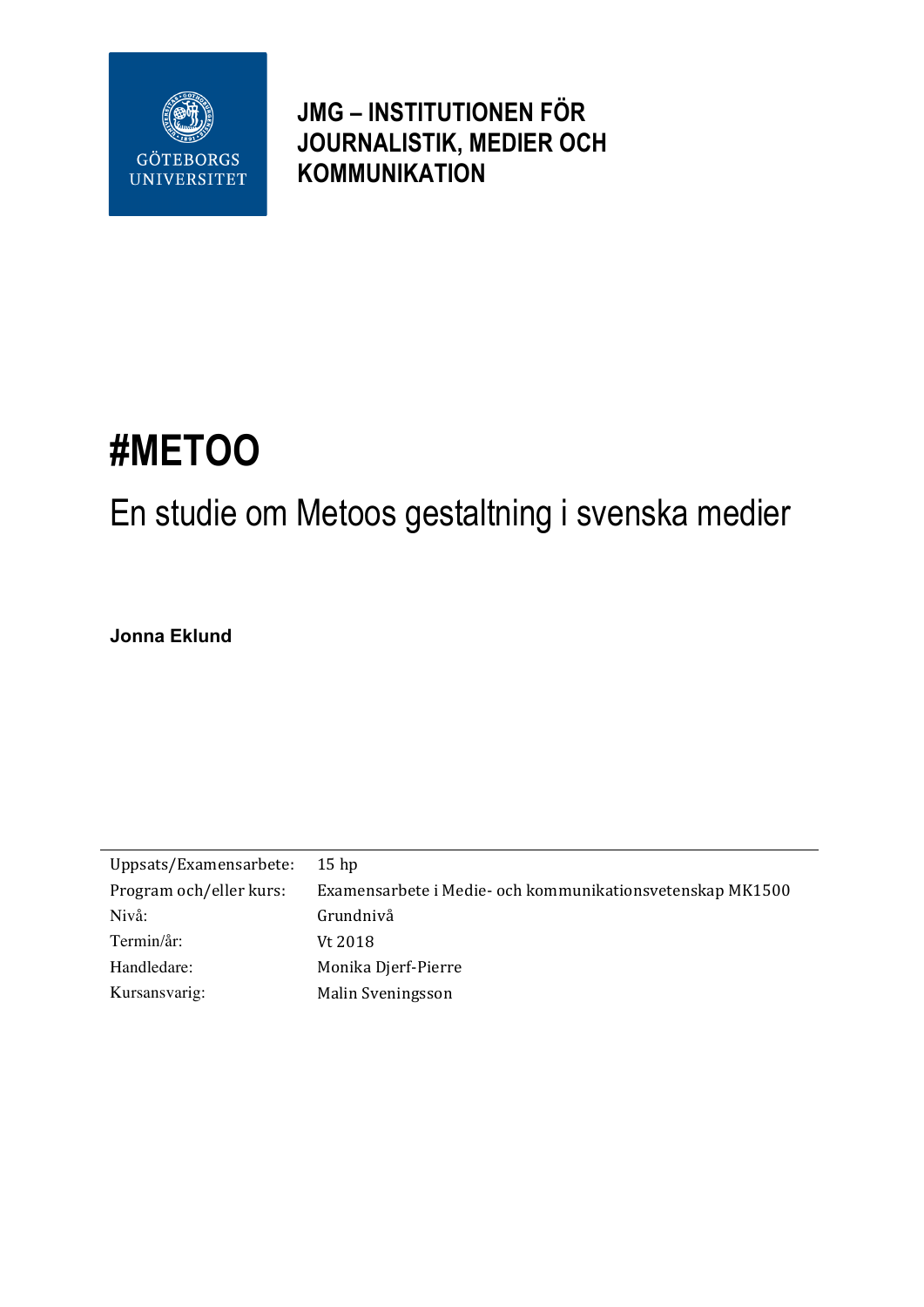# **Abstract**

| Uppsats/Examensarbete:<br>Program och/eller kurs:<br>Nivå:<br>Termin/år:<br>Handledare:<br>Kursansvarig: |                                                                                                                                                 | 15 <sub>hp</sub>                                                                                                                                                                                                                                                                                                                                                                                                                                                                                                                                                                                                                                                                                                                                                                                                                                             |  |                                                                                  |                                          |  |
|----------------------------------------------------------------------------------------------------------|-------------------------------------------------------------------------------------------------------------------------------------------------|--------------------------------------------------------------------------------------------------------------------------------------------------------------------------------------------------------------------------------------------------------------------------------------------------------------------------------------------------------------------------------------------------------------------------------------------------------------------------------------------------------------------------------------------------------------------------------------------------------------------------------------------------------------------------------------------------------------------------------------------------------------------------------------------------------------------------------------------------------------|--|----------------------------------------------------------------------------------|------------------------------------------|--|
|                                                                                                          |                                                                                                                                                 | Examensarbete i Medie- och kommunikationsvetenskap MK1500<br>Grundnivå<br>Vt 2018                                                                                                                                                                                                                                                                                                                                                                                                                                                                                                                                                                                                                                                                                                                                                                            |  |                                                                                  |                                          |  |
|                                                                                                          |                                                                                                                                                 |                                                                                                                                                                                                                                                                                                                                                                                                                                                                                                                                                                                                                                                                                                                                                                                                                                                              |  |                                                                                  | Monika Djerf-Pierre<br>Malin Sveningsson |  |
|                                                                                                          |                                                                                                                                                 |                                                                                                                                                                                                                                                                                                                                                                                                                                                                                                                                                                                                                                                                                                                                                                                                                                                              |  |                                                                                  |                                          |  |
|                                                                                                          |                                                                                                                                                 | Antal ord:<br>Nyckelord:                                                                                                                                                                                                                                                                                                                                                                                                                                                                                                                                                                                                                                                                                                                                                                                                                                     |  | 19519                                                                            |                                          |  |
|                                                                                                          |                                                                                                                                                 |                                                                                                                                                                                                                                                                                                                                                                                                                                                                                                                                                                                                                                                                                                                                                                                                                                                              |  | #Metoo, framing, frame, gestaltning, feministiska rörelser, hashtag<br>aktivism, |                                          |  |
| Syfte:                                                                                                   |                                                                                                                                                 | Studiens syfte är att analysera mediernas gestaltning av rörelsen Metoo samt de<br>problem Metoo haft för avsikt att uppmärksamma.                                                                                                                                                                                                                                                                                                                                                                                                                                                                                                                                                                                                                                                                                                                           |  |                                                                                  |                                          |  |
|                                                                                                          |                                                                                                                                                 |                                                                                                                                                                                                                                                                                                                                                                                                                                                                                                                                                                                                                                                                                                                                                                                                                                                              |  |                                                                                  |                                          |  |
| Teori:                                                                                                   |                                                                                                                                                 | Gestaltningsteorin (framing theory)                                                                                                                                                                                                                                                                                                                                                                                                                                                                                                                                                                                                                                                                                                                                                                                                                          |  |                                                                                  |                                          |  |
| Metod:                                                                                                   | Kvalitativ textanalys                                                                                                                           |                                                                                                                                                                                                                                                                                                                                                                                                                                                                                                                                                                                                                                                                                                                                                                                                                                                              |  |                                                                                  |                                          |  |
| Material:                                                                                                | 75 artiklar från Aftonbladet, Dagens Nyheter och Expressen. Tagna från<br>perioderna 16-29 oktober 2017, 13-26 november 2017 och 5-18 mars 2018 |                                                                                                                                                                                                                                                                                                                                                                                                                                                                                                                                                                                                                                                                                                                                                                                                                                                              |  |                                                                                  |                                          |  |
| Resultat:                                                                                                |                                                                                                                                                 | Resultatet visar att mediernas rapportering har gestaltats på ett sätt som ger<br>rörelsen Metoo legitimitet, samtidigt som kritik och artiklar som får Metoo att<br>framstå som illegitim knappt förekommer. Flera problem kopplade till sexuella<br>trakasserier och övergrepp skildras i medierna. En sammanslagen analys av alla<br>dessa visar att medierna gestaltat problemen som tematiska (samhällsproblem) i<br>något större utsträckning än episodiska (kopplade till enskilda individer). De som<br>sedan skildras som ansvariga för att förändring skall ske är dock främst individer -<br>vilket innebär att ansvar skildrats episodiskt. Avslutningsvis visar analysen att<br>utsatta kommer till tals i betydligt större utsträckning än anklagade. Gestaltningen<br>i dessa reportage bidrar dessutom till att ge dem utsatta trovärdighet. |  |                                                                                  |                                          |  |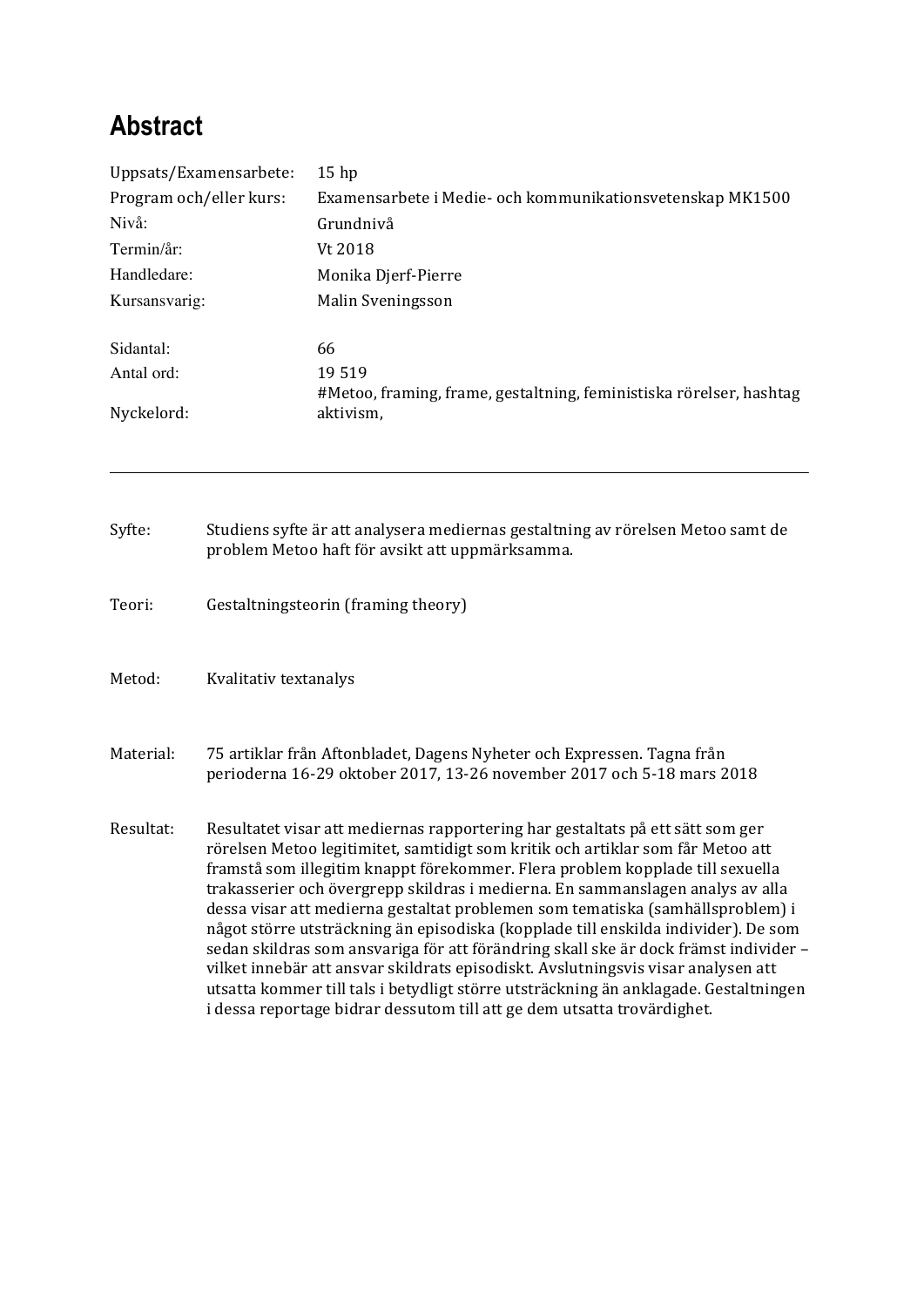Till alla kvinnor och män som publicerar, stöttar och kämpar för förändring.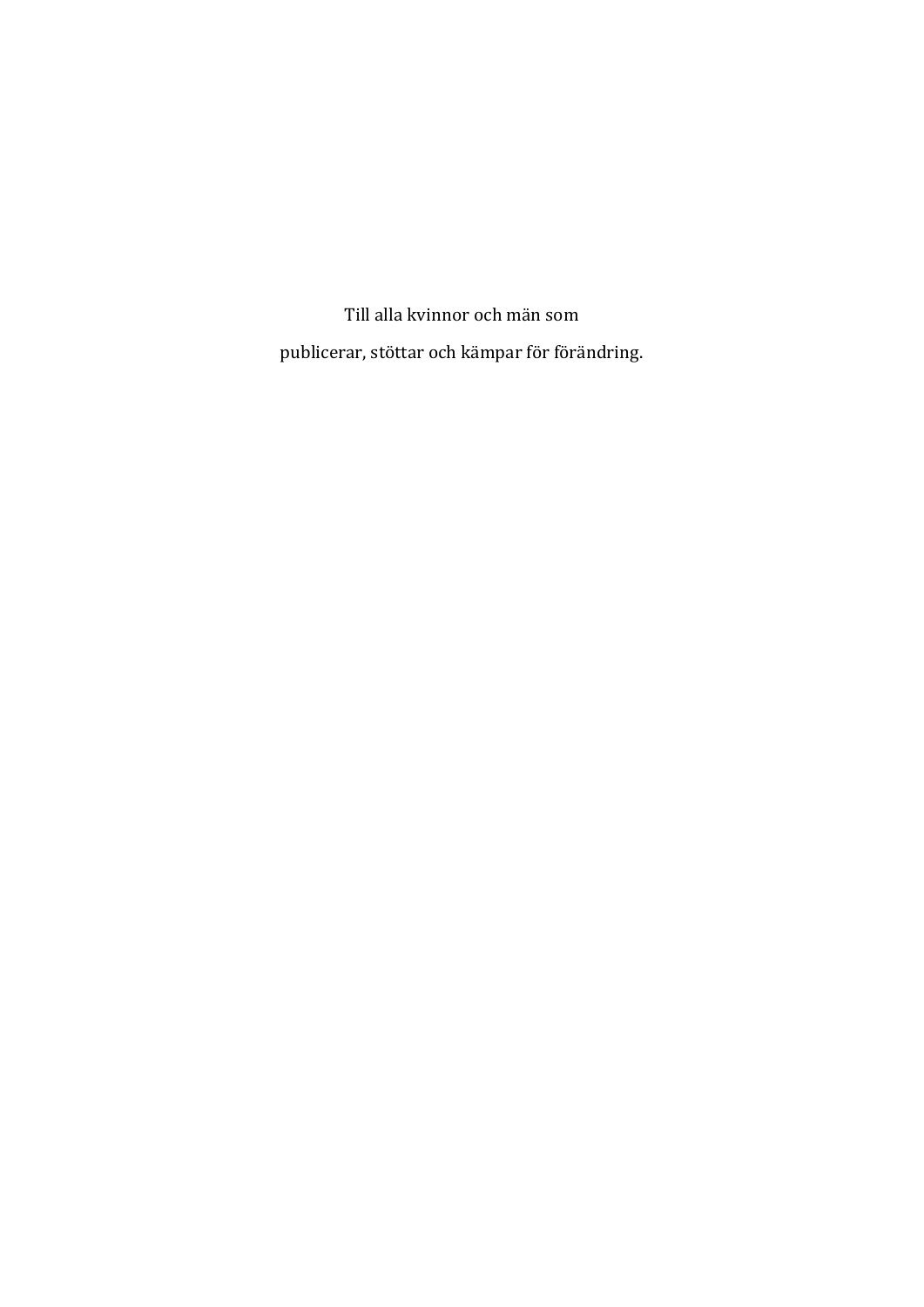#### **Executive summary**

The 15th of October 2017 the actor Alyssa Milano tweeted: "If all the women who have been sexually harassed or assaulted wrote 'Me too' as a status, we might give people a sense of the magnitude of the problem". This tweet later came to mark the starting point of the #Metoo movement. Using the hashtag Metoo women and men all over the world have shared their stories about sexual harassments and assault. In Sweden Metoos breakthrough turned out to be huge – and just two days after Milanos tweet the hashtag it was used 11 000 times. Metoo have since resulted in manifestations all over the country, and been discussed by multiple Swedish politicians. The report about Metoo has also been huge in the traditional media, and the purpose of this essay is therefore to examine how Metoo have been framed in the mass media.

In this essay Metoo is defined as a new form of social movement that is primarily based online - also called hashtag activism. The purpose of this essay is to contribute to the research about how women's movements in our modern day society are portrayed in the media – while at the same time contributing to the research about how hashtag activism is portrayed.

Using qualitative text analysis and framing theory, this essay has been investigating how (1) The Metoo movement is framed in the media,  $(2)$  how the media has framed problem related to sexual assault and harassment during the movement and (3) how the victims and the accused have been framed in the media. This has been done by looking at 75 articles from three different newspapers, from three different periods of the evolvement of the movement.

The result shows that Metoo has primarily been portrayed in a way that gives the movement legitimacy. The media have done this by publishing articles and stories that supports the beliefs that Metoo stands for - which is that sexual assault and harassments is a widespread problem in our society. This, in combination with a lack of criticism or statements that could make the movement seem illegitimate, makes the framing of the Metoo movement almost exclusively positive.

The problems related to sexual assault and harassment that is featured in the mass media are quite a few. For example: a sexist culture, lack of support from employers, victims blaming themselves and a culture where victims does not dare to tell anyone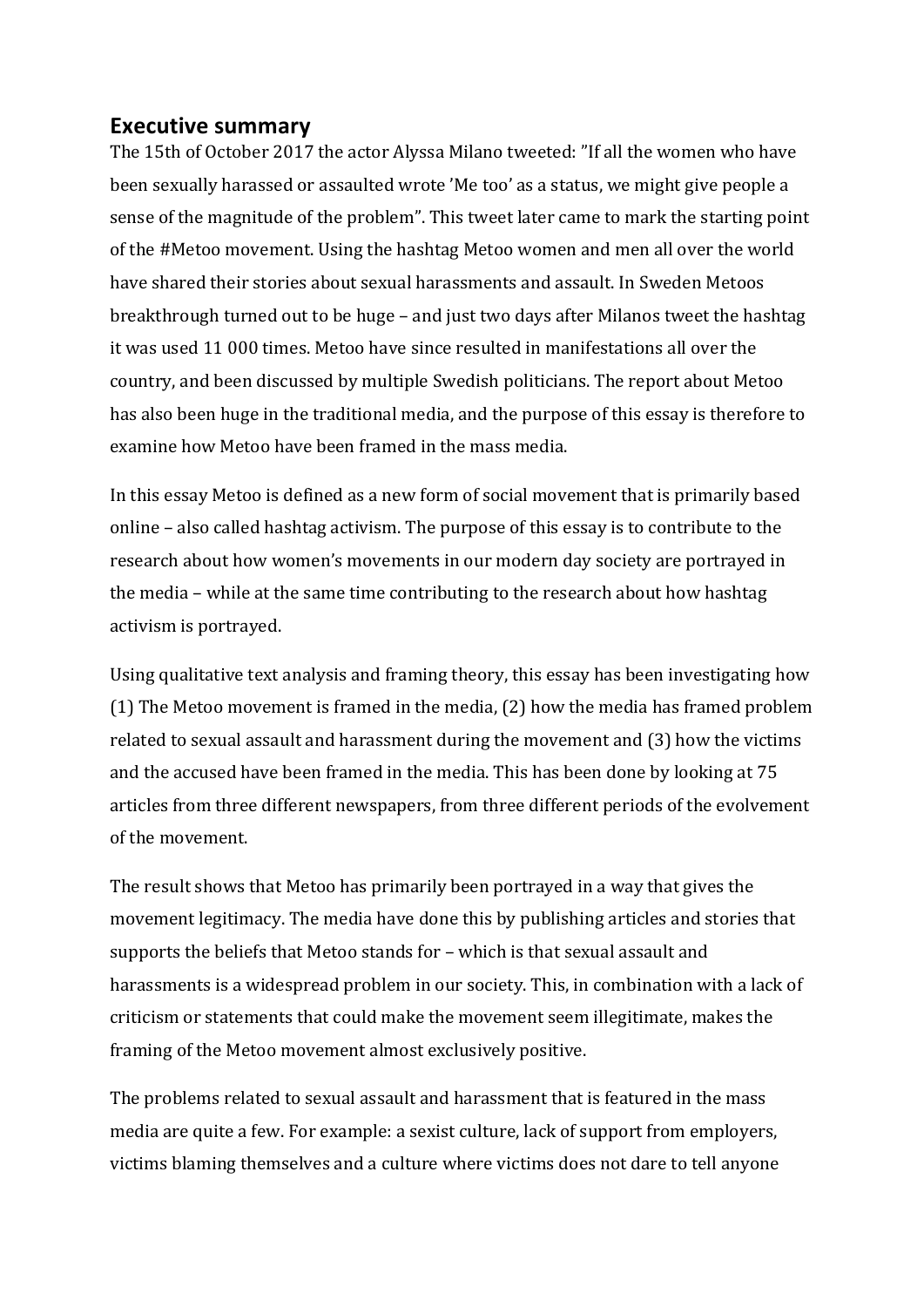what have happened. The problems presented by the media were portrayed both as a social problem (thematic framing) and as a problem related to specific individuals (episodic framing). This analysis also showed that even if the problems were often seen as thematic, the solutions were almost exclusively episodic.

The analysis of the last theme shows that victims are featured many times more than the accused. The victims' stories are often used to support the framing in the articles, while the accused most of the time only gets a brief chance to defend themselves. The fact that victims' stories are portrayed in a bigger extent contributes to the overall framing of sexual assault and harassments as a big problem. If the opposite had been done the chances are Metoo could have been framed as "a group of crazy or vindictive women accusing innocent men online". Now the framing contributes to giving the victims credibility instead.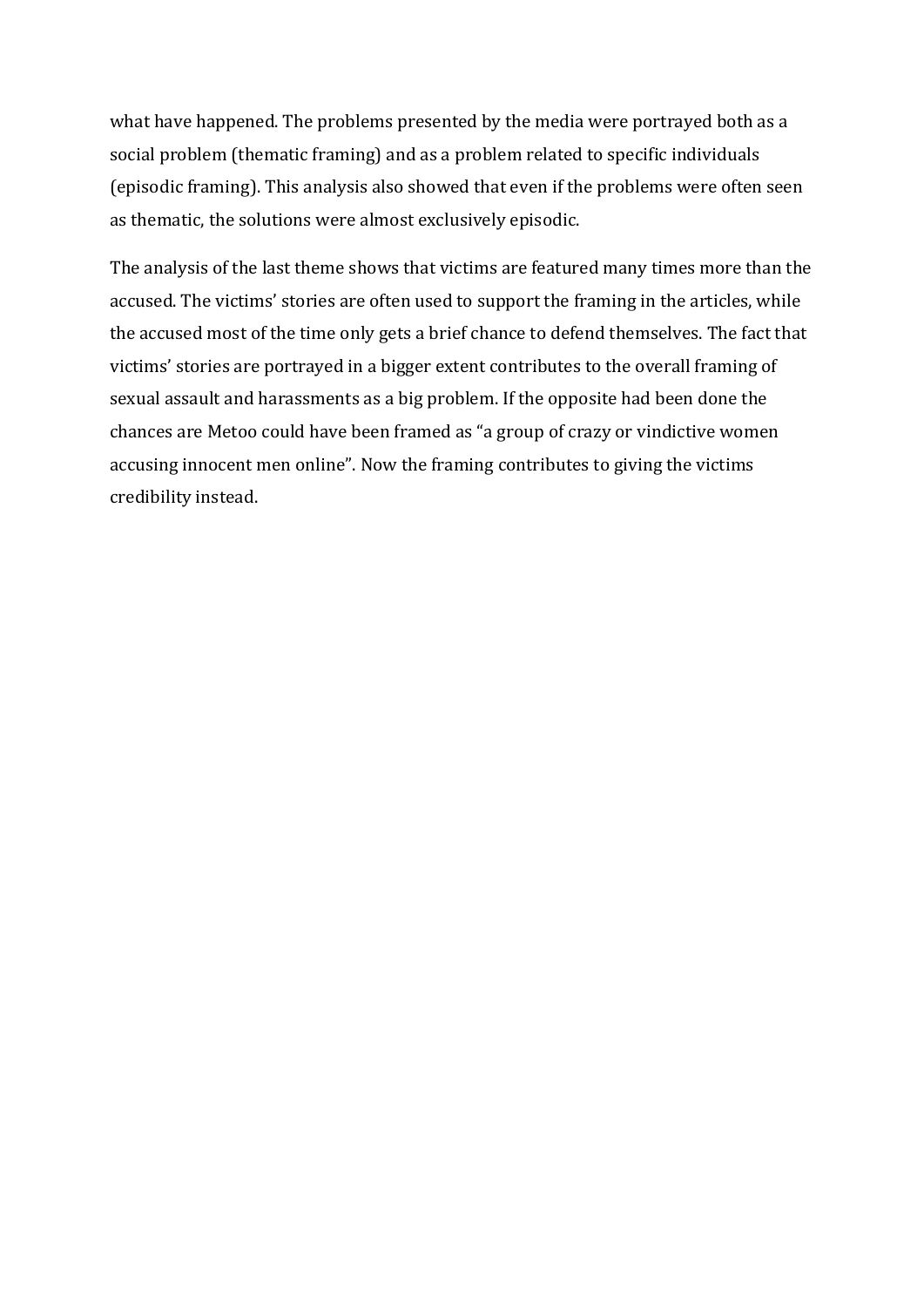## Innehållsförteckning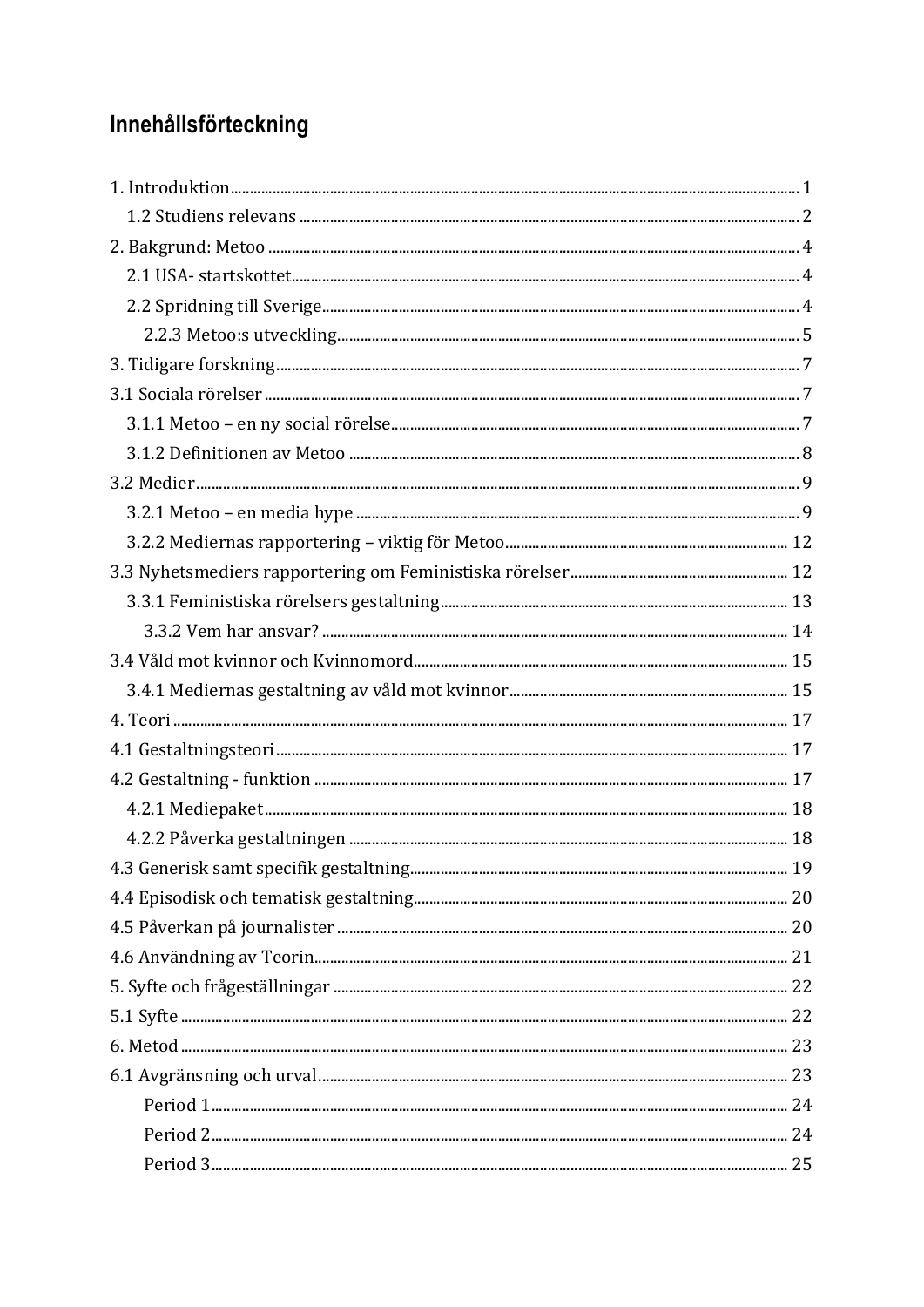| 7.1.3 Övergripande analys - Positiv och legitimerande rapportering kring Metoo  38 |  |
|------------------------------------------------------------------------------------|--|
|                                                                                    |  |
|                                                                                    |  |
|                                                                                    |  |
|                                                                                    |  |
|                                                                                    |  |
| Ignorans och manlighet i samhället Fel!Bokmärket är inte definierat.               |  |
|                                                                                    |  |
|                                                                                    |  |
|                                                                                    |  |
|                                                                                    |  |
|                                                                                    |  |
|                                                                                    |  |
| 7.2.2 Övergripandeanalys - ett samhällsproblem eller individproblem? 46            |  |
|                                                                                    |  |
|                                                                                    |  |
|                                                                                    |  |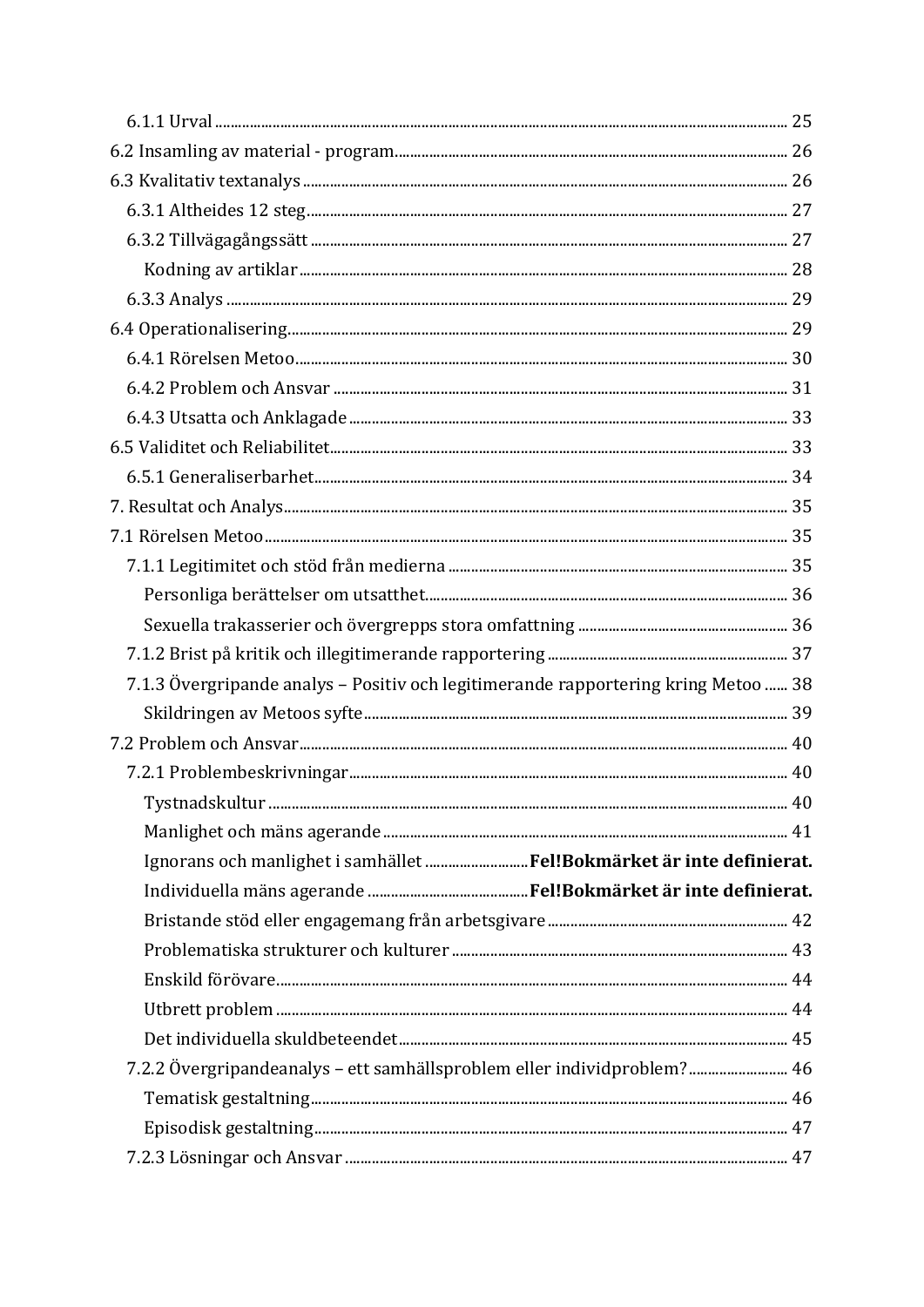| 7.3.4 Utsatta ges trovärdighet genom rapporteringen, inte anklagade  56 |  |
|-------------------------------------------------------------------------|--|
|                                                                         |  |
|                                                                         |  |
|                                                                         |  |
|                                                                         |  |
|                                                                         |  |
|                                                                         |  |
|                                                                         |  |
|                                                                         |  |
|                                                                         |  |
|                                                                         |  |
|                                                                         |  |
|                                                                         |  |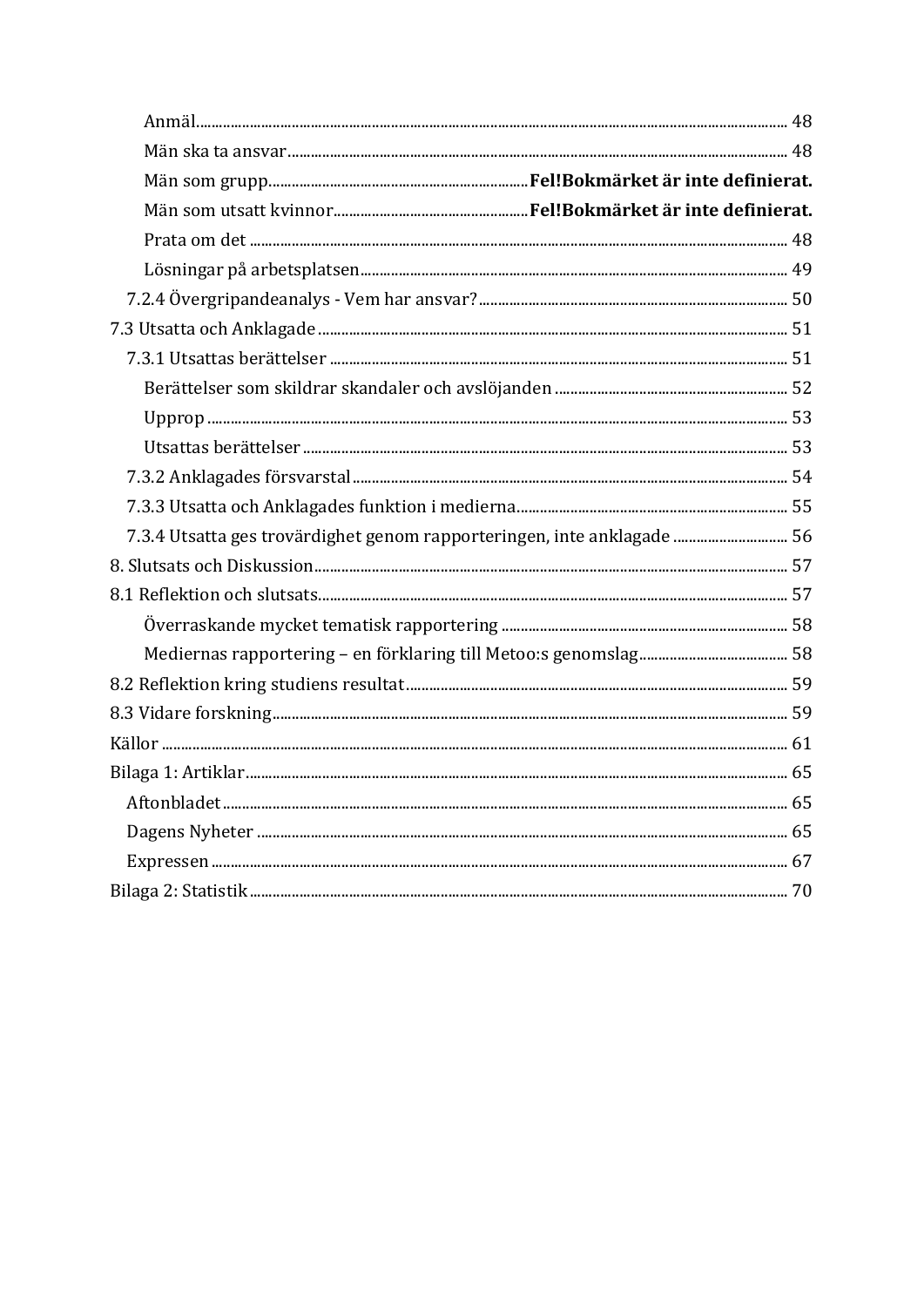### **Begreppslista**

**Sociala medier:** Webbplatser eller appar som fungerar som interagerande sociala nätverk, där användarna själva skapar innehållet.

**Twitter:** en webbaserad mikroblogg för socialt nätverkande (en typ av sociala medier).

**Tweet:** Publicering av ett inlägg på mikrobloggen Twitter, som max kan bestå av 280 tecken. 

Twittra: Ett verb för att beskriva att någon uppdaterar på Twitter.

Hashtag (#): En hashtag används på olika sociala medie plattformar för att göra ett ord sökbart. Även andra användare kan då hitta inlägger och se vad som skrivits under hashtagen. 

Posta: Publicera ett inlägg på sociala medier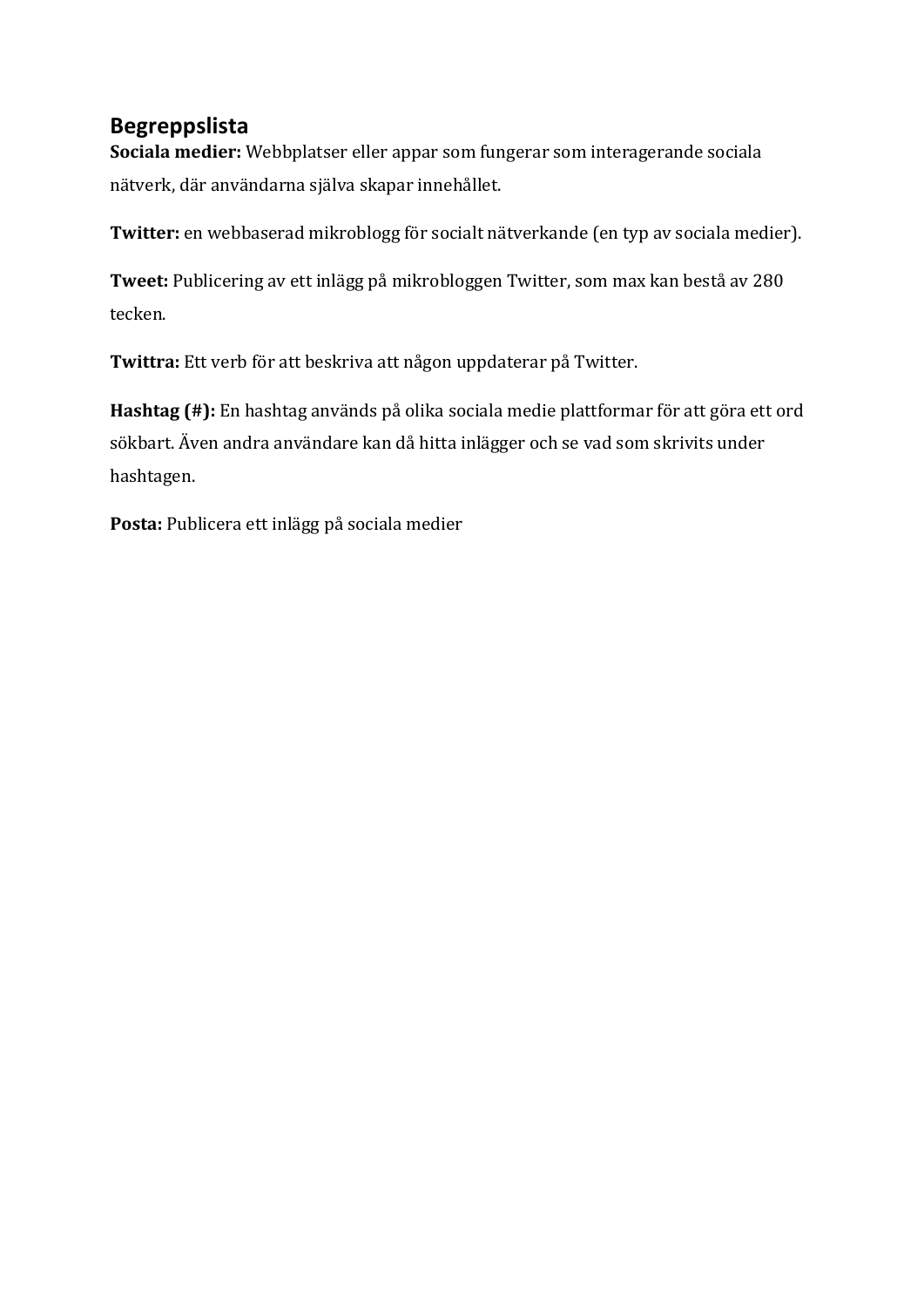# **1. Introduktion**

"If all the women who have been sexually harassed or assaulted wrote 'Me too' as a status, we might give people a sense of the magnitude of the problem"

Så twittrade skådespelerskan Alyssa Milano den 15 oktober 2017 (Alyssa\_Milano, 2017) och sedan dess har hundratusentals personer spridit vidare hashtagen Metoo på sociala medier världen över. Kvinnor, och män, har genom Metoo delat sina personliga berättelser för att belysa de utbredda problemen med sexuella trakasserier och övergrepp som finns världen över – och inte minst i Sverige (Eriksson & Martinsson, 2017, 12 nov).

Förutom den stora spridingen som skett på sociala medier spred sig Metoo snabbt vidare även till redaktionella medier där rapporteringen fullkomligt exploderade. Den 19e oktober, bara 4 dagar efter Aslyssa Milanos tweet, nämndes Metoo i svensk tryckt press 247 gånger enligt en sökning på "Metoo" i databasen Mediearkivet. Några veckor senare den 24e november var antalet träffar uppe i hela 567, vilket även utgör toppnoteringen för antalet omnämnanden av Metoo i redaktionella medier på en dag.

Sedan Metoo kom till Sverige har manifestationer genomförts över hela landet, flera framstående offentliga personer har avgått till följd av avslöjanden kring deras beteende, upprop från diverse branscher har publicerats med krav på förändring och flera politiker har visat sitt engagemang i frågan genom diverse uttalanden. Genom Metoo har offer fått en möjlighet att dela sin historia, samtidigt som resten av Sverige har fått upp ögonen för att även vi, ett av världens mest jämställda länder (Regeringskansliet, 2018), har problem med sexism på och utanför arbetsplatsen.

Den stora påverkanskraft Metoo fått, tillsammans med den stora spridningen i sociala och redaktionella medier, gör Metoo till ett intressant fenomen att undersöka. Medierna har dessutom möjligheten att påverka oss som läsare, vilket gör att traditionella mediers rapportering om Metoo kan påverka hur vi uppfattar fenomenet (de Vreese2005:51). Därmed är det av intresse att undersöka hur traditionella medier valt att porträttera denna viktiga samhällsrörelse. Denna uppsats kommer därför att undersöka hur Metoo skildrats i traditionella nyhetsmedier, samt hur dessa medier skildrat problemen som har uppmärksammats i samband med Metoo.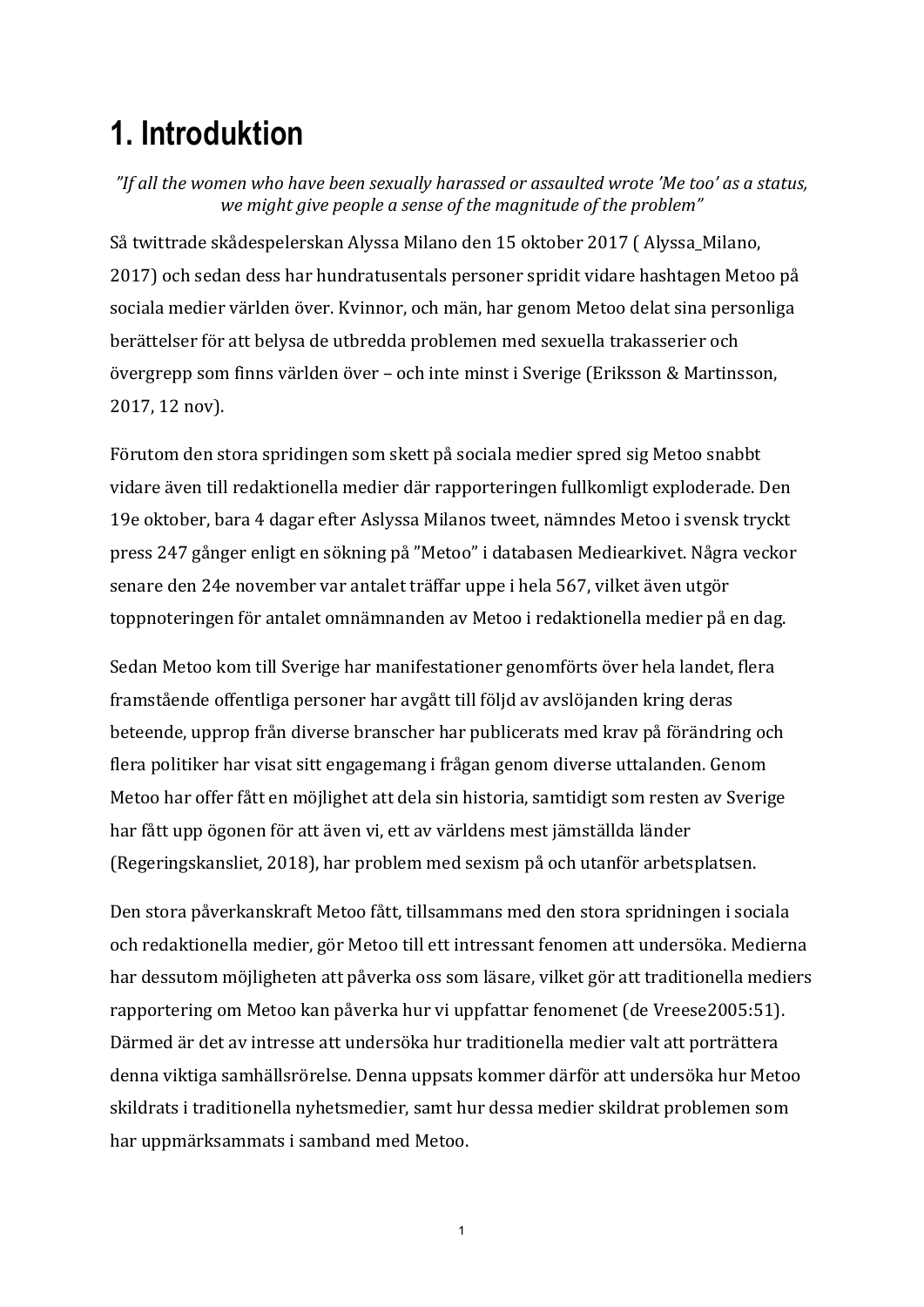### **1.2 Studiens relevans**

Enligt SOM-undersökningen 2016 anser hela 46 % av svenskarna att de har ganska dåliga eller mycket dåliga möjligheter att påverka politiken i Sverige (Annerstedt & Solevid, 2017). Samtidigt visar tidigare forskning att aktivism och aktioner på nätet har en reell chans att påverka samhällsdebatten (Yang, 2016:13). I Sverige har Metoo lyckats ta sig hela vägen till den politiska agendan. Både Statsminister Stefan Löfven (S) och utrikesminister Margot Wallström (S) har uttalat sig om rörelsen, samtidigt som jämställdhetsministern Åsa Regnér (S) i mars 2018 mottog en kravlista från hela 65 Metoo-upprop (Tenitskaja, 2017, 18 okt; Kaspersen & Joelsson, 2018, 6 mars). I ett land som Sverige där hela 95 % av befolkningen har tillgång till internet i hemmet (Svenskarna och internet, 2017) kan rörelser och aktivism online bli en möjlig väg för svenskar att visa missnöje, kräva förändring och påverka landets beslutsfattare.

Det går dock inte att utesluta traditionella nyhetsmediers roll i spridningen och tolkningen av dessa händelser. Medier har som nämnt makten att påverka hur allmänheten ser på ett fenomen, och hur de tolkar syftet bakom en aktion som Metoo. Utöver detta blir mediernas möjligheter att påverka en individs uppfattning i en fråga större desto mindre personen vet om frågan sedan tidigare (Vliegenthart, & Van Zoonen, 2011:104).

Metoo handlar i grunden om att uppmärksamma och sprida medvetenhet kring ett stort samhällsproblem – i detta fall sexuella trakasserier (NE, 2018). I ett samhälle där majoriteten av medborgarna tar del av nyheter från traditionella medier, som har makten att påverka individers verklighetsuppfattning i olika frågor, blir det ur ett samhällsperspektiv relevant att granska hur medier väljer att skildra en så stor och viktig samhällsrörelse som Metoo.

Forskningen kring Metoo är än så länge begränsad på grund av närheten i tid, och en studie på området kan därmed bidra till att fylla denna forskningslucka. Utöver detta kan denna uppsats även bidra till forskningen om hur feministiska rörelser porträtterats i medier samt forskningen kring onlineaktivism. Tidigare forskning redogör för hur feministiska rörelser historiskt porträtterats som något illegitimt, avvikande och negativt, samtidigt som deras mål trivialiserats eller osynliggjorts genom att inte ens rapporteras i medierna (Van Zoonen, 1992:468; Ashley, &Olson, 1998:269-272; Bronsteins. 2005:792). Senare forskning kring Womens March i washington 2017 visar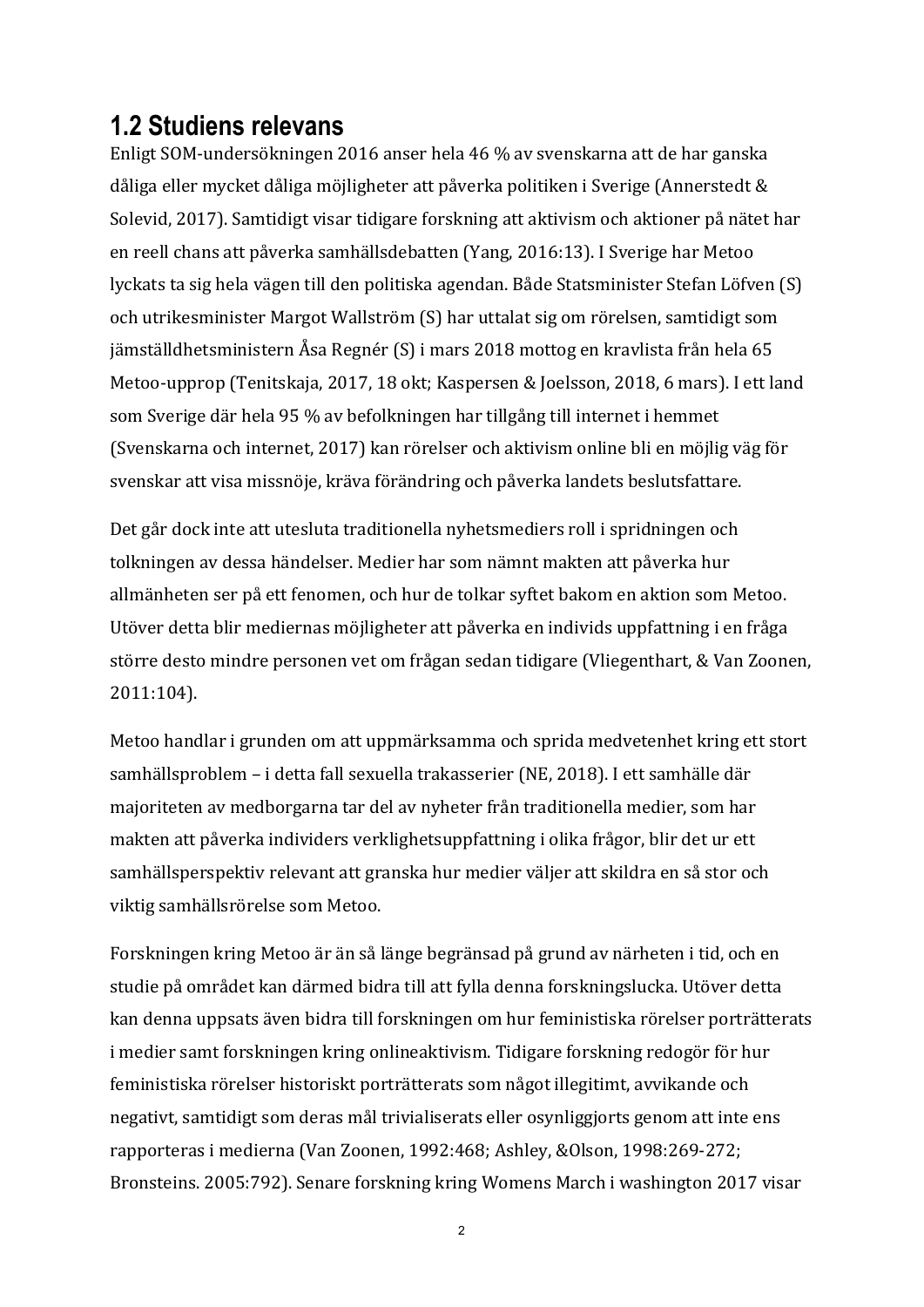dock på förändring i rapporteringen kring dessa rörelser. Något som kan ses som ett resultat av att dagens aktivistgrupper, till skillnad från tidigare, har större chans att påverka mediers rapportering kring gruppen på grund av dagens digitala möjligheter – som ger dessa grupper möjligheten att även själva sprida information (Nicolini, & Hansen, 2018:3). Denna uppsats kan därmed bidra med en svensk kontext till hur mediernas rapportering kring rörelser som kämpar för förändring ser ut i dagens moderna, teknologiska, samhälle.

Utöver detta kan denna uppsats bidra med en svensk kontext till forskningen kring onlineaktivism. Tidigare, amerikansk, forsning har undersökt vilken funktion onlineaktivism fyller, hur den är uppbyggd samt dess förmåga att påverka (Ghobadi, & Clegg, 2014:54; Yang, 2016:13). Därmed bidrar denna forskning även med en ny vinkel till forskningen kring denna nya typ av rörelse genom att undersöka hur den kan porträtterats i medier.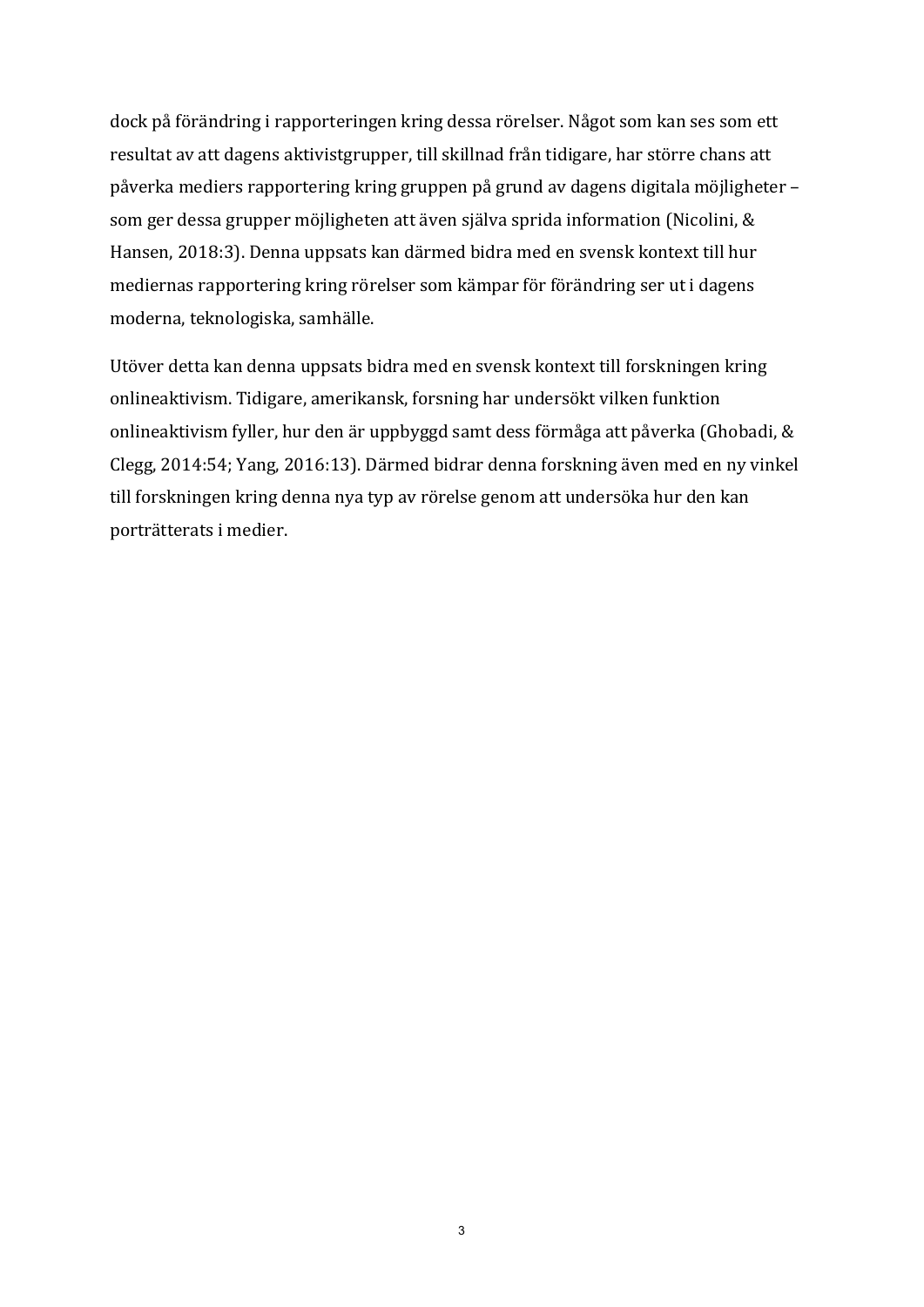# **2. Bakgrund: Metoo**

### **2.1 USA- startskottet**

Efter Alyssa Milanos uppmaning till alla kvinnor som någon gång har blivit utsatta för sexuella trakasserier eller övergrepp att posta "Metoo" exploderade hashtagen i USA (Respers France, 2017, 16 oktober). Ett dygn efter Alyssas tweet hade "Metoo" redan twittrats 200,000 gånger. Alyssas tweet var till en början en reaktion på anklagelserna mot filmproducenten Harvey Weinstein. Under hastagen har olika personer, både män och kvinnor, sedan dess delat med sig av sina egna berättelser; från barndomen, arbetsplatser eller händelser som inträffat i den egna familien (Schmidt, 2017, 16 oktober). 

Efter att Metoo fått spridning uppdagades det att Metoo startades redan 10 år tidigare av aktivisten Tarana Burke. Burke arbetar för en organisation med syftet att stärka unga svarta kvinnor. Idén till Metoo kom efter att en ung flicka berättat för Burke att hon utsatta för övergrepp. Burke kunde i stunden inte hitta orden för att stötta flickan, eller modet att berätta att hon själv vart utsatt. Idén bakom Metoo var att genom två små korta ord kunna visa att du också varit utsatt, ge uttryck för sympati och samtidigt visa att du inte skäms för vad du utsatts för. Efter att ha fått reda på uttryckets härkomst har Alyssa tweetat en länk till Burkes organisation, och Burke är endast glad över att idén fått så stor spridning (Santiago & Criss, 2017, 17 oktober).

### **2.2 Spridning till Sverige**

Hashtagen fick snabbt spridning utanför USAs gränser och redan den 16 oktober, dagen efter Alyssas tweet, postades Metoo i Sverige 2000 gånger. En dag senare, den 17, publicerades hela 11 000 inlägg (TT, 2017, 26 december).

Ty profilen Lulu Carter, som anklagade programledaren Martin Timell för opassande beteende, samt bloggaren och radioprofilen Cissi Wallin som anklagade Aftonbladets ledarskribent Fredrik Virtanen för våldtäkt var bland de första stora svenska namnen att offentligt gå ut med namnet på en annan offentlig person (TT, 2017, 26 december). Redan under Metoos första veckor anklagades sedan flera kända personer, och bland annat MTG (TV3), TT och försäkringsbolaget IF startade interna utredningar. Sedan Metoos genomslag har flera kända, samt okända, personer tvingats (eller valt) att avgå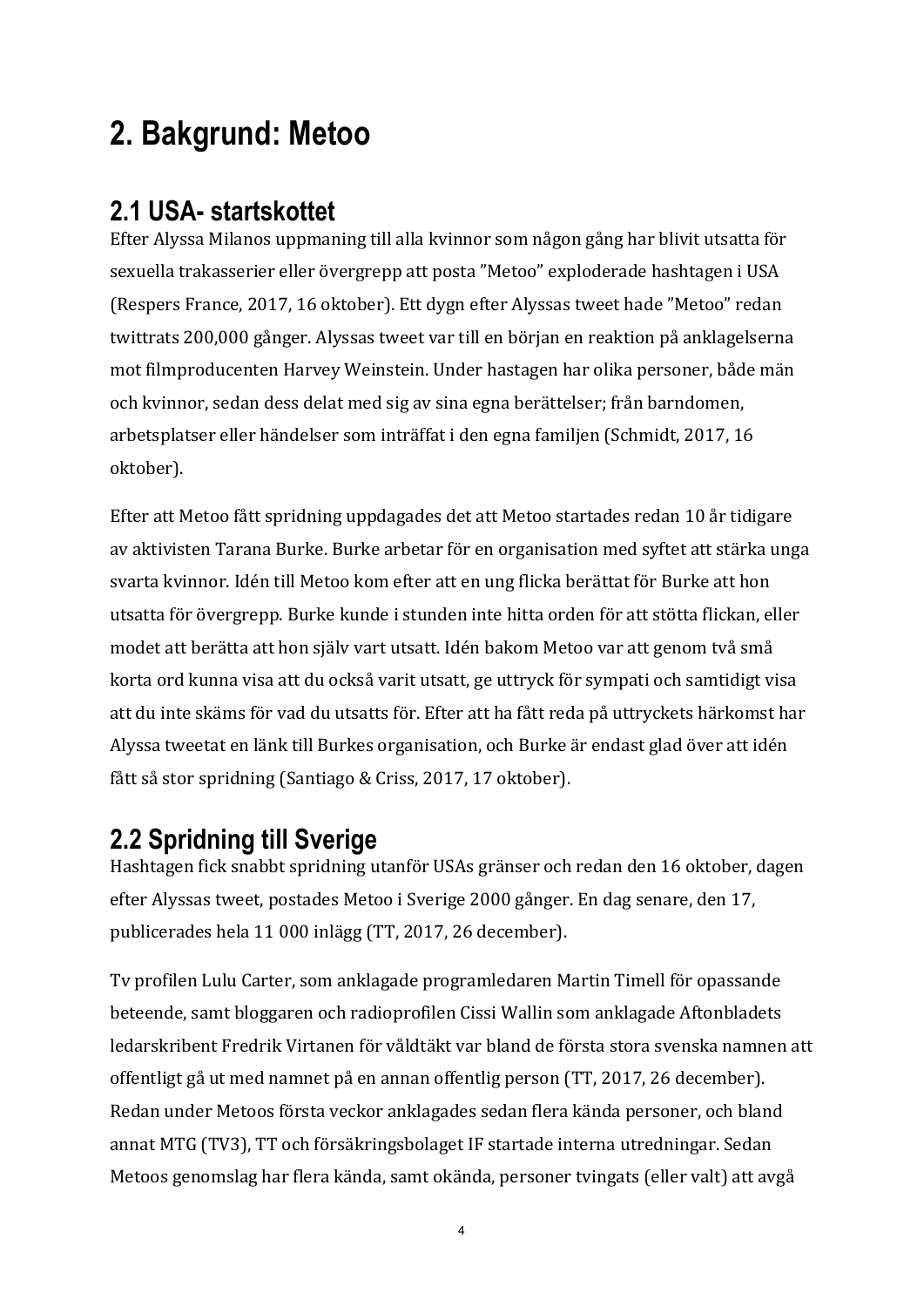från sina positioner på grund av anklagelser, samtidigt som berättelser fortsätter att regna in både i redaktionella medier och på sociala medier (Delling, 2017, 28 oktober).

#### 2.2.3 Metoo:s utveckling

Vad som började som en hashtag på nätet utvecklades snabbt till något större, och i slutet av oktober genomfördes manifestationer mot sexuella trakasserier runt om i Sverige. I bland annat Malmö, Göteborg, Umeå, Uppsala och Lund samlades folk för att visa sitt stöd och frustration. På Stockholms manifestation talade bland annat jämställdhetsministern Åsa Regnér och Fi:s partiledare Gudrun Schyman om sina personliga erfarenheter och hur förändring måste ske i vårt samhälle (Bouvin, Carp, Boström & Johansson, 2017, 22 oktober).

I november 2017 kom #tystnadtagning, ett upprop mot sexuella trakasserier i film- och teaterbranschen, som undertecknades av mer än 800 skådespelerskor. I uppropet delade skådespelerskor med sig av vittnesmål kring de övergrepp och trakasserier som skett inom branschen (Sundell, 2018, 22 januari). Detta blev startskottet till en rad andra upplopp från diverse branscher. Upprop från sångare, jurister, politiker, journalister, teknikbranschen, lärare med flera hade under slutet av 2017 fått många tusen underskrifter (Snöbohm, 2017, 6 december). Den 6 mars 2018 tog sedan regeringens jämställdhetsminister Åsa Regnér (S) emot en kravlista från hela 65 metooupprop. Kraven innefattade bland annat bättre sex- och samlevnadsundervisning i skolan och mer pengar till kvinnojourer (Kaspersen & Joelsson, 2018, 6 mars)

Metoo har under perioden gått från att vara en hashtag på nätet för att uppmärksamma sexuella trakasserier och utsatthet, till att resultera i manifestationer spridda över hela Sverige och faktiska kravlistor till regeringen med krav på att förändring måste ske.

### **2.3 Mediernas rapportering**

Det tog några dagar innan rapporteringen kring Metoo tog fart i redaktionella medier. Men den 19 oktober, fyra dagar efter Milanos tweet, förekom dock hela 247 publiceringar som nämnde metoo i redaktionella medier (enligt mediearkivet). Rapporteringen fortsatte sedan stiga, med en toppnotering v 47 med hela 2 053 sökträffar i redaktionella medier. Rapporteringen kring Metoo var högst under slutet av 2017, för att sedan sjunka under 2018. I grafen nedan redogörs antalet träffar på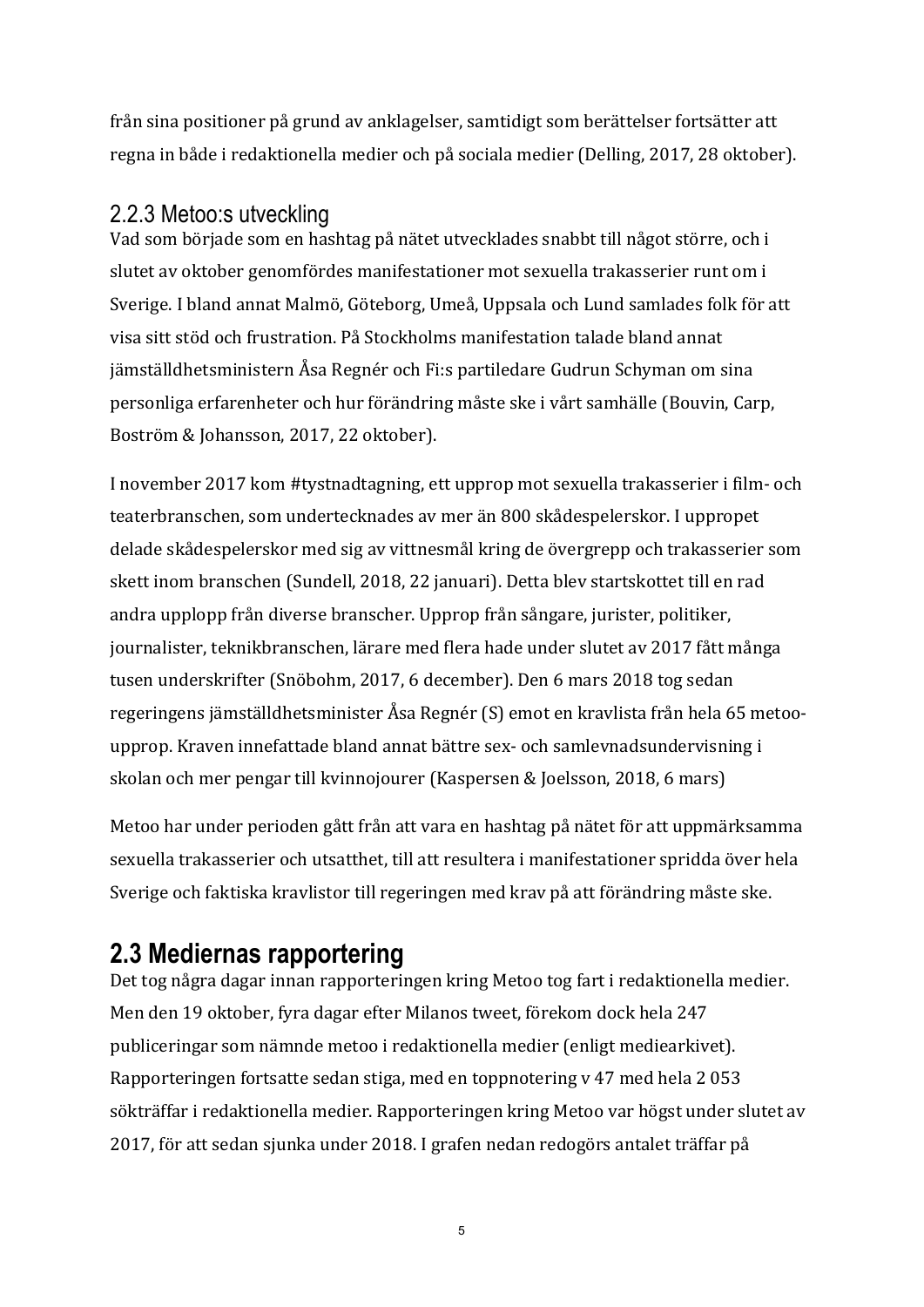sökordet "Metoo" som förekommer varje vecka i redaktionella medier från hösten 2017 till våren 2018 i mediearkivet.



*Uppmärksamhetskurva – traditionella mediers rapportering kring Metoo Källa: mediearkivet, sökning "Metoo"*

Som nämnt har medierna makten att påverka hur allmänheten ser på och uppfattar olika fenomen. Samtidigt som möjligheten att påverka individers uppfattning blir större desto mindre de vet sedan tidigare om fenomenet (Vliegenthart, & Van Zoonen, 2011:104). Dessutom uppfattas det som medierna rapporterar kring som något som är viktigt att tycka till om (Dearing, & Rogers, 1996:29). Att medierna har rapporterat i denna utsträckning kring Metoo har med andra ord troligtvis hjälpt rörelsen få den spridning samt stora genomslag som fenomenet fått i Sverige.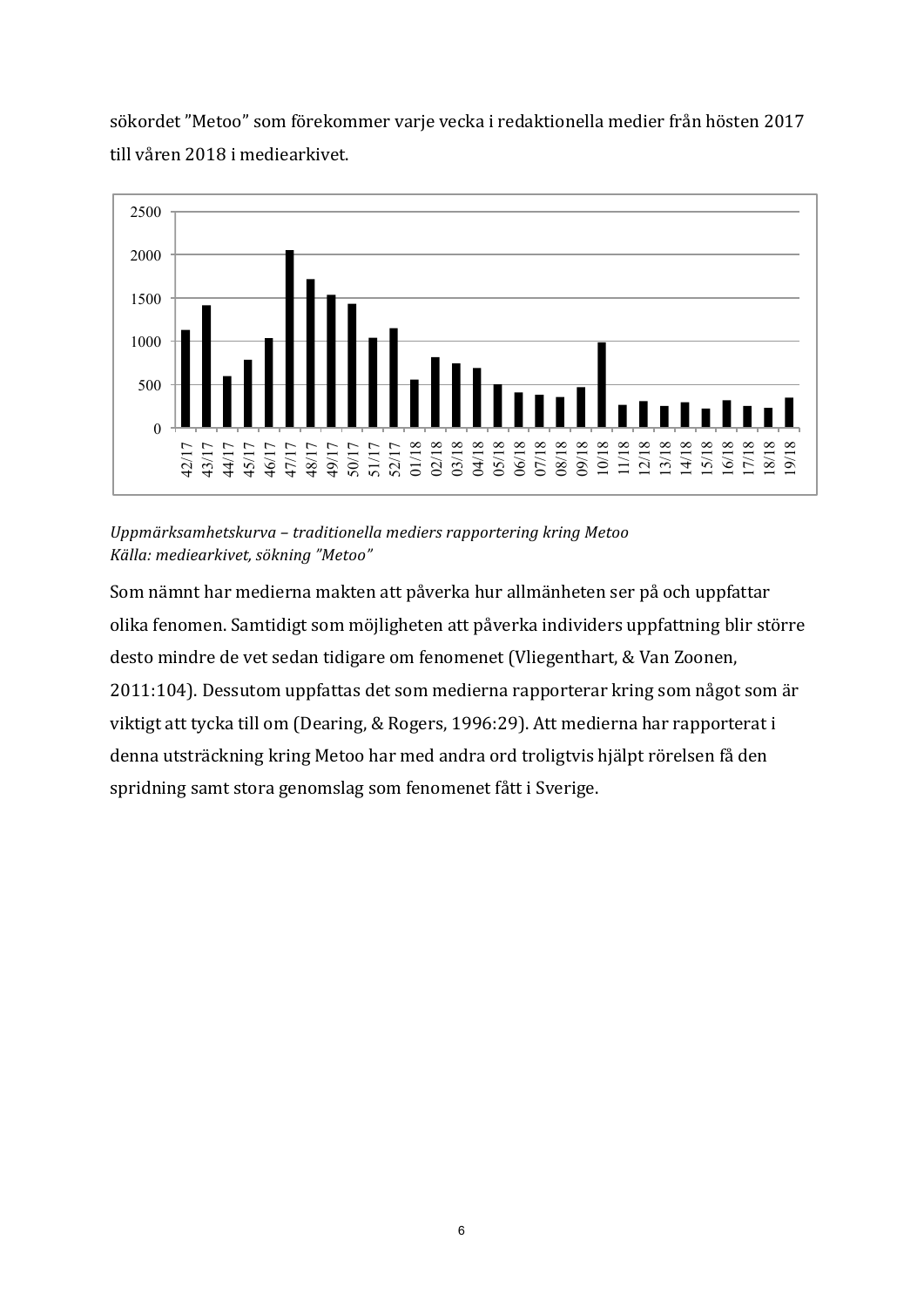# **3. Tidigare forskning**

### **3.1 Sociala rörelser**

Sociala rörelser har funnit länge, men har med tiden förändrats och förekommer nu i flera olika former. I detta avsnitt beskrivs de sociala rörelsernas utveckling, och hur den tekniska utvecklingen har resulterat i att nya sociala rörelser som Metoo har kunnat uppstå. 

### 3.1.1 Metoo – en ny social rörelse

Traditionellt har sociala rörelser vart hierarkiska, lokaliserade på en specifik plats, bundna till specifika mål och områden samt bestått av identifierbara medlemmar (Bennett, & Segerberg, 2012:759). Dessa rörelser kräver ofta en del anpassning från dem som väljer att delta, vilket kan göra att det inte alltid upplevs vara värt den tid och ansträngning som krävs (Bennett, & Segerberg, 2012:748).

I det allt mer individualistiska samhället har även det politiska engagemanget blivit mer personligt och individuellt (Bennett, & Segerberg, 2012:743). Till följd av detta har även nya mer individualistiska sociala rörelser utvecklats. Typiskt för dessa moderna rörelser är användandet av budskap som lätt går att personifiera – vilket ger plats för olika individuella motiv till att kämpa för förändring i en viss fråga (Bennett, & Segerberg, 2012:744). Denna nya typ av rörelse har kunnat växa fram på grund av den digitala utvecklingen, d av agens digitala medier har blivit ett verktyg som sociala rörelser kan använda och anpassa efter sina egna syften och behov (Mattoni, & Treré, 2014:260). Genom att använda sig utav mejllistor, sociala nätverk eller hemsidor kan deltagare i dessa rörelser exempelvis dela med sig av individuella mål eller klagomål (Bennett, & Segerberg, 2012:742). Samtidigt som deltagarna kan kommuniceras vad som hänt och vad som planeras (Mattoni, & Treré, 2014:260). Utöver detta gör digitaliseringen det möjligt för dessa rörelser att själva direkt kommunicera sitt budskap till allmänheten, skapa nätverk och organisera aktiviteter (Bennett, & Segerberg, 2012:749).

Bennet och Segerberg (2012) definierar de traditionella rörelserna som kollektiva (collective) och den nya formen av rörelser som nätverkande (connective). Denna nya typ av nätverksrörelser kan ses som mer självmotiverande än de tidigare. Genom dessa rörelser kan olika individer uttrycka sina personliga intressen, klagomål och önskemål i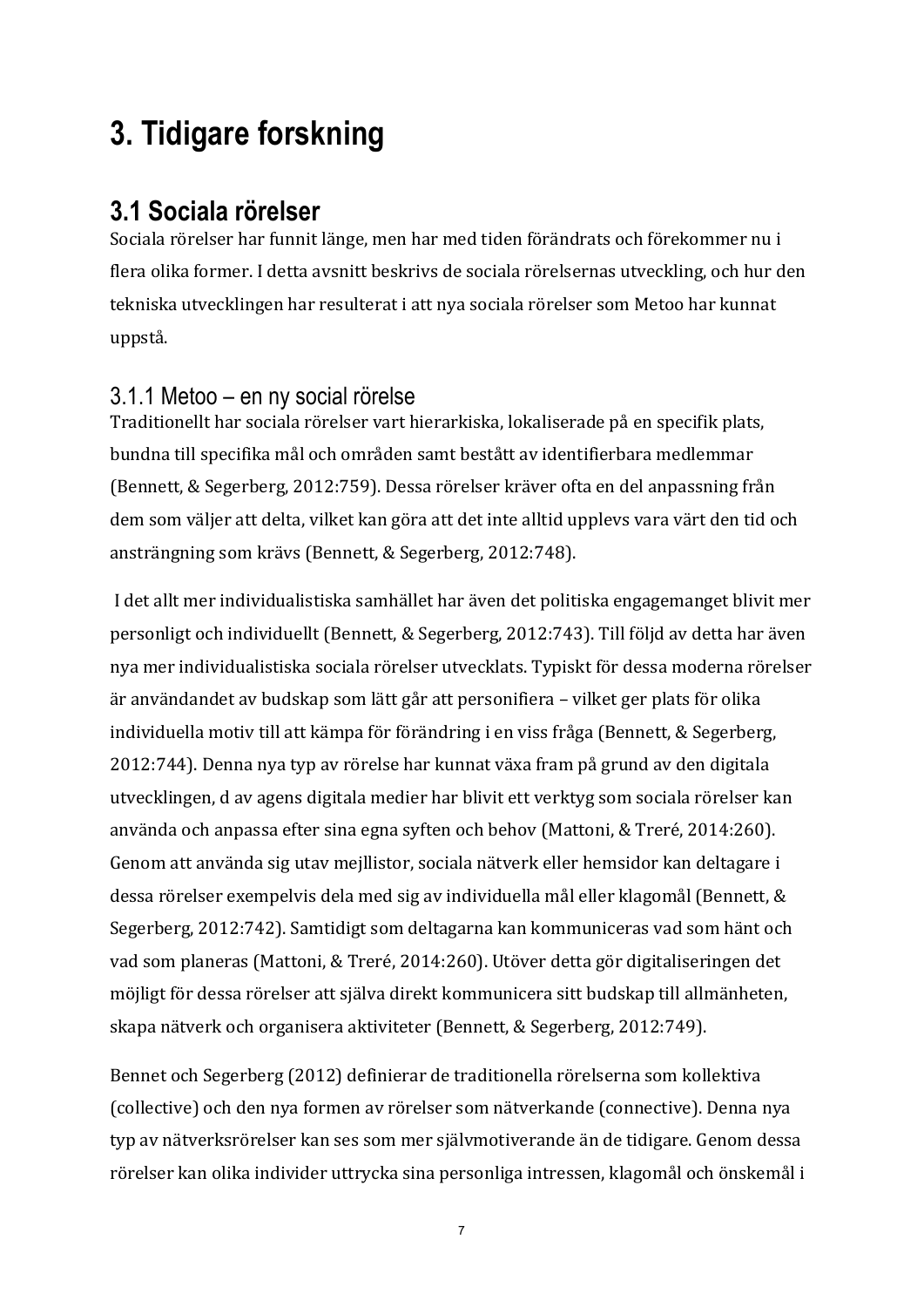specifika frågor. Individerna engagerade i rörelsen behöver inte heller vara geografiskt nära eller dela samma ideologiska synsätt. Men genom digitala plattformar samlas deras individuella ställningstaganden till något som kan liknas vid ett kollektivt ställningstagande (Bennett, & Segerberg, 2012:752f).

En av de former denna typ av rörelser kan ta är onlineaktivism (Bennett, & Segerberg, 2012:759). Onlineaktivism, eller aktivism via sociala medier, är en form av aktivism som organiseras på nätet med målet att påverka politiska frågor eller problem i samhället (Brown, Ray, Summers & Fraistat, 2017:1831; Ghobadi, & Clegg, 2014:54). Denna typ av aktivism har även syftet att mobilsera och organisera individer i en viss fråga eller händelse, samtidigt som aktivismen bidrar till att skapa en kollektiv identitet och solidaritet bland dem som deltar (Ghobadi, & Clegg, 2014:54). En form av onlineaktivism är hashtagaktivism, som innebär att ett stort antal inlägg dyker upp i sociala medier under en gemensam hashtag. Hashtagen kan utgöras av ett ord, en fras eller en mening med ett socialt eller politisk syfte. #BlackLivesMatter samt #Ferguson är två exempel på hashtagaktivism som fått stor spridning, och lyckats påverkat det offentliga samtalet i USA (Yang, 2016:13).

#### 3.1.2 Definitionen av Metoo

Genomgången av nya sociala rörelser samt onlineaktivism ligger till grund för uppsatsens perspektiv på Metoo. Likt de nya sociala rörelserna är Metoo en kampanj som gett individer möjlighet att uttrycka sina personliga berättelser och krav – samtidigt som dessa individer framträder som en större samlad grupp som vill uppmärksamma, och motarbeta, sexuella trakasserier och övergrepp. Den digitala plattformen har dessutom använts för att sprida historier och budskap, samt annonsera evenemang även utanför den digitala plattformen. På grund av detta kommer Metoo i resterande del av arbetet refereras till som "rörelse". Metoo ingår här i den typ av rörelse som ovan refererats till som Onlineaktivism – till följd av att rörelsen främst förekommer på, och har mobiliserats via, internet.

På grund av att Metoo är en onlinerörelse utan en etablerad organisation som styr kommunikationen, klargör organisationens värdegrunder eller vilka specifika mål rörelsen skall arbeta mot är det svårt att fastställa exakt vad som är Metoos syfte och mål. Eftersom onlineaktivismens utformning innebär att olika individer kan delta av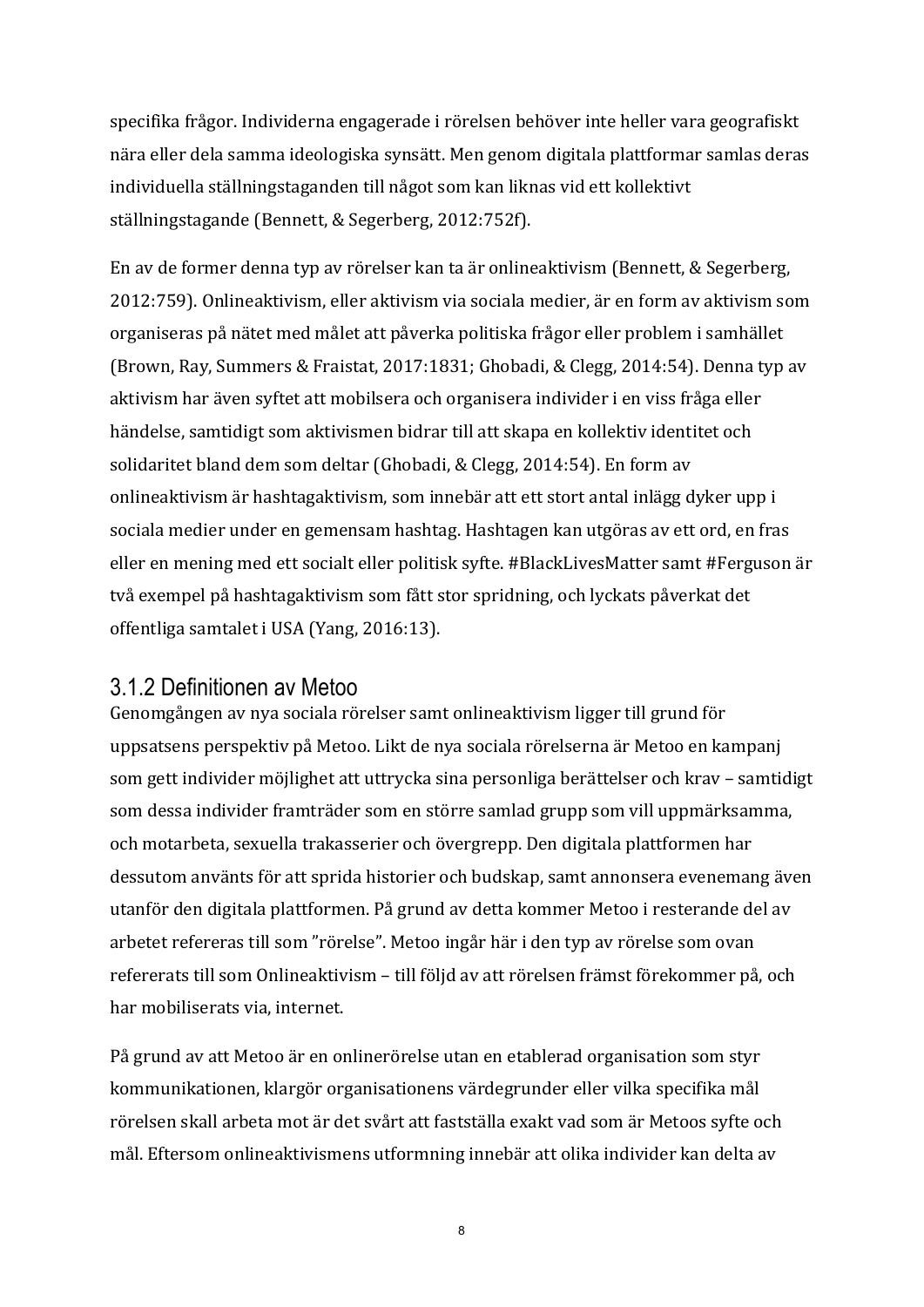olika anledningar och med olika bilder av vad de vill uppnå. Skådespelerskan Alyssa Milano startade dock hashtagen, som redogjort i inledningen, med syftet att uppmärksamma problemen med sexuella trakasserier samt övergrepp i vårt samhälle. Att uppmärksamma detta kan därmed även ses som Metoos övergripande syfte. Alla de individer och upprop som samlats kring denna fråga kan sedan utveckla individuella motiveringar till att delta eller förhoppningar kring vad Metoo rörelsen ska resultera i.

### **3.2 Medier**

Som statistiken från Mediearkivet visar i bakgrunden har Metoo trendat i medierna sedan rörelsens stora genombrott i september 2017 till våren 2018, med en topp i rapporteringen under hösten och vintern 2017. Här redovisas några av de förklaringsmodeller som finns till att en händelse eller hashtag som Metoo anses viktig att rapportera om av traditionella medier, för att få en bättre förståelse för Metoos stora genomslag i medierna. Detta följs av en genomgång av tidigare forskning kring hur mediernas rapportering kan påverka en social rörelse positivt eller negativt.

#### 3.2.1 Metoo – en media hype

Inom medierna finns organisatoriska, ekonomiska, politiska, sociala samt kulturella faktorer som påverkar vad som värderas som en nyhet och inte, där gatekeepers inom mediet avgör vad som blir en nyhet eller ej (Andrews, & Caren, 2010:843). För att bli en nyhet behöver en händelse eller ett fenomen även passa in i mediernas nyhetsvärdering. Strömbäck (2015) listar tio nyhetsfaktorer som kan påverka huruvida en händelse anses nyhetsvärdig: en möjlig nyhet ska (1) upplevas relevant och (2) publikens intresse skall uppfattas som stort. Nyheten kan med fördel (3) handla om elitpersoner, (4) vara nära i tid, geografiskt samt kulturellt och (5) kunna rapporteras med hjälp av berättartekniker som tillspetsning, förenkling, polarisering, konkretion, personifiering, intensifiering och stereotypisering. Utöver detta ska nyheten enligt dessa kriterier även (6) gå att anpassa till mediets format. En nyhet har större chans till spridning om (7) nyhetskällan gjort händelsen lätt att bevaka och redan anpassad till medielogiken samt om (8) nyheten redan passar de frågor och berättelser som befinner sig på mediets agenda. (9) Desto mindre krav som ställs på publikens förförståelse desto bättre. Det samma gäller (10) resurser – desto mindre som krävs i form av arbetstid, personal eller pengar desto bättre. En nyhet behöver inte innefatta alla dessa kriterier, men förekomsten av ett eller flera ökar chansen att en nyhet publiceras (Strömbäck, 2015:164f). Utifrån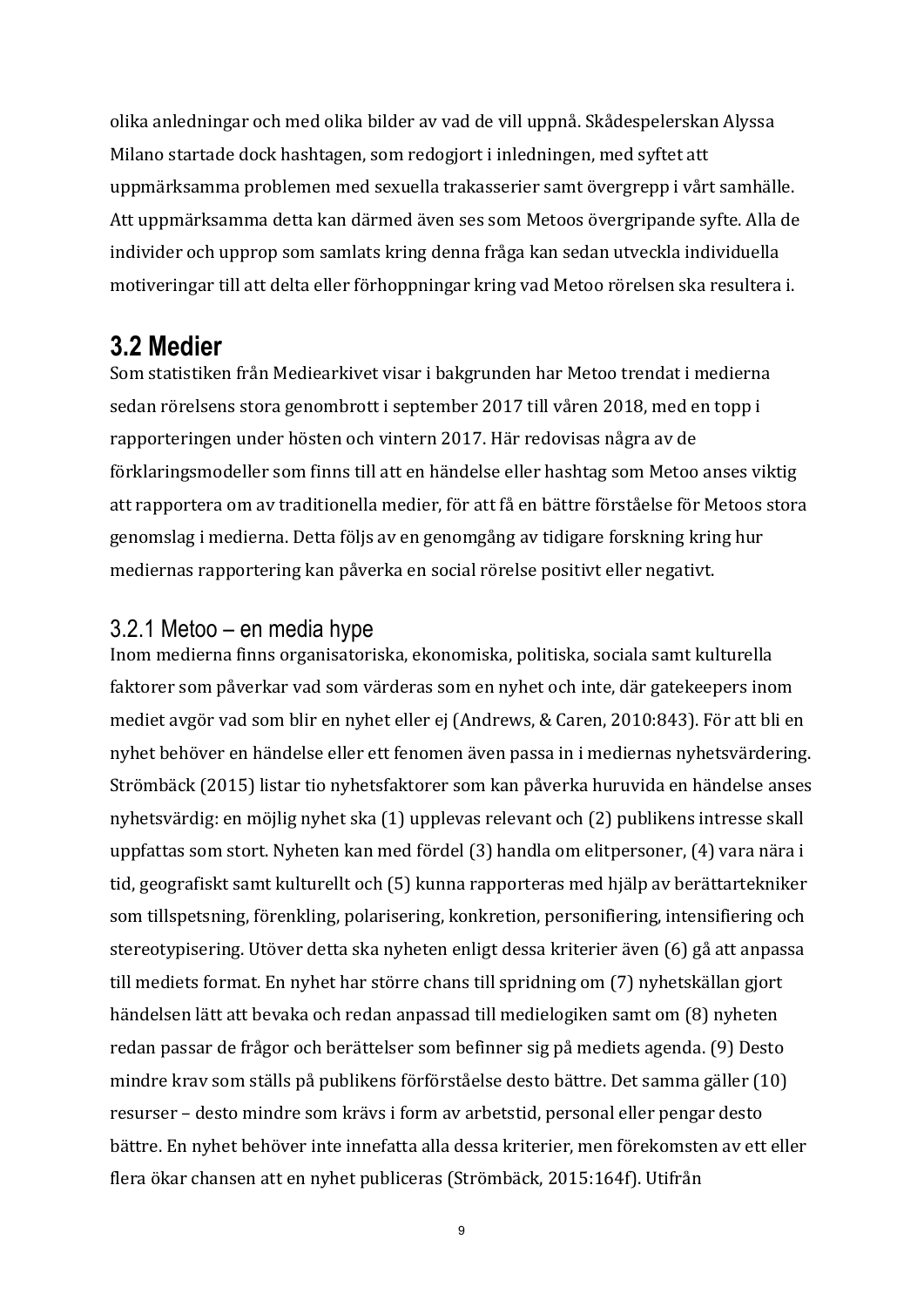bakgrundskapitlet om Metoo kan det antas att Metoo uppfyllt flera av dessa kriterier – bland annat indikerar det stora engagemanget online ett stort publikintresse, det sker i Sverige och är därmed nära i tid, kulturellt samt geografiskt och rapporteringen har i viss utsträckning innehållit elitpersoner. Då stor del av rörelsens spridning är på nätet krävs det dessutom små resurser för att få tillgång till materialet.

Utöver mediernas nyhetsvärdering påverkar även andra faktorer vad som publiceras i mediet, och det finns ett samband mellan hur mycket olika medier publicerar kring samma ämne under samma tid. Ofta får samma ämne eller händelse ungefär lika mycket täckning i olika medier inom samma tidsram – även om vinklingen inte tvungetvis är den samma i de olika medierna (Dearing, & Rogers, 1996:8f). En förklaring till detta är att vad ett nyhetsmedium anser nyhetsvärdigt även kommer anses viktigt av andra nyhetsmedier (Vasterman, 2005:514). Medierna är uppmärksamma på de nyheter som publiceras samt prioriteras i andra medier. Detta i kombination med liknande professionella värderingar bland journalister resulterar i en liknande nyhetsvärdering – och därmed även liknande nyheter i olika medier (Dearing, & Rogers, 1996:9).

Denna tendens kan ses även i fenomenet Metoo, där Aftonbladet, Expressen och Dagens Nyheter alla följer en liknande kurva i sin rapportering kring Metoo.



*Trendkurva – Expressen, Dagens nyheter och Aftonbladets rapportering om Metoo* Källa: mediearkivet, sökning "Metoo" - i Aftonbladet, Dagens Nyheter och Expressen

Som det går att utläsa från kurvan har Aftonbladet rapporterat om Metoo i mindre utsträckning än de andra två medierna. Trots detta framgår det dock att även Aftonbladet följer samma mönster som de andra medierna, där samtliga medier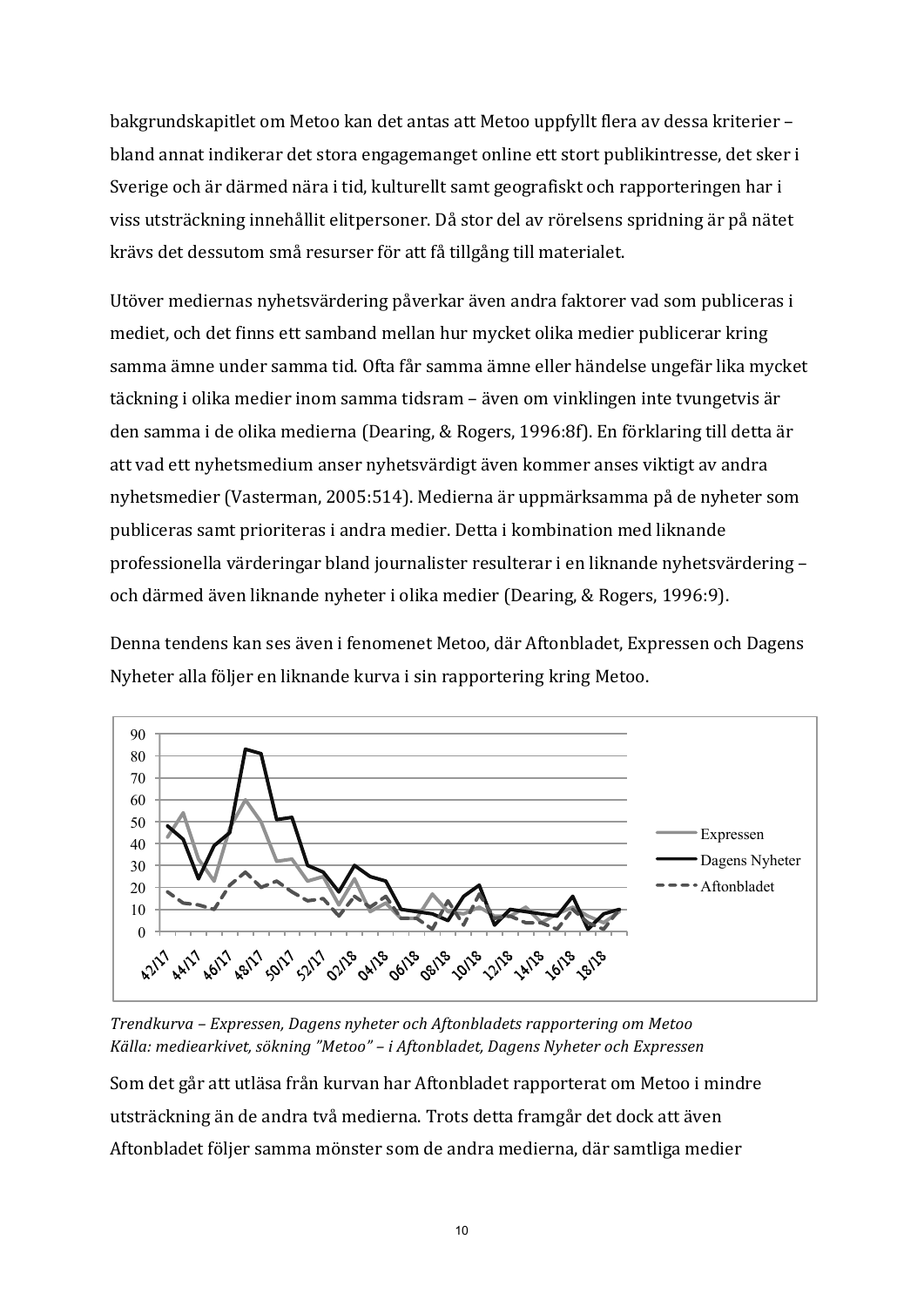rapporterar i störst utsträckning några veckor efter Metoos genomslag – för att sedan trappa ner i liknande takt.

Att medier i hög utsträckning publicerar artiklar kring samma ämne kallas även "Media Hypes". En Media Hype definieras av Vasterman som en mediegenererad nyhetsvåg som triggats av en specifik händelse (Vasterman, 2005:515). En Media Hype triggas igång av en enskild händelse som får mer uppmärksamhet än vanligt. Denna trigger kan vara ett chockerande händelse, men även nyheter som ges plats på grund av brist på större nyheter samt pseudoevent skapade av medierna själva (Vasterman, 2005:513f; Wien, & Præstekær, 2009:187). Under hypen är den stora medietäckningen, enligt Vastermans definition, ett resultat av att medierna själva skapar nyheter – snarare än nyheter baserade på verkliga händelser rapporteras (Vasterman, 2005:515). Wien och Præstekær delar till stor del Vastermans definition, men menar dock att det är empiriskt problematiskt att kunna avgöra vad som är en mediehändelse eller verklig händelse det vill säga vilka nyheter som är verkliga nyheter och vilka som skapats av medierna själva. De menar därmed att en Media Hype endast bör definieras utifrån Vastermans första kriterium: att rapporteringen kring ett visst ämne intensifieras (Wien,  $&$ Præstekær, 2009:185).

En Media Hype rör sig många gånger som en våg – med en stor ökning av artiklar och inslag i början som sedan dala i takt med att ämnet blir mättat, andra nyheter anses viktigare eller reportrar tappar intresset. När en våg går ner kan liknande vågor kopplade till den första uppstå (Vasterman, 2005:515).

Alla artiklar som ingår i hypen sammanlänkas under ett visst tema som gör det möjligt att fortsätta rapportera kring händelsen. Detta tema resulterar i att nyheter som annars inte skulle passera mediernas gatekeepers kan komma att publiceras som nyheter. Nyheter tolkas om för att passa det valda temat, och detaljer som strider mot detta tema väljs bort eller förminskas (Vasterman, 2005:514). Hypen genererar i sin tur reaktioner från samhället samt individer, och resulterar i att officiella källor samt intressegrupper delar sina berättelser, idéer och förslag i medierna. Detta stärker i sin tur den nyhetsvåg som hypen genererat och bygger på dess nyhetsvärde (Vasterman, 2005:515; Wien, &Præstekær, 2009:186). Den skildring som skapats förstärks med varje rapportering, vilket i sin tur resulterar i att problemets storlek och bredd växter dagligen. En Media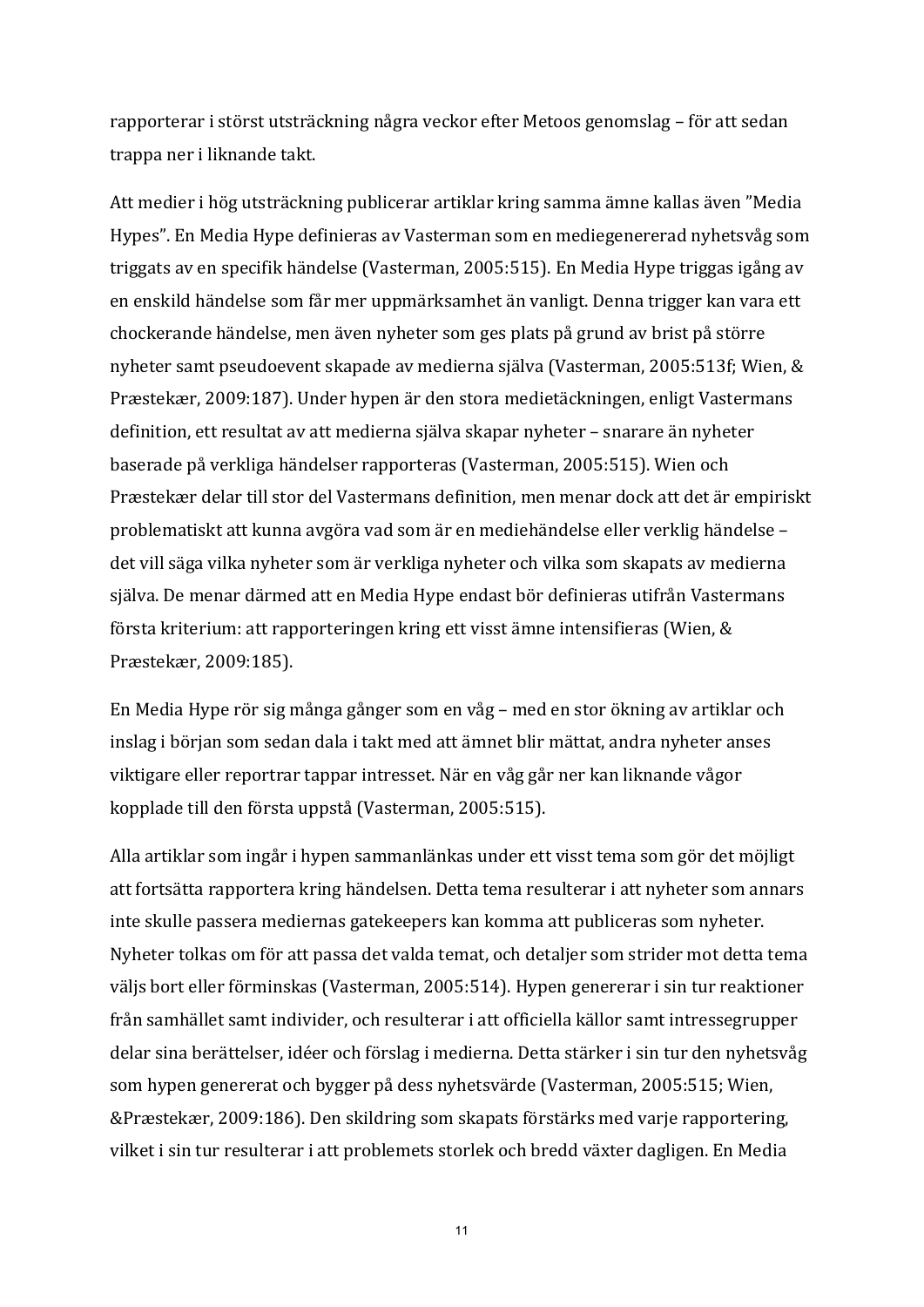Hype kan på detta sätt bli en självuppfyllande profetia – där det medierna säger är ett problem också ses som ett problem i samhället (Vasterman, 2005:517).

De faktorer som får Metoo att framstå som en Media Hype är flera. Exempelvis visar uppmärksamhetskurvan hur rapporteringen kring Metoo följer det mönster som är typiskt för en Media Hype – med en stor ökning till en början som sedan dalar. Resultatet från denna uppsats undersökning visar dessutom att medierna i stor utsträckning rapporterar individers berättelser, vilket ytterligare stärker uppfattningen att Metoo kan definieras som en Media Hype.

### 3.2.2 Mediernas rapportering – viktig för Metoo

Som nämnt i bakgrunden kan mediernas rapportering påverka uppfattningen av ett fenomen. Flera studier visar på att mediers rapportering överlag kan påverka individers åsikter kring sociala rörelser – genom att dra uppmärksamhet till rörelsens frågor och de problem rörelsen vill lyfta (Wien, & Præstekær, 2009:841). Medierna kan dessutom genom att skildra en rörelse på ett visst sätt påverka hur rörelsens budskap presenteras för allmänheten (Ashley & Olson, 1998:263). På detta sätt bidrar medierna till att skapa förståelse för vad rörelsen har för syfte, i positiv och negativ bemärkelse, samtidigt som de även kan bidra till att ge rörelsen legitimitet (Nicolini & Hansen, 2018:3). Den täckning som rörelserna får kan därmed även påverka deras chanser att påverka och skapa sociala förändringar (Wien, & Præstekær, 2009:841). Dagordningsteorin (agenda setting) talar för att medierna har en förmåga att fokusera allmänhetens intresse mot vissa frågor, genom att medierna talar om för oss vilka frågor vi ska veta och tycka kring (McCombs, & Shaw, 1972:177). Att komma med på mediernas dagordning innebär med andra ord att en organisation, dess hjärtefråga eller vision även anses viktiga att tycka till om av andra (Dearing,  $& Rogers, 1996:29$ ).

## **3.3 Nyhetsmediers rapportering om Feministiska rörelser**

Metoo:s syfte är att uppmärksamma ett problem som främst drabbar kvinnor. Därmed har rörelsen många likheter med tidigare, och nutida, kvinnorörelser runt om i världen. I detta avsnitt presenterar därför hur kvinnorörelser har gestaltats i medier över tid – det vill säga hur de har skildrats och porträtterats i medierna.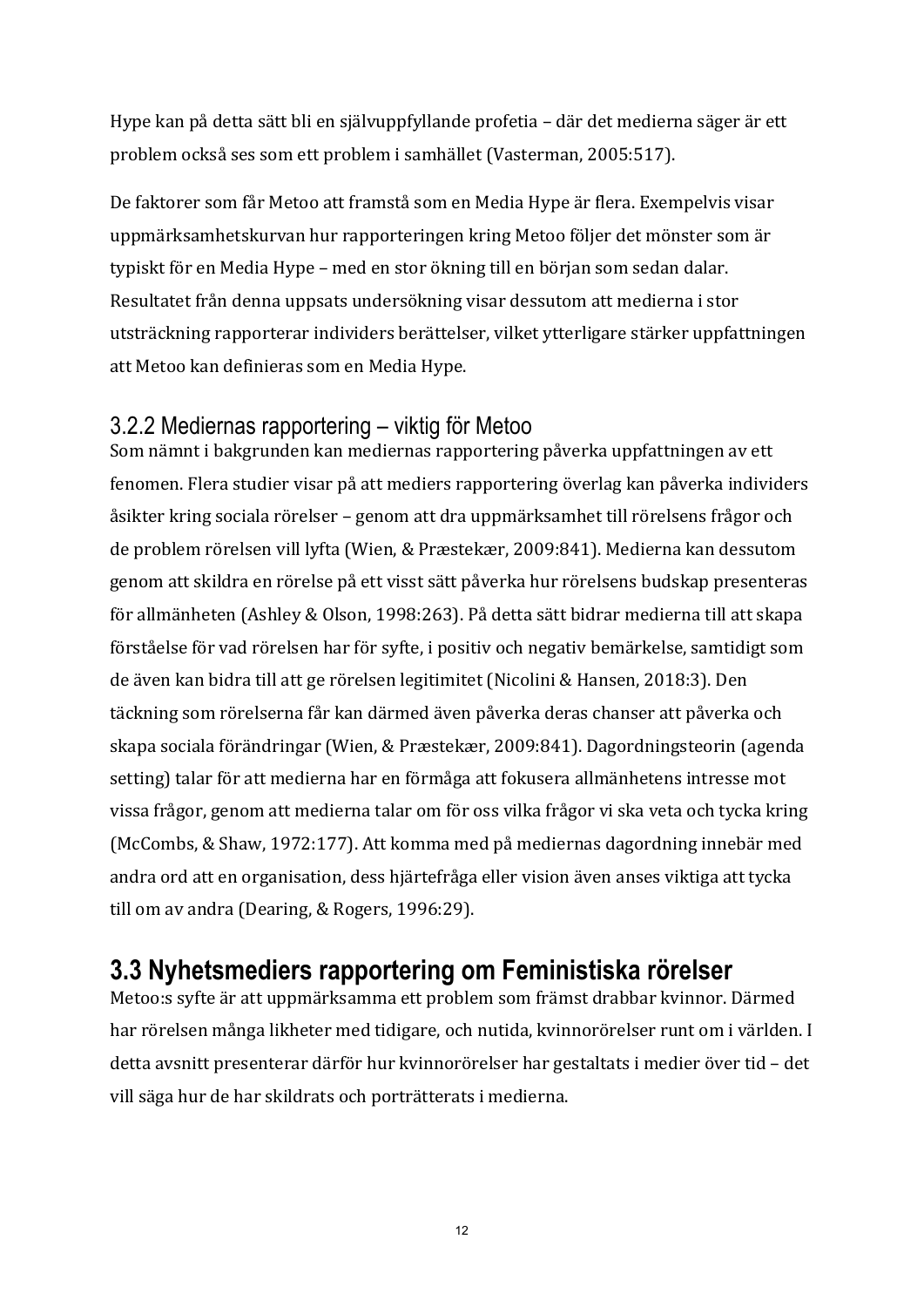#### 3.3.1 Feministiska rörelsers gestaltning

Forskningen visar att det finns flera olika sätt att gestalta olika protestgrupper. Exempelvis genom att ignorera dem, genom hur gruppens medlemmar eller utseende beskrivs, trivialisering av deras mål samt marginalisering av gruppens åsikter (Ashley, & Olson, 1998:264; Bronstein, 2005:786).

En återkommande gestaltning har vart att ställa de feministiska rörelserna mot varandra eller andra grupper för att skapa intrycket av en konflikt. Van Zoonens forskning kring kvinnorörelsen i Nederländerna på 60- och 70-talet visar att medierna i stor utsträckning gjort en uppdelning mellan "de vanliga hemmafruarna" och de "kvinnliga aktivisterna", där aktivisterna ansågs vara annorlunda och inte representativa för den "vanliga kvinnan" (Van Zoonen, 1992:468). Ashley och Olson redogör för en liknande gestaltning av kvinnorörelsen i USA, där kvinnliga aktivister ställdes mot andra grupper – exempelvis genom rubriker som "Women vs Women" eller "Black vs Feminism" – för att ge intrycket av en konflikt. Utöver detta gestaltades även meningsskiljaktigheter inom den egna rörelsen för att ge intryck av inre konflikter (Ashley, & Olson, 1998:269). Bronsteins studie av den tredje vågens feminism under 1990-talet visar i sin tur hur dessa feminister många gånger jämfördes med andra vågens feminism, både i form av utseende och mål (Bronstein, 2005:791-794).

Ashley och Olsons forskning kring rapporteringen av den feministiska rörelsen på 1960till 1980-talet visar vidare hur medier använt sig av flera olika gestaltningar för att avlegitimera kvinnorörelsen. Detta gjordes genom nedvärderande användning av citattecken kring ord som "kvinnorörelsen", fokus på protestanternas kroppar samt utseende och undervärdering av antalet deltagande vid protester. Samtidigt som rörelsen mål endast lyftes i 44 av 499 artiklar (Ashley, &Olson, 1998:269-272). Även i Nederländerna, under samma period, porträtterades kvinnliga aktivister ofta som fanatiker, fula, frustrerade och anti-män (Van Zoonen, 1992:467). En förklaring till denna gestaltning är att grupper som söker politiska eller sociala förändringar ofta går emot den rådande normen. När en grupp kämpar för något som är utanför normen brukar medier ifrågasätta deras legitimitet och överdriva deras hot mot det rådande samhället (Ashley & Olson, 1998:263), eftersom även medier påverkas av de dominerande normer och den sociala ordning som finns i samhället (Tuchman, 1978:187).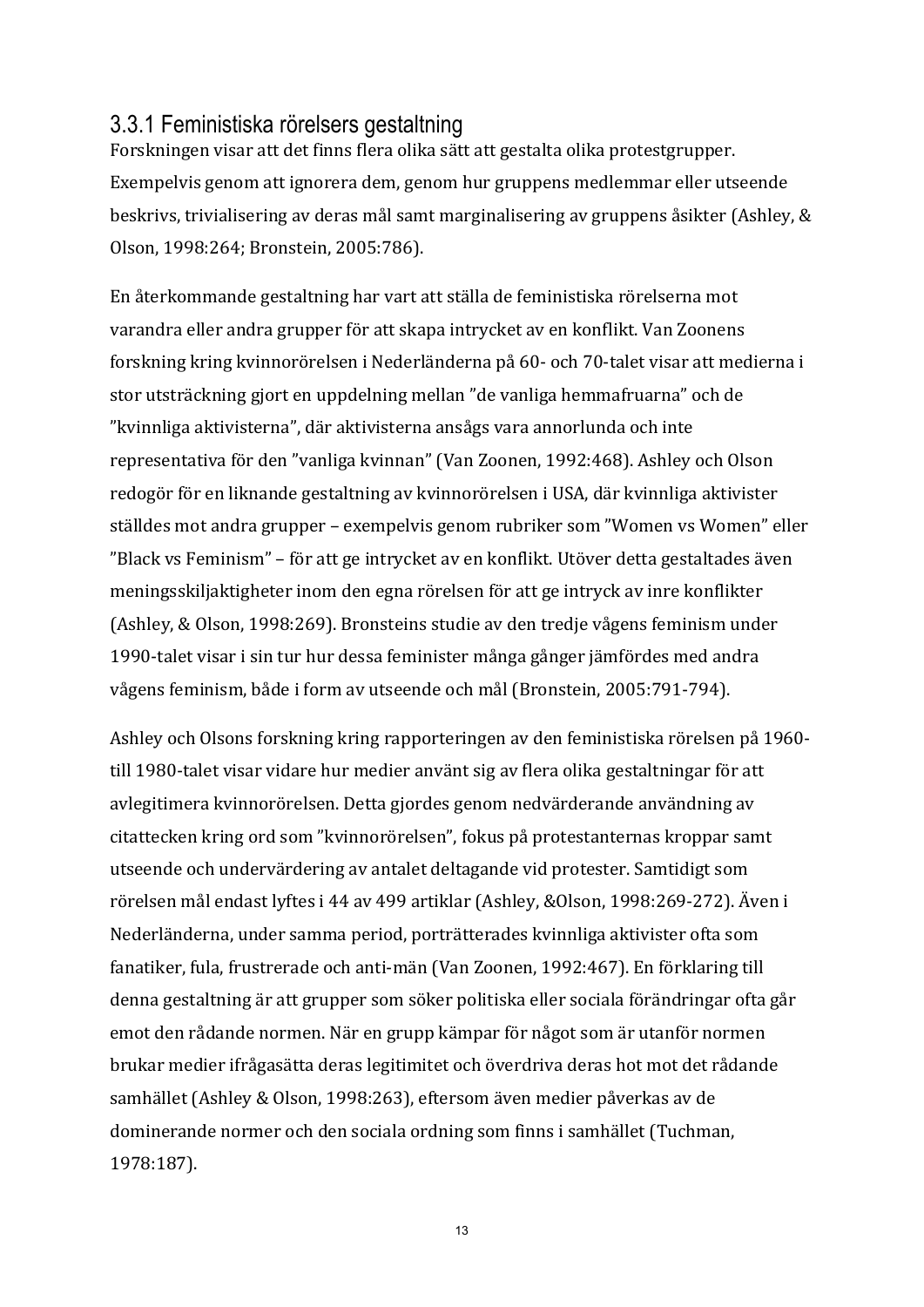Nicolini samt Hansen menar dock att dagens aktivistgrupper, till skillnad från tidigare, har större chans att påverka mediernas gestaltning av gruppen. Genom strategisk kommunikation på exempelvis webbplatser och sociala medier har aktivistgrupper en chans själva förmedla sina mål och budskap till allmänheten och dessutom påverka gestaltningen (Nicolini, & Hansen, 2018:3). Jämförelsevis visade Bronsteins studie av feminister på 1990-talet och tidigt 2000-tal hur medierna i många fall hade svårt att förmedla en korrekt bild av den feministiska rörelsens mål i sina artiklar (Bronsteins. 2005:792). Nicolini och Hansens har i sin tur jämfört Women's Marchs (som tog plats i Washington i januari 2017) officiella budskap med hur deras budskap gestaltats i olika medier. Undersökningen visade att alla de budskap som rörelsen ville få fram nått ut i medierna – även om vissa var mer förekommande än andra. Dessa hade dessutom gestaltats på samma vis som rörelsen gjort (Nicolini, & Hansen, 2018:5), och reportagen var i majoriteten av fallen positivt inställda till gruppen och dess budskap (Nicolini & Hansen, 2018:8).

#### 3.3.2 Vem bär ansvar?

Ytterligare en intressant faktor i gestaltningen av kvinnorörelser är att se vem som bär ansvar för vad som skett samt för att förändring skall ske. Van Zoonens studie visar att de kvinnorörelser som valde att samarbeta med män möttes av beröm, samtidigt som männen som valde att delta i kvinnorörelser förlöjligades. Van Zoonen drar från detta slutsatsen att åsikten var att det endast är kvinnan som ska behöva samarbeta, förändra sitt beteende eller anpassa sig – medan mannen redan ansågs vara problemfri (Van Zoonen, 1992:469). En studentuppsats vid JMG, Göteborgs universitet, undersökte i sin tur huruvida ansvaret för de handlingar som uppdagades i artiklar under Metoos första vecka gestaltades tematiskt eller episodiskt. En episodisk nyhet lägger ansvar och skuld på enskilda individer medan en tematisk gestaltning porträtterar ett ansvar på en djupare samhällsnivå (Svärd, 2017:16). Studien visar att båda formerna förekom, men att det fanns en tendens att vilja förenkla. Artiklarna fokuserade därmed i stor utsträckning på enskilda kriminella handlingar framför sociala och kulturella strukturer (Svärd, 2017:37f). Detta blir ett tecken på att den problematik som lyfts under Metoo snarare ses som ett individproblem än ett samhällsproblem vi som samhälle har ansvar för att lösa.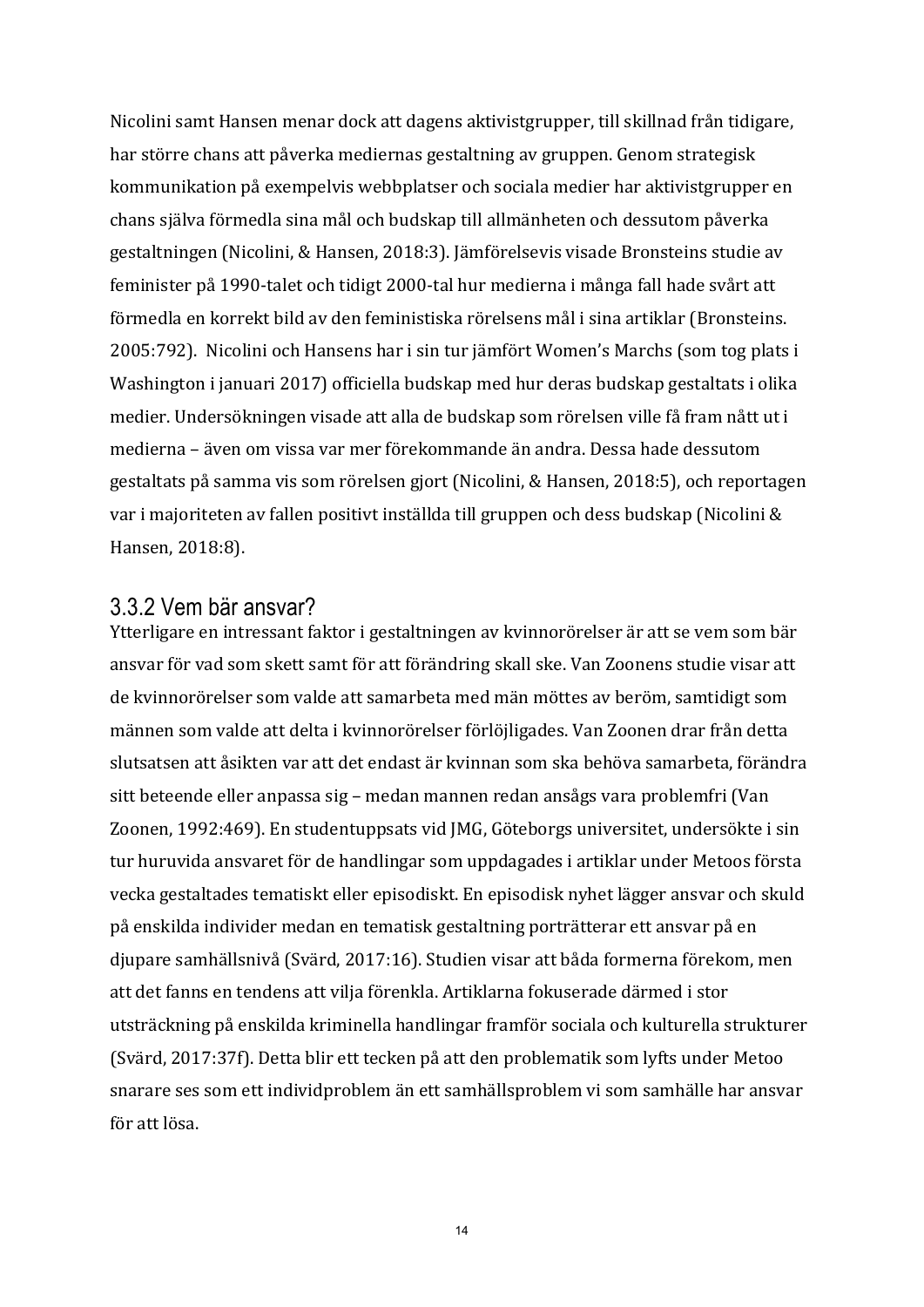## **3.4 Våld mot kvinnor och Kvinnomord**

Även om Metoo inte är synonymt med våld mot kvinnor finns det flera faktorer som gör detta område intressant även för forskningen kring Metoo. Båda fenomenen fokuserar på utsatta kvinnor och, oftast, manliga förövare. Båda problemen kan dessutom ses från olika vinklar – exempelvis som ett strukturellt samhällsproblem eller individrelaterat. Det är därmed intressant att se hur medier porträtterar män och kvinnor som utsatts för, eller genomfört, brott. För att redovisa vilka mönster som finns i rapporteringen samt se om det är exempelvis individer, män som grupp, eller samhället som helhet som ges skulden för det som kvinnor utsätts för. Detta är även kategorier som kommer att ligga till grund för analysen av mediernas gestaltning av Metoo samt den problematik artiklarna lyfter.

### 3.4.1 Mediernas gestaltning av våld mot kvinnor

På grund av mediernas makt att publicera det de själva anser har nyhetsvärde, samt att bestämma med vilken vinkling reportaget skall göras, har de en chans att påverka individers uppfattning kring ett visst problem och vad lösningen är på problemet är (Bullock, & Cubert, 2002:475; Taylor, 2009:21). Detta gör att mediernas gestaltning kan påverka hur samhället ser på, i detta fall, våld mot kvinnor och hur de väljer att agera (Bullock, & Cubert, 2002:476).

Ett återkommande mönster i rapporteringen kring kvinnomord och våld mot kvinnor i USA är användningen av poliser som källor, snarare än vänner eller familjemedlemmar (Taylor, 2009:27; Gillespie, Richards, Givens, & Smith, 2013:225), eftersom journalisterna ser polisen som en legitim källa (Bullock, & Cubert, 2002:479). På grund av att många fall av våld i hemmet inte rapporteras – och polisen baserar sina svar till medierna på den kunskap samt rapporter denne har att tillgå – blir kontexten bakom brottet ofta felaktig rapporterad eller utesluten (Taylor, 2009:27). En annan återkommande källa är grannar (Taylor, 2009:27; Gillespie, et al, 2013:226). Detta medför den negativa konsekvensen att kvinnomord ofta rapporteras som engångshändelser, på grund av grannarnas okunskap kring vad som tidigare pågått i hemmet (Gillespie, et al, 2013:226).

Även språk är en viktig faktor i hur de inblandade skildras samt uppfattas. Forskningen visar att artiklar kring kvinnomord ofta saknar någon form av skuldbeläggning av förbrytaren (Taylor, 2009:25). Bullock och Cuberts studie visar exempelvis hur hela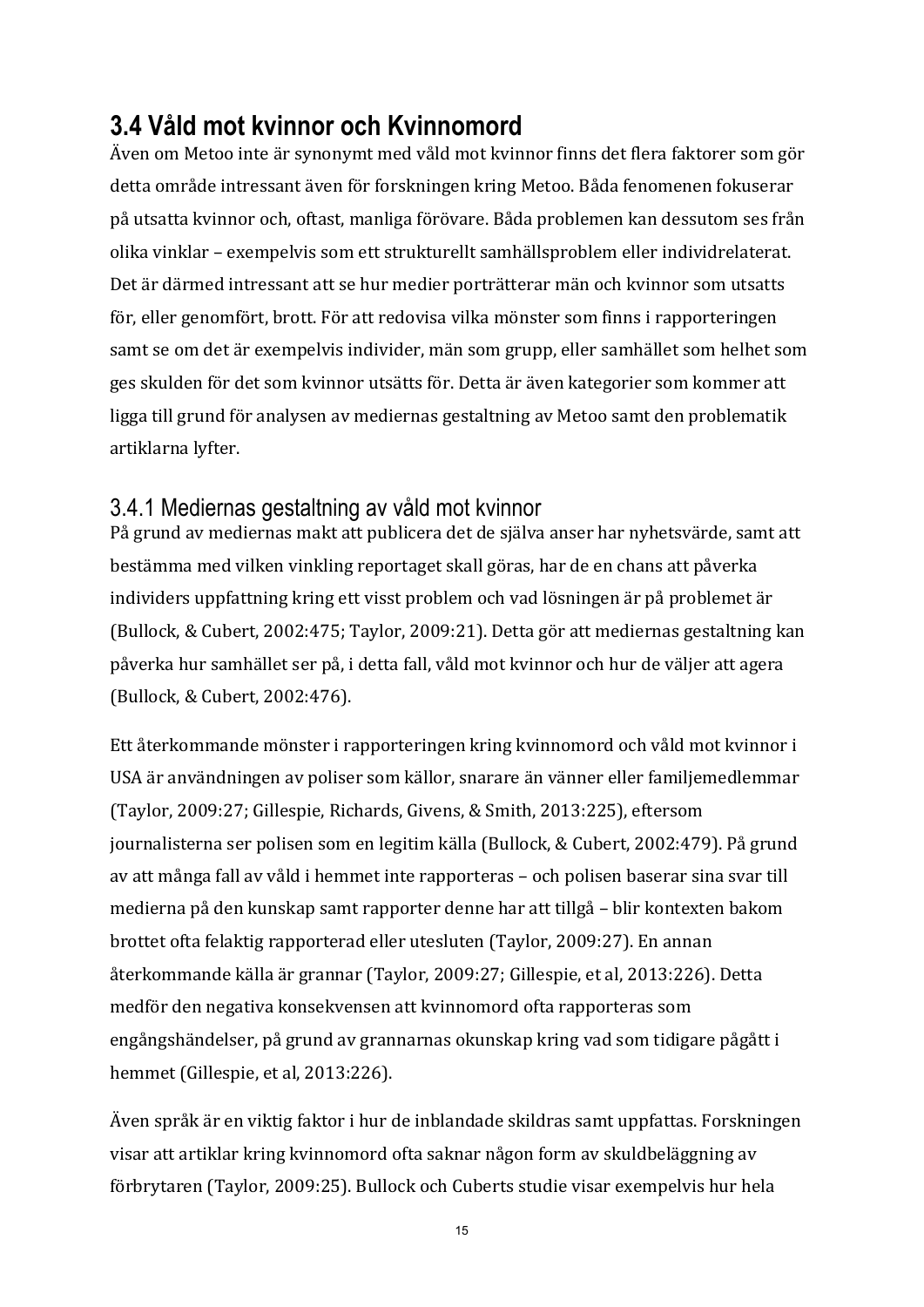47.8 % av alla artiklar de analyserat rörande kvinnomord föreslog minst ett motiv eller ursäkt för förövarens handlande (Bullock, & Cubert, 2002:484). Taylors studie visade i sin tur att skulden många gånger läggs på offret. Exempelvis genom språkbruk som beskriver offret eller hennes relationer (Taylor, 2009:33). Utöver detta används många gånger ett sexualiserat språk som stödjer traditionella bilder och stereotyper av kvinnor i rapporteringen kring kvinnor utsatta för sexualbrott (Gillespie, et al, 2013:226).

Även i analysen av Metoo är det intressant att se vart skulden läggs för det som skett. En stor skillnad mellan dessa kvinnomord och rapporteringen kring Metoo är dock att de kvinnor (och män) som under rörelsen berättat om de sexuella trakasserier och övergrepp de utsatts för fortfarande är av den digitala utvecklingen, d av agens digitala medier har blivit ett verktyg som sociala rörelser kan använda och anpassa e få berätta sin version av händelsen i medierna. Mediernas möjlighet att intervjua de direkt inblandade (utsatta och anklagade) är därmed betydligt större än i fallen med kvinnomord. Det finns därmed även en chans att detta påverkar hur offer och förövare gestaltas av medierna.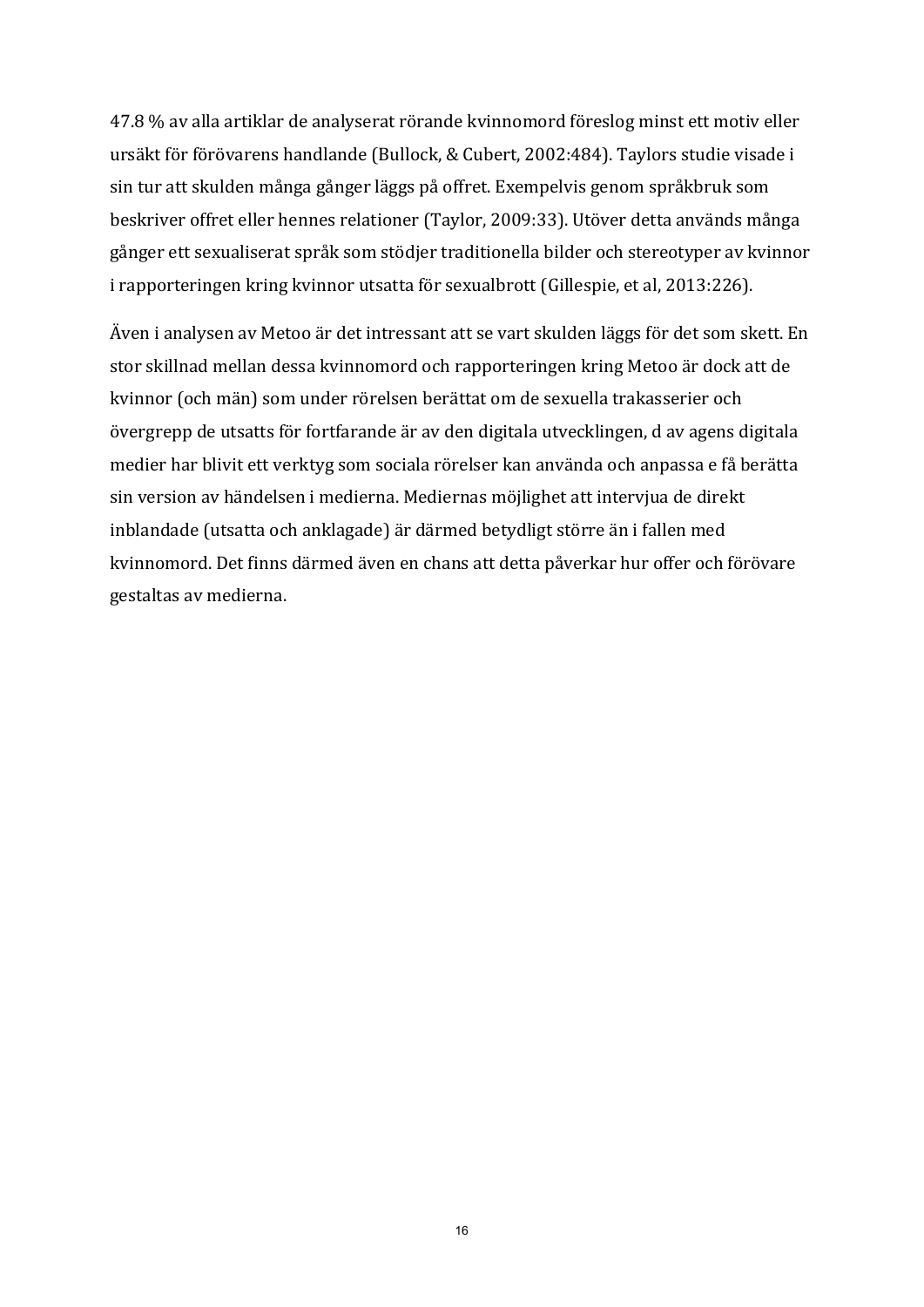# **4. Teori**

Denna uppsats kommer att utgå ifrån Framingteori i analysen av mediers rapportering kring Metoo. Denna teori översätts på svenska till Gestaltningsteorin (Strömbäck 2004:37), och det är detta namn som kommer att användas i resterande del av uppsatsen. 

## **4.1 Gestaltningsteori**

En vanlig uppfattning är att medier agerar som en spegel av verkligheten, det vill säga att dessa förmedlar en objektiv bild av verkligheten. Det finns dock inget stöd för detta synsätt inom forskningen. Istället görs dagligen en mängd val på nyhetsredaktionerna – rörande allt från val av ämne, berättarperspektiv, och källor till vad som klassas som en nyhet (Strömbäck, 2004:41). Därmed bör nyheter snarare ses som en gestaltning av verkligheten och aldrig som en spegelbild av denna.

Det finns en mängd definitioner av begreppet gestaltning inom gestaltningsteorin. Majoriteten av forskarna väljer dock att utgå från en bredare definition av begreppet (de Vreese, 2005:52f). En återkommande definition kommer från Gamson som, fritt översatt, definierar gestaltning som "en central organiserande idé som används för att skapa mening samt relevans kring en händelse och samtidigt föreslår vad som är viktigt" (Gamson, 1989:157). Entman beskriver, på ett liknande vis, att medierna gestaltar nyheter genom att välja ut några aspekter ur en uppfattad verklighet och göra dem mer framträdande, för att främja en viss problemdefinition, tolkning eller rekommendation (Entman, 1993:52).

Båda dessa definitioner beskriver gestaltning som ett sätt att skapa mening kring en händelse. Vilket görs genom att fokusera på vissa aspekter som skapar eller stödjer en viss skildring – och därmed skapar eller bidrar till en viss gestaltning.

# **4.2 Gestaltning - funktion**

Gestaltning är ett nödvändigt verktyg för journalister att använda för att reducera komplexiteten i olika frågor och göra ämnen mer tillgängliga för mottagaren (Scheufele, Tewksbury, 2007:12; Strömbäck, 2004:43). Inom gestaltningsforskningen anses det att en fråga, problem eller händelse kan ses från flera olika perspektiv, och tolkas på olika sätt av olika avsändare och mottagare (Chong & Druckman, 2007:104). Gestaltningen i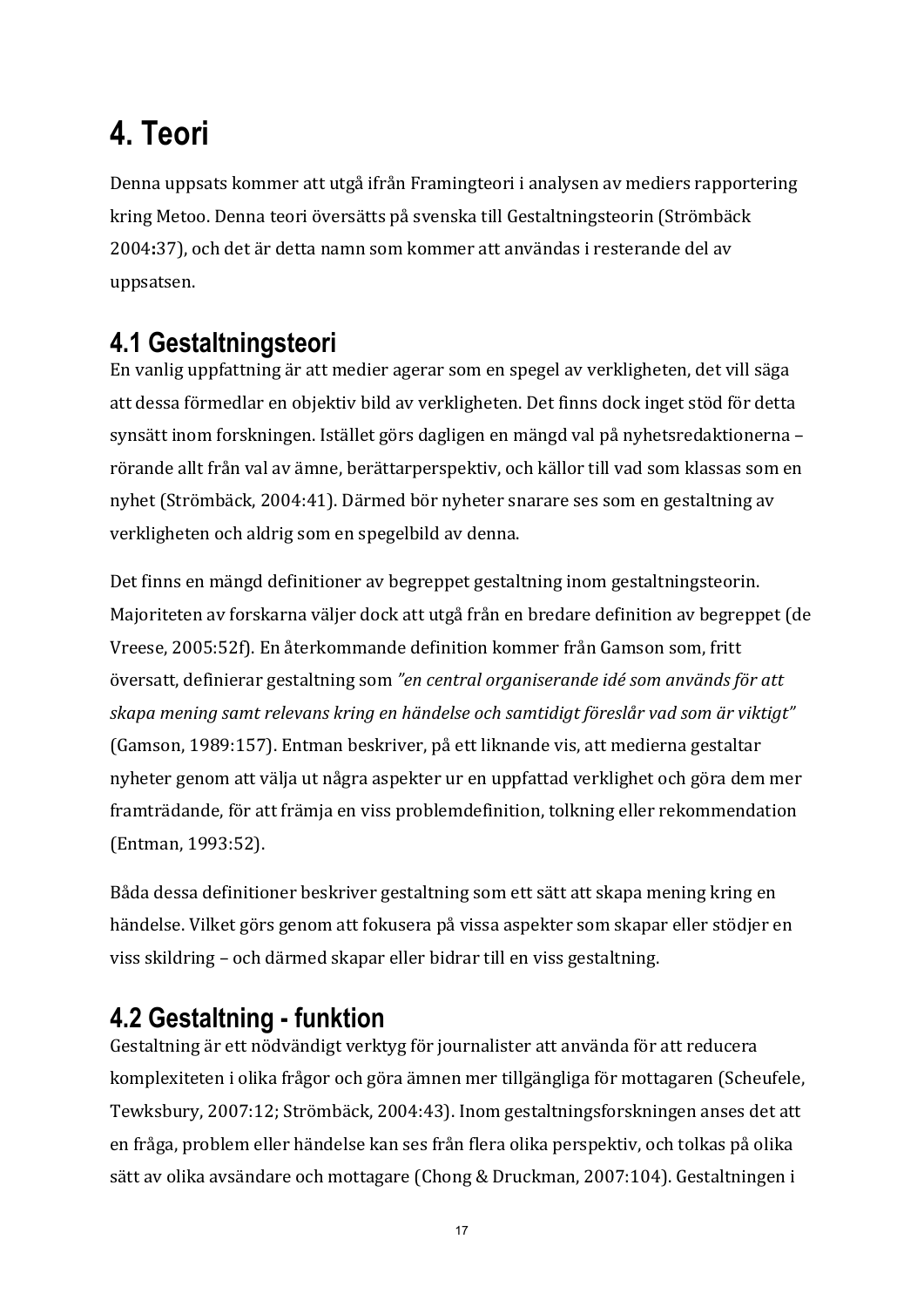en viss framställning kan ske både medvetet och omedvetet, men påverkar det som sägs eller skrivs. Detta innebär att samma händelse kan ges flera olika gestaltningar beroende på vem som rapporterar kring händelsen. (Entman, 1993:53).

Gamson menar att fakta i sig inte har någon mening, utan det är först när fakta gestaltas som den får ett sammanhang och betydelse (Gamson 1989:157). Detta innebär att ett urval görs; där vissa aspekter i en fråga lyfts och andra väljs bort för att göra det möjligt att förmedla exempelvis vissa argument eller synsätt (Entman, 1993:53;Gamson 1989:157). Gestaltningar utformas bland annat genom val av källor, ordval, fakta, och perspektiv. Utöver detta kan dessutom en viss del betonas och göras mer viktigt genom placering, repetition eller genom att den associeras med kulturellt bekanta symboler (Entman 1993:52, Strömbäck, 2004:43). Genom dessa gestaltningar presenteras vissa dominerande problemformuleringar, tolkningar, moraliska omdömen – och eventuellt förslag på lösningar (Strömbäck, 2004:43).

#### 4.2.1 Mediepaket

De gestaltningar som presenteras i en text kan förklaras som "Mediepaket" eller "Gestaltningspaket", där de gestaltningar som medierna skapar fungerar som tolkningsbara paket (Van Gorp, 2007:64; Gamson & Modigliani, 1989:3). I dessa paket finns en central idé, en viss gestaltning, som medierna använder för att göra en händelse meningsfull och begriplig (Gamson & Modigliani, 1989:3). Ett framträdande mediepaket kräver inte mer än en referens till det aktuella paketet för att det ska skapas kopplingar till en viss gestaltning. Detta innebär att även om kopplingen till ett visst mediepaket inte är explicit kopplar mottagaren samman detta med den aktuella gestaltningen, och därmed är det möjligt för en gestaltning att inte inta en central del av reportaget men trots detta vara närvarande (Van Gorp, 2007:66). Exempelvis kan medier i valtider skriva vem av partiledarna som "vann debatten". Detta blir en metafor för politiken som ett spel – med vinnare och förlorare. Medierna behöver i detta fall inte säga mer än att någon vann eller förlorade för att framkalla denna gestaltning hos mottagaren.

#### 4.2.2 Påverka gestaltningen

Det är inte bara journalister som kan påverka en nyhet eller ett reportages gestaltning. Ofta är det journalisten som påverkar gestaltningen i början och slutet av en artikel, men citat från olika individer kan föreslå andra typer av gestaltningar i texten.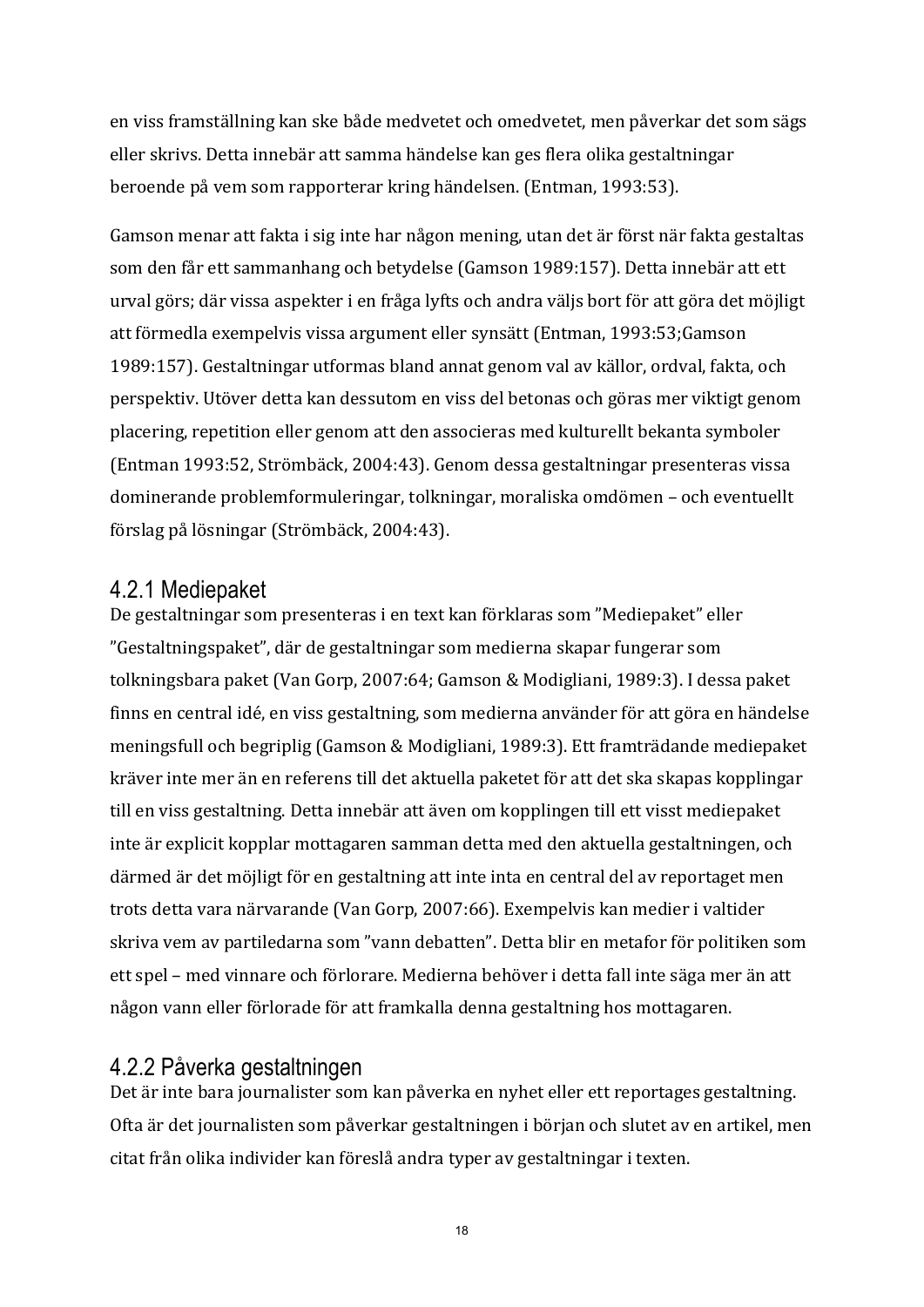Alla inblandade, såväl journalister som källor, kan ses som "sponsorer" av olika gestaltningar. Ibland sker denna gestaltning omedvetet, medan en historia andra gånger medvetet gestaltas på det sätt som sponsorn anser bäst förklarar det som hänt eller passar in med tidigare gestaltningar. I andra fall kan en gestaltning stödja intressen hos en viss organisation som en sponsor representerar. I dessa fall kan att förmedla en viss gestaltning vare en metod för att generera stöd för sitt agerande eller neutralisera motstånd (Gamson, 1989:158). Detta innebär att även journalisten kan påverkas till att gestalta en händelse på ett visst sätt av olika sponsorer.

Gestaltning är ett kraftfullt sätt som medierna kan påverka den allmänna opinionen genom – vilket även kan förklara varför vissa sponsorer försöker påverka gestaltningen av olika händelser eller frågor. Detta kan ske både på individnivå och samhällsnivå – på individnivå kan det handla om exempelvis förändrade attityder, medan det på samhällsnivå kan handla om att påverka beslutsfattande, normer, samt kollektiva handlingar (de Vreese2005:51f).

### **4.3 Generisk samt specifik gestaltning**

Inom gestaltningsforskningen kan både generiska och specifika gestaltningar identifieras. En specifik gestaltning går bara att återfinna inom specifika fall eller frågor (exempelvis Metoo, kvinnorörelser eller fotboll). Generiska gestaltningar (generic frames) är inte lika begränsade och kan identifieras inom flera olika områden. Vissa av dessa generiska gestaltningar går dessutom att återfinna i olika kulturella kontexter och över tid (de Vreese, 2005:54).

De Vreese redogör för de generiska gestaltningar Semetko och Valkenburg fann i sin studie. Dessa var: konflikt, personifiering, tillskrivande av ansvar, moral samt ekonomiska konsekvenser (de Vreese, 2005:56):

- Konflikt: Gestaltning som porträtterar konflikt mellan individer, grupper, institutioner eller länder.
- Personifiering: Denna typ av gestaltning ger den aktuella frågan ett mänskligt ansikte genom individers berättelser eller en känslomässig presentation av ett fenomen, händelse eller problem.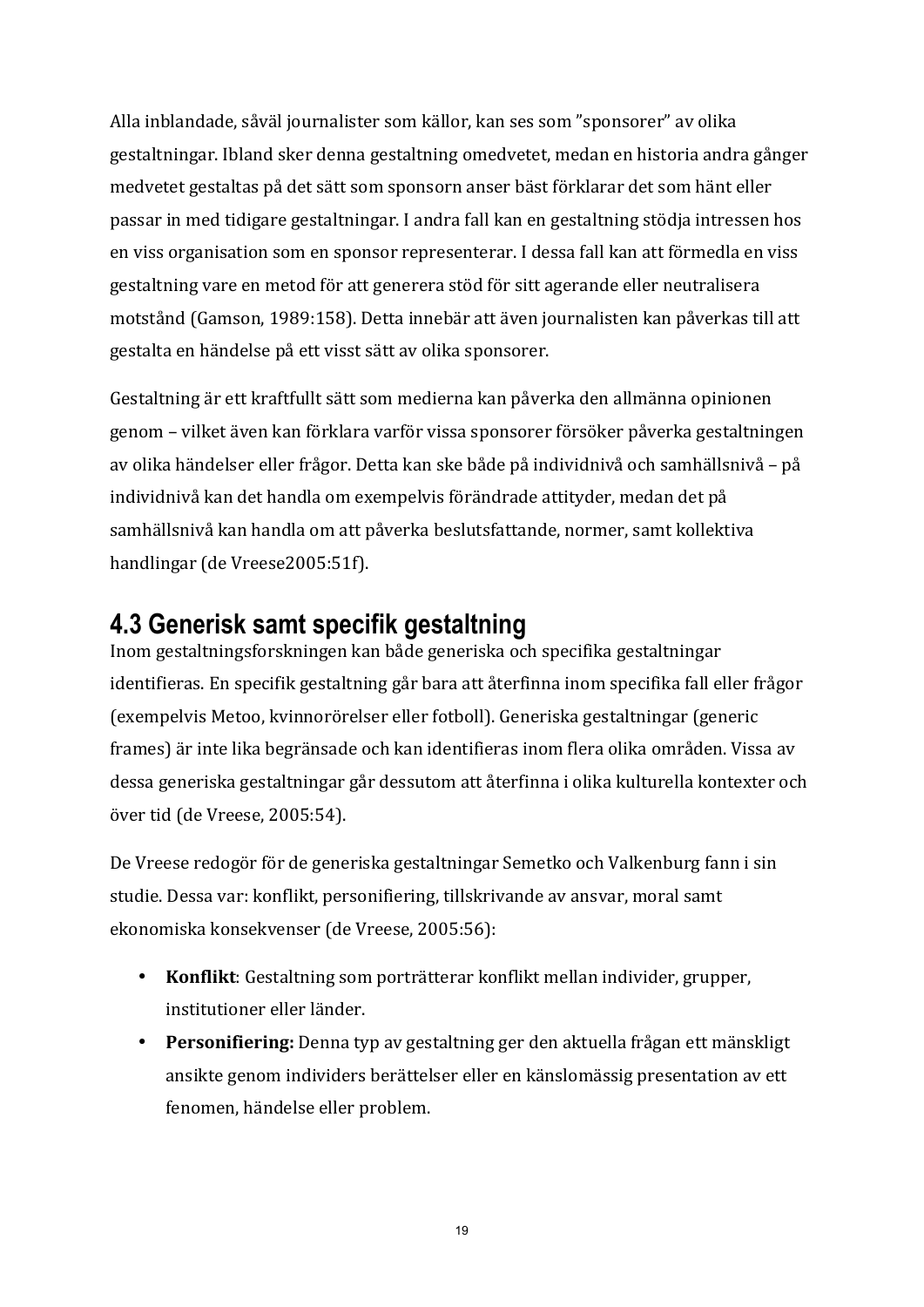- **Ansvar:** Denna gestaltning tilldelar ansvar för att ha orsakat ett problem eller ansvar för att lösa det. Detta ansvar kan tillskrivas både de styrande, individer eller grupper.
- Moralisk: Denna gestaltning presenterar en händelse i en kontext grundad på religiösa eller moraliska antaganden.
- **Ekonomiska konsekvenser:** Gestaltar en fråga, händelse eller problem utifrån de ekonomiska konsekvenser detta kan få för individer, grupper, institutioner, religiösa grupper eller länder.

### **4.4 Episodisk och tematisk gestaltning**

Gestaltningar kan även sorteras utifrån huruvida de är episodiska (episodic) eller tematiska (thematic). Episodiska gestaltningar skildrar problem eller frågor i form av specifika händelser, exempelvis genom att rapportera kring en terroristbombning eller ett fall av misshandel. En tematisk gestaltning skildrar i sin tur dessa händelser från ett bredare perspektiv genom at sätta dem i en kontext. Exempelvis genom att rapportera statistik kring hur misshandelsfall ökat eller minskat i olika områden (Iyenar, 1996:62). Iyenar undersöker hur episodisk gestaltning påverkar tittarnas förståelse för politiska frågor. Resultatet visade att episodiska gestaltningar skildrade individualistiska snarare än samhällsrelaterade ansvarsfördelningar. Med andra ord sågs problemen som relaterade till individers handlingar snarare än kopplade till socioekonomiska, kulturella, eller politiska förhållanden (ibid).

## **4.5 Påverkan på journalister**

Uppbyggnaden av en viss gestaltning (frame building) påverkas av både interna samt externa faktorer i medierna (de Vreese, 2005:52). Scheufele listar sociala normer och värderingar, organisatoriska förutsättningar eller hinder, påtryckningar från intressegrupper, journalistiska rutiner samt journalistens politiska åsikter som faktorer som kan påverka gestaltningen (Scheufele, 1999: 109). Gamson och Modigliani har en liknande uppfattning och menar att kulturell resonans, sponsoraktiviteter samt mediernas arbetssätt påverkar gestaltningen (Gamson & Modigliani, 1989:5).

• Kulturell resonans: En gestaltning som är i samklang med större kulturella teman (themes) uppleys som naturliga och bekanta av mottagarna, vilket gör det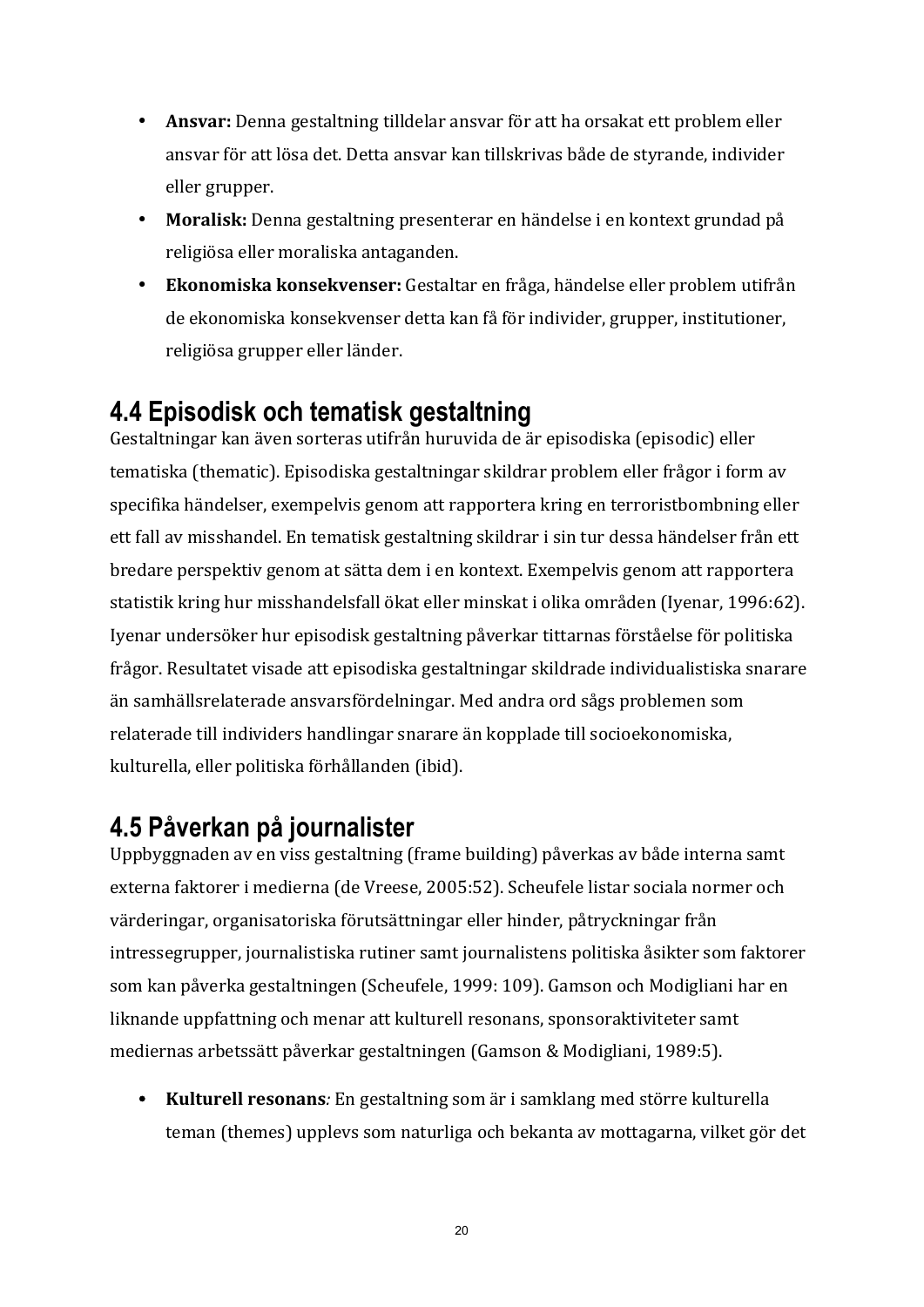till en fördel för journalister att vara i samklang med dessa (Gamson  $&$ Modigliani, 1989:5).

- **Sponsoraktiviteter:** Som tidigare nämnt är bland annat företag en grupp som kan försöka påverka mediets gestaltning till sin fördel. Dessa företag har ofta anställda vars främsta arbetsuppgift är att få företaget att komma i kontakt med medier. Utöver detta kan även sociala rörelser och andra organisationer försöka påverka en viss gestaltning (Gamson & Modigliani, 1989:6).
- Mediers arbetssätt: Normer och arbetssätt inom journalistkåren påverkar vad som publiceras. Medier utgår ofta från mer officiella källor, och de som sponsrar en alternativ gestaltning får ofta anstränga sig för att motbevisa den tidigare (Gamson & Modigliani, 1989:7).

### **4.6 Användning av Teorin**

En förståelse för hur gestaltning fungerar, varför den används och hur en gestaltning kan uttryckas ligger till grund för analysen av hur bland annat rörelsen Metoo har gestaltats i medierna, för att förstå och förklara fenomen samt dra slutsatser.

De generiska gestaltningarna har kommit till användning i analysen, men också i operationaliseringen. I operationaliseringen, och kodningen, har dessa generiska gestaltningar vart till hjälp i att identifiera olika teman som kan vara av intresse att titta nämnare på för att besvara frågeställningarna. Mediernas arbetssätt har i sin tur bidragit till förståelsen av varför gestaltningen ser ut som den gör och används även den i analysen. Tematisk och episodisk gestaltning att användas för att analysera huruvida problem relaterade till Metoo porträtteras som ett samhällsproblem eller problem kopplat till specifika individer, där de artiklar som redogör för problemet på ett sätt som kopplar dem till en större helhet och strukturer i samhället ses som tematiska, och artiklar som fokuserar på problem kopplade till individer ses som episodiska.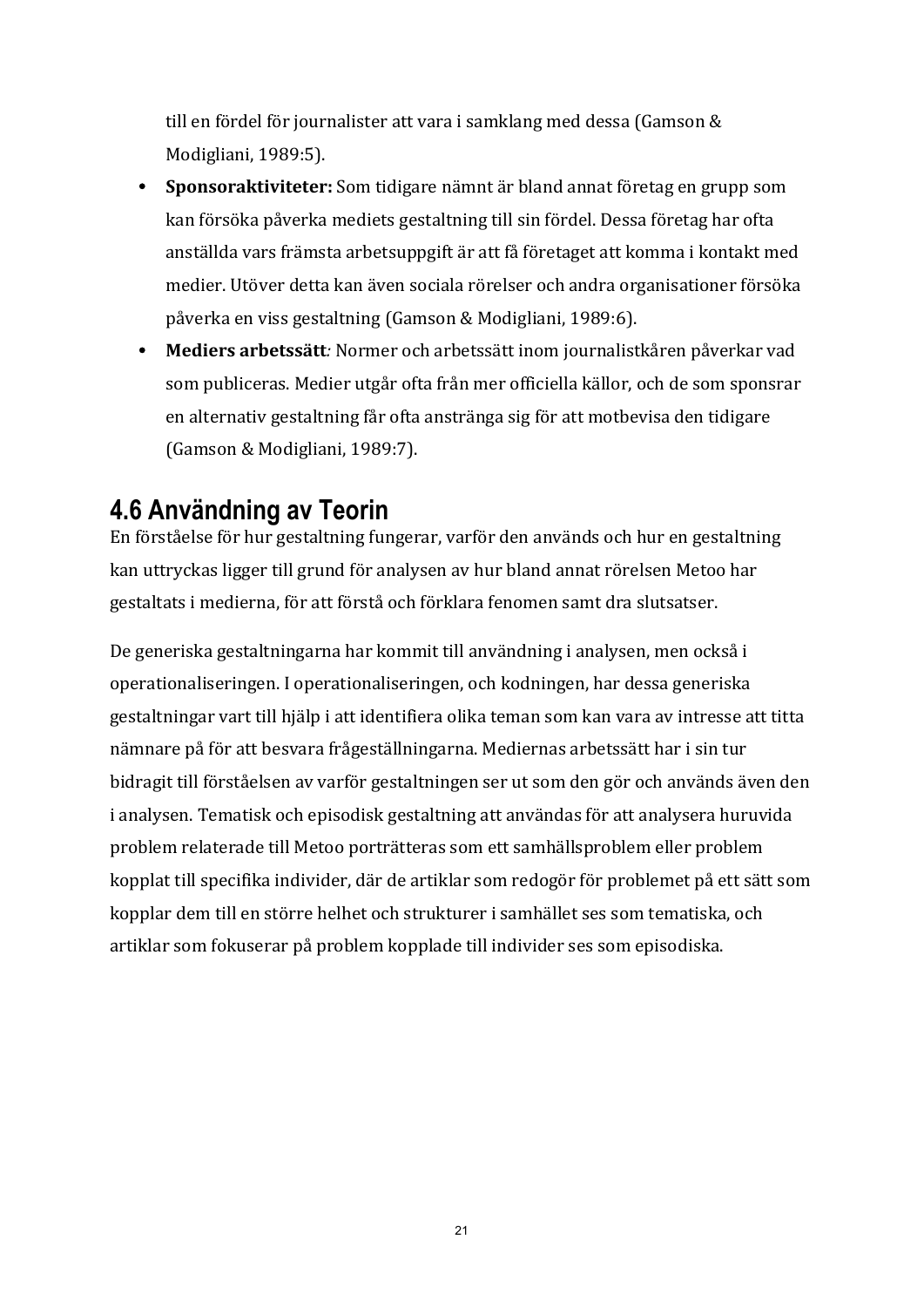# **5. Syfte och frågeställningar**

# **5.1 Syfte**

Studiens syfte är att analysera mediernas gestaltning av rörelsen Metoo samt de problem Metoo haft för avsikt att uppmärksamma.

# **5.2 Frågeställningar**

Uppsatsen utgår från tre huvudfrågeställningar samt tre delfrågor.

- 1. Hur gestaltas Metoo som rörelse i mediernas rapportering?
	- *Gestaltas rörelsen som legitim eller illegitim och på vilket sätt görs detta?*
- 2. Hur har problem kopplade till sexuella trakasserier och övergrepp gestaltats i samband med bevakningen av Metoo?
	- Hur har dessa problem kopplats till ansvar för att lösa dem, och på vilket sätt?
- 3. Hur gestaltas de utsatta och anklagade i mediernas rapportering kring Metoo?
	- *Hur* och *i* vilka sammanhang kommer utsatta och anklagade till tals?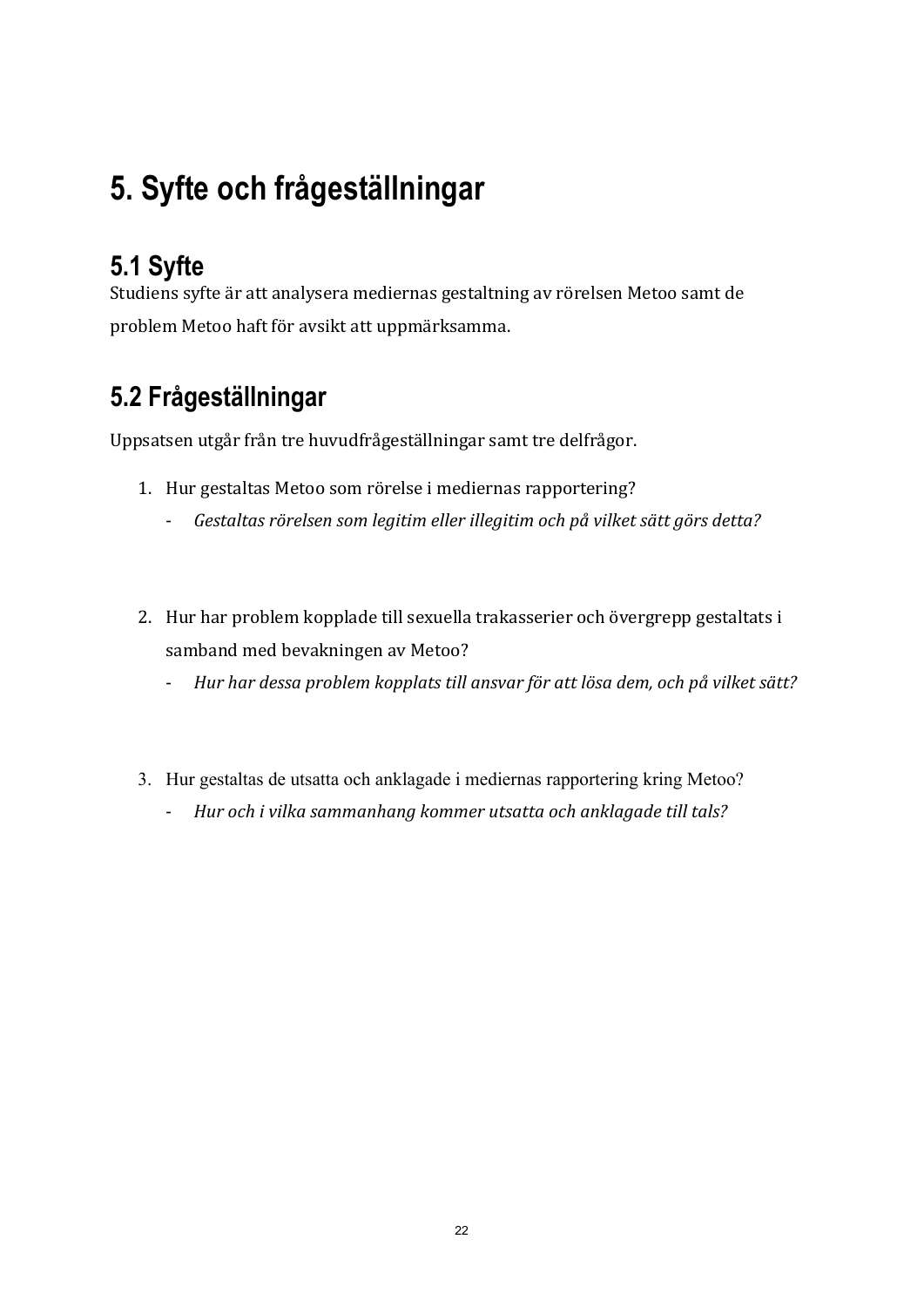# **6. Metod**

För att besvara uppsatsens frågeställningar har en kvalitativ textanalys, med vissa kvantitativa inslag, genomförts. All datainsamling har gjorts manuellt. I datainsamlingen har analysprogrammet Nvivo används för att organisera materialet och ge en bättre överblick. Den kvalitativa textanalysen har tagit utgångspunkt i Altheides (2013) metod för textanalys.

## **6.1 Avgränsning och urval**

Till analysen har tidningarna Expressen, Aftonbladet samt Dagens Nyheter använts. Dessa har valts på grund av att de är rikstäckande tidningar med stora läsargrupper. Att välja både kvällspress samt en morgontidning var ett aktivt val – med syftet att innefatta en större bredd av medierapporteringen och därmed kunna presentera en mer övergripande bild. Aftonbladet har valts ut på grund av sin stora läsarkrets och på grund av att tidningen själva, och en av dess reportrar, varit i blåsvädret under Metoo. Dagens Nyheter och Expressen har valts ut på grund av att de är de två tidningar med störst antal träffar på sökordet "Metoo" (bortsett från TT Nyhetsbyrån) i databasen mediearkivet. Detta tyder på att dessa tidskrifter inte bara rapporterat aktivt utan även varit de som rapporterat mest kring Metoo. Utöver detta har DN även publicerat upprop från flera olika branscher.

Artiklarna som använts i analysen har hämtats från mediearkivet. Sökordet som använts är ordet "Metoo". Detta sökord innefattar även exempelvis sökordet #metoo och formuleringar som Metoo-kampanjen. För att avgränsa materialet valdes sedan tre tvåveckorsperioder ut.

Innan perioderna för analys valdes ut gjordes en övergripande kontroll av vad som rapporterats i medierna under hösten 2017 till våren 2018. Efter detta valdes tre perioder på två veckor vardera ut baserat på vad som rapporterats samt hur stor medietäckning rörelsen fått under tiden. Syftet var att ta fram tre perioder ur rörelsens utveckling, och mediernas rapportering kring denna, som kan anses representativa för medierapporteringens utveckling. Valet av perioder föregås med andra ord inte av ett slumpmässigt urval. Ett slumpmässiga urval är i många fall att föredra då dessa ger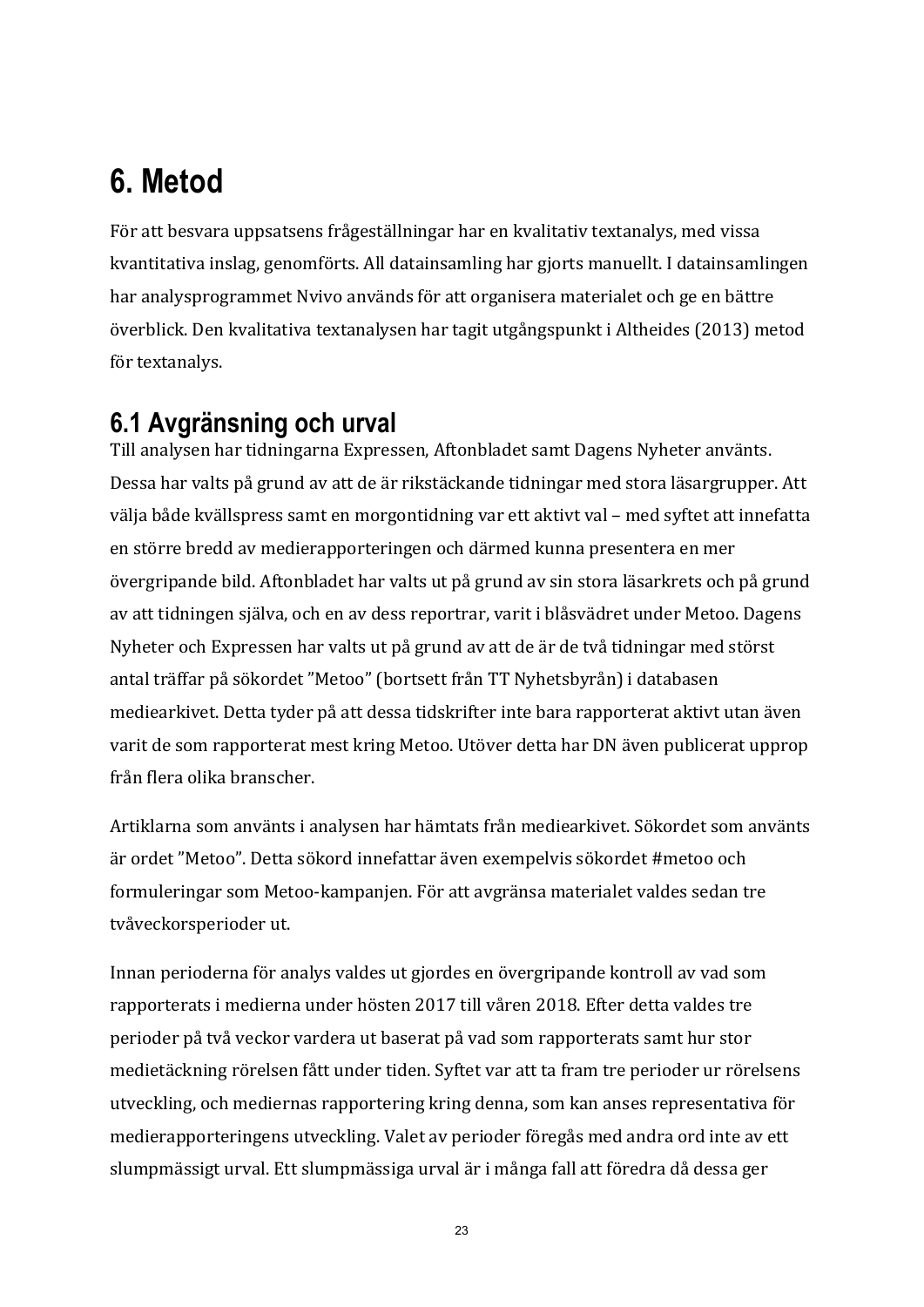bättre miniatyrkopior av verkligheten (Esaiasson, Gilljam, Oscarsson, & Wängnerud, 2012:172). I detta fall motiveras dock det icke slumpmässiga urvalet med att detta gör det möjligt att kunna välja perioder under Metoo som ger en bättre representation av helheten. Enligt Altheide behöver forskare för att fånga upp meningen, betydelsen eller relevanta teman i en undersökning se till att få med en stor bredd av det som skall undersökas (Altheide, 2013:55). Genom att göra ett strategiskt urval ökar möjligheten för att få med denna bredd i uppsatsen. Dessa perioder är dessutom intressanta att analysera på grund av den stora aktiviteten i medierna under dessa perioder. I bilden nedan redogörs de utvalda perioderna.



*Utvalda perioder i de traditionella mediernas rapportering kring Metoo*

#### **Period 1**

Den första perioden är mellan 16-29 oktober 2017 (V42-43). Denna period innefattar rörelsens första två veckor och Metoo omskrivs i hög utsträckning. En stor del av rapporteringen cirkulerade kring anklagelser mot kända och okända personer, artiklar om hashtagens stora genomslag, manifestationer samt rapporter kring antalet utsatta. Under denna period gavs i mediearkivet 90 träffar på Dagens Nyheter, 97 på Expressen samt 31 på Aftonbladet.

#### **Period 2**

Den andra perioden är mellan 13-26 november 2017 (v46-47). Efter en nedgång ökar under dessa veckor rapporteringen åter och v47 är den vecka med högst antal artiklar under hela perioden. Under perioden publicerades flera artiklar om kända (namngivna samt icke namngivna) profiler. Även flera olika branschers upprop fick uppmärksamhet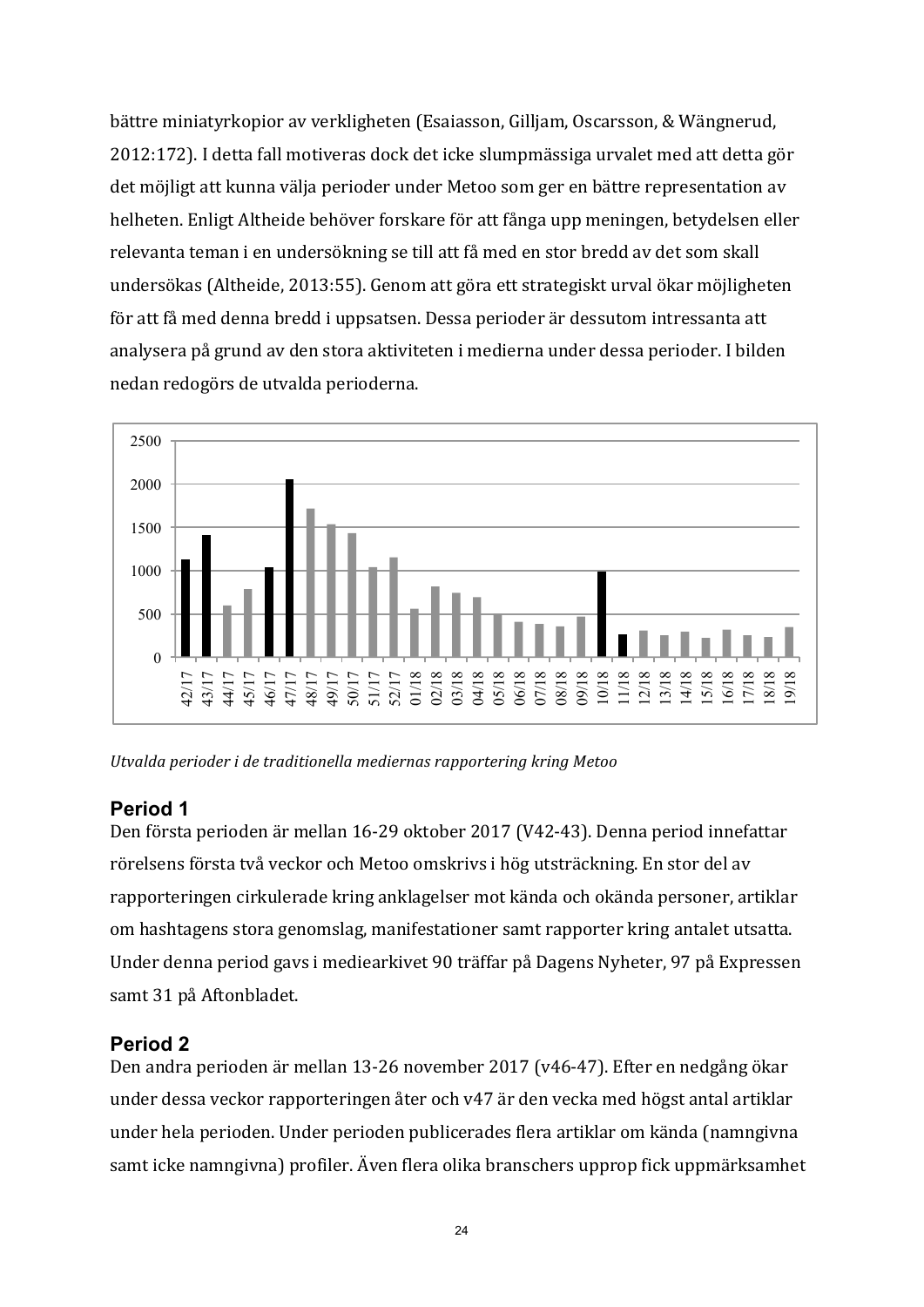i medierna. Under denna period gavs i mediearkivet 128 träffar på Dagens Nyheter, 107 på Expressen samt 48 på Aftonbladet. 

#### **Period 3**

Den tredje perioden är mellan 5-18 mars 2018 (v10-11). Under vecka 10 ökade rapporteringen åter, främst till följd av internationella kvinnodagen den 8e mars. Denna period valdes för att i analysen även få med en period då den första uppståndelsen kring rörelsen lagts sig, och den intensiva rapporteringen minskat. Under denna period gavs i mediearkivet 24 träffar på Dagens Nyheter, 18 på Expressen samt 23 på Aftonbladet.

### 6.1.1 Urval

Utav de artiklar som identifierades under perioderna sorterades alla bort som inte primärt, eller i stor utsträckning, fokuserade på Metoo. Eftersom avsikten är att undersöka rapporteringen kring Metoo i Sverige valdes även artiklar med primärt fokus på USA eller andra delar av världen bort. Utöver detta har även dubbletter uteslutits. Eftersom studiens syfte är att undersöka nyhetsrapporteringen kring Metoo blir ytterligare en naturlig sortering att välja bort alla debattartiklar samt ledare. Även kortare notiser valdes bort från urvalet, för att fokusera på de något längre reportagen. Denna gräns sattes vid 300 ord, där texter kortare än detta har sorterats bort.

Detta resulterade i ett urval på totalt 150 artiklar. Från dessa har ett slumpmässigt urval av hälften av artiklarna från vardera medium samt period gjorts. Denna metod har valts för att ge bästa möjliga representation av rapporteringen under de undersökta veckorna (Esaiasson, et al, 2012:172). Totalt resulterade detta i 75 artiklar som analyserats. Antalet artiklar som återfunnits samt analyserats under varje period blir därmed enligt följande:

#### **Period 1, 16-29 oktober 2017 (v42-43)**

Dagens nyheter: 19 artiklar varav 9 analyserade Expressen: 36 artiklar varav 18 analyserade Aftonbladet: 11 artiklar varav 6 analyserade

#### **Period 2, 13-26 november 2017 (v46 - 47)**

Dagens nyheter: 28 artiklar varav 14 analyserade Expressen: 26 artiklar varav 13 analyserade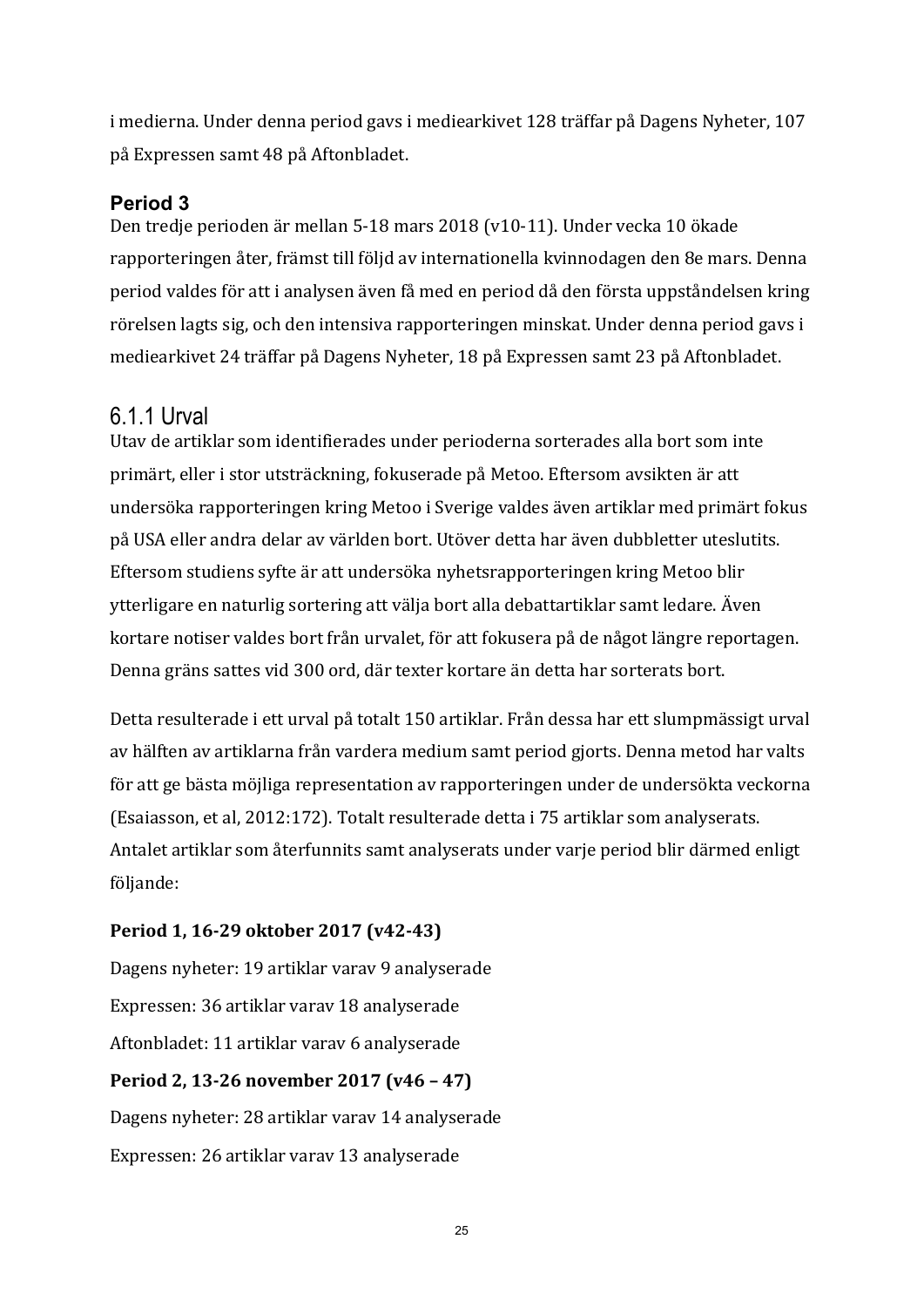Aftonbladet: 18 artiklar varav 9 analyserade Period 3, 5-18 mars 2018 (v 10-11) Dagens nyheter: 3 artiklar varav 2 analyserade Expressen: 7 artiklar varav 3 analyserade Aftonbladet: 2 artiklar varav 1 analyserade

### **6.2 Insamling av material – program**

Programmet Nvivo har används till analysen av artiklarna. Programmet är till för kvalitativ kodning av större textmaterial. Samtliga artiklar har laddats upp i programmet och sedan kodats utifrån olika Noder (kategorier). Detta innebär exempelvis att samtliga artiklar som lyfter någon typ av problem relaterade till sexuella trakasserier och övergrepp sorterats in i den kategori som stämmer överrens med den problematik som beskrivs. Programmet gör det sedan möjligt att få en överblick över samtliga textstycken, från alla texter, som kodats i en viss kategori. I analysen har sedan varje kategori, och underkategori, analyserats med hjälp av denna funktion. Dessa har sedan sammanställts i analysen både var för sig och i analyser av rapporteringen som helhet. Funktionen har även gjort det enklare att identifiera om artiklar kodats fel och rätta till detta. Programmet gör det även möjligt att koda ytterligare en gång inom samma kategori, samt vid behov återgå till hela artikeln för en bättre överblick.

## **6.3 Kvalitativ textanalys**

Uppsatsens frågeställningar analyseras med hjälp av en kvalitativ textanalys. Denna metod har valts eftersom syftet med undersökningen är att gå mer på djupet i rapporteringen kring Metoo för att möjliggöra en analys av hur medierna gestaltat fenomenet. En kvantitativ analys är i sin tur att föredra i forskning som vill undersöka i vilken utsträckning samt hur olika typer av innehållskategorier förekommer i ett material – exempelvis med vilken frekvens eller hur stort utrymme dessa får (Esaiasson, et al, 2012:197). Eftersom denna uppsats har för avsikt att analysera betydelsen av det som sägs, snarare än hur ofta, passar det kvalitativa angreppssättet bättre. På grund av att denna metod gör det möjligt att fånga upp de delar som anses vara centrala i texten – men är något annat än summan av delarna (Esaiasson, et al, 2012:210). Den kvalitativa textanalysen tillsammans med Gestaltningsteorin kommer möjliggöra en djupare analys av den skildring medierna har gjort.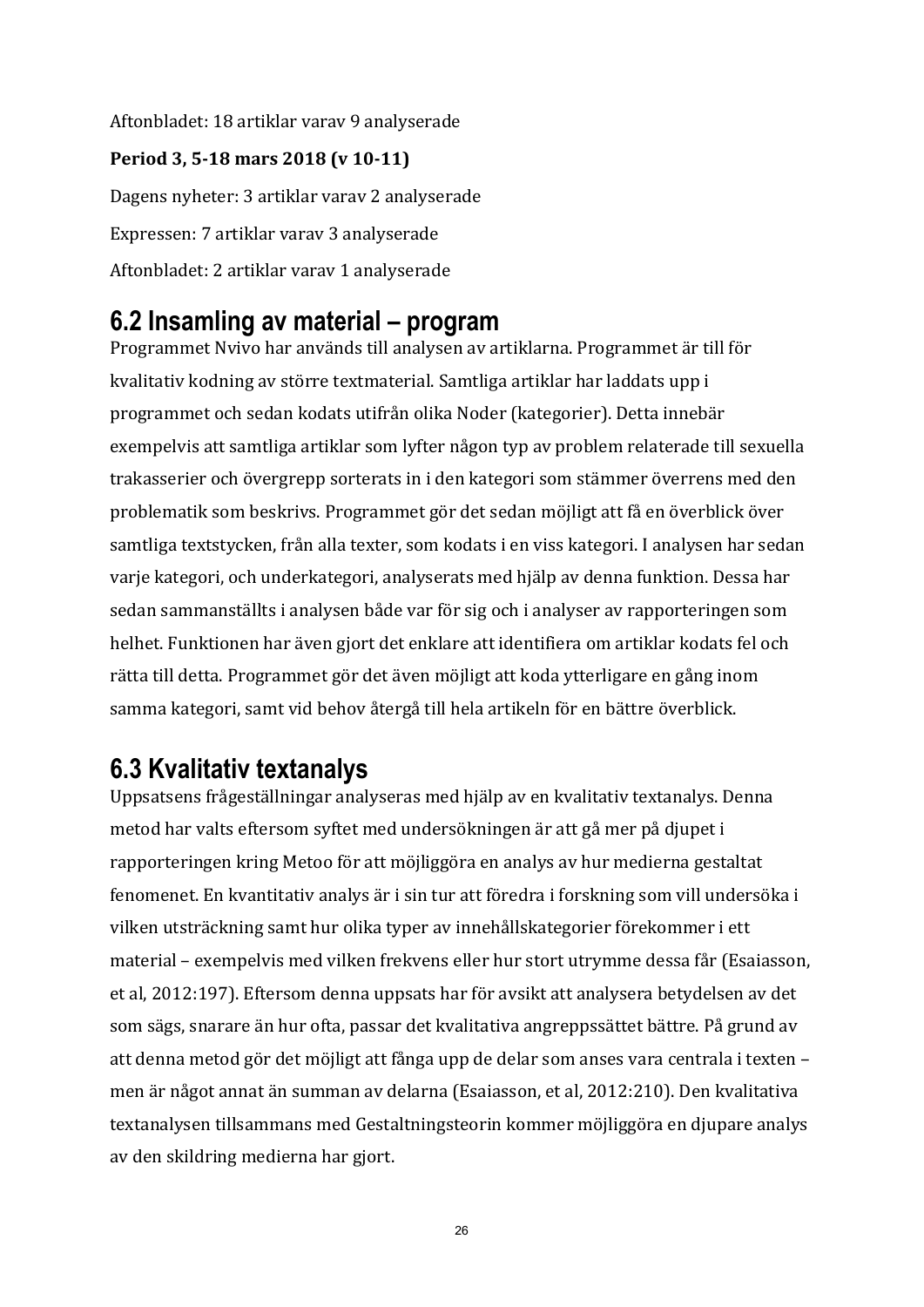### 6.3.1 Altheides 12 steg

Utgångspunkten för genomförandet av analysen har vart Altheides metodbeskrivning i boken *Qualitative Media Analysis*. Under arbetets gång har dennes 12 steg för kvalitativ textanalys följts. Nedan beskrivs metodens 12 steg. I nästkommande avsnitt redovisas sedan tillvägagångssättet i denna uppsats mer i detalj.

Altheides tolv steg (2013:39-73):

- 1. Välj ett specifikt forskningsproblem att undersöka
- 2. Bli bekant med området och utforska olika typer av informationskällor.
- 3. Gör dig bekant med materialet genom att välja ut några relevanta exempel. Bestäm sedan vilka enheter som skall användas för analys (hela dokument, tv program, stycken i en text).
- 4. Lista kategorier som skall guida datainsamlingen och gör ett utkast till ett protokoll.
- 5. Testa protokollet genom att samla data från flera olika dokument.
- 6. Revidera protokollet, och gå därefter igenom flera dokument för att återigen revidera protokollet.
- 7. Kom fram till en metod samt strategi för insamling av data.
- 8. Samla in data och deskriptiva exempel med hiälp av de definierade koderna. Kontrollera halvvägs genom insamlingen kodschemat för att se om nya anpassningar behöver göras.
- 9. Genomför analysen, inklusive bearbetning av begrepp och kodning. Läs igenom kodade partier noga och vid upprepade tillfällen.
- 10. Jämför och kontrastera extremer samt typsiska fall inom varje kategori. Gör små sammanfattningar eller överblickar över varje kategori.
- 11. Kombinera de kortare sammanfattningarna med exempel på såväl typiska exempel som extremfall. Illustrera med hjälp av protokollet.
- 12. Integrera dina resultat med dina tolkningar samt nyckelkoncept i ett annat utkast.

### 6.3.2 Tillvägagångssätt

Nedan beskrivs den inledande kodningen samt tillvägagångssättet i analysen för att skapa en överblick över processen.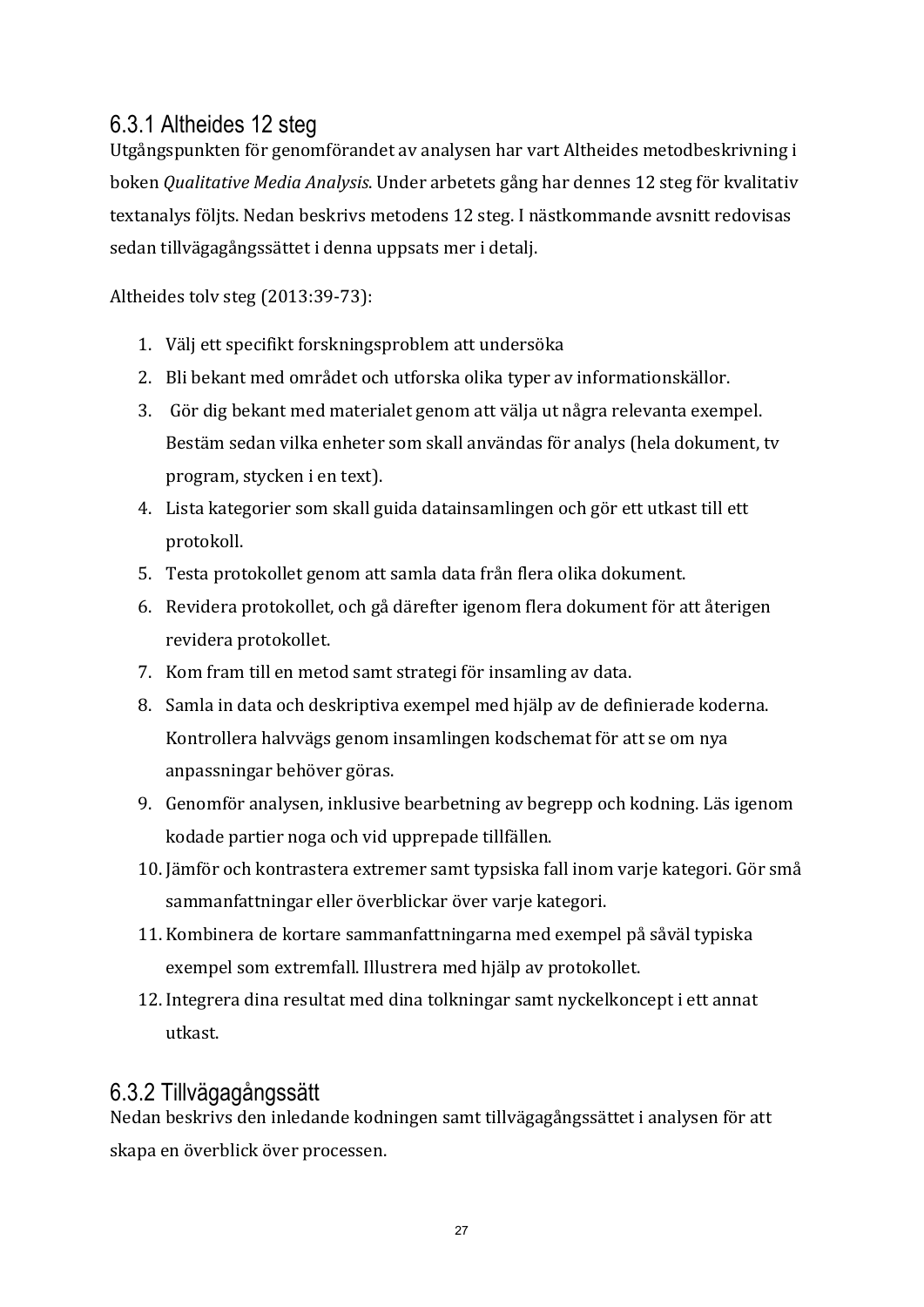Den kvalitativa textanalysen inleds traditionellt med ett övergripande forskningsproblem, som sedan konkretiseras till en rad preciserade frågor (Esaiasson, et al. 2012:215), vilket är ett viktigt första steg i framtagandet av passande analysenheter (Altheide, 2013:39). Efter att ett forskningsproblem identifierats gick arbetet vidare till steg 2 och 3 i Altheides model, där jag beslutade mig för att analysera hela nyhetsartiklar skrivna av traditionella medier i Sverige – eftersom syftet är att undersöka nyhetsrapporteringen kring Metoo i Sverige.

#### **Kodning av artiklar**

I nästa steg utformas ett protokoll. Den kvalitativa innehållsanalysen fokuserar på att fånga upp definitioner, betydelser och processer. Även om dessa kan redovisas numeriskt så görs detta i stor utsträckning främst för att komplettera och ge en översikt över resultaten. Eftersom den kvalitativa analysen i stor utsträckning är beroende av berättande och beskrivningar brukar protokollen bestå av 12 eller färre kategorier. Protokollen utvecklas i sin tur genom att en rad utkast samt revideringar görs innan datainsamlingen inleds (Altheide, 2013:45f). Det första utkastet till protokollet togs fram genom en överblick av den tidigare forskningen. Utifrån denna gjordes en preliminär lista på kategorier som kunde anses relevanta utifrån uppsatsens forskningsfrågor. Detta följdes av en genomläsning av 5-10 artiklar från olika perioder av Metoos utveckling. Efter denna genomläsning lades fler kategorier till och vissa valdes bort.

I steg 7 väljs en metod för insamling av datamängden. För att kunna fånga upp de tolkningar eller teman en har för avsikt att undersöka behövs stor variation i urvalet, för att täcka in så stor del av det fenomen en har för avsikt att undersöka som möjligt (Altheide, 2013:55). För att få med en stor variation i rapporteringen kring Metoo har olika typer av tidningar samt olika perioder av rörelsens utveckling valts ut. Sedan har ett slumpmässigt urval använts för att välja artiklar under dessa perioder. Motiveringen till dessa val har beskrivits i avsnittet Avgränsning och urval.

I nästa steg, själva insamlingen av materialet, rekommenderas forskaren att ungefär halvvägs titta över kodningsschemat för att se om anpassningar behöver göras. Om detta behövs behöver även det tidigare insamlade materialet anpassas efter det nya kodschemat (Altheide, 2013:62). Denna anpassning görs för att se till att tolkningarna av materialet görs systematiskt och på samma grunder. Då studien har en kvalitativ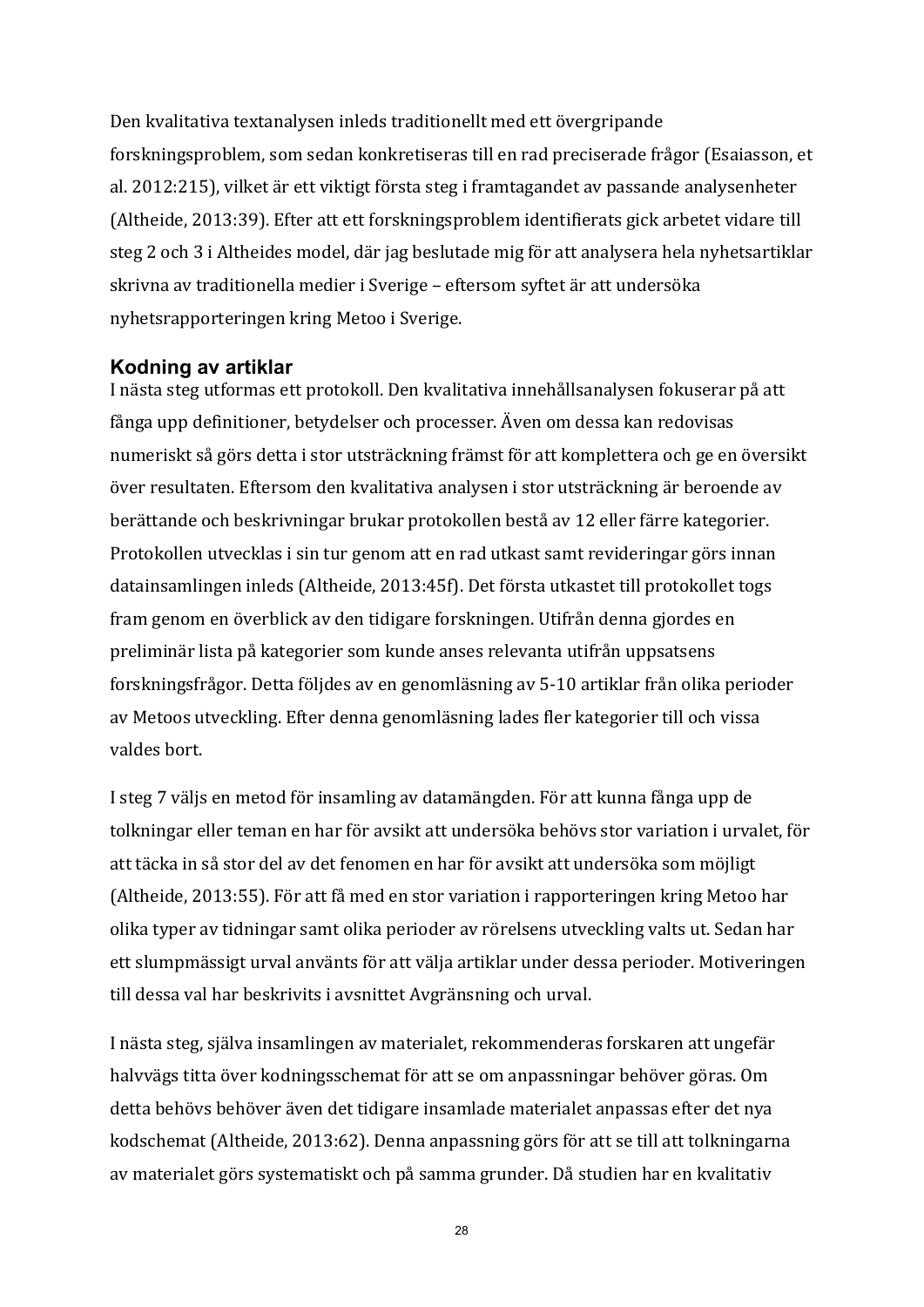utformning har studien varit öppen för nya kategorier samt underkategorier under arbetets gång. Ibland har tillägget av nya kategorier inneburit att hela materialet behövts gå igenom en gång till och revideras. Andra gånger har exempelvis ett problem relaterat till sexuella trakasserier skildrats för första gången - och alla artiklar har inte behövts gå igenom.

I analysen används kvantitativa mått för att redovisa hur många artiklar som kodats inom respektive kategori. Som redogjort ovan kan dessa mått användas i analysen för att komplettera resultaten. I denna uppsats har dessa använts för att skapa en uppfattning kring hur vanligt förekommande vissa typer av gestaltningar är. Vilket gör det möjligt att analysera hur mycket plats vissa gestaltningar får – och hur denna uppdelning påverkar gestaltningen som helhet.

I kodningen har en artikel kunnat förekomma inom flera underkategorier i samma kategori, beroende på exempelvis hur många som kommer till tals och hur många perspektiv artikeln presenterar. 

#### **Analys**

De resterande 4 stegen (9-12) utgör analysen av de kodade artiklarna.

De passager som kodats inom varje kategori samt underkategori har analyserats dels var för sig dels tillsammans för att utläsa vad som menas med det som sägs, vilken gestaltning detta bidrar till samt vilken funktion dessa passager fyller för artikelns helhet. Detta för att skapa en uppfattning om hur den typiska skildringen ser ut inom varje kategori, men även för att identifiera de artiklar som avviker eller på andra sätt står ut från resterande.

Efter denna analys gjorts av respektive underkategori har även mer övergripande strukturer samt gestaltningar inom de olika temana analyserats. I analysen bidrar både skildringen av varje enskild kategori samt analysen av vad dessa betyder tillsammans till analysen av den gestaltning som skett. Båda delar bidrar sedan till att besvara uppsatsens frågeställningar. 

## **6.4 Operationalisering**

Inom den empiriska forskningen behöver teoretiska begrepp översättas till operationella indikationer, det vill säga operationaliseringar. För att undvika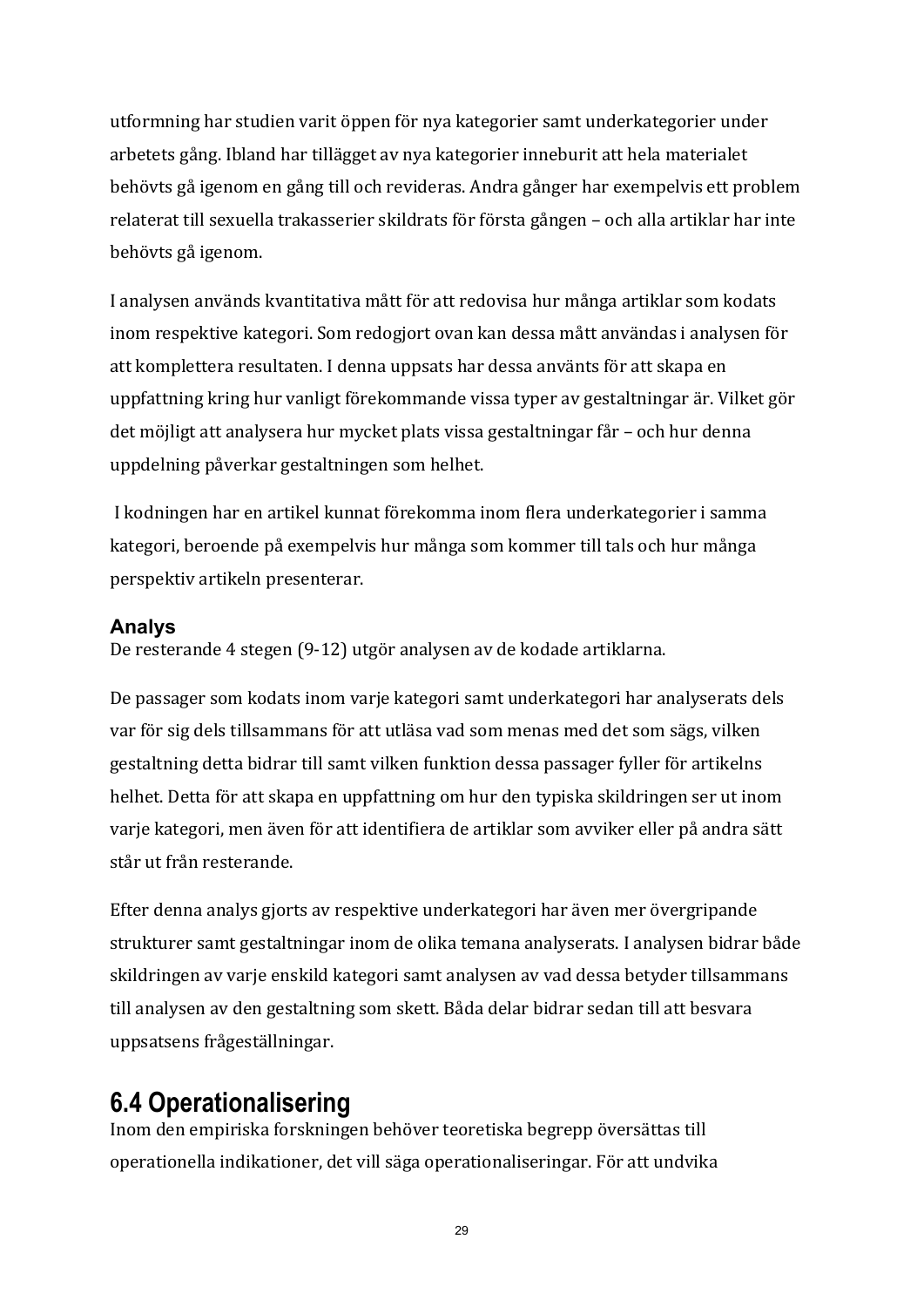systematiska fel krävs det därmed att forskaren använder rätt mätinstrument som faktiskt mäter det som avsetts i problemformuleringen (Esaiasson, et al, 2012:58). Inom gestaltningsforskning är ett sätt att göra detta att skapa ett kodschema utifrån tidigare forskning samt litteratur (Chong & Druckman, 2007:106-108). Dock är det vanligt inom den kvalitativa analysen att närma sig texten förutsättningslöst, och prova sig fram för att se vad en finner. Att för tidigt skapa mönster och mallar för vad en söker kan bli begränsande i denna typ av analys (Ledin, & Moberg, 2010:160). Med detta i åtanke har uppsatsen inledningsvis utvecklat operationaliseringen utifrån den tidigare forskningen samt de generiska gestaltningarna som presenterades i teoriavsnittet, men sedan använt ett induktivt arbetssätt och låtit nya kategorier tillkomma under kodningen.

Analysen och kodningen har delats upp i tre teman utifrån uppsatsens frågeställningar: (1) Rörelsen Metoo, (2) Problem och Ansvar samt (2) Utsatta och Anklagade. Dessa tre teman har satt ramarna för vad som kodats i artiklarna. Med det sagt har flera av de textpassager som ingått i analysen sorterats in i flera av dem. I denna redogörelse har kodningen delats upp efter analysens tre teman.

#### 6.4.1 Rörelsen Metoo

I detta tema besvaras:

Hur gestaltas Metoo som rörelse i mediernas rapportering? Gestaltas rörelsen som legitim eller illegitim och på vilket sätt görs detta?

Analysen av hur Metoo har gestaltats tar utgångspunkt i delfrågan om rörelsen fått legitimitet eller ej, samt hur rörelsen och dess syfte beskrivs. Hur rörelsen syfte och funktion beskrivs blir en indikation på hur medierna gestaltat Metoo – det vill säga med vilken vinkling Metoo beskrivs, och om denna beskrivning är kritisk eller innefattar stöd och beröm. 

Analysen av huruvida medierna ger Metoo legitimitet eller ej blir ett tecken på om rörelsen ges stöd och ses som något positivt, eller tvärt om ses som något illegitimt och får mycket kritik. Tillsammans ger detta en övergripande bild av hur Metoo har gestaltats i medierna under perioden.

Indikationer på att mediernas rapportering gett rörelsen legitimitet har identifierats när medierna skildrar de problem rörelsen haft för avsikt att uppmärksamma. När dessa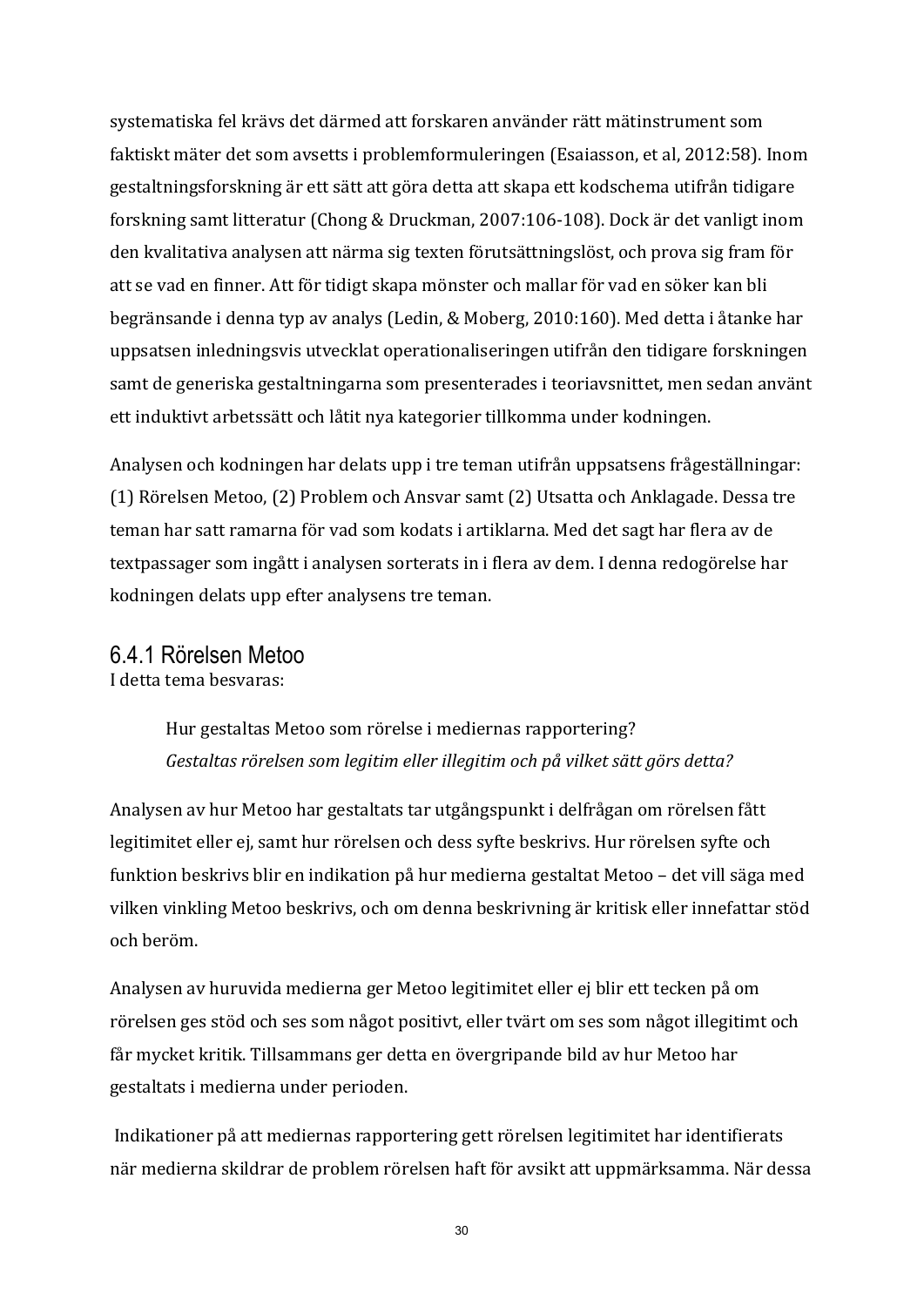skildras ger medierna Metoo legitimitet genom att bekräfta den problematik rörelsen haft för avsikt att förmedla. Kategorierna för illegitimitet har i sin tur utgått från när medierna uttrycker att personer under Metoo agerat felaktigt eller när rörelsens förmågor eller betydelse trivialiseras.

Olika kategorier har identifierats både innan och under kodningen. Efter revideringar har vissa kategorier tagits bort och andra delats upp. De kategorier som efter dessa revideringar och tillägg i slutändan ingått i kodningen, och legat till grund för analysen, är följande:

#### Legitimitet

| Personliga berättelser |
|------------------------|
| Problemets omfattning  |
| Metoos syfte           |

### **Illegitimitet**

| Obefogat beteende                            |
|----------------------------------------------|
| Förlöjligande                                |
| Ifrågasättande av Metoos förmåga att påverka |

## 6.4.2 Problem och Ansvar

I detta tema besvaras:

Hur har problem kopplade till sexuella trakasserier och övergrepp gestaltats i samband med bevakningen av Metoo?

Hur har dessa problem kopplats till ansvar för att lösa dem, och på vilket sätt?

Forskningen om generiska gestaltningar visar att medier har en tendens att gestalta ansvar. Samtidigt visar forskningen om kvinnomord en tendens att dels presentera ursäkter till varför gärningsmannen handlat som denne gjort samt skuldbeläggning av offret. Därmed blev uppsatsens andra tema att analysera hur problem och ansvar gestaltats i medierna. För att identifiera hur medierna skildrar ansvar för det som skett och de problem som lyfts under Metoo.

Problemen som skildras i mediernas rapportering har kodats induktivt för att identifiera de problem, kopplade till Metoo rörelsen, som beskrivs i medierna. Problemen kan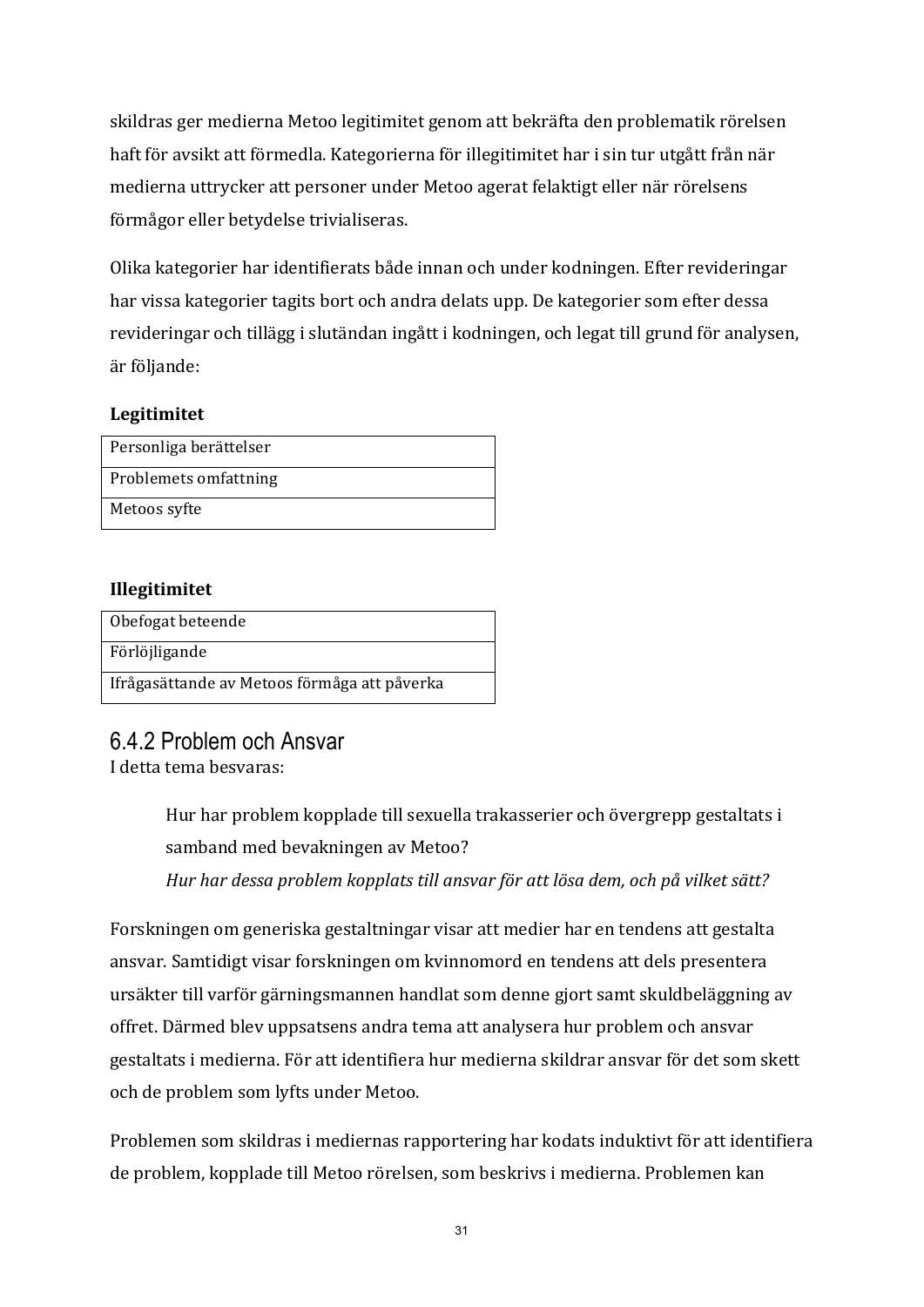presenteras i artiklarna av journalisterna själva eller av de som intervjuas. Dessa problembeskrivningar analyserades var för sig, men sedan även tillsammans för att se om dessa problem skildras som orsakade av individer, grupper eller strukturer i samhället. 

För att komma åt vem som bär ansvar har de lösningar som presenterats i olika artiklar för att åtgärda problemen identifierats. Genom att koda lösningar blir det sedan möjligt att analysera vem eller vilka som anses ansvariga för att agera, eller förändra sitt beteende, för att förändring skall kunna ske. Även detta har kodats induktivt. De kategorier som identifierats under kodningen, eller från tidigare forskning, och som efter diverse revideringar ingår i analysen är följande:

#### **Problembeskrivning**

| Tystnadskultur                                    |
|---------------------------------------------------|
| Manlighet och mäns agerande                       |
| - Problematisk manlighet i samhället              |
| - Individuella mäns agerande                      |
| Bristande stöd eller engagemang från arbetsgivare |
| Problematiska strukturer och kulturer             |
| Enskild förövare                                  |
| Utbrett problem                                   |
| Det individuella skuldbeteendet                   |

#### **Lösningar**

| Anmäl                        |
|------------------------------|
| Män ska ta ansvar            |
| - Män som grupp              |
| - Män som utsatt kvinnor     |
| Prata om det                 |
| - Prata om det - I samhället |
| - Säg ifrån                  |
| - Anmäl eller berätta        |
| På arbetsplatsen             |
| - interna utredningar        |
|                              |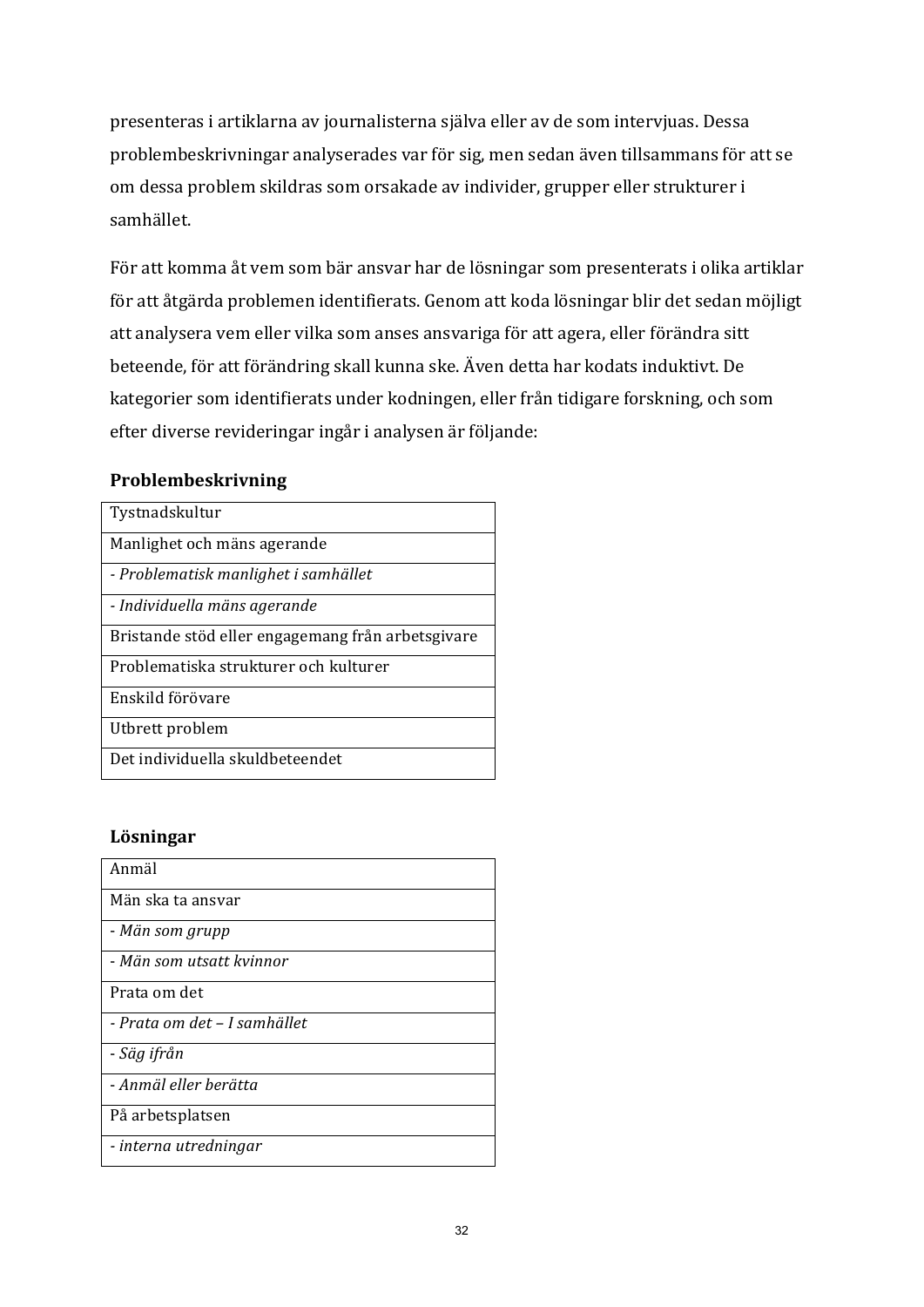- *externa utredningar* 

*- Avslutat samarbete* 

### 6.4.3 Utsatta och Anklagade

I detta tema analyseras:

Hur gestaltas de utsatta och anklagade i mediernas rapportering om Metoo? *Hur* och *i* vilka sammanhang kommer utsatta och anklagade till tals?

Personifiering är en av de generiska gestaltningar som presenterats i teoriavsnittet. Denna gestaltning används för att ge händelser eller frågor ett mänskligt ansikte. I den inledande kodningen är fokus på huruvida utsatta samt anklagade kommer till tals. De gånger någon av dessa får tala har det kodats in under respektive kategori. Utifrån detta analyseras sedan i vilket sammanhang de får komma till tals, vilken funktion deras uttalanden fyller i artikeln samt hur de gestaltats.

Analysen i detta tema är uppdelat på utsatta och anklagade. De utsatta har sedan delats upp i underkategorier, vilket motiveras vidare i analysen. De kategorier som ingått i detta tema är därmed: 

| Utsatta                     |  |
|-----------------------------|--|
| - Upprop                    |  |
| - Skandaler och avslöjanden |  |
| - Utsattas berättelser      |  |
| Anklagade                   |  |

## **6.5 Validitet och Reliabilitet**

För att uppnå god resultatvaliditet krävs både god begreppsvaliditet samt god reliabilitet. Det vill säga att det finns en god begreppsvaliditet - avsaknad av systematiska fel – samt god reliabilitet som innebär avsaknad av slumpmässiga samt osystematiska fel (Esaiasson, et al, 2012:63).

Kvalitativ textanalys anses ha bra validitet om frågorna som ställs till texten mäter det som avses. Detta validitetsresonemang baseras många gånger på hur tidigare forskning gjort (Esaiasson, et al, 2012:216). Den operationalisering som i detta fall skett är dels baserad på tidigare forsknings operationaliseringar, dels skapade utifrån empirin. Att i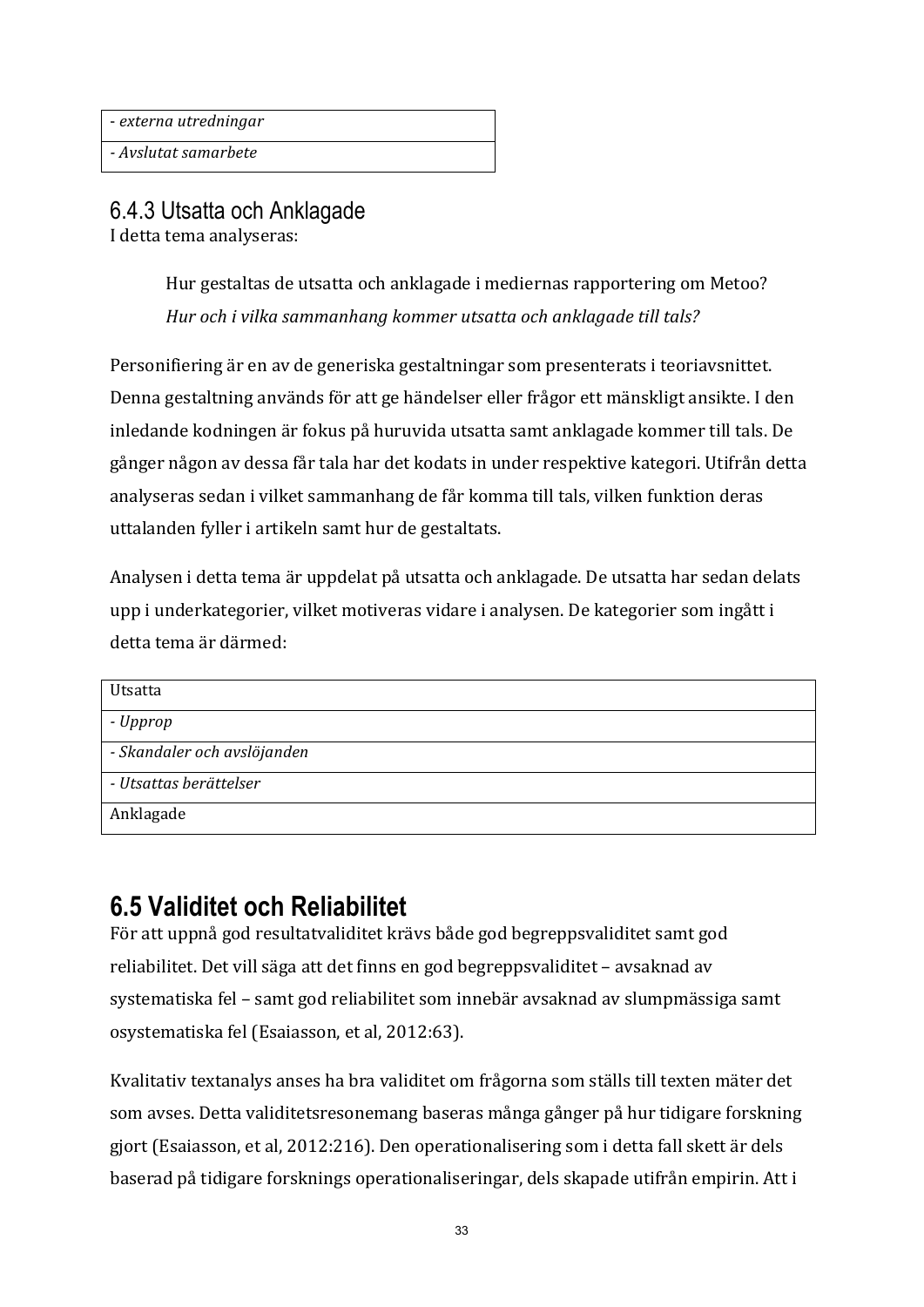sin forskning ta utgångspunkt i tidigare forskning innebär dock även att forskaren bör ha ett kritiskt förhållningssätt till den tidigare forskningen (ibid). Lösningen på detta blev därmed att inkludera de kategorier som identifierats i tidigare forskning, men samtidigt vara öppen för vad materialet visar och även koda materialet induktivt.

God reliabilitet har studien strävat efter att uppnå genom att genomföra kodningen samt analysen så noggrant som möjligt. Faktumet att nya kategorier tillkommit under kodningens gång är något som skulle kunna påverka reliabiliteten, detta har jag dock försökt undvika genom att gå igenom materialet på nytt efter att nya kategorier lagts till.

Ytterligare en potentiell problematik med den kvalitativa metod som använts är att studiens tolkande utformning påverkas av hur jag som forskare tolkar det som sägs i materialet. Detta kan göra det svårare för en utomstående att värdera studiens reliabilitet. Att vara transparent och visa på tydliga resonemang i analysen blir därmed viktigt (Esaiasson, Gilljam, Oscarsson, & Wängnerud, 2015:233). Genom att kontinuerligt redovisa citat och exempel i texten, samt föra ett resonemang kring de slutsatser som dragits utifrån dessa, har målet vart att vara transparent och tydlig i hur jag resonerat och tolkat texterna i analysen.

### 6.5.1 Generaliserbarhet

Generaliserbarhet innebär att studien inte enbart ger kunskap kring de fall och händelser som studerats utan även bidrar till kunskap av mer generell karaktär (Ekström & Larsson, 2010:17). Denna studie har genom att aktivt välja ut olika perioder av Metoo, för att ge en bättre representation av helheten, ambitionen att komma med generaliserbara resultat kring hur Metoo gestaltats i medierna. På grund av detta strategiska urval har stora delar av rörelsens utveckling och förändring i medietäckningen kunnat täckas in. Under dessa perioder har sedan 50% av alla artiklar slumpmässigt valts ut – en metod som valdes eftersom denna typ av urval har en tendens att resultera i en bättre representation av helheten (Esaiasson, 2012:172).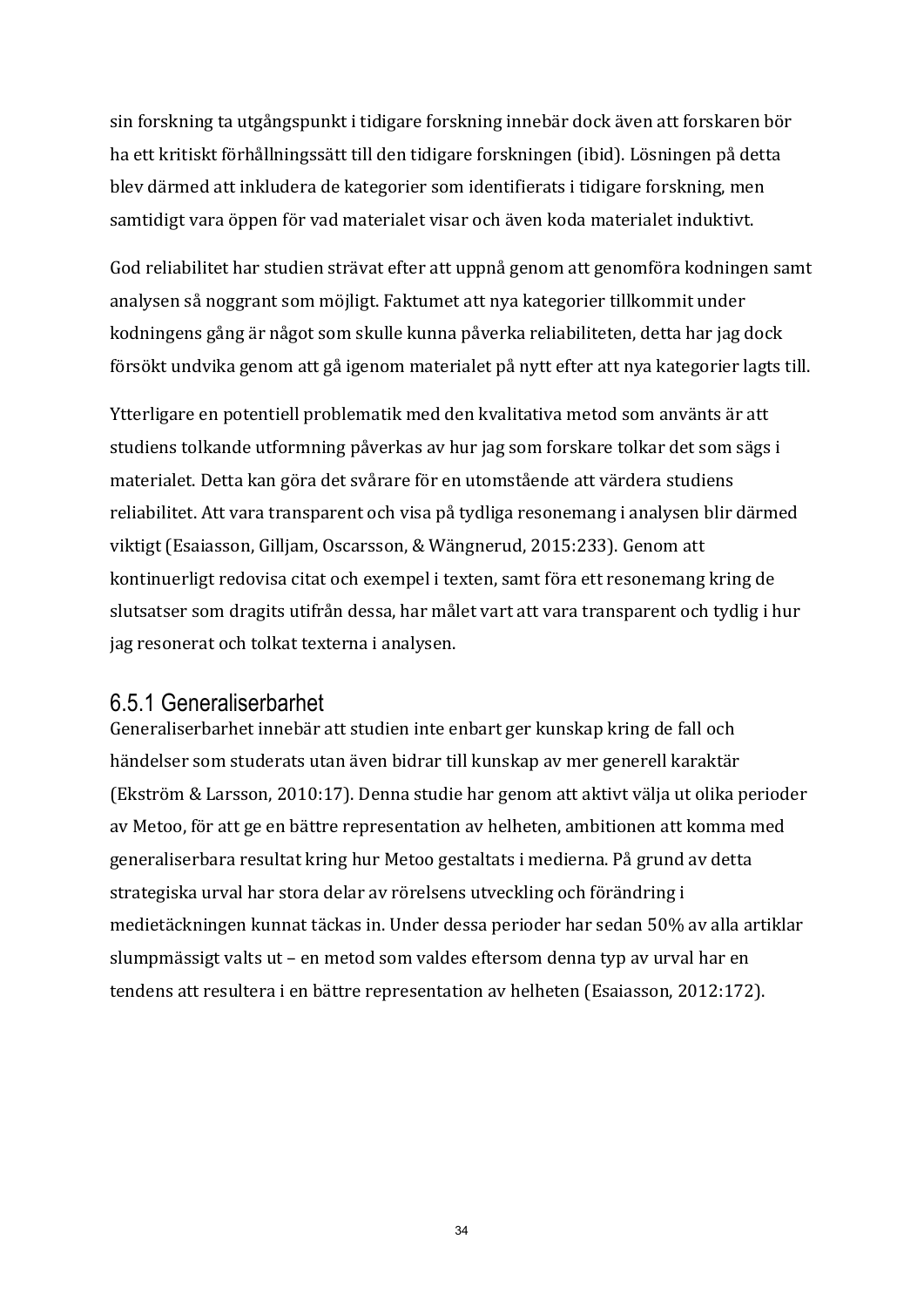# **7. Resultat och Analys**

Nedan presenteras resultat och analys från den genomförda textanalysen. Analysen är uppdelad på uppsatsens tre teman: gestaltningen av Rörelsen Metoo, Problematik och Ansvar samt Utsatta och Anklagade. I dessa avsnitt besvaras även frågeställningarna kopplade till respektive avsnitt.

Alla artiklar som använts i analysen finns i en separat källförtäckning i bilaga 1. I analysen har artiklarna refererats till med tidningens namn samt datum för att göra dem lättare att identifiera i bilagan. I bilaga 2 finns alla de kategorier som kodats och analyserats, inklusive statistik kring hur vanligt förekommande dessa är i nyhetsrapporteringen för att ge en överblick. Antalet artiklar som förekommer inom varje kategori redogörs även löpande i texten, tillsammans med en procentsats som redogör hur vanligt förekommande den aktuella skildringen är.

## **7.1 Rörelsen Metoo**

I denna del av analysen undersöks hur Metoo har gestaltats i medierna. Inledningsvis analyseras huruvida mediernas rapportering har vart legitimerande för rörelsen och i så fall på vilket sätt. Sedan analyseras motsatsen – det vill säga om medierna i sin rapportering fått rörelsen att framstå som illegitim eller riktat kritik mot denna. Detta mynnar sedan ut i en övergripande analys kring vad detta betyder för gestaltningen av Metoo som rörelse.

## 7.1.1 Legitimitet och stöd från medierna

Det finns flera sätt som medierna kan gestalta Metoo på som ger rörelsen legitimitet. Rörelsen Metoo:s primära syfte är, som nämnt i bakgrunden, att uppmärksamma sexuella trakasserier och övergrepp. I denna uppsats ses det därmed som ett sätt att ge rörelsen legitimitet att bekräfta att de problem rörelsen har som syfte att skildra existerar. Detta görs genom att publicera personliga berättelser som berör ämnet och genom att tala om sexuella trakasserier samt övergrepp som stora omfattande problem – eftersom dessa skildringar bekräftar att det finns utbredda problem med sexuella övergrepp samt trakasserier. *Personliga berättelser* rapporteras i hela 38 (51%) av artiklarna, och *problemets* omfattning lyfts i 24 (32%).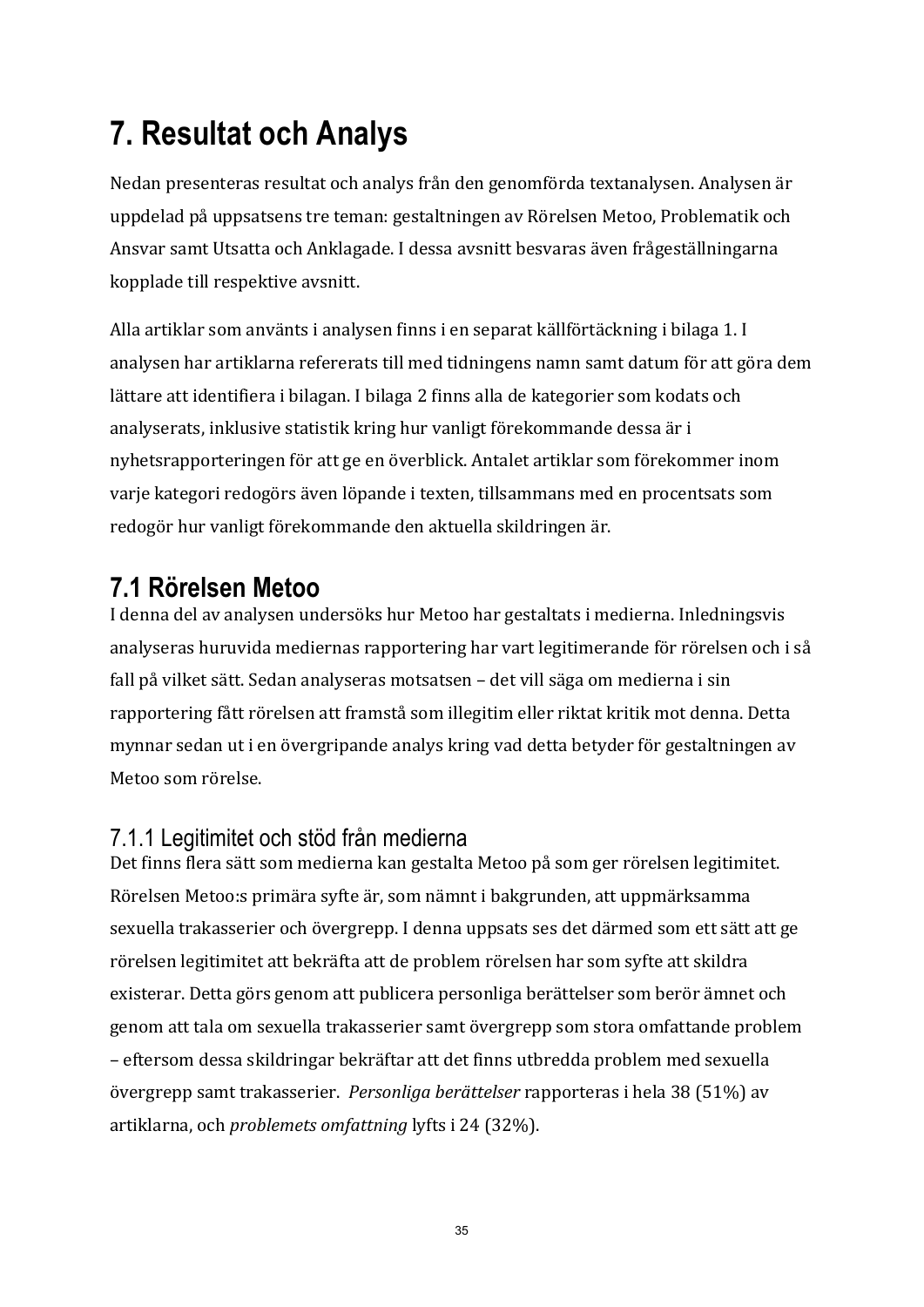#### **Personliga berättelser om utsatthet**

Bland de personliga berättelser som publicerats är det ungefär lika många kända personer som kommer till tals som okända eller anonyma. Berättelserna kommer från intervjuer eller är citerade från sociala medier. Berättelserna handlar både om sexuella ofredanden och våldtäkter. Vissa berättelser är längre, mer beskrivande, reportage medan andra ger korta beskrivningar av vad som skett. En kvinna berättar exempelvis hur "*Jag fick en drink av en snubbe ute på en nattklubb, sedan kommer jag knappt ihåg* något av vad som hände. Jag blev hemdragen till mig själv, jag var nästintill medvetslös, *och jag blev våld tagen."* (Expressen 29/10 2017), medan programledaren och komikern Karin Adelsköld citeras från sociala medier: "*Så många gånger. På krogen. På jobbet. Och inte minst, i en av mina relationer. Det får räcka nu* " (Aftonbladet 18/10 2017). Båda dessa berättelser kan ses som typiska exempel på hur kortare personliga berättelser porträtterats i medierna. Även om dessa inte ger många detaljer framgår det, precis som i de längre reportagen, att dessa personer har utsatts för någon typ av sexuella övergrepp eller trakasserier.

I en text kan en viss del, enligt gestaltningsteorin, göras mer framstående och viktig genom upprepning. Eftersom personliga berättelser förekommer i hälften av alla artiklar kan denna typ av artiklar i sig ses som ett upprepande för att skapa en viss gestaltning, där det stora antalet personliga berättelser som rapporteras i medierna tillsammans bidrar till en större helhet. På grund av att så många skilda individer kommer till talls bidrar historierna tillsammans till en gestaltning av sexuella trakasserier och övergrepp som ett stort och omfattande samhällsproblem. Detta ger i sin tur stöd för den ståndpunkt Metoo står för – och ger dem därmed legitimitet.

#### **Sexuella trakasserier och övergrepps stora omfattning**

Problemens omfattning förmedlades på flera olika sätt i artiklarna. I några få reportage presenteras flera personliga historier, eller hur ett stort antal kvinnor kommit med anklagelser mot samma person. De artiklar som inkluderat ett stort antal personliga berättelser har sorterats som *personliga berättelser* och att *problemets omfattning* skildras. Exempelvis intervjuar Expressen i ett reportage 25 kvinnor som delar med sig av sina historier (Expressen 29/10 2017), och även detta blir en form av upprepning. I likhet med när en stor mängd personliga berättelser förmedlats i olika reportage – och bidrar till en större helhet – får dessa artiklar samma effekt. Genom att presentera dessa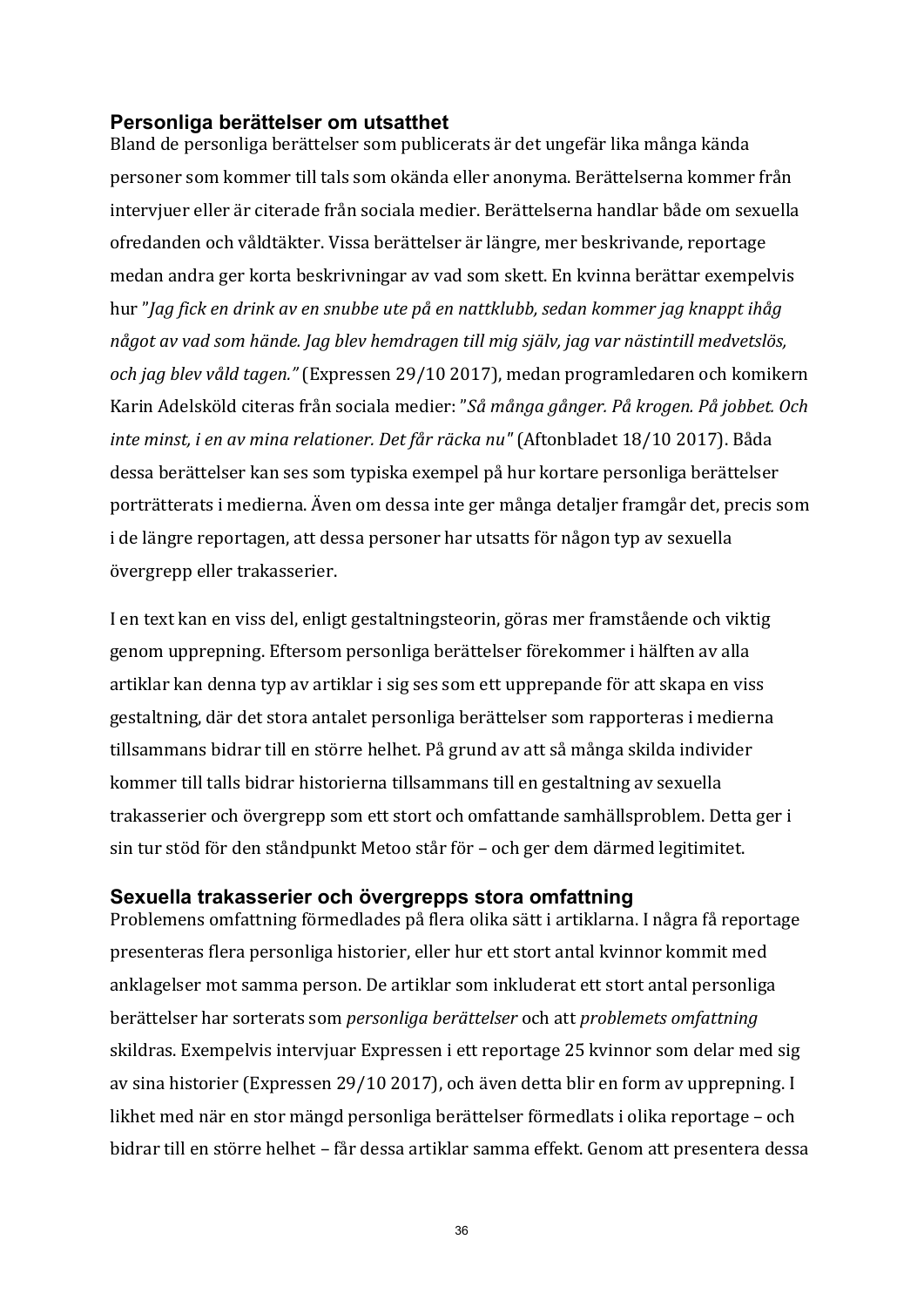historier tillsammans bidrar det till intrycket, och gestaltningen av, att denna typ av övergrepp är ett vanligt förekommande och ett omfattande problem.

Ett typexempel på en vanligt förekommande formulering som visar på problemets omfattning är: "I veckan har miljontals kvinnor världen över delat sina erfarenheter och upplevelser av sexuella övergrepp och trakasserier under hashtaggen metoo" (DN 21/10 2017). En gestaltning kan göras från olika perspektiv och påverkas av bland annat ordval och formuleringar. Att skriva att "miljontals kvinnor delar med sig" (eller liknande formuleringar) belyser att det i samhället finns ett stort utbrett problem. Att även skriva att kvinnorna delar sina "erfarenheter och upplevelser" får det att framstå som att medierna tar dessa kvinnors berättelser på allvar, och inte visar misstro genom att exempelvis istället skriva att "miljontals kvinnor världen över *påstår* att de blivit utsatta för sexuella övergrepp".

Även de artiklar som rapporterat kring hur många som valt att delta i upprop ses som en gestaltning av problemets omfattning. Ett typexempel på detta är: "I förra veckan gick *456 kvinnliga skådespelare ut i ett gemensamt upprop i Svenska Dagbladet, där de berättade om de övergrepp de utsatts för inom teaterbranschen."* (Aftonbladet 13/11 2017). Alla dessa underskrifter i diverse upprop tyder på att det finns en stor mängd personer som ser eller upplever de problem som framkommit under Metoo. Även om dessa uttryck i sig inte visar på statistik kring utsatta, eller i någon annan form explicit talar om hur utbrett problemet är, så redogör de för hur många som ser samt upplever de problem rörelsen vill uppmärksamma. Med andra ord visar det att många håller med om Metoos ställningstagande och menar att en förändring krävs. Därmed bidrar även dessa artiklar till att stärka synen på dessa problem som ett omfattande problem, och att detta problem dessutom finns inom många branscher.

### 7.1.2 Brist på kritik och illegitimerande rapportering

Kritik riktad mot Metoo eller det som skett under rörelsen sker i liten utsträckning. En typ av kriterie som identifierades var *obefogat beteende*, vilket hittades i endast 3 (4%) av artiklarna. En av dessa är en intervju med programledaren och producenten Alexander Bard där denne säger "Det är något fundamentalt fel *i en kultur när unga brudar går ut och kallar sig manshatare när de lever i ett samhälle där de är fullständigt beroende av män i allting de gör. De borde vara förbannat tacksamma över att män*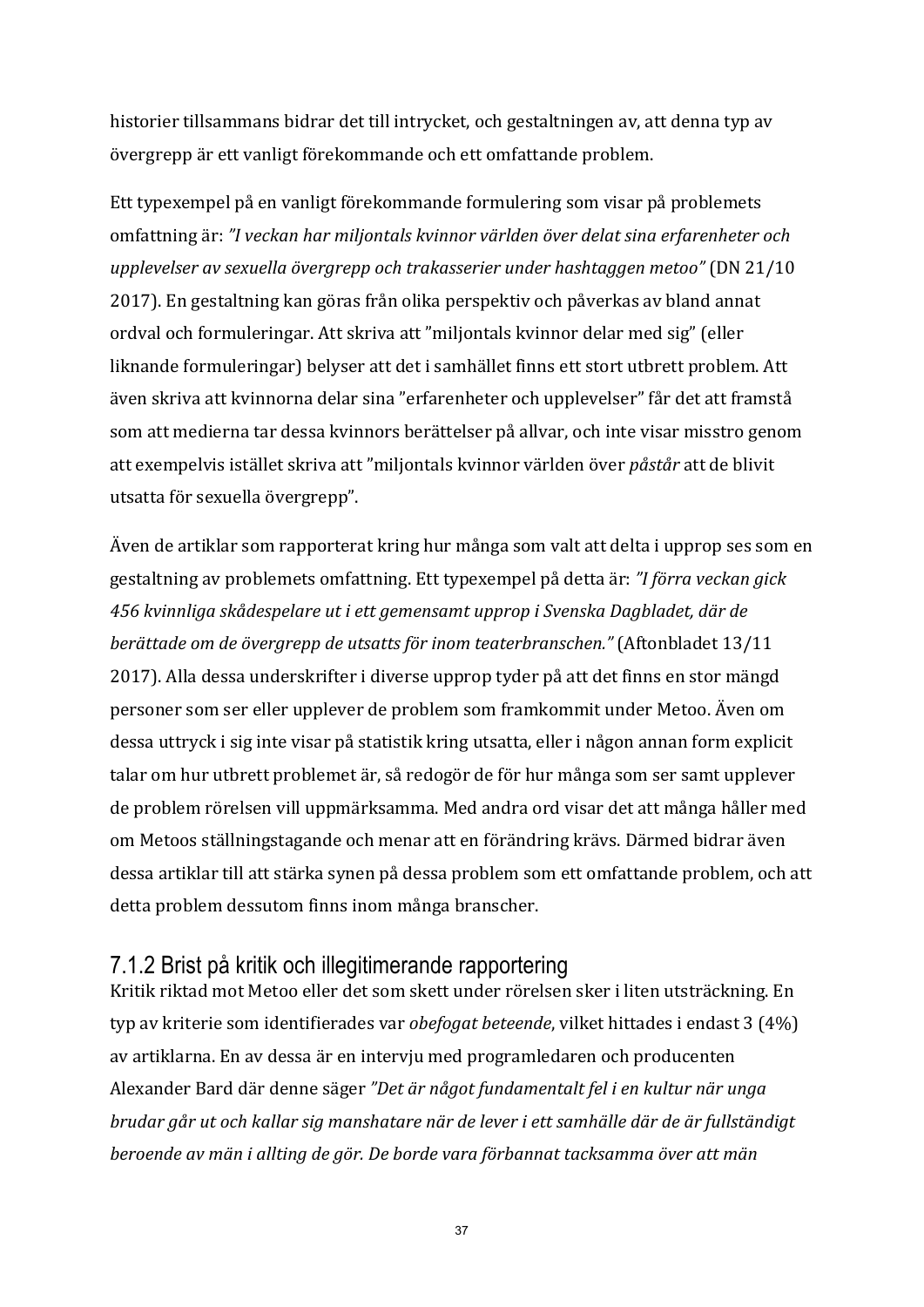*existerar."* (Aftonbladet 21/11 2017). Uttalandet får dock motstånd i artikeln och kritiseras av andra offentliga personer. Artikelns skildring får det därmed att framstå som att Bard är ensam i sina åsikter. 

Ett annat exempel där ett medium diskuterar ett obefogat beteende förekommer i Dagens nyheter, där de skriver hur "*I svallvågorna till #metoo har flera också uppgett* namn på män som påstås vara förövare", och i samma artikel uttrycker en professor i civilrätt att "sociala medier ska inte användas som en skampåle där människor som inte är dömda för brott hängs ut" (DN 18/10 2017). Något som påverkar en artikels gestaltning är, som nämnt, ordval. Att skriva att män "påstås vara förövare" antyder att artikeln ställer sig något kritisk till sanningsenligheten i vissa av dessa anklagelser, eftersom personerna i detta fall "påstår" istället för att till exempel "berätta". Med detta sagt så uttrycks det i resterande delar av artikeln ett stort stöd till rörelsen, och det framgår att det främst är uthängandet av namn som Dagens Nyheter i denna artikel ställer sig kritisk till. Dessa två exempel kan, eftersom de bara förekom en gång vardera, ses som två undantag. Vad som dock är intressant är att det även i exemplet som riktar kritik mot Metoo skildras flera positiva faktorer med rörelsen, vilket kan ses som ett tecken på mediernas ovilja att framstå som för kritiska till Metoo.

Utifrån tidigare forskning lades kategorin *förlöjligande* till. Även *ifrågasättande av Metoo:s förmåga att påverka fanns med. Dessa två kategorier förekom inte någon gång i* materialet. Medierna kan därmed själva inte anses försöka få rörelsen att framstå som illegitima. Även om Bard försökt påverka gestaltningen i denna riktning genom sina uttalanden nästan dumförklarar medierna denna kritik till Metoo genoms in gestaltning av Bard som ensam med sina åsikter. 

## 7.1.3 Övergripande analys – Positiv och legitimerande rapportering

Som redogjort ovan bidrar den stora mängden personliga berättelser, samt artiklarnas sätt att gestalta sexuella trakasserier och övergrepp som ett utbrett problem, till att stärka Metoo:s legitimitet. Detta då mediernas rapportering förstärker och bekräftar den problematik Metoo haft för avsikt att skildra. Detta i kombination med bristen på artiklar som fått Metoo att framstå som illegitima gör att slutsatsen kan dras att mediernas rapportering har gett Metoo legitimitet.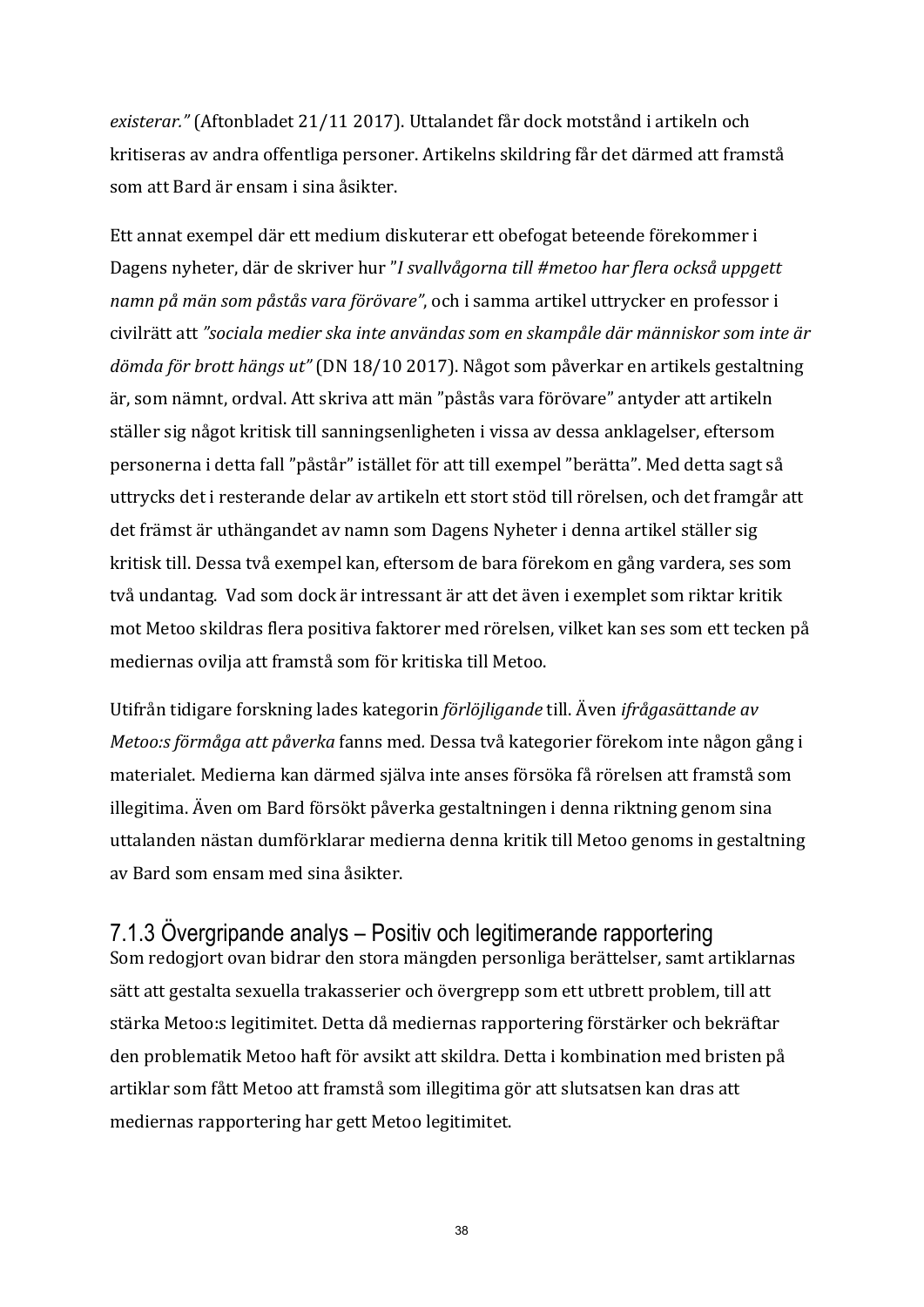Denna legitimering i samband med bristen på kritik mot Metoo rörelsen gör att medierna i sin nyhetsrapportering har kommit att gestalta Metoo från en positiv synvinkel – där Metoo framstår som något positivt som har bidragit till att dessa frågor uppdagats. 

Att vara i samklang med den kultur samt de värderingar som finns i samhället är ofta en fördel i nyhetsrapporteringen, då dessa nyheter upplevs som naturliga och bekanta för mottagaren. Mediernas rapportering kan därmed påverkas av en önskan att försöka följa dessa normer. Detta är en potentiell förklaringsmodell till varför rapporteringen kring, och skildringen av, Metoo nästan uteslutande vart till rörelsens fördel. Det stora antalet som delat, kända samt okända, hashtagen Metoo ger trots allt en fingervisning kring hur viktig frågan kring sexuellt utnyttjande anses vara av många – samtidigt som jämställdhet mellan könen är en viktig fråga i Sverige.

Det synsätt medierna rapporterat blir dessutom självförstärkande, eftersom medierna genom sin gestaltning av en fråga även kan påverka den allmänna opinionen. Desto större stöd Metoo får från allmänheten desto mindre önskvärt blir det för medierna att gå emot denna uppfattning. Detta blir förvisso en positiv effekt för skildringen av rörelsen Metoo, men innebär även att vissa potentiella nyanseringar i rapporteringen kan gå förlorade. 

#### **Skildringen av Metoos syfte**

I den tidigare forskningen sågs avsaknad av feministiska gruppernas mål som ett sätt att avlegitimera dessa grupper. I kodningen ingick därmed att *Metoos syftes fram* som en form av legitimering, men även en viktig komponent i att se hur medierna valt att framställa rörelsen Metoo och dess syfte.

En beskrivning av Metoo syfte förekommer i 7 (9%) av artiklarna. Dess artiklar lyfter samliga samma mål, och många även upphovsmakaren Alyssa Milano. Ett typiskt exempel på hur detta ser ut är: "Skådespelaren Alyssa Milano har uppmanat kvinnor att berätta om de sexuella kränkningar och övergrepp som de har varit med om. Att själv *berätta eller helt enkelt bara twittra #metoo skulle kunna ge en bild över hur stort problemet faktiskt är, menar hon."* (Aftonbladet 18/10 2017). Detta syfte stämmer väl överrens med det syfte Milano angav i sin uppmaning, när hon ombad alla som vart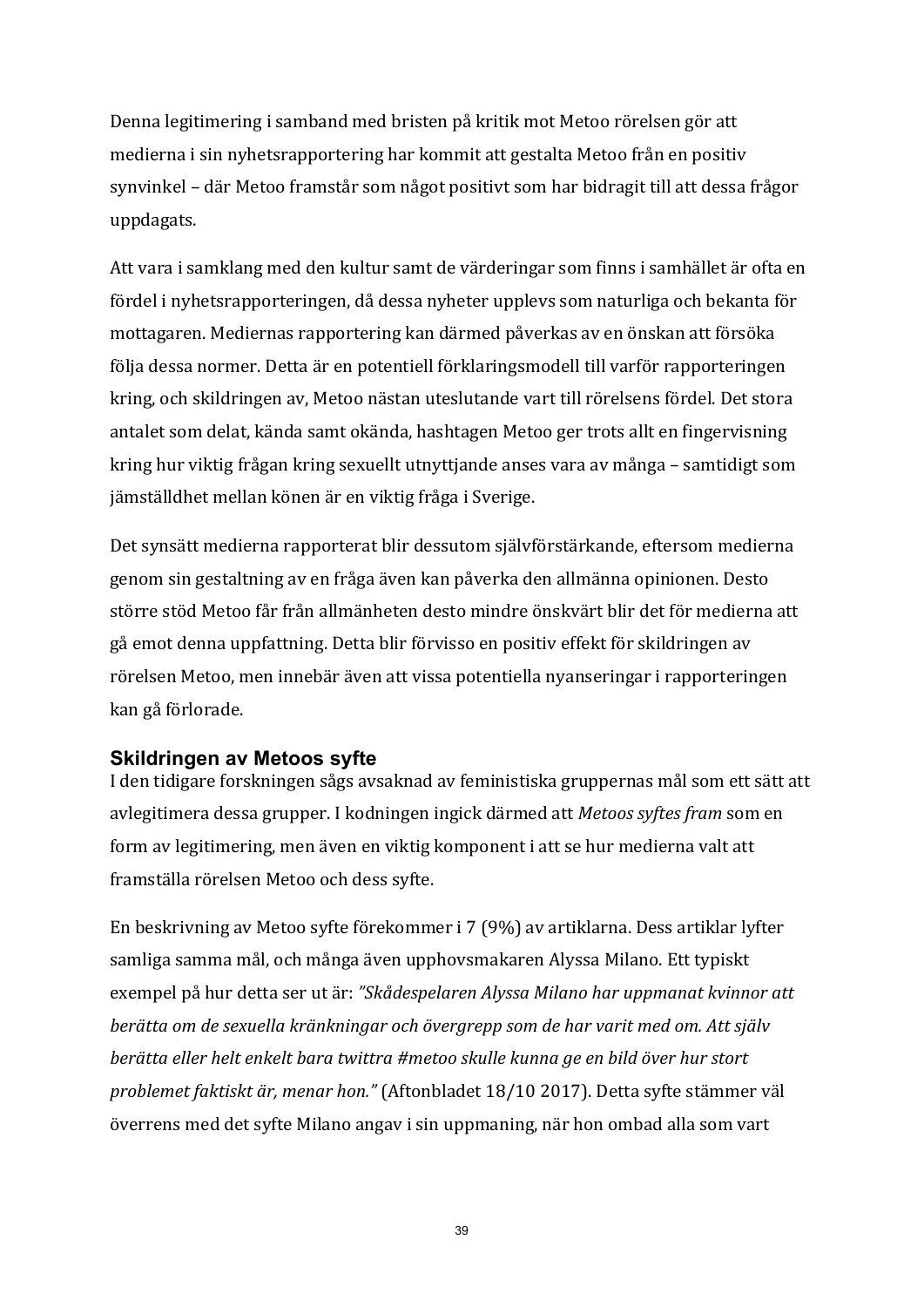utsatta att twittra #Metoo, och kan därmed ses som en korrekt skildring av Metoos övergripande syfte.

En tolkning till varför rörelsens syfte inte förekommer i större utsträckning skulle kunna vara att medierna inte velat ge rörelsen legitimitet eller förmedla vad de står för. Dock känns denna slutsats inte rimlig med tanke på den i övrigt legitimerande rapporteringen kring Metoo. En mer trolig förklaringsmodell är att Metoo blivit ett framträdande mediepaket, där endast en referens till ordet "Metoo" krävs för att läsaren skall koppla ordet till en viss gestaltning. På grund av detta behöver medierna inte upprepa Metoo:s syfte i varje artikel, eftersom detta redan finns inbäddat i det mediepaket som Metoo ingår i. 

## **7.2 Problem och Ansvar**

I avsnittet problem och ansvar analyseras först de problembeskrivningar som skildrats i rapporteringen rörande sexuella trakasserier och övergrepp, följt av en mer övergripande analys kring huruvida dessa problem kan ses som samhällsproblem eller problem kopplade till specifika individer. Efter detta redogörs analysen av vem som anses ansvarig för att lösa de problem som idag finns rörande sexuella trakasserier samt övergrepp. 

## 7.2.1 Problembeskrivningar

Nedan redovisas och analyseras samtliga problem som återfunnits i de olika artiklarna.

### **Tystnadskultur**

En tystnadskultur nämns direkt eller indirekt i 21 (28%) av artiklarna. I flera av dessa artiklar nämns begreppet tystnadskultur som ett stort problem på arbetsplatsen eller i samhället. Exempelvis beskrivs i musikernas upprop #tystnadtagning hur "Vi knyter *näven i fickan och nämner det sällan, knappt ens till varandra. Tystnadskultur råder"* (DN 18/11 2017), och företaget IF:s chefer säger att de själva måste ta ansvar för att tystnadskulturen ska försvinna från arbetsplatsen (DN 24/11 2017). Dessa artiklar nämner själva begreppet "tystnadskultur" och talar om det som något problematisk.

Andra artiklar talar istället mer indirekt om en tystnadskultur. Detta sker exempelvis genom att tala om hur utsatta inte vågar berätta vad som hänt dem samt stigmatisering i samhället kring våldtäkt. En utsatt kvinna berättar hur "Än *i dag kan jag känna skam och* få bilder i mitt huvud från de gångerna han utnyttjade mig sexuellt. Det tog mig flera år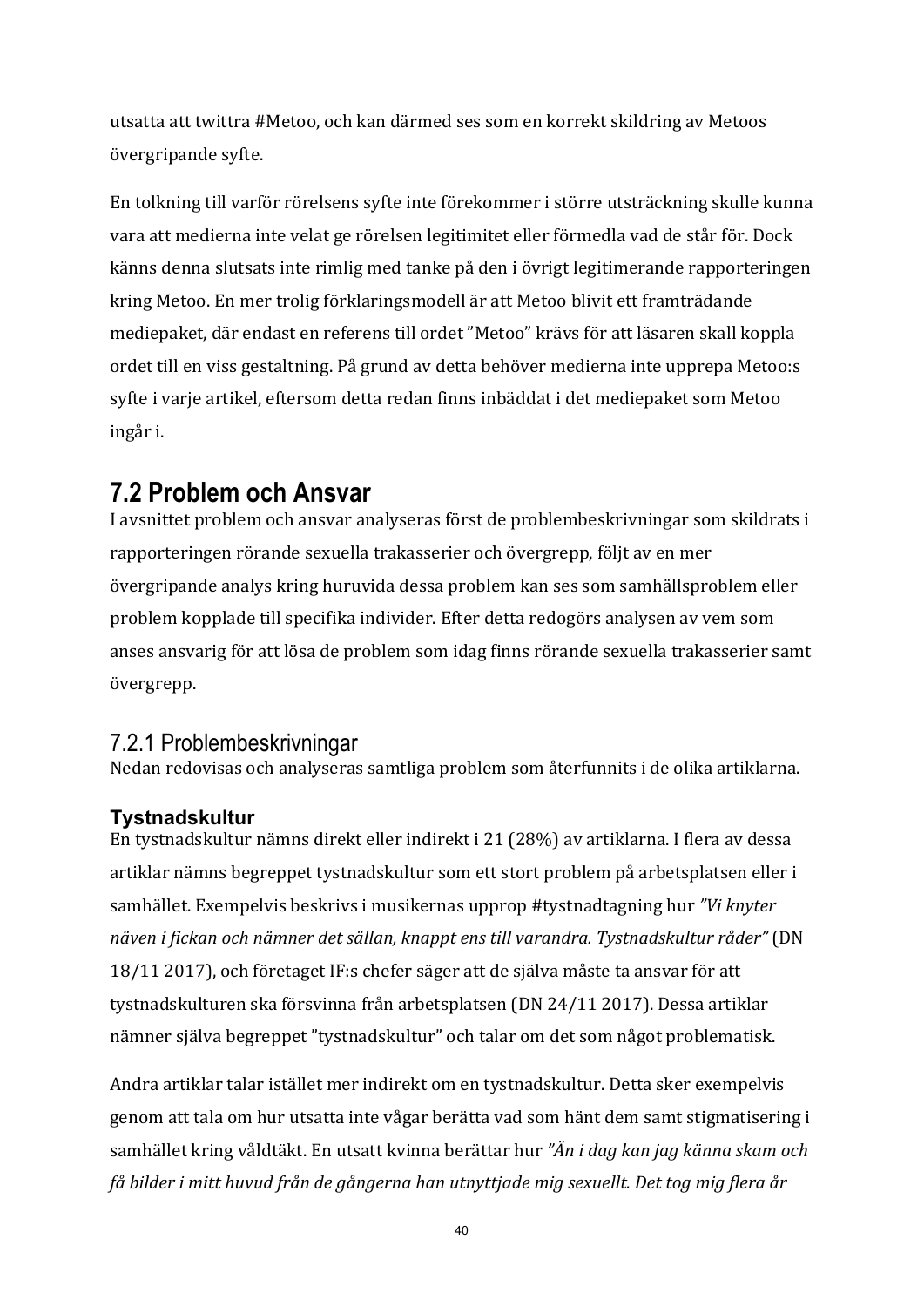*att våga prata om det öppet."* (Expressen 29/10 2017)*,* medan en annan kvinna berättar hur hon inte kan tala om det hon utsatts för med vissa vänner eller nya bekantskaper på grund av stigmatiseringen som finns kring våldtäkt (Expressen 20/10 2017). Båda dessa exempel talar om ett problem med att en inte våga tala om det som hänt eller inte känner att det är socialt accepterat. Utan att benämna detta som en tystnadskultur så talar de därmed om en

Ett tredje återkommande tema är att tala om Metoo som en positiv utveckling där offer nu vågar bryta tystnadskulturen och prata om det de utsatts för. Ett typsikt exempel på hur detta kan se ut är när kriminologen Nina Rung berättar hur hon efter Metoos genombrott "fått en lång rad mejl och samtal från unga kvinnor som nu vågat anmäla övergrepp de utsatts för" (DN 18/10 2017). Även dessa uttalanden antyder att det finns en tystnadskultur i vårt samhälle, dock pekar denna typ av artikel även på att denna kutlur kanske redan är på väg bort till följd av Metoo.

Även om alla dessa citat skiljer sig åt skildrar samtliga att "inte tala" som något problematiskt – genom att betona att de inte vågat, att de inte kan tala på grund av stigmatiseringen, hur de knyter handen i fickan istället för att nämna vad som hänt eller företaget som anser att de måste ta ansvar för att bli av med tystnadskulturen. Dessa uttalanden bidrar tillsammans till en större helhet, och oavsett om de nämner ordet tystnadskultur eller ej bidrar de till gestaltningen av en problematisk tystnadskultur.

#### **Manlighet och mäns agerande**

Vissa artiklar gestaltar problemen som lyfts fram under Metoo som orsakade av manlighet och mäns agerande. Denna gestaltning förekommer i 15 (20%) av de analyserade artiklarna. Dessa artiklar kan sedan delas upp i två typer, där den första talar om manlighet som ett större samhällsproblem, och den andra talar om att det finns individuella problematiska män. En *problematisk manlighet i samhället* återfinns i 8 (11%), och *individuella mäns agerande* i 7 (9%) av artiklarna.

#### *Ignorans och manlighet i samhället*

Artiklar rörande manlighet i samhället gestaltar manlighet och mäns agerande som ett större samhällsproblem. Radioprataren Titti Schultz citeras från sitt Instagraminlägg av Aftonbladet, där denne skriver "Skulden är männens. Ja ja, det finns jättefina män, de *männen har dock inga behov av att påpeka hur fina och bra de är. Det kommer naturligt,* de lär sina söner. Alla andra måste ta eget ansvar, gör om och gör rätt. För jag och andra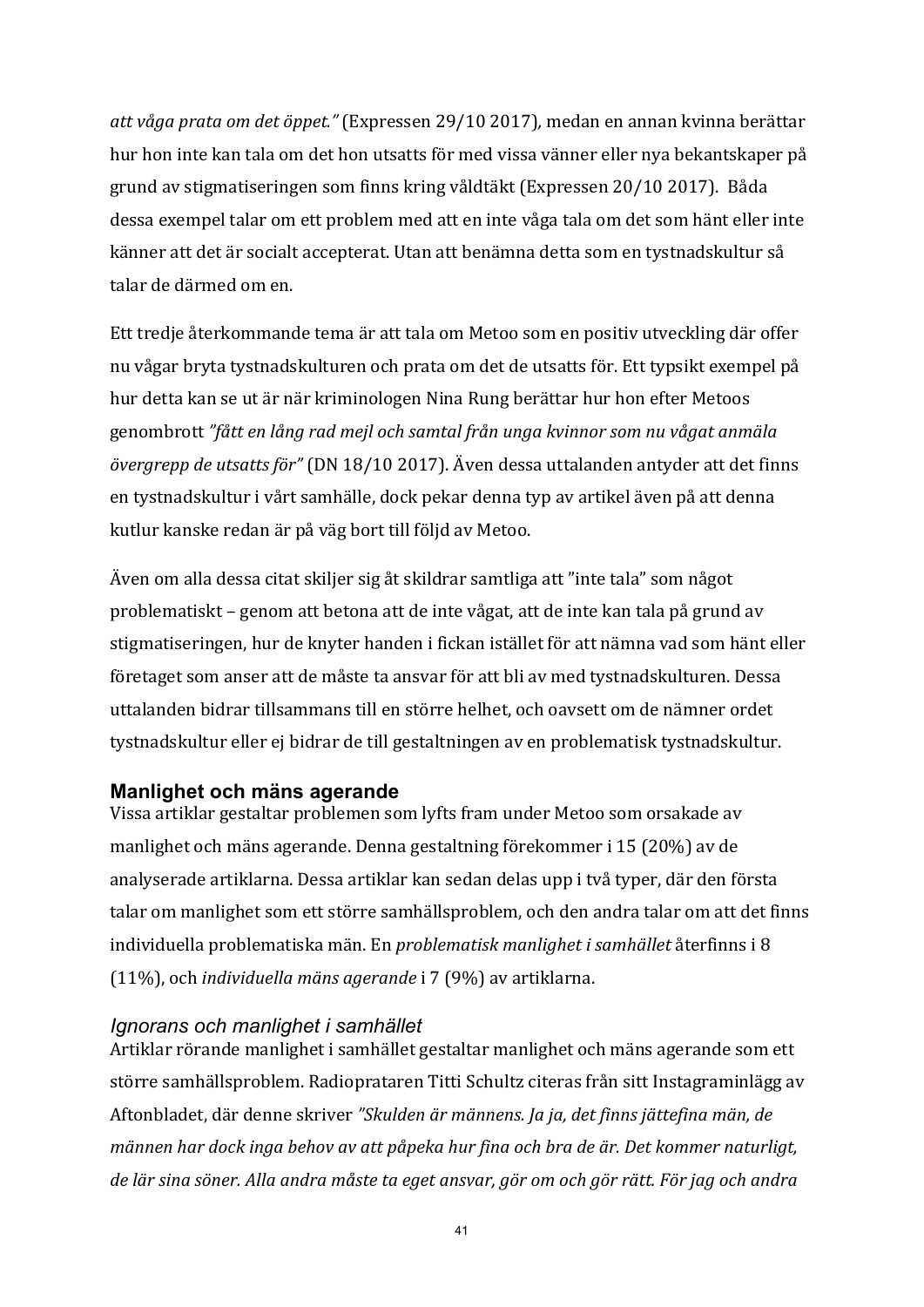*kvinnor är inte 'känsliga' och 'lättkränkta'"* (Aftonbladet 18/10 2017)*.* Journalisten Nivette Dawod säger i sin tur att "sexuella trakasserier och otrevligt beteende från mäns *håll har pågått under decennier"* (DN 22/10 2017). Vilka en väljer att intervjua, eller citera, påverkar den vinkel samt gestaltning en artikel får. Därmed påverkar denna typ av uttalanden även gestaltningen av de problem som lyfts under Metoo i medierna. Dessa uttalanden skildrar en bild av män och manlighet som ett större, mer generellt, problem och kan ses som typsiska exempel på hur män lyfts som ett samhällsproblem. De beskriver inte hur "vissa män" orsakar problem i vårt samhälle – utan hur mäns beteende har låtits fortgå, men hur det nu är dags för förändring där alla män behöver ta sitt ansvar.

I denna problembeskrivning ingår även artiklar som talar om hur män inte förstår eller nonchalerar Metoo rörelsen samt kvinnors berättelser. Ett talande exempel kommer från Aftonbladet, som i en undersökning kommer fram till att: "*Just gruppen medelålders män verkar ha extra svårt att förändra sitt beteende /.../ Bara en av 20, 5 procent, av männen över 50 år medger att de förändrat sitt beteende."* (Aftonbladet. 8/3 2018). Denna typ av uttalanden visar på ett större problem än endast män som förövare. De bidrar även till en gestaltning av män som lite ignorant samt arrogant inställda till Metoo och de brister rörelsen lyft i samhället.

#### *Individuella mäns agerande*

En skådespelerska vid Dramaten uttrycker i en intervju hur "det finns ju en del manliga skådespelare som är ganska obehagliga och besvärliga. De utnyttjar sin ställning otroligt *mycket*" (Expressen, 13/11 2017). Till skillnad från de tidigare artiklarna lyfter denna hur "en del manliga skådespelare" är problemet, och diskuterar inte män som ett större mer generellt problem. Utan det finns problematiska individer som är en del av orsaken till de problem som idag finns med sexuella trakasserier och övergrepp. Detta är ett typiskt exempel på hur artiklar i denna kategori porträtterat vissa mäns agerande som problemet. 

#### **Bristande stöd eller engagemang från arbetsgivare**

Ytterligare ett återkommande problem är hur arbetsgivare samt chefer i olika organisationer har brustit i sitt stöd samt arbetssätt. Det beskrivs i flertalet artiklar hur arbetsgivare varit medvetna om olika individers problematiska beteende men inte agerat, eller agerat felaktigt. Dessa problem skildras i 20 (27%) av artiklarna.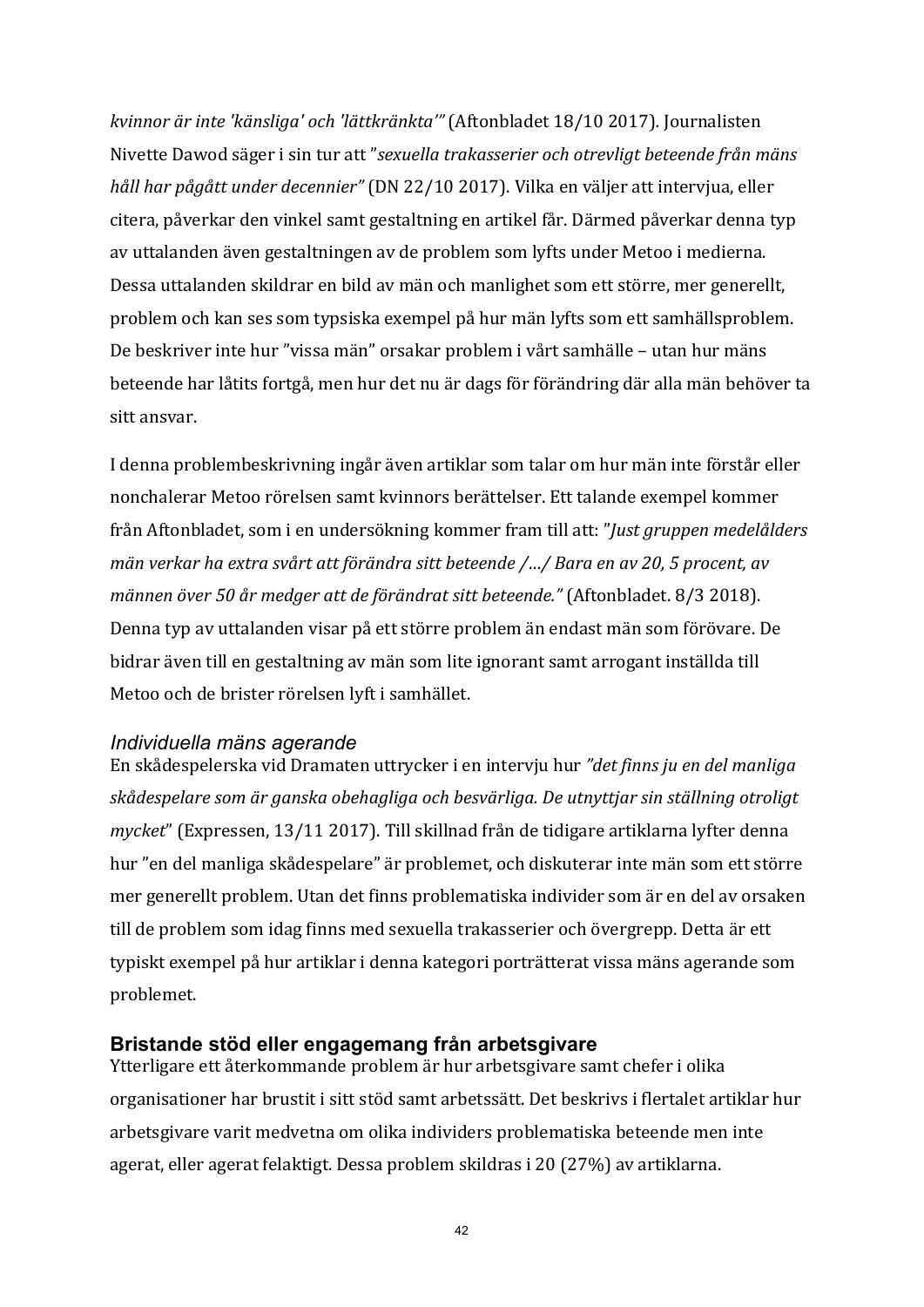En kvinna som uppger att hon blivit sexuellt ofredad av programledaren Martin Timell berättar hur produktionsbolaget för Äntligen hemma istället för att hjälpa henne kom med ursäkter för Timells beteende – och gav henne en löneförhöjning (DN 7/3 2018). Expressen rapporterar i ett annat reportage att "*Flera medarbetare på Aftonbladet framför kritik och hävdar att cheferna inte gripit in i tid mot Virtanen och att de har sett mellan fingrarna med hans agerande. De ska ha skyddat honom på grund av hans starka ställning"* (Expressen, 25/10 2017). Gunilla Axén, som vid tillfället jobbade som utvecklingschef för svenska fotbollsförbundet, har berättat att hon fått opassande bilder skickade till sig från män i landslaget. När hon visat detta för sin förbunds- och säkerhetschef skall denne ha svarat att hon fick ta i tu med frågan själv (DN28/10 2017).

Samtliga av dessa citat gestaltar företag som agerat felaktigt och skyddat de skyldiga. I flera fall har dessutom ledningen vart medvetna om det som skett men trots detta inte gett stöd till de utsatta, eller stått upp för förövarna trots deras agerande. I denna kategori framgår det att företagen agerat omoraliskt och prioriterat framgångsrika individer före den utsattes berättelse samt välmående.

#### **Problematiska strukturer och kulturer**

Gestaltningen av problematiska strukturer eller kulturer förekommer i 23 (31%) av artiklarna. Dessa sträcker sig från beskrivningar av machokulturer och sexistiska kulturer till strukturer som gynnar män. Dessa kulturer och strukturer påtalas på flera olika sätt och i olika sammanhang.

Aftonbladet beskriver hur de granskat machokulturen på Dramaten (Aftonbladet, 17/11 2017) och Dagens Nyheter rapporterar att sexuella trakasserier blivit en del av elevers vardag i skolan (DN, 23/11 2017). Samtidigt diskuteras samhällets sexistiska kultur av Bonniers digital chef: "Det har aldrig varit tydligare hur gigantiskt problemet med *sexuella trakasserier mot kvinnor är. Det är en kultur."* (DN, 18/10 2017). Dessa exempel talar om olika situationer men pekar alla på att det finns problematiska kulturer runt i kring oss.

Även problematiska köns-strukturer berörs i flera artiklar. Exempelvis påtalas problemet kring hur unga kvinnor inom politiken blir utsatta för sexuella ofredanden i större utsträckning än män, där de som utnyttjar främst är äldre män i maktpositioner (Expressen,  $18/11$  2017). Även svenska kyrkan lyfter problematiska strukturer i sitt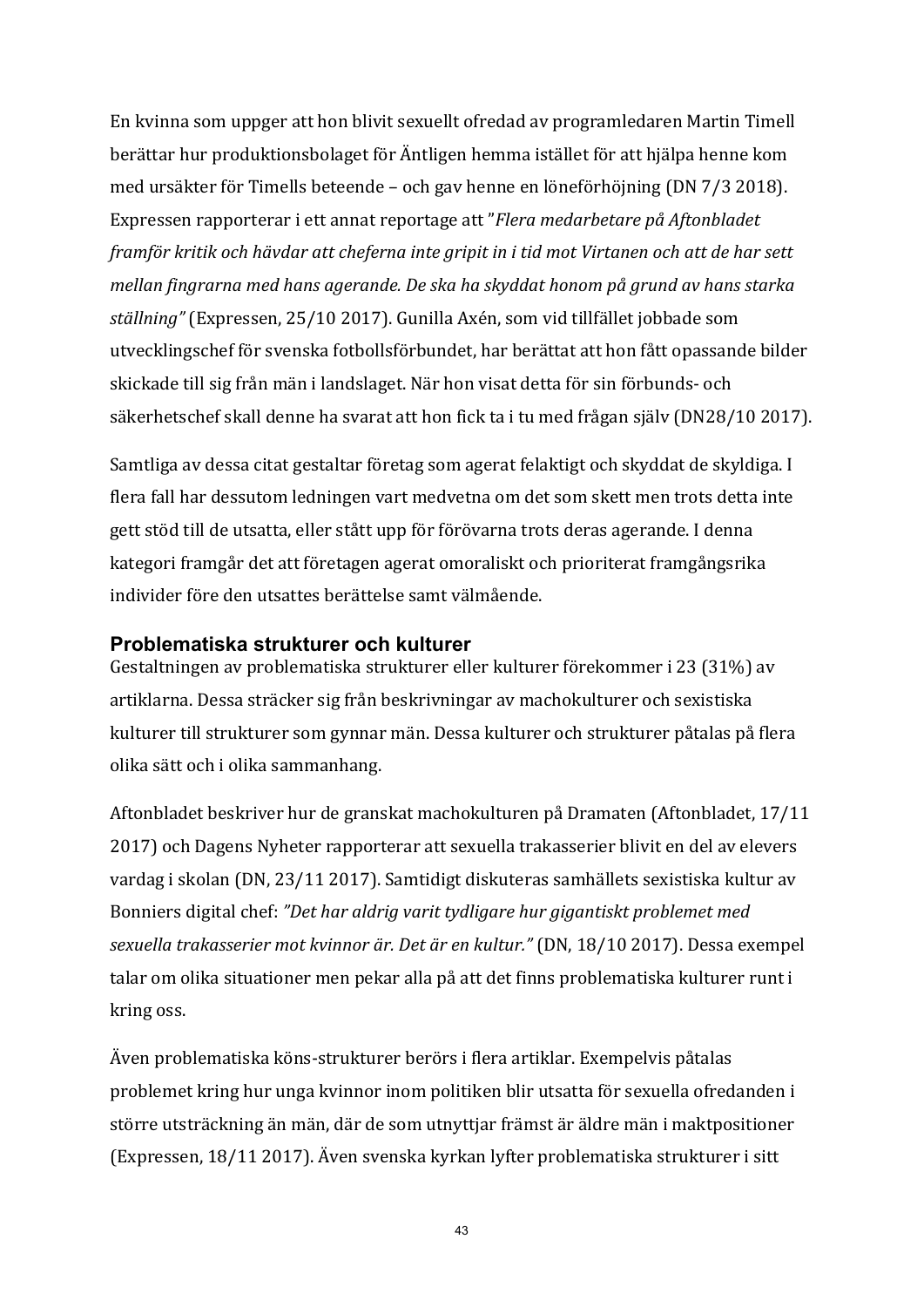upprop, och säger bland annat att "också inom kyrkan har förövare skyddats, *brottsutsatta bestraffats och övergrepp tystats ned. Också inom kyrkan har män* uppmuntrats, befordrats och tagit plats på icke-mäns bekostnad. Det är nog nu." (Expressen, 25/11 2017).

Dessa gestaltningar skiljer sig något åt, men har den gemensamma nämnaren att samtliga skildrar problemet som ett större samhällsproblem – där det är strukturer och/eller kulturer som resulterat i den problematik som nu uppdagats. Det framgår att det inte är enstaka individer inom exempelvis kyrkan eller i samhället som orsakat dessa problem – utan det är en större helhet, en kultur, som gör det möjligt för detta att fortsätta. 

#### **Enskild förövare**

19 (25%) av artiklarna skildrar en problembeskrivning som endast rör en enskild förövare, och där en koppling till ett större samhällsproblem inte görs. Exempelvis citat som "TV4 skakas *i sina grundvalar sedan kvinnliga tidigare medarbetare gått ut offentligt* och avslöjat den populäre programledaren Martin Timells 'sexism, rasism och homofobi'" (Expressen, 22/10 2017) kan ses som ett typsikt exempel på hur en ensam individ skapar problem. I dessa artiklar skildras inte män överlag, eller en kultur, på exempelvis TV4 som problemet. Istället lyfts endast denna ensamma individ som inte beter sig som denne borde och som kanalen inte hanterat på rätt sätt.

Hos dessa förövare skildras en bristande moral, vilket är en av de generiska gestaltningar som ofta förekommer inom nyhetsrapporteringen. Martin Timell har gjort sexistiska, rasistiska och homofobiska uttalanden, medan en skådespelare på Dramaten betett sig oacceptabelt och satt skräck i sina kollegor genom att "ha kastat föremål och *hotat andra anställda."* (Aftonbladet 17/11 2017). Dessa incidenter beskriver beteenden som inte anses socialt accepterade, och gestaltar dessa individers bristande omdöme samt omoraliska beteende.

#### **Utbrett problem**

Att det finns ett omfattande problem med sexuella övergrepp samt ofredanden i samhället gestaltas i 25 (33%) av artiklarna.

Samtliga medier har rapporterat kring den stora mängd uppdateringar och berättelser som framkommit i och med Metoo:s genomslag. Exempelvis skrev Expressen "*På sociala*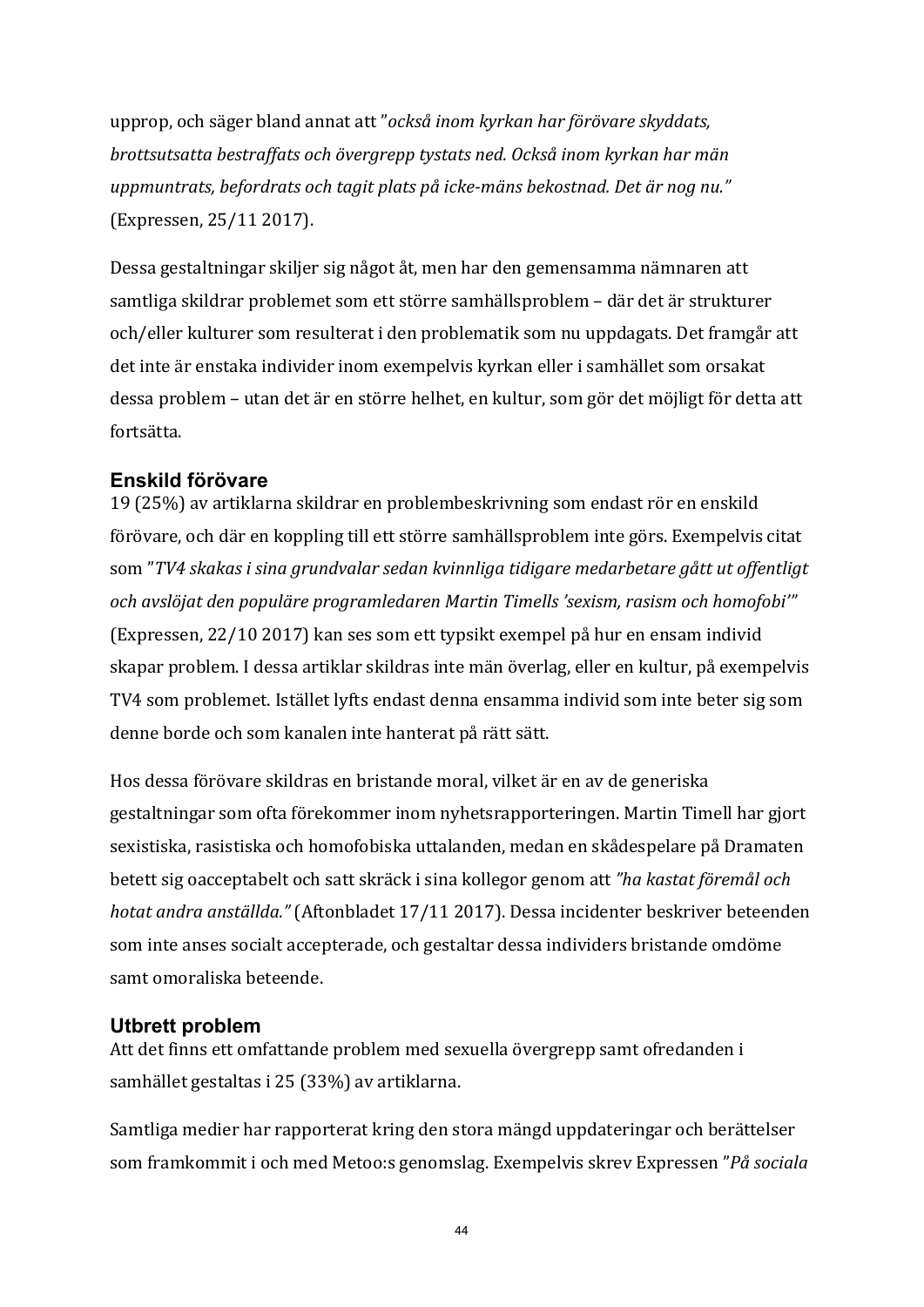medier sprider sig hashtaggen #metoo som en löpeld. Under hashtaggen berättar tusentals både berömda, och okända, kvinnor om sina erfarenheter av sexuella trakasserier och övergrepp." (Expressen, 17/10 2017). Detta är ett typiskt exempel på hur det kan se ut. Språkbruket gör det tydligt att medierna inte försöker ifrågasätta kvinnornas berättelser – utan snarare vill lyfta ett omfattande samhällsproblem. Genom att, i detta fall, skriva att tusentals kvinnor "berättar" om sina "efterenheter" blir det tydligt att artikeln ser dessa anklagelser som legitima och inte påhittade.

En annan, inte lika vanligt förekommande, typ av rapportering som stärker skildringen av sexuella trakasserier som ett utbrett problem görs i en artikel av Dagens Nyheter, där tidningen redogör för en undersökning som visar att nästan var fjärde kvinna utsatts för sexuella trakasserier på sin arbetsplats (DN, 24/10 2017). Återigen gestaltas sexuella trakasserier som ett utbrett problem som drabbar många, fast denna gång genom att lyfta fakta från en undersökning istället för rapporteringar från sociala medier.

Utöver detta har även rapporteringar kring olika upprop sorterats i denna kategori. Dessa artiklar ser oftast ut på ett liknande sätt och skriver exempelvis: "*i* onsdags gick 2 *290 kvinnliga idrottsprofiler ut och skrev under #timeout."*(Aftonbladet, 24/11 2017). Dessa artiklar bidrar till bilden av att det finns många, inom diverse branscher, som ser sexuella trakasserier som ett stort problem i samhället eller på arbetsplatsen. Därmed anses dessa artiklar i denna analys även bidra till gestaltningen av trakasserier som ett utbrett problem, genom att påvisa att det inte bara är medierna som anser att problemet är utbrett. 

#### **Det individuella skuldbeteendet**

I 6 (8%) av artiklarna lyfts problembeskrivningen att individer skuldbelägger sig själva. Denna problematik förmedlas dels av personer som vart utsatta men även av andra. Exempelvis säger beteendevetaren Maria Bauer att *"En anledning att utsatta inte* anmäler eller säger ifrån är att de känner skam. Metoo har flyttat skammen tillbaka till de *män som gått över gränsen"* (Aftonbladet, 26/11 2017). Citatet talar om en skuld offer känner inför något som inte är deras fel. På ett liknande sätt talar andra som själva vart utsatta om den skuld och skam en känner som offer, och känslan av att en får skylla sig själv. Exempelvis delar My Martens, från programmet Ensam mamma söker, med sig av sin historia och känsla av skam för att hon "vill hjälpa andra som har blivit utsatta. Man känner ofta skuld och skam, trots att det aldrig är ens eget fel" (Aftonbladet, 29/10 2017).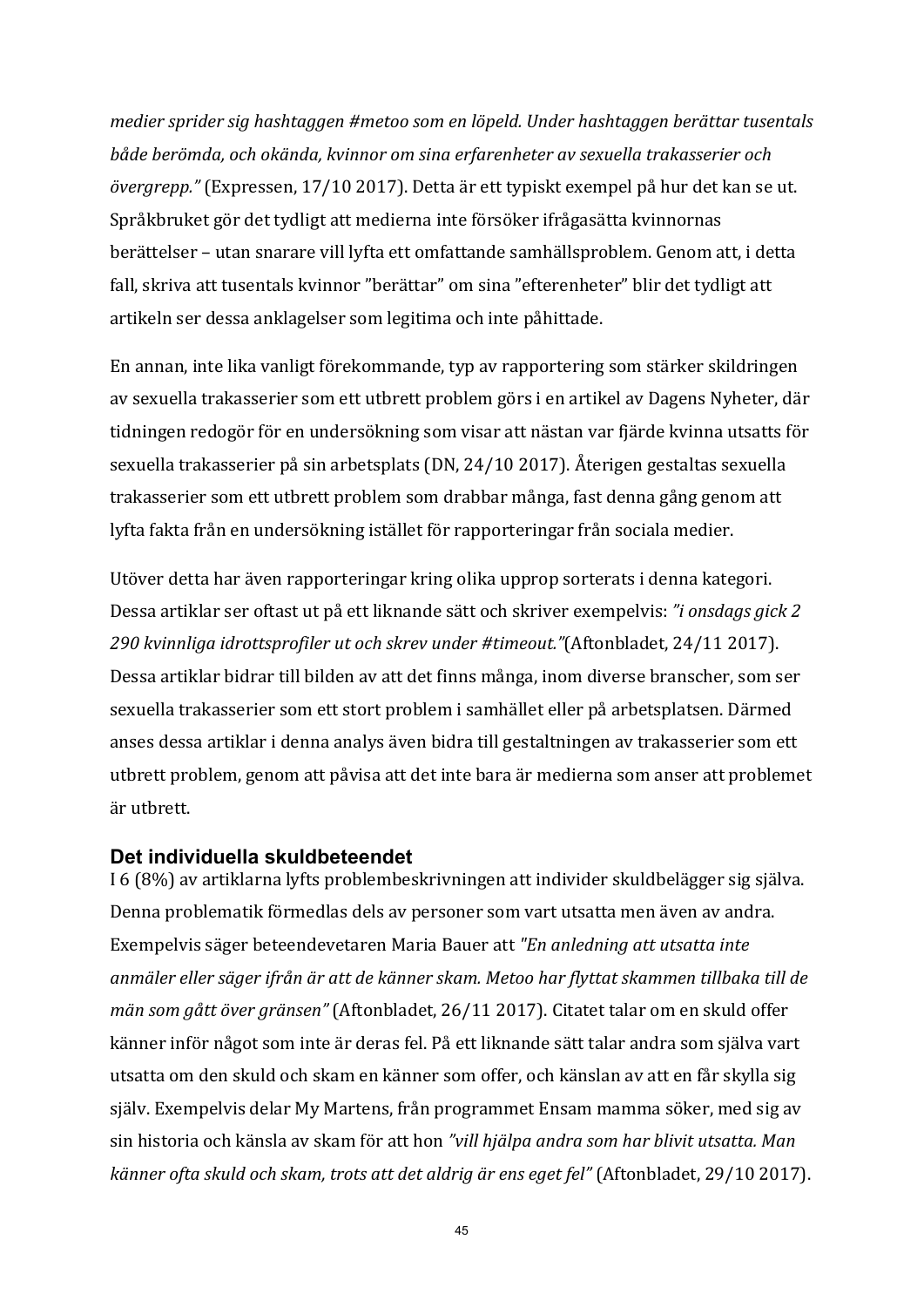Dessa artiklar får problemet att framstå som ett större problem än något som bara drabbar dem själva eller enskilda individer, genom att artiklarna talar om att vilja hjälpa andra och beskriva utsatta som en grupp som känner skam. Med andra ord ses problemet med det individuella skuldbeteendet som ett större problem, ett problem som drabbar utsatta individer men är omfattande nog att ses som ett samhällsproblem.

## 7.2.2 Övergripandeanalys – ett samhällsproblem eller individproblem?

De gestaltningar som redogjorts för ovan bildar tillsammans två större teman. Dessa kan på ett mer övergripande plan delas upp i artiklar som lägger skulden på individnivå samt samhällsnivå. Dessa benämns som episodiska samt tematiska gestaltningar. Där en tematisk gestaltning skildrar ett ansvar på en djupare samhällsnivå, medan den episodiska gestaltningen lägger ansvar och skuld på enskilda individer.

#### **Tematisk gestaltning**

Gemensamt för kategorierna tystnadskultur, problematiska strukturer och kulturer, det *individuella skuldbeteendet, manlighet i samhället* samt ett *utbrett problem* är att de lyfter problemen till en större samhällsnivå. När alla dessa tematiska gestaltningar slås samman, och de gånger flera olika gestaltningar förekommer i samma artikel räknas bort, förekommer tematiska gestaltningar i 44 (59%) av artiklarna.

Gestaltning används för att reducera komplexiteten och ge en händelse mening, vilket bland annat görs genom val av perspektiv. I de ovanstående kategorierna har flera olika gestaltningar gjorts – genom att skildra olika problematiker och se problemen från olika perspektiv. Dessa faller dock samman under den mer övergripande gestaltningen av sexuella trakasserier och övergrepp som ett samhällsproblem. Att tala om kulturer samt strukturer antyder att detta är något som finns i vårt samhälle som påverkar oss alla och inte endast orsakas av en eller fåtal "problematiska" individer.

Dessa olika gestaltningar skildrar även hur män gynnas av rådande strukturer och kvinnor missgynnas. De skildrar en tystnadskultur där kvinnor inte vågar berätta eller inte känner sig trodda, att det finns strukturer som gör att kvinnor är mer utsatta än män, att kvinnor själva tar på sig skulden för det de utsatts för, en sexistisk kultur som främst drabbar kvinnor samt ett samhälle där bland annat var fjärde kvinna upplever att de blivit utsatta för sexuella trakasserier eller ofredanden på arbetsplatsen. De olika problem som skildras bidrar därmed även till en ytterligare gemensam gestaltning som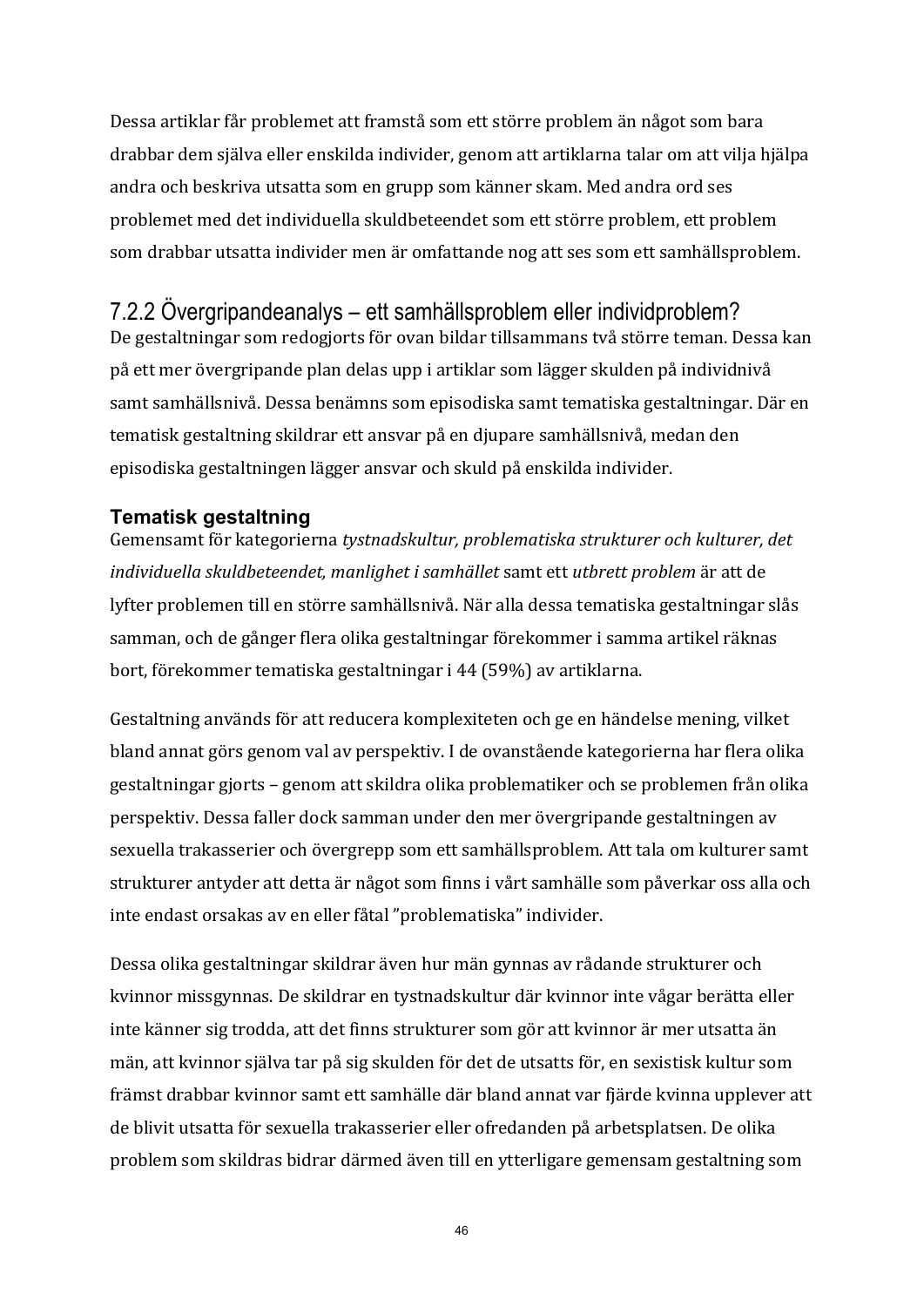påvisar vilken del av vårt samhälle som gynnas och vilken som missgynnas av rådande strukturer. Dessa gestaltningar beskriver hur mäns manlighet, och kvinnors utsatthet, på en samhällsnivå kan anses vara grunden till många av de problem Metoo har lyft.

### **Episodisk gestaltning**

*Bristande stöd och engagemang från arbetsgivare, individuella mäns agerande* samt enskild förövare gestaltar ett problem på individnivå, kopplat till specifika personer eller mindre grupper. Dessa gestaltningar ser inte problemen från ett samhällsperspektiv utan problemen ses som en följd av enskilda individer eller gruppers (exempelvis en företagslednings) agerande.

När ett fenomen gestaltas lyfts vissa aspekter fram medan andra väljs bort för att förstärka gestaltningen. Att exempelvis vid upprepade tillfällen beskriva Martin Timell som en ensam problematisk individ på TV4, som fått obefogat mycket spelrum av ansvariga, blir därmed ett sätt att stärka en viss gestaltning: Samtidigt som detta kan resultera i att en bredare problematik rörande arbetsplatsen utesluts. Totalt förekommer episodiska gestaltningar, efter att samtliga artiklar slagits samman, i 37 (49%) av artiklarna. Vid ett fåtal tillfällen förekommer dessa episodiska gestaltningar i en artikel tillsammans med en tematisk gestaltning. Dessa tillfällen är dock så få att de inte kan ses som något annat än undantag.

## 7.2.3 Lösningar och Ansvar

I vissa av de analyserade artiklarna presenteras olika lösningar eller förslag på förändringar som bör göras för att komma till rätta med problemen med sexuella trakasserier och övergrepp. Alla dessa lösningar lägger direkt, eller indirekt, ansvar på exempelvis samhället, politiker, allmänheten, specifika individer eller grupper att agera eller göra en förändring. Här presenteras först de lösningar som identifierats, detta följs sedan av en analys kring vem som bär ansvaret för att genomföra dessa lösningar.

Förslag på lösningar var överlag inte lika vanligt förekommande som problembeskrivningar. Uppmaningar om att *anmäla, prata om det* samt att *män ska ta ansvar* är dock de vanligast förekommande och mest konkreta förslagen. Utöver dessa har många av de chefer samt ansvariga som intervjuats kring brister på deras arbetsplatser presenterat redan påbörjade insatser, med avsikt att lösa situationen. Dessa lösningar presenteras under rubriken "Lösningar på arbetsplatsen".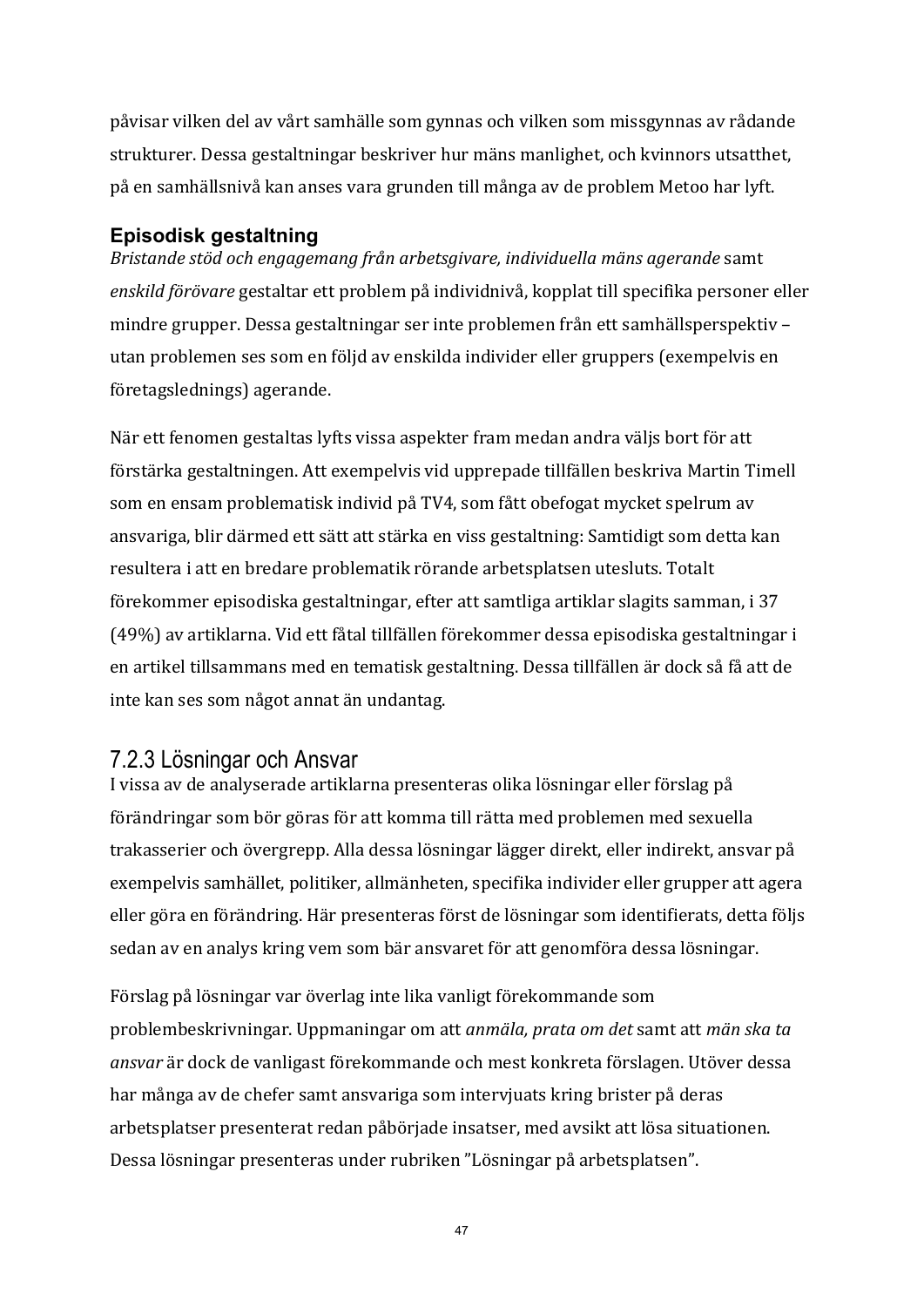### **Anmäl**

I 8 (11%) av artiklar uppmanas offer att anmäla vad de utsatts för. Dessa uppmaningar kommer från kvinnor som vart utsatta och arbetsgivare, men även från exempelvis statsministern Stefan Löfven – som i en artikel uppmanar kvinnor att våga anmäla till polisen (Expressen, 20/10 2017). Gemensamt för majoriteten av dessa artiklar är att de presenterar att anmäla som ett sätt att få upprättelse, vilket även vid flera tillfällen läggs fram som något som kan hjälpa den utsatta att komma över eller bearbeta händelsen.

#### **Män ska ta ansvar**

Uppmaningen att män skall ta ansvar förekommer i 7 (9%) av artiklarna. Dessa kan delas upp i två typer – där den första talar om hur *män som grupp* ska ta ansvar, och den andra om hur de *män som utsatt kvinnor* ska ta ansvar.

Att män som grupp måste ta ansvar lyfts i 4 av artiklarna. Dessa artiklar talar om hur även män måste engagera sig i dessa frågor, våga säga ifrån och stå upp för kvinnor. Ett typiskt exempel på detta är Instagramprofilen Tora Rydelius som säger att "Hon hoppas att publiceringarna ska leda till att fler män förstår hur stort problemet är, och att de själva tar ansvar för att förhindra och förebygga sexuella övergrepp" (DN, 19/10 2017). Dessa uttalanden talar till männen i vårt samhälle som helhet – där alla bör bidra till en lösning på problemet.

Resterande 3 artiklar talar istället om hur män som utsatt kvinnor måste ta ansvar för sina handlingar. Socialdemokraternas partisekreterare uttrycker exempelvis att "Vi har alla ett ansvar för våra handlingar, oavsett om vi är man eller kvinna. Jag är övertygad att det här kommer påverka mäns beteenden och det kommer påverka kulturen i hela samhället." (Expressen 18/11 2017). Denna typ av skildring fokuserar på att män inte skall komma undan med denna typ av beteende – utan måste ta ansvar för sina egna handlingar – och fokuserar därmed endast på de män som utfört någon typ av övergrepp eller övertramp.

#### **Prata om det**

Uppmaningen att prata om det förekommer i 9 (12%) av artiklarna. Dessa kan delas upp i tre olika innebörder. Den ena, som förekommer i 3 av artiklarna, handlar om hur vi som *samhälle måste fortsätta, och våga, prata* om sexuella trakasserier och övergrepp. Den andra skildringen handlar om att *våga säga ifrån*, och förekommer i 3 artiklar, den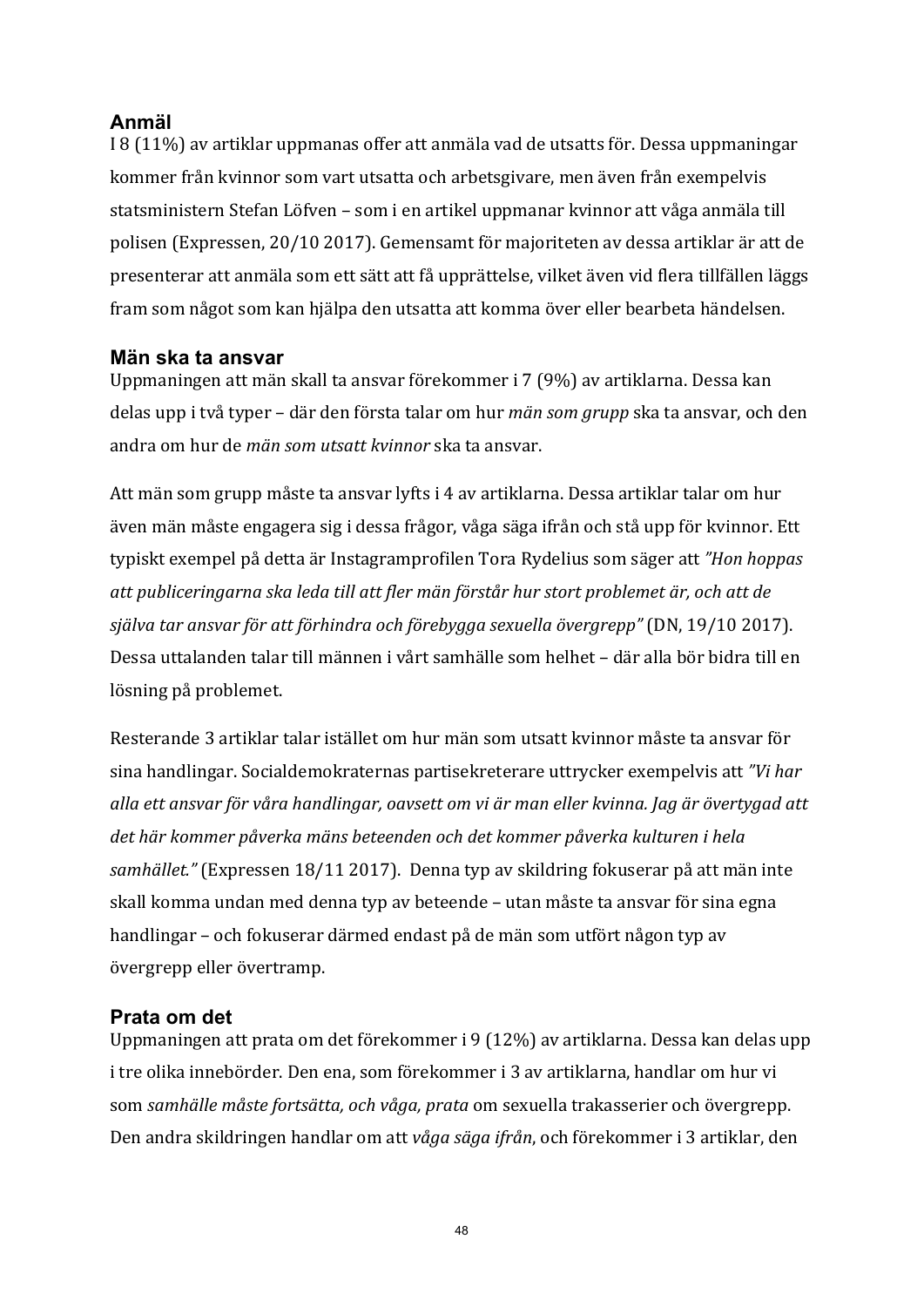sista är att *anmäla eller berätta* för arbetsgivare. Denna uppmaning förekommer i 4 artiklar (en av dessa förekommer även i *att säga ifrån*). 

I de artiklar som lyfter att det generellt måste pratas mer om sexuella trakasserier och övergrepp uppmanar *samhället som helhet* att tala mer om problemen. En artikel hävdar exempelvis att vi måste börja diskutera sexuella trakasserier samt övergrepp i samhället för att komma till bukt med problemet (DN 18/10 2017). Detta är ett återkommande tema i denna kategori. Alla tre artiklarna talar om hur vi inte kan lösa problemet om vi inte talar om det och lyfter dessutom det till en samhällsnivå – där alla bär en del av ansvaret till att det blir förändring.

Beteendevetaren Maria Bauer är i sin tur ett typsikt exempel på hur lösningen att säga *ifrån* skildras. Hon uttrycker att "Det är bara vissa män som bär skuld. Men vi bär alla ansvar för att säga nej, sätta ord på saker eller att anmäla" (Aftonbladet 26/11 2017). Detta lägger ansvar på kvinnor att agera i situationer där de känner sig utsatta, och menar att kvinnorna själva också har ett ansvar i att se till att inga övertramp görs.

Även förslagen som uppmanar kvinnor (eller män) att *anmäla eller berätta* lägger ansvar på de utsatta att agera. En företrädare från Unionen talar om hur det är viktigt att anmäla vad som sker på arbetsplatsen, även om en är orolig för hur det kan påverka arbetssituationen. Detta på grund av att om ingen anmäler är det svårt att förändra kulturen på en arbetsplats (DN 24/10 2017). Ansvaret hamnar här på den enskilda, utsatta, individen att agera för att förändra den problematiska kulturen på arbetsplatsen. 

#### **Lösningar på arbetsplatsen**

Under denna rubrik diskuteras de åtgärder olika företag uppger att de inrättat efter Metoo:s genomslag. I 9 (12%) av artiklarna presenteras det att *interna utredningar* ska. eller har, påbörjats på arbetsplatsen. Dessutom rapporteras det att *externa utredningar* tillsats i 6 $(8\%)$  av artiklarna. En annan lösning på problemen som förekommer i 5 $(7\%)$ av artiklarna är *avslutat samarbete med anklagade individer*.

Utöver journalisten som skriver ett reportage kan även den intervjuade (en källa) försöka påverka gestaltningen av en viss händelse. Att berätta att en gör insatser för att komma till bukt med de problem som lyfts under Metoo kan därmed ses som ett sätt för företagen att försöka påverka gestaltningen. Genom att förmedla att de, trots tidigare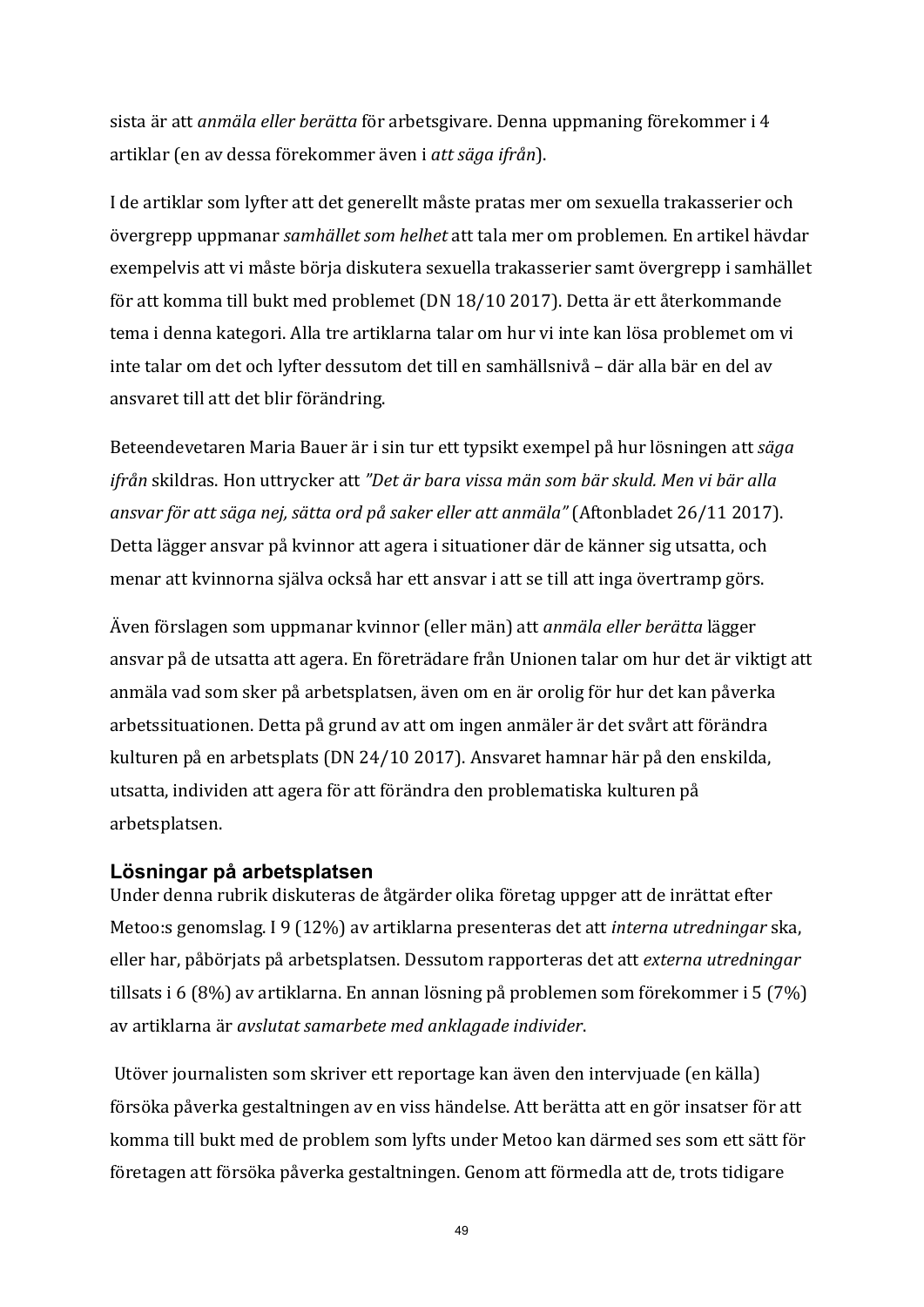misstag, arbetar aktivt för att lösa den problematiska situationen. Ett exempel på detta finns i Dagens Nyheter, där de skriver att: "På onsdagen berättade Aftonbladets chefredaktör Sofia Olsson Olsén att tidningen har inlett en egen utredning efter att en av dess profilerade medarbetare anklagats för våldtäkt." (DN 20/10 2017). Hon erkänner här att det finns problem inom företaget, men förmedlar samtidigt att de arbetar med att lösa dem. Förutom att det kan vara ett sätt att framstå i bättre dager i medierna kan dessa utredningar även ses som en metod för att lösa problemet – eller få bättre förståelse för den. Men även om detta är fallet blir dessa uttalanden ett sätt att förmedla att en valt att agera på de problem som identifierats. Dessa uttalanden kan därmed ses lika mycket som krishantering som en lösning på problemet.

Analysen visar att det från företagens sida ses som en lösning av problemen på arbetsplatsen, eller en väg till en lösning, är att utreda eller göra sig av med dem individer som ställt till problem. Denna del är dock svår att analysera vad gäller frågan om vem som bär ansvar – bortsett från när den anklagade får sparken, och denna därmed anses vara både problemet och lösningen. En utredning skall trots allt resultera i ett förslag på lösningar eller en större inblick för att fatta rätt beslut. En utredning lägger därmed inte ansvar på någon eller något förrän den är klar.

### 7.2.4 Övergripandeanalys - Vem bär ansvar?

Att i gestaltningen av ett problem eller fenomen fördela ansvar är en vanligt återkommande, generisk, gestaltning. I denna analys kopplas de förslag på lösningar som återfunnits i texterna till vem eller vilka som anses vara ansvariga för att genomföra de förändringar som dessa lösningar kräver.

De lösningar som identifierats under kodningen är främst kopplade till individer och individuellt handlande. Att kvinnor (eller utsatta män) skall säga nej, berätta om vad som drabbat dem samt att anmäla lägger ansvar på utsatta att själva agera. Även om det tydligt framgår i dessa gestaltningar att det är kvinnan som är utsatt är det även denne som ska se till att problemet får en lösning. Endast tre artiklar diskuterade att vi måste prata mer om sexuella trakasserier på en högre samhällsnivå – där vi alla har ansvar för att starta en diskussion som kan leda till förändring.

I kontrast till de gestaltningar som placerade ansvaret att agera på den utsatta, lade uppmaningen att män skall ta ansvar anasvaret att agera på männen. Att lyfta att män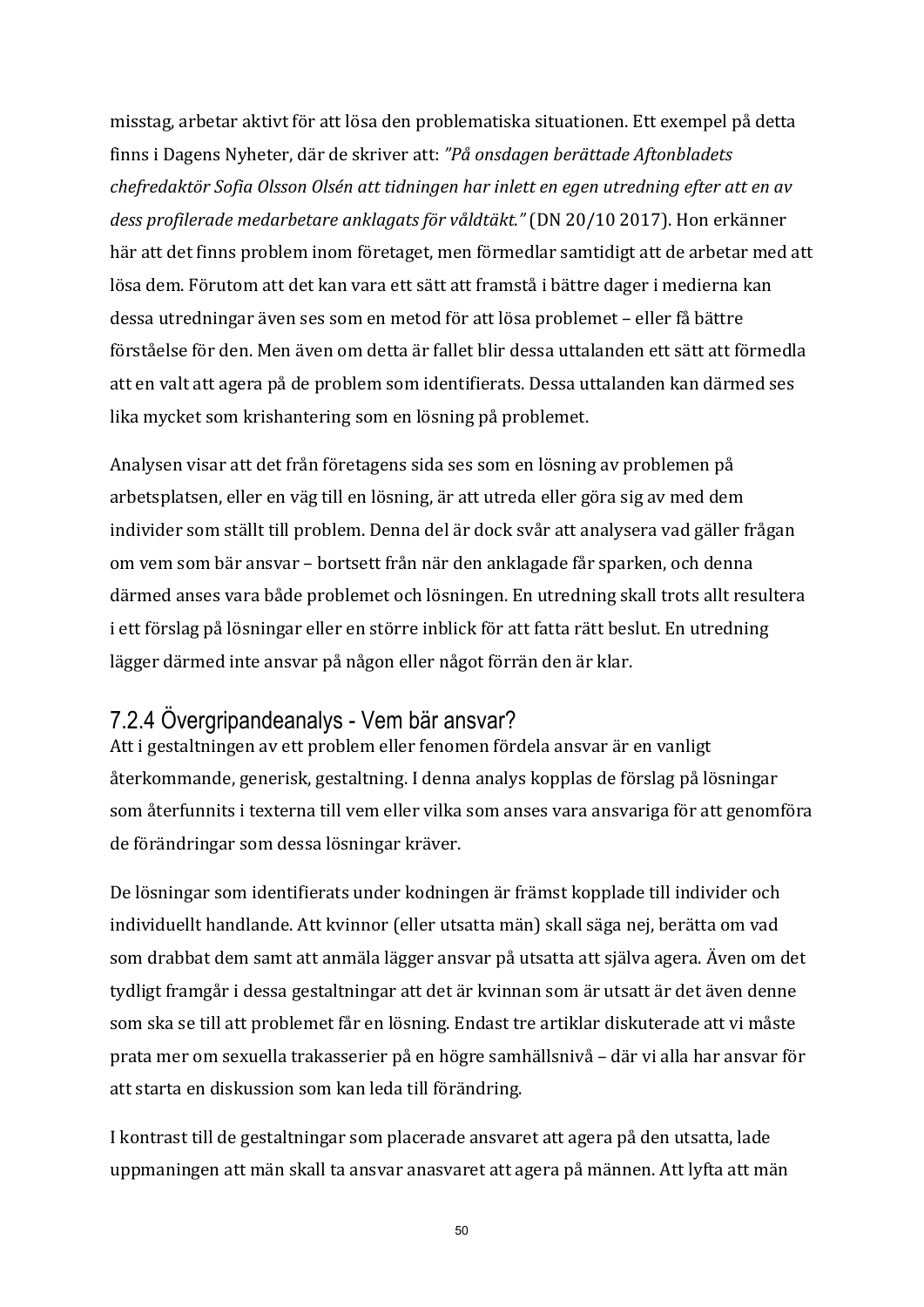ska ta ansvar för sina egna handlingar förflyttar ansvaret från offret till förövaren – men även denna ansvarsfördelning fokuserar på den enskilde individen och dennes ansvar för sina handlingar. Att män skall engagera sig och säga ifrån kan även det ses som att det är den enskilde mannens ansvar. Dock tilltalar dessa artiklar många gånger män som en kollektivhelhet, eller större grupp, där förändringar i uppfattningar samt engagemang inom denna grupp behövs. Dessa artiklar kan därmed anses skildra hur mäns synsätt och agerande måste förändras på en samhällsnivå.

Sammanfattningsvis kan en överlag se att även om många av de problemgestaltningar som presenterades tidigare var tematiska, det vill säga problem på en större samhällsnivå, så är majoriteten av de lösningar och ansvarsfördelningar som presenteras riktade till enskilda individer (episodiska). En möjlig förklaring kan vara mediernas vilja att reducera komplexiteten i olika fenomen. Att ge handfasta råd om att säga nej, tänka över sitt beteende eller anmäla kan anses vara lättare att gestalta än hur allmänheten samt samhället skall ta ansvar och förebygga sexuella trakasserier. Sammantaget kan vi därmed se att ansvar i dessa problemgestaltningar i stor utsträckning läggs på individuella kvinnor samt män som ska agera eller ändra sitt beteende. 

## **7.3 Utsatta och Anklagade**

Utsatta och anklagade är de huvudsakliga aktörer som skildrats i mediernas rapportering kring Metoo. I första delen av denna analys tittas det närmare på hur utsatta får komma till tals och i vilka sammanhang. Efter detta tittas det närmare på de anklagade och när samt hur dessa får en chans att komma till tals. Detta följs av en mer övergripande analys kring de två grupperna.

### 7.3.1 Utsattas berättelser

Utsatta utgör i denna kategori alla som kommer till tals och på något sätt varit utsatta för sexuella trakasserier eller övergrepp. Dessa personer kom till tals i 39 (52%) av artiklarna. Personliga berättelser om hur man utsatts är vanligt förekommande bland utsattas uttalanden, men även exempelvis historier kring bemötande från arbetsplatser eller vänner, personligt bearbetande samt upprättelser förekommer. De senare förekommer i stor utsträckning i kombination med att det personen utsatts för (dennes personliga berättelse) redogörs.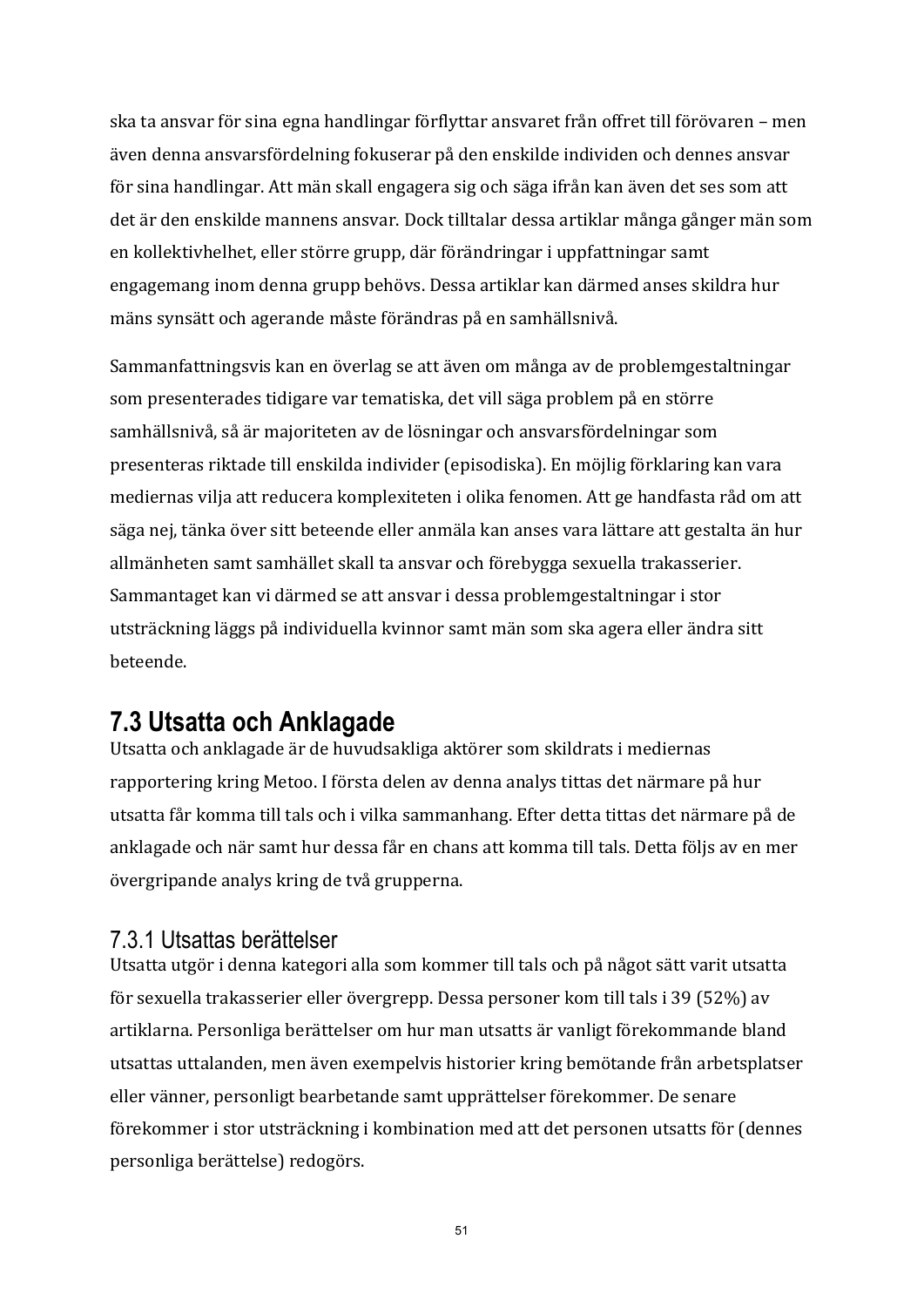På grund av den stora mängd artiklar som kodats i denna kategori har dessa, efter en genomgång av samtliga artiklar, delats upp ytterligare en gång för att identifiera i vilket sammanhang utsatta kommer till tals. Av de 39 artiklar där utsatta kommer till tals är 5 (13%) från *upprop*, 18 (46%) artiklar som gestaltar någon typ av *skandaler eller avslöjande*n samt 16 (41%) artiklar där *utsattas berättelser skildras* utan att anklagelser görs mot varken företag eller kända personer.

#### **Berättelser som skildrar skandaler och avslöjanden**

I många av de artiklar som analyserats används personliga berättelser för att skilda någon typ av kris, skandal eller avslöjande. Dessa artiklar pekar inte enbart på problem med sexuella övergrepp samt ofredanden, utan uppmärksammar problemen i relation till specifika företag eller personer.

I ett långt reportage om Aftonbladets ledarskribent Fredrik Virtanen citeras många som säger sig ha blivig utsatta av denne. Exempelvis skriver Expressen om en kvinna som *"skriver att hon som 16-åring träffade Virtanen utanför en Stockholmskrog. Han ska då ha bett henne följa med hem och "dricka sprit"*, varpå han följer efter henne till hon säger ifrån på skarpen (Expressen 25/10 2017). Här används flickans berättelse för att skapa en viss gestaltning av Fredrik Virtanen – de fel han gjort och vem han är som person. Beskrivandet av Virtanen som en man som bland annat försöker ragga på minderåriga och bjuda dem på sprit bidrar onekligen till en gestaltning av Virtanen som en mindre sympatisk individ. Denna artikel kan anses vara något av ett extremfall, på grund av den mängd uttalanden samt utlägganden som sker inte bara kring hur Virtanen behandlat kvinnor, utan även kring hans övriga liv och droganvändande. Exemplet är dock talande för hur olika berättelser, på ett liknande sätt, används i flertalet artiklar för att stärka gestaltningen av en individ och dennes agerande.

På liknande sätt har utsatta även kommit till tals i sammanhang där diverse företag haft missförhållanden under en längre tid, eller där ledningen på dessa företag misskött sin roll. Exempelvis uttalar sig en skådespelerska om hur vissa män på Dramaten utnyttjar sin ställning (Expressen 13/11 2017). Medan en annan kvinna, som redogjort under *Bristande stöd eller engagemang från arbetsgivare*, uppger att produktionsbolaget för Äntligen hemma kommit med ursäkter för det sexuella ofredande Martin Timell utsatt henne för, och istället för att vidta åtgärder gett henne en löneförhöjning (DN 7/3 2018). Båda dessa artiklar är typiska exempel på hur personliga berättelser används i ett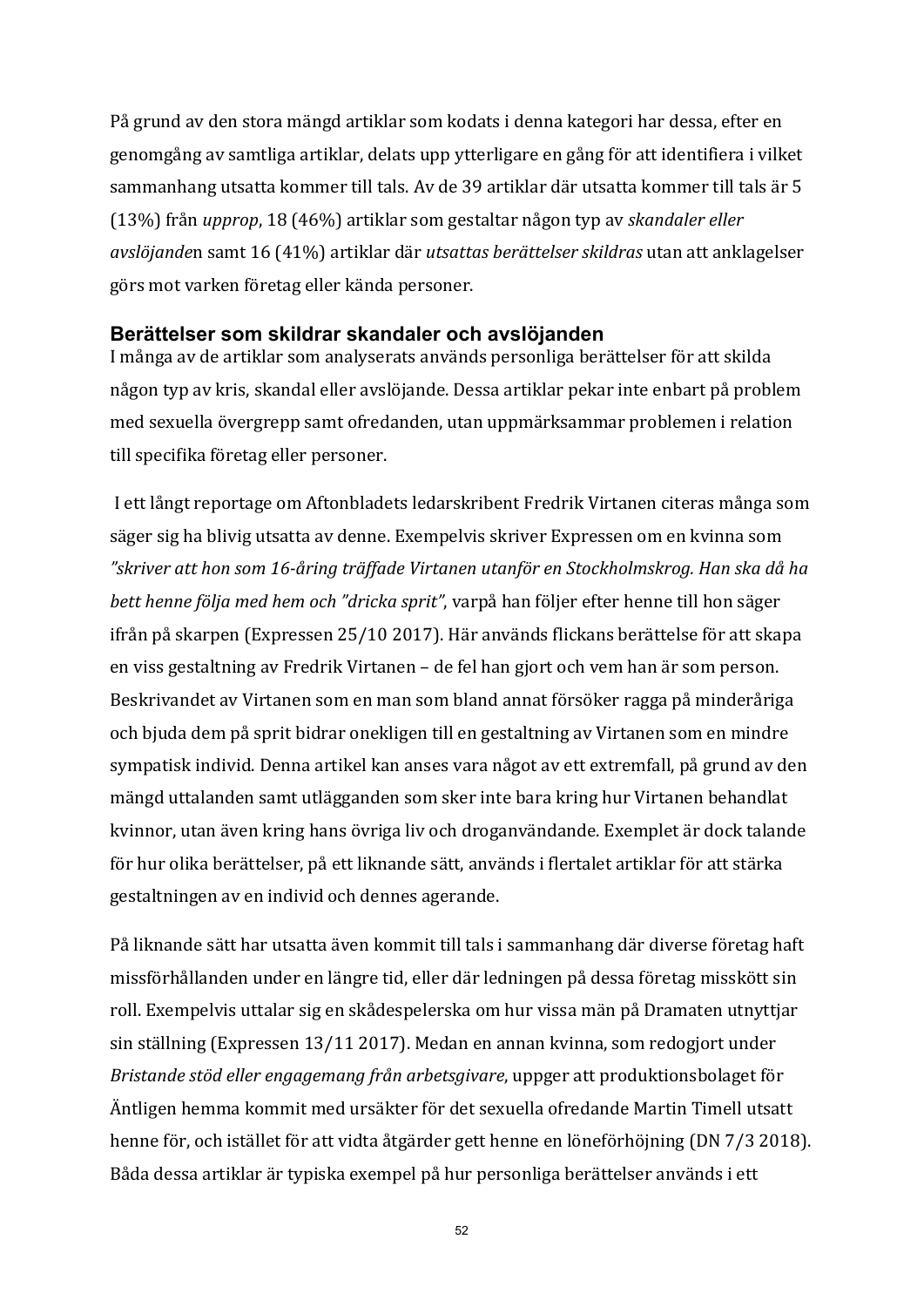sammanhang för att gestalta en kris eller skandal. Vilka källor som används påverkar den gestaltning som görs: Genom att inkludera berättelser från personer som har en relation till dessa företag stärker medierna därmed en viss gestaltning – i dessa fall gestaltningen av företag som misskött hanteringen av övergrepp, samt skildringen av företag med interna problem.

#### **Upprop**

Samtliga berättelser som skildras i uppropen beskrivs i några få rader. *"En etablerad manlig* skådespelare viskar när vi rör oss bakom scenen: 'Jag blir så tänd på dig att jag *spelar med halvstånd hela tiden' varpå han lägger min hand på sitt kön"*(Aftonbladet, 13/11 2017) är ett typiskt exempel på hur detta kan te sig. I de artiklar där utsatta kommer till tals inom ramen för upprop används berättelserna för att understryka de problem som dessa upprop uppger att finns inom branschen.

#### **Utsattas berättelser**

I den sista formen som utsatta har kommit till tals finns inga tydliga kopplingar till kända individer eller uthängandet av specifika företag. I denna kategori har kända samt okända personers berättelser skildras. Dels genom intervjuer, dels genom att dessa historier citerats från sociala medier. I vissa artiklar tar berättelsen stor plats eller utgör hela artikeln. Exempelvis skildrar en hel artikel hur sångerskan Carola som 11åring blev utsatt för övergrepp av en kvinna på ett läger (Expressen 18/10 2017).

I majoriteten av artiklarna används dock berättelserna för att förstärla eller understryka den gestaltning som gjorts i resterande delar av artikeln. En artikel handlar om hur chefer gör sig skyldiga till 25% av alla övergrepp som sker, och i denna artikel berättar en kvinna vid namn Ida hur hon blivit utsatt för sexuella trakasserier av en tidigare chef (Expressen 29/11 2017). En annan artikel talar om hur utbrett problemet är, och att många nu går ut på sociala medier med sina berättelser, samtidigt som de citerar flertalet kända personers berättelser från sociala medier (Aftonbladet 18/10 2017). Att välja dessa personers berättelser som källor i reportagen stödjer den gestaltning mediet haft för avsikt att skildra. Att berätta Idas berättelse om hur hon utnyttjas av en chef ger stöd till den undersökning som publicerat. Samtidigt som att citera flera kända personers uttalanden under Metoo ger stöd till artikelns påstående att det finns ett omfattande problem, och att många nu valt att dela sina historier med allmänheten.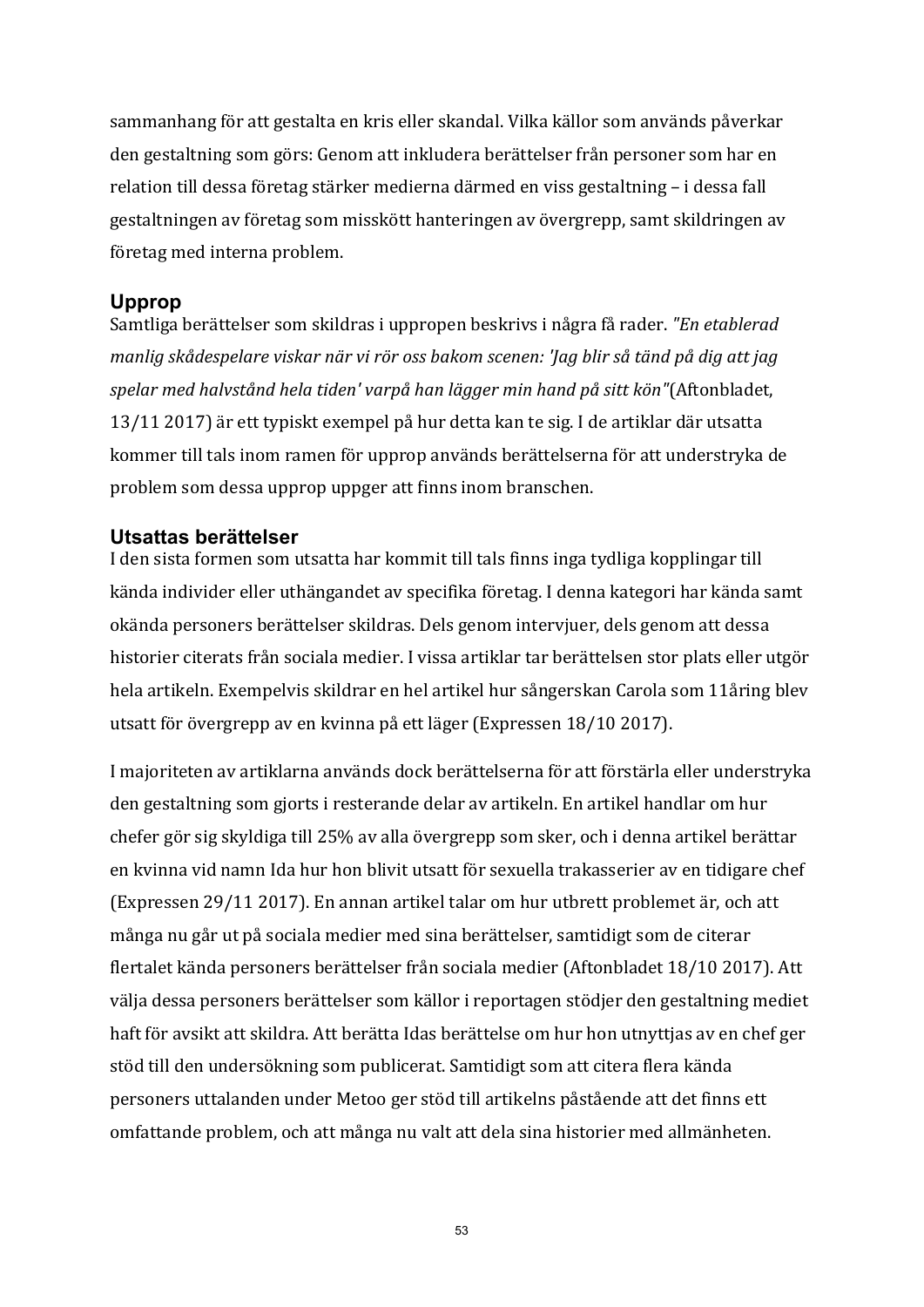### 7.3.2 Anklagades försvarstal

Anklagade personer kommer till tals i 6 (8%) av alla artiklar, vilket innebär att anklagade kommer till tals i betydligt lägre utsträckning än utsatta. Endast en av dessa artiklar fokuserar helt på den anklagades berättelse. Detta är en intervju med programledaren Lasse Kronér. I artikeln beskriver Kronér hur han uppfattat att intresset från kvinnan, som anklagat honom för sexuellt utnyttjande av person i beroendeställning, var ömsesidigt. Hur hans enda misstag på 35 år varit att säga ett dumt ord till en producent, och hur han och kvinnan efter att hon slutat på kanalen under en tid hade ett förhållande som avslutats på hans initiativ (Aftonbladet, 22/10 2017). I artikeln är det ingen annan är Kronér som kommer till tals, och det är därmed inte heller någon som säger emot (eller bekräftar) hans historia. En artikels gestaltning kan påverkas av både journalisten samt den som intervjuas. Att försöka förmedla en viss gestaltning kan vara en metod för att få medhåll och stöd – eller neutralisera motstånd. I detta fall har Kronér personligen mycket att vinna på att påverka gestaltningen av vad som skett mellan honom och denna kvinna till sin fördel. Genom intervjun skildras Kronér som en individ som inte gjort något fel, och mer än något kan ses som ett offer för kvinnans anklagelser. På grund av att ingen alternativ bild av det som sägs presenteras – exempelvis genom en kommentar från kvinnan – blir det ingen som säger emot Kronérs skildring av händelsen.

I resterande artiklar har de anklagade, namngivna samt ickenamngivna, i intervjuer kommenterat de anklagelser som kommit fram. I två av dessa artiklar säger Socialdemokraten Roger Mogert att han är djupt ledsen, vill be om ursäkt och har sökt hjälp (Aftonbladet 24/11 2017;DN, 24/11 2017). I en artikel som konstaterar att Dramaten ställer in föreställningar till följd av anklagelser mot en av dess medarbetare svarar denne på anklagelserna: "Nej nej nej nej, absolut inte. Ni har pratat med en massa människor som sprider rykten, och pressas till att säga vad de säger." (Aftonbladet 17/11 2017). En landslagsspelare som Axén anklagat för att ha skickat penisbilder säger att han inte riktigt minns – men har det skett måste det vara till följd av kraftigt alkoholintag (Expressen, 27/10 2017). Slutligen citeras Lars Ohly från ett inlägg denne själv lagt upp på sociala medier – där han säger att han blivit polisanmäld men "Nu är *jag* inte rädd för att något jag gjort är brottsligt i lagens mening, men det är inte poängen. *Poängen är i stället att inse att varje kvinna som nu beskriver hur de utsatts för oacceptabla beteenden har rätt till sin historia"*(Expressen, 25/11 2017).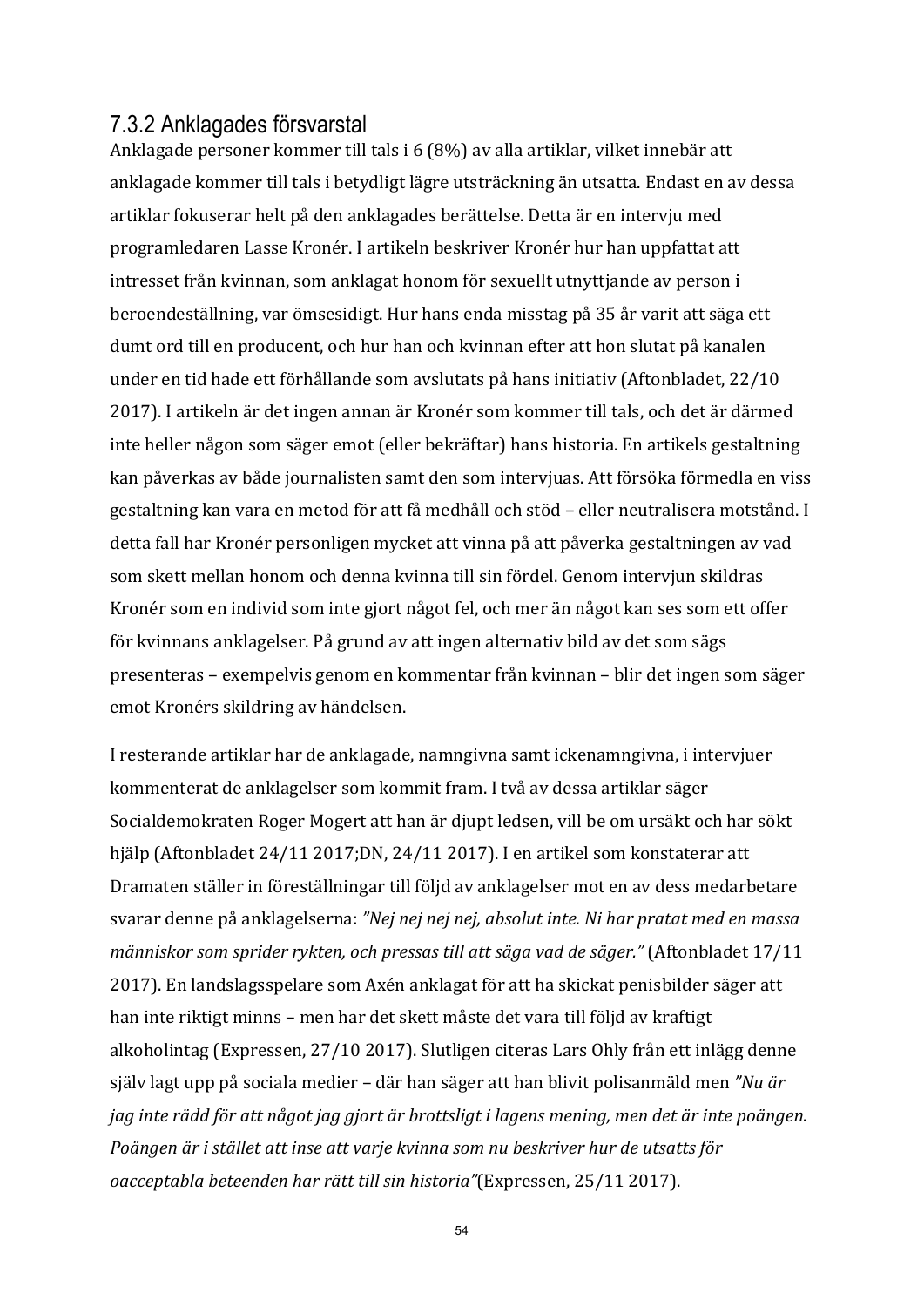Dessa personer har valt att bemöta anklagelserna på olika sätt. Både landslagsspelaren samt skådespelaren från Dramaten antingen förnekar eller försöker bortförklara det som skett, Mogert väljer att erkänna sina misstag och be om ursäkt. Ohly erkänner i sin tur lite vagt att han kanske gjort något oacceptabelt, men det var i alla fall inte olagligt. Det finns med andra ord inga gemensamma nämnare för hur dessa personer valt att förmedla sin bild av det som inträffat. Gemensamt för dessa fem uttalanden är dock att de förekommer i samma artiklar som de snesteg de anklagats för redogörs. De kommer alltså endast till tals i sammanhang där de ombeds försvara eller förklara ett visst beteende. Precis som i fallet med Kronér kan dessa individer försöka påverka gestaltningen av dem själva i reportaget – men i dessa fall sker inte detta utan att konkurrerande gestaltningar förekommer.

### 7.3.3 Utsatta och Anklagades funktion i medierna

Som redovisat får utsatta komma till tals i stor utsträckning i mediernas reportage. Att utsattas berättelser rapporteras i denna utsträckning kan kopplas till den generiska gestaltningen Personifiering. Denna typ av gestaltning ger den aktuella händelsen eller frågan ett mänskligt ansikte genom individers egna berättelser.

Alla gånger någon utsatt delar med sig av sin berättelse, eller exempelvis hur de behandlats efter händelsen, förstärker denna berättelse på något sätt den gestaltning som mediet förmedlat i den specifika artikeln eller överlag i sin rapportering. Uppropen använder berättelserna för att styrka sin argumentation, medan berättelser om kända personers agerande och historier som stärker intrycket av en skandal eller problematiska arbetsförhållanden fyller samma funktion. De berättelser som tar upp hela, eller större delen av, ett reportage bidrar även de till de olika problembeskrivningar som tidigare identifieras i analysen. Med andra ord fyller dessa berättelser funktionen att förstärka den gestaltning som mediet har gjort, samtidigt de även ger händelsen ett mänskligt ansikte.

De anklagade får komma till tals i betydligt mindre utsträckning än de som blivit utsatta. Dessutom är det endast en gång en av dessa personer fått komma till tals utan att även andra perspektiv lyfts. Som tidigare diskuterats är val av källa en del av hur en viss gestaltning vinklas. Att välja att främst låta utsatta komma till tals kan därmed ses som ett medvetet val av medierna för att gestalta de problem Metoo försöker få fram som ett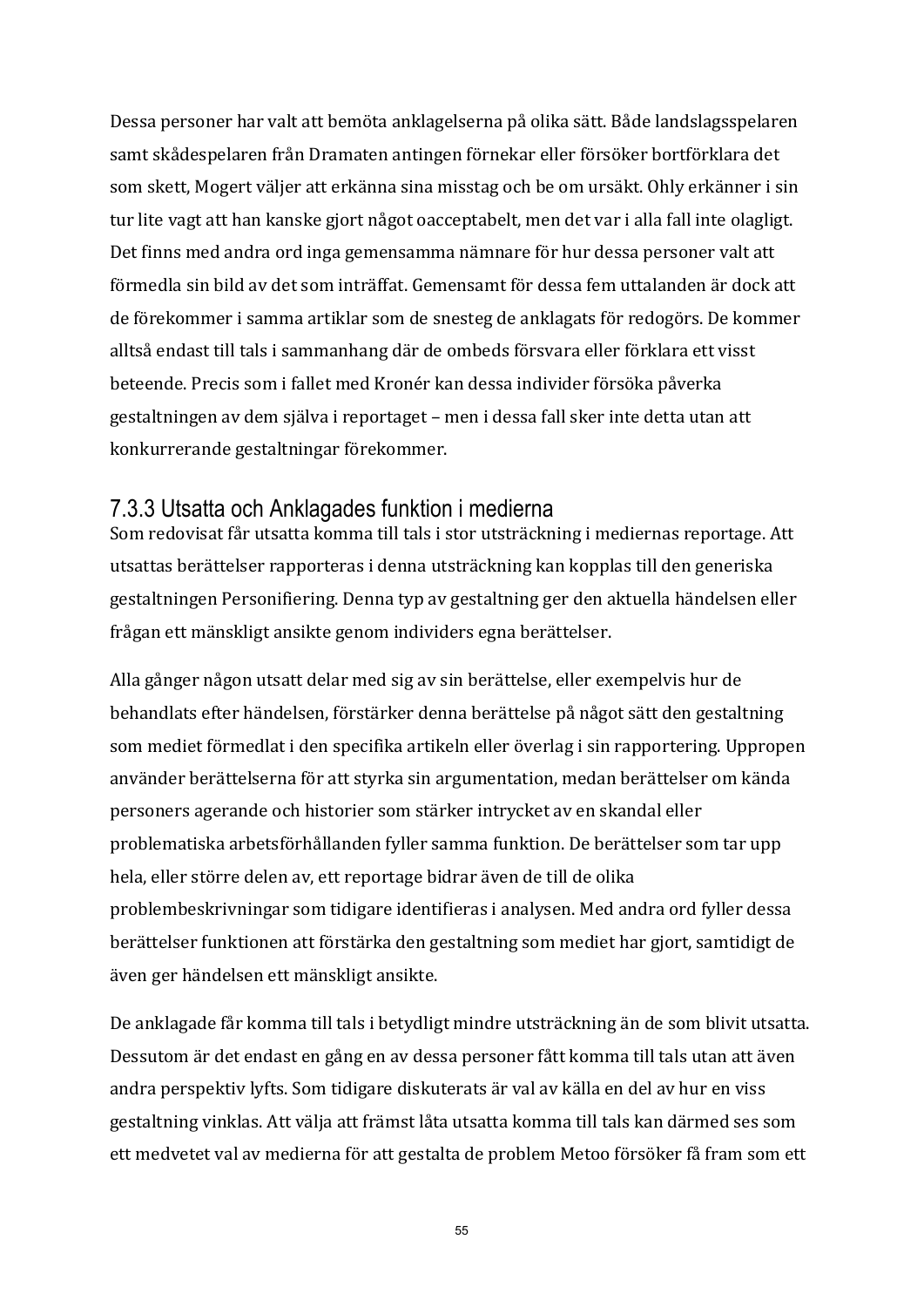stort och utbrett problem. Hade motsatsen gjorts – och fokus i medierna istället vart på att låta män (och kvinnor) som anklagats på sociala medier redogöra för sin version av historien – hade med största sannolikhet hela gestaltningen av Metoo och problemen som skildrats sett annorlunda ut. Istället för en gestaltning som skildrar utbrett problem är ett potentiellt resultat att Metoo hade gestaltats som en "hashtag på nätet där kvinnor hänger ut oskyldiga män", där männens berättelser hade fyllt funktionen att förstärka denna gestaltning.

De anklagade har nästan uteslutande kommit till tals i sammanhang där resterande del av artikeln förmedlar en negativ gestaltning av dem som personer. Personerna får en chans att komma med förklaringar eller försvar till de anklagelser som kommit fram, men endast Kronér ges en chans att i ett längre reportage redogöra för sitt perspektiv och hur han upplevt situationen. Det upplevs som att de anklagades historier fyller funktionen av att komma med ett nytt perspektiv, en chans att försvara eller förklara sig – samtidigt som de i praktiken inte ges nog med utrymme för att kunna påverka mediernas gestaltning av dem som personer.

#### 7.3.4 Utsatta ges trovärdighet genom rapporteringen, inte anklagade

Att medierna främst har skildrat utsattas berättelser bidrar till att ge dem trovärdighet. Medierna ifrågasätter inte de utsattas berättelser, och vid de få tillfällen anklagade får komma till tals görs detta i en kontext där de anklagade främst får försöka försvara sig men inte förklara sitt eget perspektiv. Medierna bidrar därmed till en gestaltning av de utsatta som trovärdiga genom att skildra deras berättelser som sanna.

På grund av att de anklagade kommer till tals i mindre omfattning – och i mindre utsträckning i de artiklar de kommer till tals – ges anklagade inte samma chans att delge sin historia och påverka gestaltningen. Den begränsade skildringen, i form av både plats och tillfällen, resulterar i sin tur i att dessa anklagade inte framstår som lika trovärdiga. Undantaget är intervjun med Kronér, där denne utan ifrågasättande får delge sin version av vad som hänt, och det i artikeln istället är kvinnan som anklagat honom som skildras som mindre trovärdig.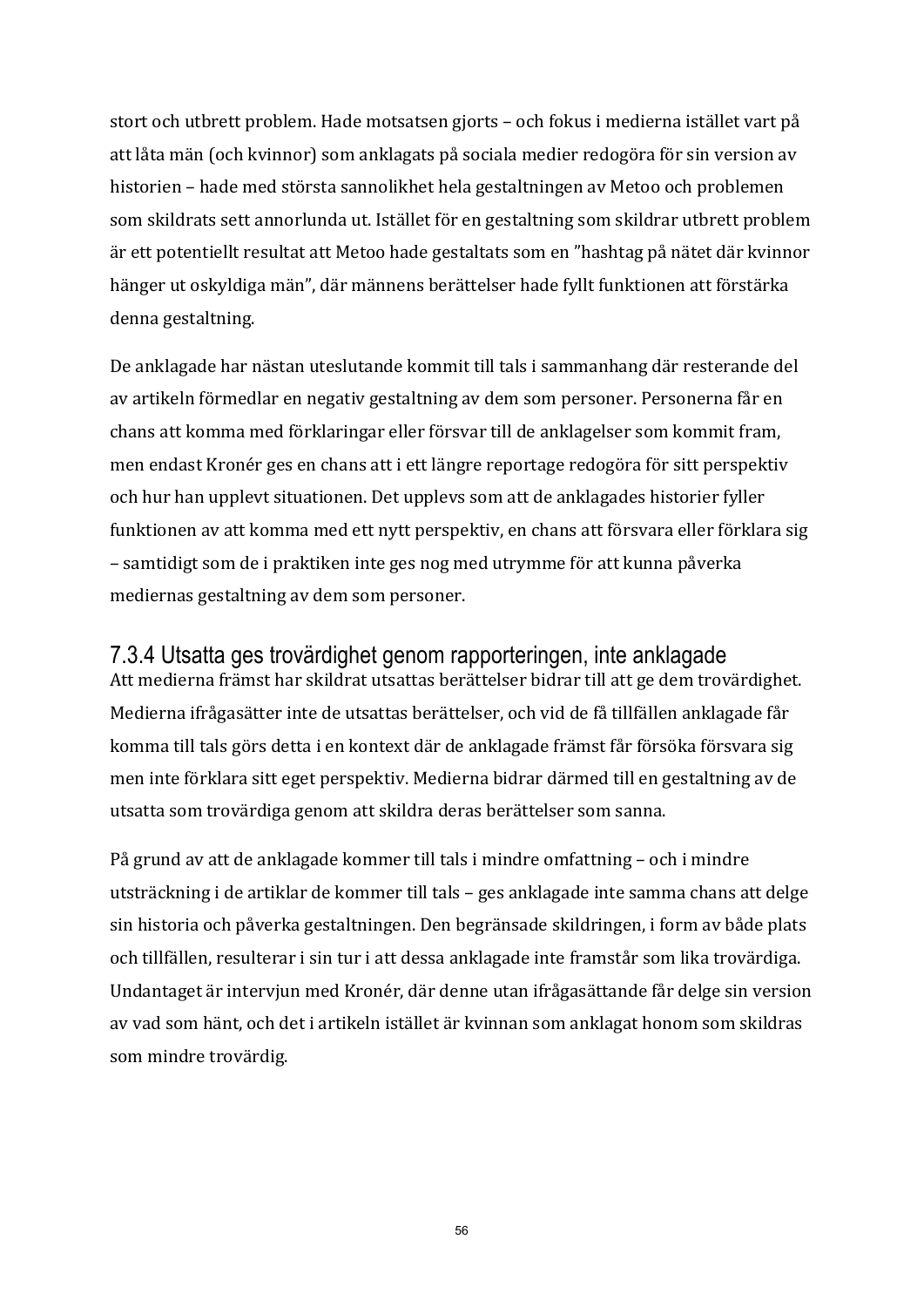# **8. Slutsats och Diskussion**

## **8.1 Reflektion och slutsats**

Studiens syfte är att analysera mediernas gestaltning av rörelsen Metoo samt de problem Metoo haft för avsikt att uppmärksamma. Analysen visar hur medierna haft en övervägande positiv gestaltning av Metoo, och genom sin rapportering kontinuerligt gett dem legitimitet genom att lyfta fram problemen med sexuella trakasserier och övergrepp som rörelsen haft för avsikt att skildra. Vidare gestaltar medierna flera olika problembeskrivningar kopplade till Metoo. Den övergipande analysen visar hur problemen med sexuella trakasserier både gestaltats som ett samhällsproblem och som ett problem på individnivå. Till skillnad från problembeskrivningarna är de lösningar som föreståtts dock nästan uteslutande gestaltade från ett episodiskt perspektiv – där enskilda individer ges ansvar för förändring. Det avslutande temat visar hur utsatta kom till tals i stora delar av artiklarna, dessa fick möjlighet att tala om vad som hänt dem samt följderna av detta i både deras privatliv och i arbetslivet. Dessa personliga berättelser användes dels i upprop för att underbygga uppropens krav och resonemang, för att skildra skandaler och avslöjanden samt för att underbygga olika gestaltningar i mediernas olika reportage. Anklagade kom i sin tur till tals i mycket begränsad utsträckning. I de fall detta gjordes fick de främst möjligheten att kort försvara eller förklara sig – men sällan något utrymme för att mer utförligt förklara händelsen från sitt eget perspektiv. Skildringen av utsatta och anklagade har resulterat i att de utsattas berättelser setts som trovärdiga. Till skillnad från den tidigare forskningen kring kvinnomord läggs därmed ingen skuld på offren, och inte heller presenteras några ursäkter för förövares beteende. 

De tre analyserade temana samexisterar i nyhetsrapporteringen och är beroende av varandra. Exempelvis bidrar de personliga berättelserna till att stärka en viss gestaltning, samtidigt som dessa historier ger Metoo legitimitet genom att de personliga berättelserna stödjer rörelsens syfte och understöder bilden av ett omfattande problem. Om medier exempelvis skildrat problemen Metoo hjälpt till att föra fram i ljuset och samtidigt kritiserat Metoo i stor utsträckning hade troligtvis gestaltningen av fenomenet blivit betydligt mer komplicerad. Gestaltningens mål är att förenkla – vilket gör det till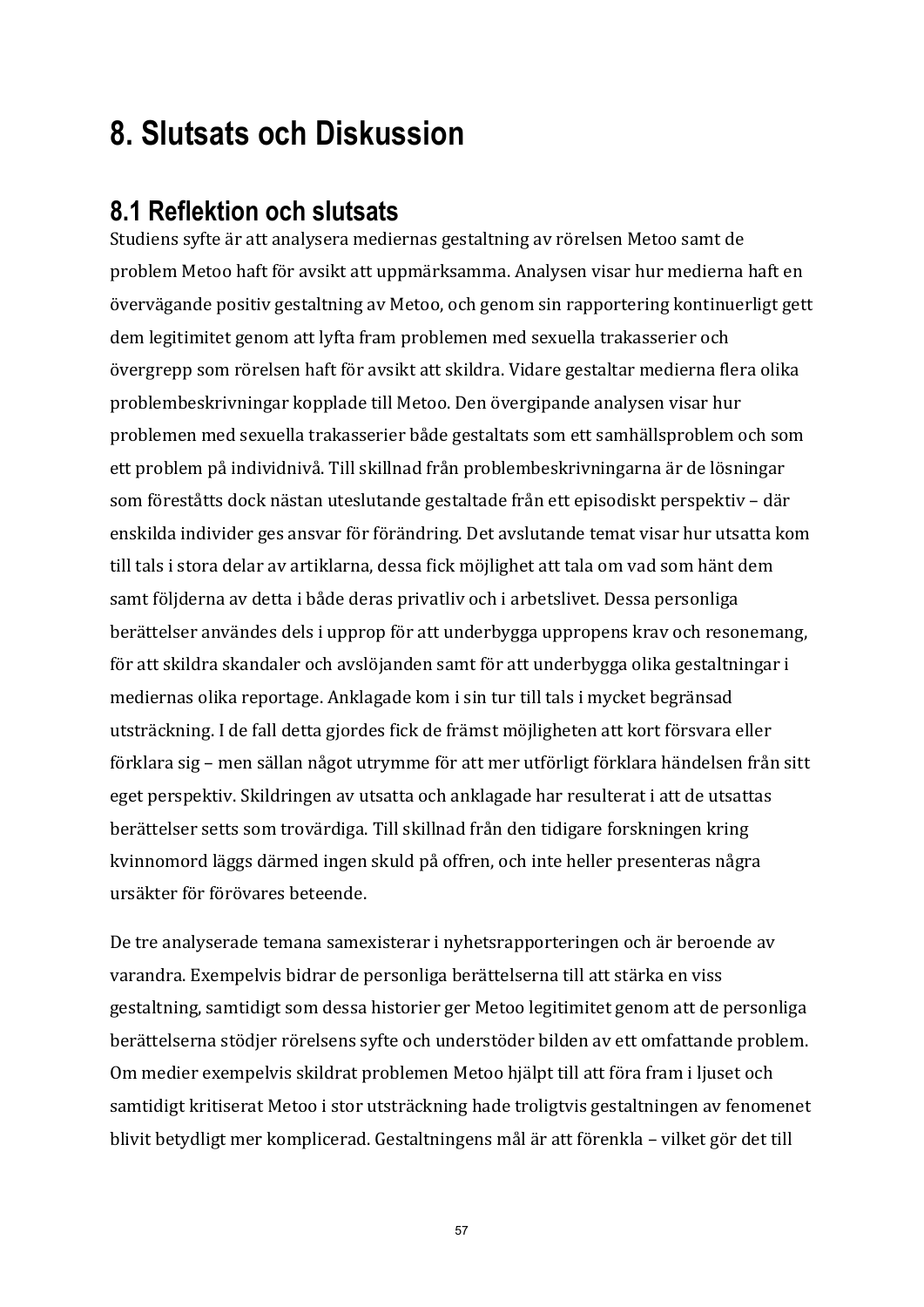en fördel att skildra ett problem på ett enhetligt sätt, eftersom detta skapar en övergripande och sammanhängande gestaltning kring allt som rör Metoo.

### 8.1.1 Överraskande mycket tematisk rapportering

Det är vanligare att medier använder sig av episodiska gestaltningar än tematiska, på grund av att det många gånger anses lättare att gestalta en nyhet episodiskt – då tematiska gestaltningar ofta kräver mer bakgrund och eftersökningar (Kim, 2015:554). Resultatet från analysen är därmed något överraskande, eftersom nästan 60 % av de problembeskrivningar som gjordes i medierna var tematiska. I dessa artiklar skildrades problemen som större än kopplade till enskilda individer och skapade bilden av ett stort omfattande problem. På detta sätt har det genom mediernas gestaltning blivit tydligt att det rör sig om ett stort samhällsproblem.

## 8.1.2 Mediernas rapportering – en förklaring till Metoo:s genomslag

Genom sina reportage har medierna med största sannolikhet hjälpt Metoo få det stora genomslag rörelsen fått. Metoo har varit beroende av att medierna ger dem uppmärksamhet, förmedlar vad rörelsen står för och sprider dess budskap för att få genomslag. Medierna kan dessutom påverka vad som i samhället ses som ett problem och inte, samtidigt som de kan påverka huruvida Metoo ses som något positivt eller negativt av allmänheten. Den legitimerande rapporteringen och bristen på kritik i medierna kan därmed ses som en del i förklaringen till att Metoo växt och blivit så mycket mer än en hashtag på sociala medier och fått den påverkanskraft rörelsen fått.

Med en tillbakablick till den tidigare forskningen kring feministiska rörelser blir det tydligt att Metoo fått en mer positiv representation än många av dessa grupper fått genom historien. Denna, för rörelsen, positiva gestaltning framgick även i tidigare forskning om Women's March 2017. En förklaring till gestaltningen av Women's march ansågs vara att gruppen haft en större chans att via egna kanaler påverka mediernas gestaltning. Kanske är det även fallet här – där det troligtvis är få som inte tagit del av inlägg kopplade till Metoo i sina egna sociala medieflöden. Vad som med säkerhet även kan ha bidragit är samhällets syn och inställning till denna typ av rörelser. Den tidigare forskningen redogör för att medierna ofta ifrågasätter gruppers legitimitet när de kämpar för något som är utanför normen, och ofta överdriver deras hot mot den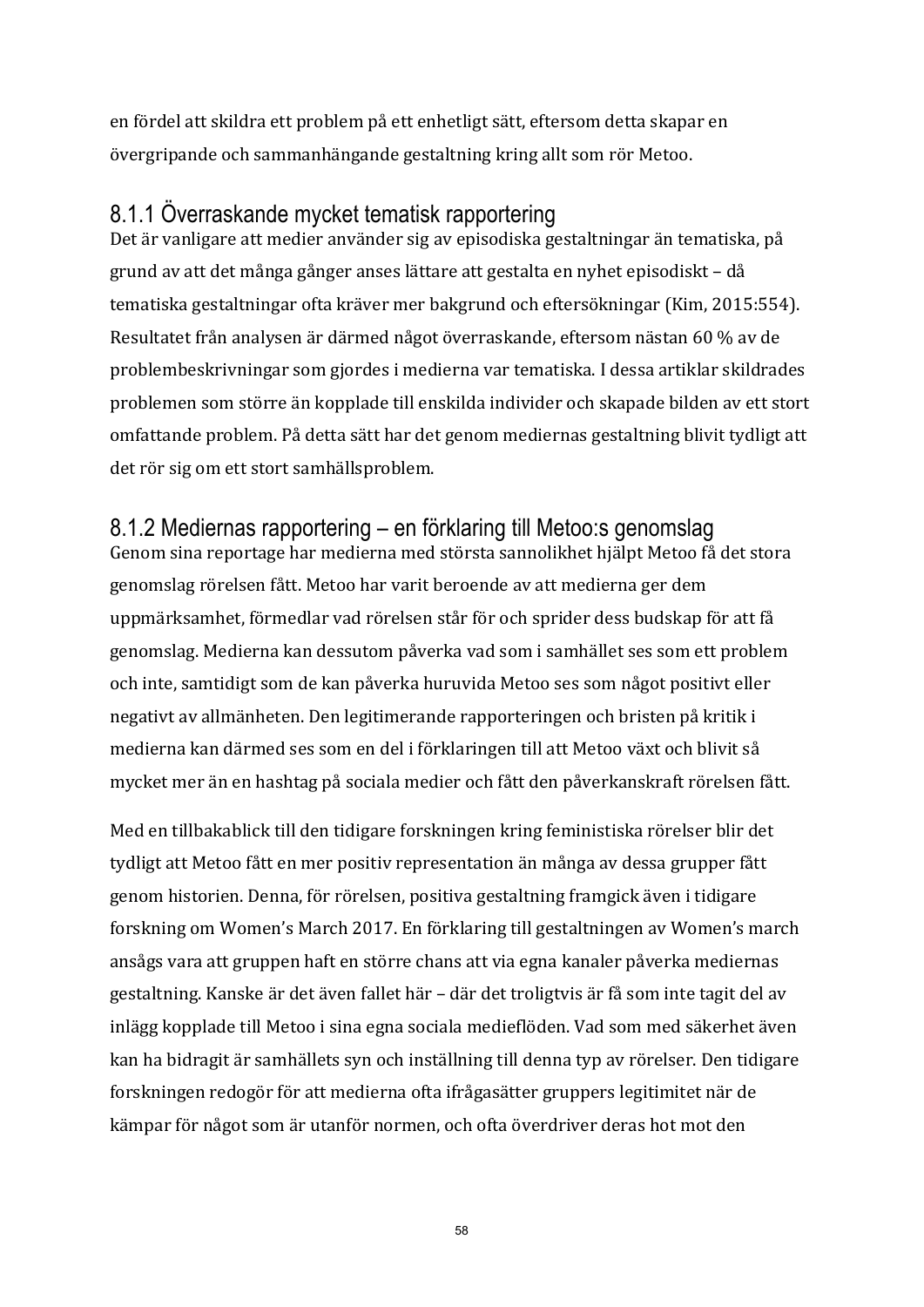gällande ordningen. Kanske är det därmed lika mycket samhällets nuvarande syn på feminism som påverkat rapporteringen till det bättre.

## **8.2 Reflektion kring studiens resultat**

Det urval av tidningar samt perioder att undersöka som gjorts i undersökningen har gjort det möjligt att analysera stora delar av Metoos utveckling. Vad jag dock reflekterat kring är om mer kritik och andra vinklingar hade gått att hitta ifall andra tidningar hade valts ut. Exempelvis genom att även välja en mindre, lokal tidning eller någon form av alternativmedium. Om detta hade resulterat i en mer kritisk medierapportering eller ej går dock inte att säga utan att en undersökning med dessa medium gjorts. Med detta sagt upplever jag att uppsatsen trots allt fått med en stort och brett urval av rapporteringen om Metoo. Vilket har uppnåtts genom att välja ut perioder i nyhetsrapporteringen som täcker in stora delar av Metoos utveckling och sedan använda ett slumpmässigt urval. På grund av denna bredd anser jag även att uppsatsens resultat är möjliga att generalisera och talar för nyhetsrapporteringen kring Metoo under hela perioden.

Studiens avsikt är att bidra till forskningen kring kvinnorörelser i en svensk, modern, kontext. Vad som är intressant att se är hur både denna studie samt studien från Women's March i Washington båda visar på en mindre negativ och mer korrekt representation i medierna än tidigare rörelser. Detta kan tyda på att en förändring har skett i hur medierna nu rapporterar kring kvinnorörelser. Mer forskning behövs dock innan en större helhet kan ses och några generaliserande slutsatser kan dras kring denna utveckling. 

## **8.3 Vidare forskning**

När denna uppsats genomfördes började rapporteringen kring Metoo ebba ut. Det hade varit intressant att återigen titta på hur rapporteringen kring Metoo sett ut när lite längre tid passerat sedan genomslaget. Det är exempelvis först nu några riktiga bakslag kommit för Metoo rörelsen. Exempelvis begick stadsteaterns VD Benny Fredriksson själymord kort tid efter att han fått avgå från sin tjänst till följd av att ha anklagats för en för hård ledarstil under Metoo (Andersson, 2018, 19 mars).

Innan perioderna valdes ut till studien gjordes en kontroll av veckan efter Fredrikssons död för att kontrollera om någon kritik framkommit. Detta gick inte att finna i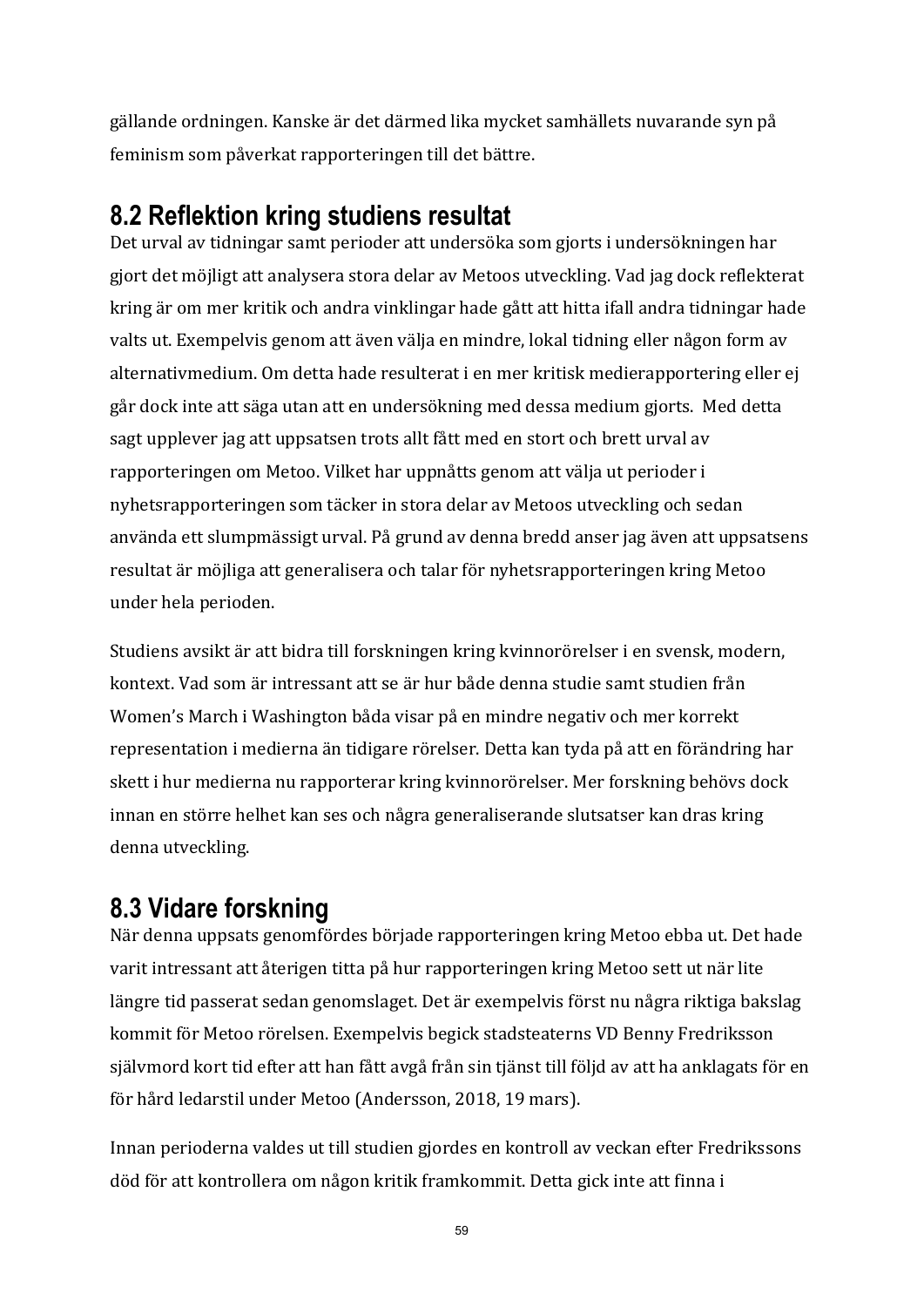nyhetsrapporteringen från de utvalda tidningarna - men det förekom en del kritik till bland annat mediernas rapportering i ledare och debattartiklar. Under genomgången av materialet från mediearkivet konstaterades det att många av de ledare samt debatter som skrivits kommer med andra vinklar, samt är mer kritiska till exempelvis hur medierna valt att skriva ut namn på anklagade.

Till vidare forskning vore det därmed intressant att analysera endast debattartiklar, för att göra en jämförelse mellan dessa och nyhetsrapporteringen kring Metoo möjlig. Men även att undersöka hur medierapporteringen fortgår från våren 2018 och framåt. För att se om medierapporteringen förändras och blir mer kritisk, nu när den största hypen har lagt sig.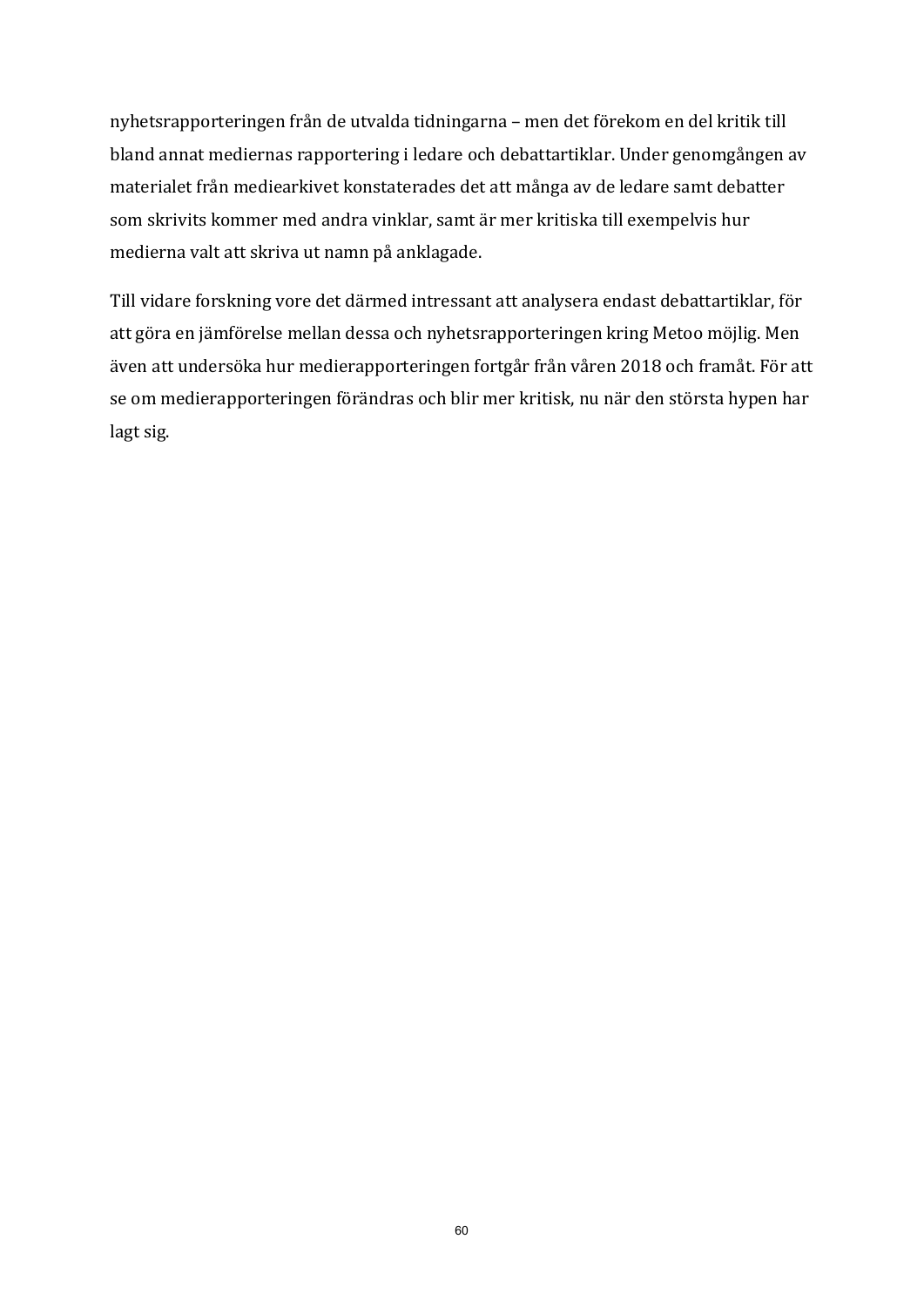# **Källor**

Altheide. D., & Schneider. C. (2013). *Qualitative Media Analysis*. Los Angelses: SAGE

Alyssa Milano. (2017, 15 oktober) If you've been sexually harassed or assaulted write 'metoo' as a reply to this tweet [Twitter post]. Hämtad från https://twitter.com/alyssa\_milano/status/919659438700670976 

Andersson. E. (2018, 19 mars). Benny Fredriksson tog sitt liv: "Gränslöst mediedrev". *Svenska Dagbladet*. Hämtad 2018-05-17 från https://www.svd.se/benny-fredrikssonbegick-sjalvmord-granslost-mediedrev

Andrews. K. T., & Caren. N. (2010). Making the news: Movement Organisations, Media Attention, and the Public Agenda. *American Sociological Review, 75(6)*, 841-866

Annerstedt. L., & Solevid. M. (2017). *Demokrati och delaktighet.* (SOM-rapport, 2017:14) Göteborg: Göteborgs universitet

Ahley. L., & Olson. B (1998). Construction reality: Print media's framing of the women's movement, 1966 to 1986. *Journalism and Mass Communication Quarterly, 75*(2), 263-277. 

Bennett & Segerberg (2012). The logic of connective action. *Information, Communication & Society, 15(5),* 739-768. Doi:10.1080/1369118X.2012.670661

Bouvin. E., Carp. O., Boström. A., & Johansson. H. (2017, 22 oktober). #Metoomanifestationer i hela landet. *Dagens nyheter*. Hämtad 2018-04-10 från https://www.dn.se/kultur-noje/metoo-manifestationer-i-hela-landet/

Bronstein. C. (2005). Representing the third wave: Mainstream print media framing of a New feminist movement. *J&MC Ouarterly, 82(4)*, 783-803

Brown. M., Ray. R., Summes. E., & Fraistat. N (2017). #SayHerName: a case study of intersectional social media activism. *Ethnic and Racial studies, 40(11)*, 1831-1846. Doi: 10.1080/01419870.2017.1334934

Bullock. C. F., & Cubert. J. (2002). Coverage of Domestic Violence Fatalities by Newspapers in Washington State. *Journal of interpersonal violence*, 17(5), 475-499,

Chong. D., & Druckman. J. (2007). Framing theory. *Annual Review of political Science*, *10(1),* 103-126. Doi: 10.1146/annurev.polisci.10.072805.103054

De Vreese. C. (2005). News framing: Theory and typology. *Information Design Journal* + *Document Design, 13(1)*, 51-62

Dearing. J. W., & Rogers. E. M. (1996). *Agenda-Setting*. Thousand Oaks: SAGE Publications Inc

Delling. H. (2017, 28 oktober). "Det största som hänt kvinnors frigörelse sedan 70-talet". *Svenska Dagbladet*. Hämtad 2018-04-10, från https://www.svd.se/uppropet-ilskan-forstark--nu-ar-det-slut-pa-tystnad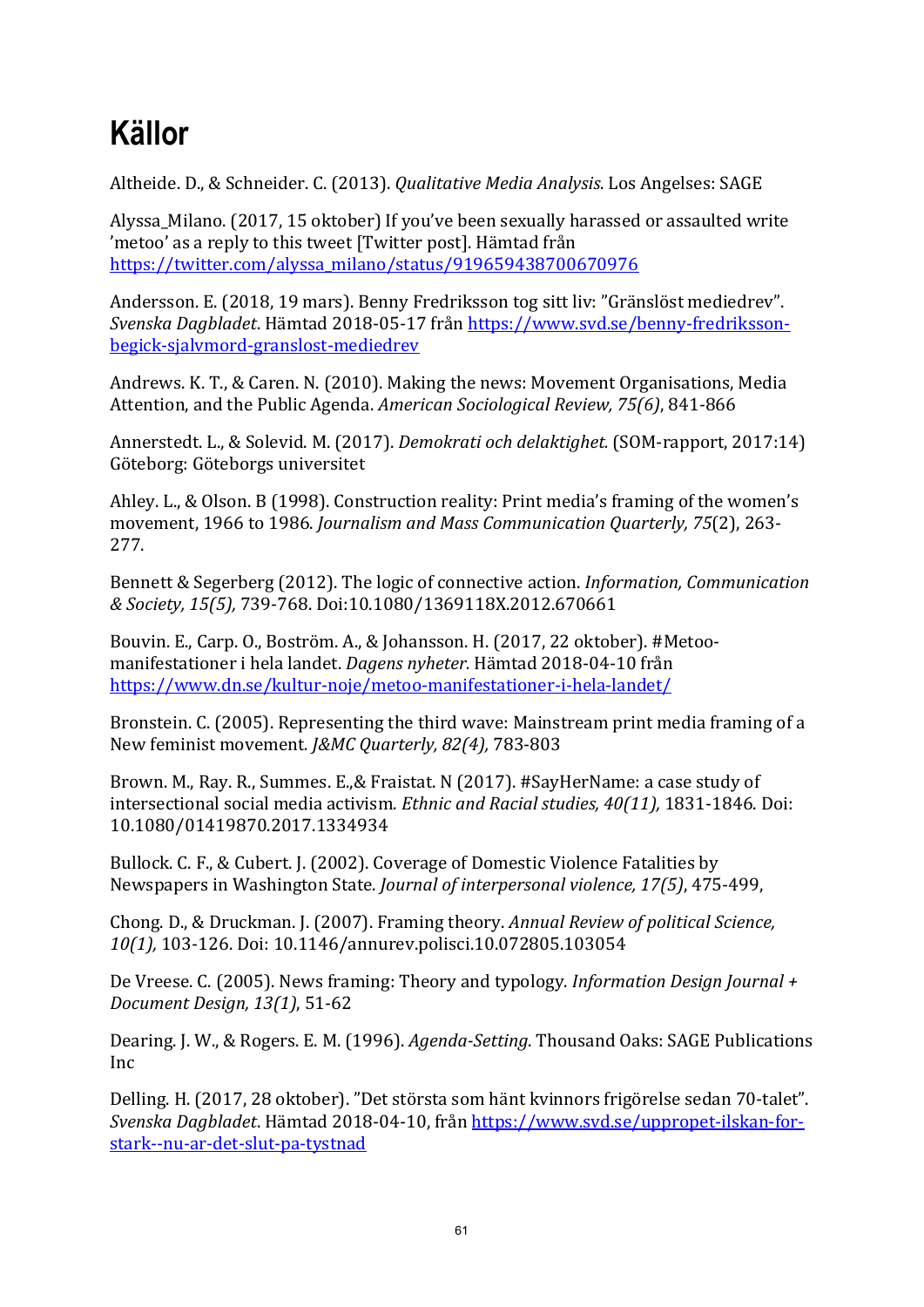Ekström. M., & Larsson. L (2010). Inledning. Larsson. L (red.), *Metoder i kommunikationsvetenskap* (13-24). Lund: Studentlitteratur

Entman. R. M. (1993). Framing: Toward clarification of a fractured paradigm.*Journal of communication, 43(4), 51-58* 

Eriksson. A. K., & Martinsson. D. (2017, 12 november). #Metoo: Detta har hänt i Sverige. *Göteborgs posten*. Hämtad 2018-03-19 ,från http://www.gp.se/nyheter/sverige/metoodetta-har-h%C3%A4nt-i-sverige-1.4824403). 

Esaiasson. P., Gilljam. M., Oscarsson. H., & Wängnerud. L. (2012). *Metodpraktikan.* Stockholm: Nordstedts Juridik

Esaiasson. P., Gilljam. M., Oscarsson. H., & Wängnerud. L. (2015). Metodpraktikan. Stockholm: Nordstedts Juridik

Gamson. W. A. (1989). News as framing. *American behavioral scientist, 33(2)*, 157-161

Gamson. W., & Modigliani. A. (1989). Media Discourse and Public opinion on Nuclear power: A constructionist approach. American journal of socioogy, 95(1), 1-37

Ghobadi. S., & Clegg. S (2015). "These days will never be forgotten...": A ctritical mass approach to online activism. *Informatin and organisation, 25(1)*, 52-71. Doi: http://dx.doi.org/10.1016/j.infoandorg.2014.12.002

Gillespie. L. K., Richards. T. N., Givens. E. M., & Smith M.D (2013). Framing Deadly domestic violence: Why the media's spinn matters in newspaper coverage of femicide. *Violence against Women, 19(2),* 222-245. Doi: 10.1177/1077801213476457

Iyenar. S. (1996). Framing Responsibility for Political Issues. The Annals of the American *Academy of Political and Social Science, 546*. 59-70

Kaspersen. V., & Joelsson. F. (2018, 6 mars). Regeringen tog emot kravlista från metoorörelsen. Metro. Hämtad 2017-10-18, från https://www.metro.se/artikel/regeringentar-emot-kravlista-fr%C3%A5n-metoo-r%C3%B6relsen

Kim. S (2015). Who Is Responsible for a Social Problem? News Framing and Attributin of Responsibility. *Journalism & Mass Communication Quarterly, 92(3),* 554-558. Doi: 10.1177/1077699015591956

Ledin, & Moberg (2010). Textanalytisk metod. Larsson. L (red.), Metoder i *kommunikationsvetenskap* (153-178). Lund: Studentlitteratur

Mattoni. A., & Treré. E. (2014). Media Practices, Mediation Processes, and Mediatization in the Study of Social Movements. *Communication Theory, 24(3)* 252-271. Doi: 10.1111/comt.12038

McCombs. M. E., & Shaw. D. L. (1972). The Agenda-Setting Funktion of Mass Media. The *Public Opinion Quarterly, 36(2)*, 176-187

Nationalencyklopedin [NE]. (2018). Me too-rörelsen. Tillgänglig: https://www.ne.se/uppslagsverk/encyklopedi/l%C3%A5ng/me-too-r%C3%B6relsen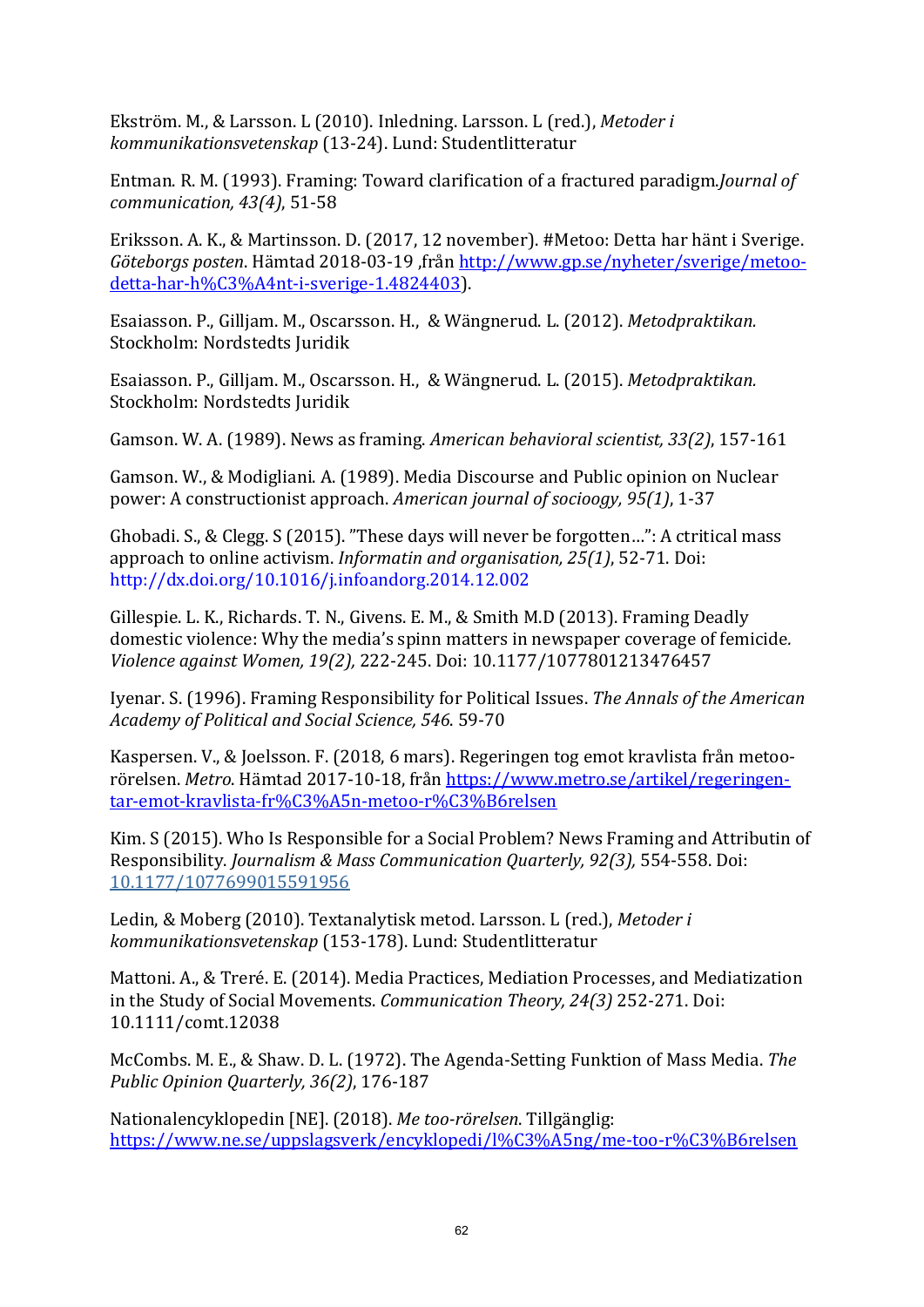Nicolini. K. M., & Hansen. S. S. (2018). Framing the Women's March om Washington: Media civerage and organisational messaging alignment. *Public Relations Review, 44(1)*, 1-10. Doi: https://doi.org/10.1016/j.pubrev.2017.12.005

Regeringskansliet (2018). Svensk jämställdhet i topp. Hämtad 2018-05-07, från http://www.regeringen.se/artiklar/2017/10/svensk-jamstalldhet-i-topp/

Respers France. L. (2017, 16 oktober) #Metoo: Social media flooded with personal stories of assault. *CNN entertainment*. Hämtad 2018-04-09, från https://edition.cnn.com/2017/10/15/entertainment/me-too-twitter-alyssamilano/index.html

Santiago. C., & Criss., D. (2017, 12 oktober). An activist, a little girl and the heartbreaking orgin of 'Me too'. *CNN*. Hämtad 2018-04-10, från https://edition.cnn.com/2017/10/17/us/me-too-tarana-burke-origin-trnd/index.html

Scheufele. D. A. (1999). Framing as Theory of Media Effects. *Journal of communication*, *49(1)*, 103-122

Schmidt. S. (2017, 16 oktober). #MeToo: Harvey Weinstein case moves thousands to tell their own stories of abuse, break silence. *The Washington Post*. Hämtad 2018-04-09 från https://www.washingtonpost.com/news/morning-mix/wp/2017/10/16/me-tooalyssa-milano-urged-assault-victims-to-tweet-in-solidarity-the-response-wasmassive/?utm\_term=.d641e9eb1e1b

Scheufele. D. A., & Tewksbury. D. (2007). Framing, agenda setting, and priming: The evolution of three media effects models. *Journal of communication*, 57(1), 9-20. Doi:10.1111/j.1460-2466.2006.00326.x 

Snöbohm. J. (2017, 6 december). Här är samtliga #metoo upprop. *Expressen*. Hämtad 2018-04-10, från https://www.expressen.se/nyheter/har-ar-samtliga-metoo-upprop/

Strömbäck. J. (2004). *Den medialiserade demokratin. Om journalistikens ideal, verklighet och makt*. SNS förlag: Stockholm

Strömbäck. J. (2015). Journalistikens nyhetsurval och nyhetsvärderingar. I Strömbäck. J., & Karlsson. M (Red), *Handbok i Journalistik forskning.* (s.151-168). Lund: Studentlitteratur 

Sundell. J (2018, 22 januari). Ipploppet #tystnadtagning i stor galamanifestation: 50 skådespelerskor intog scenen. *SVT*. Hämtad 2018-04-10, från https://www.svt.se/kultur/film/guldbaggen-metoo

Svenskarna och internet (2017). Allmänt om utvecklingen. Hämtad 2017-10-18, från http://www.soi2017.se/allmant-om-utvecklingen/allmant-om-internetsammanfattning/

Svärd. C. (2017). Två korta ord: Me too (Kandidatuppsats). Göteborg: Institutionen för Journalistik, Medier och kommunikation.

Solevid. M., & Arkhede. S. (2017). *SOM-undersökningen i Göteborg 2016*. (SOM-rapport, 2017:31)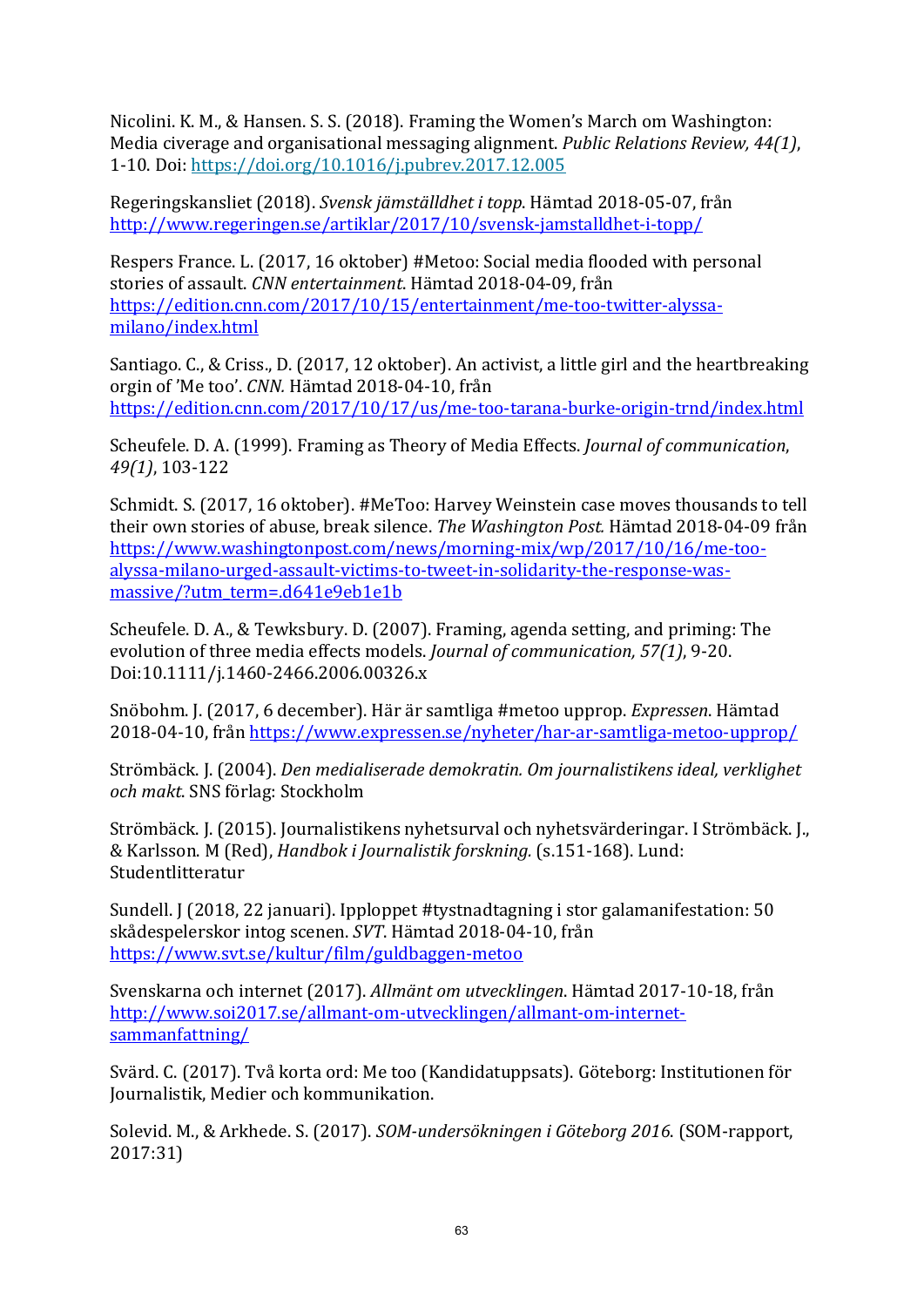Taylor. R. (2009). Slain and Slandered. *Homicide Studies, 13(1)*, 21-49. Doi: 10.1177/1088767908326679

Tenitskaja. A. C. (2017,18 okt) Stefan Lövfen: Det är bedrövligt. *Aftonbladet*. Hämtad 2017-10-18, från https://www.aftonbladet.se/nyheter/a/0ewz0/stefan-lofven-det-arbedrovligt

TT (2017, 26 december). Så tog #metoo Sverige med storm. *SVT*. Hämtad 2018-04-09, från https://www.svt.se/nyheter/lokalt/uppsala/sa-tog-metoo-sverige-med-storm

Tuchman. G. (1978). The Newspaper as A social Movement's Resource. I Tuchman. G., Daniels. A. K., & Benét. J (Red), *Hearth and Home* (s. 186-213). New York: Oxford University Press

Van Gorp (2007). The Constructionist Approach to Framing: Bringing Culture Back In. *Journal of Communication, 57 (1), 60-78. Doi:* 10.1111/*j.0021-9916.2007.00329.x* 

Van Zoonen. E. (1992). The women's movement and the media: Constructing a Public identity. *European Journal of Comminication, 7(4)*, 453-476

Vasterman, P. L. M. (2005). Media-Hype. *European Journal of Communication, 20(4)*, 508-530. Doi: 10.1177/0267323105058254

Wien. C., & Præstekær. C. E. (2009). An Anatomy of Media Hypes. *European Journal of Communication, 24(2)*, 183-201. Doi: 10.1177/0267323108101831

Vliegenthart. R., & van Zoonen (2011). Power of the frame: Bring sociology back to frame analysis. *European Journal of Communication, 26(2)*, 101-115. Doi: 10.1177/0267323111404838

Yang. G. (2016). Narrative Agency in Hashtag Activism: The case of #BlackLivesMatter. *Media and Communcation, 4(4), 13-17. Doi:10.17645/mac.v4i4.692*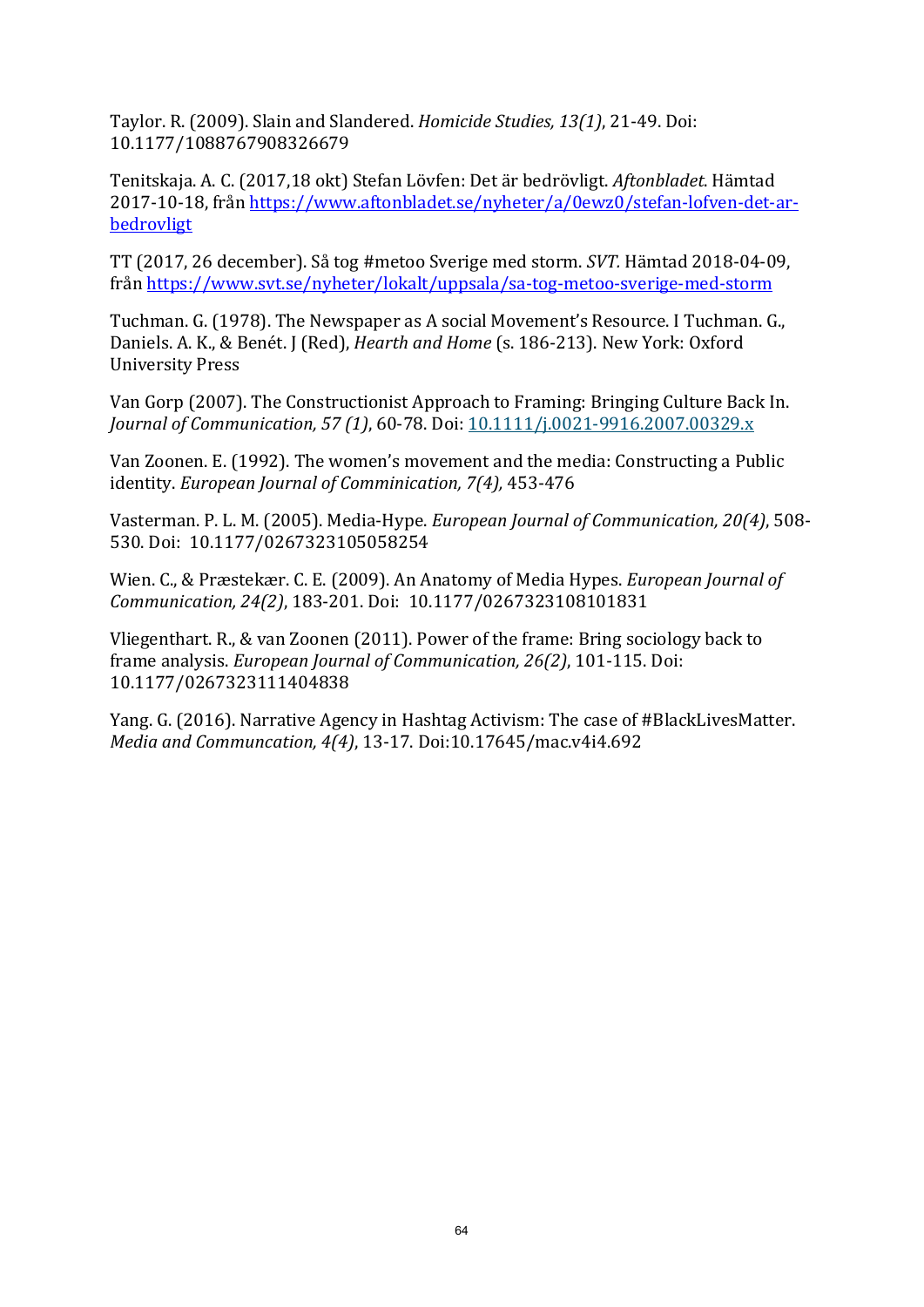# **Bilaga 1: Artiklar**

Samtliga artiklar är tagna från mediearkivets databas, Från sökning på frasen "metoo", de perioder som valts ut till undersökningen. Artiklarna sorteras här efter tidning samt datum. 

## **Aftonbladet**

Silverberg. J. (2017, 18 okt) Han vägrade lämna mig i fred. *Aftonbladet* 

Nordström. I. (2017, 21 okt). Hela världen har berättat. *Aftonbladet* 

Meijer. J. (2017, 22 okt). Jag gick för lågt utan att veta det. Aftonbladet

Westin. A. (2017, 23 okt) Tusentals sa NEJ. *Aftonbladet* 

Micic. M., Tagesson, E., & Trus. H. (2017, 27 okt). Anmäld för ofredande på flygplan. *Aftonbladet* 

Elmervik. L. (2017, 29 okt). Det tog lång tid att älska mig själv igen. *Aftonbladet* 

Meijer. J. (2017, 13 nov). Visst är den stor, ta i den för helvete. Aftonbladet

Åström. L. (2017, 16 nov). Hård kritik till parets sexskämt om Timell. *Aftonbladet* 

Silverberg. J., & Emervik. L. (2017, 17 nov). Dramaten ställer in föreställningar. *Aftonbladet* 

Pettersson. L. (2017, 19 nov). Lulu Carter pratade om Timell – i timmar. Aftonbladet

Johansson. A. (2017 20 nov). "Vi blev tvingade att stå nakna i givakt". Aftonbladet

Dahlgren. S., & Pettersson. L. (2017, 21 nov). Bard: Män är värda respekt. Aftonbladet

Hägerfeldth. L., Fredriksson. E., & Durefelt. F. (2017, 24 nov). Jag fryser till is, kan inte röra mig. Han våldtar mig. *Aftonbladet* 

Jeppsson. J., & Lindström. E. (2017, 24 nov). S-toppen avgår – har anklagats för trakasserier. *Aftonbladet* 

Ekroth. B. (2017, 26 nov). Metoo-männen är narcissistiska och antisociala. *Aftonbladet* 

Andersson. I. (2018, 8 mars). Inte alla äldre män öppna för Metoo. *Aftonbladet* 

## **Dagens Nyheter**

Lindkvist. H., & Letmark. P. (2017, 18 okt). Kvinnor runt hela världen: jag också!. *Dagens Nyheter*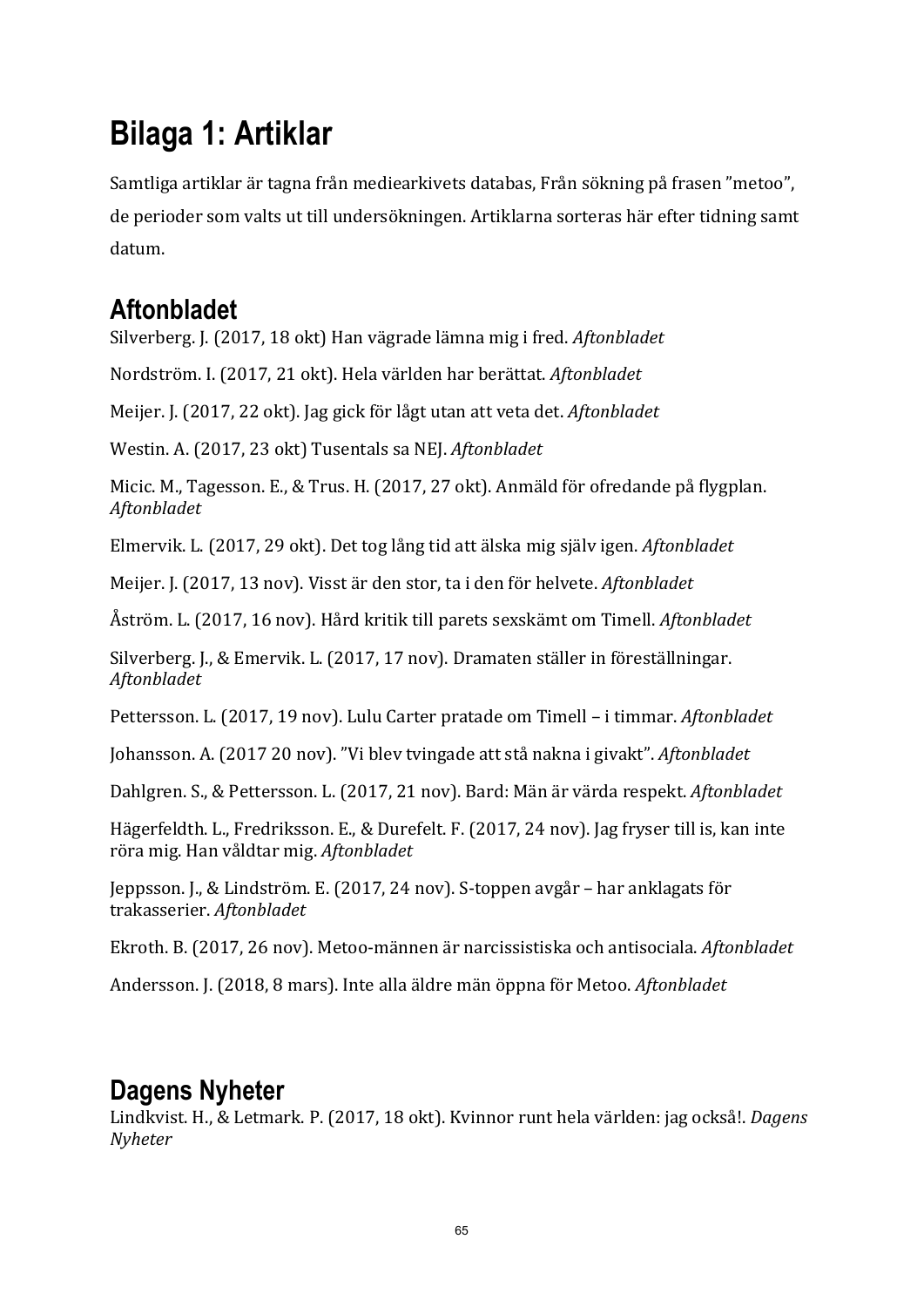Bouvin. E., Delin. M., & Svensson. A. (2017, 19 okt). Flera kända män anklagas för övergrepp. *Dagens Nyheter*

Delin. M., & Bouvin. E. (2017, 20 okt). SVT utreder också trakasserier. *Dagens Nyheter* 

Kasurien. A. (2017, 20 okt). "Att dela på sociala medier ger möjlighet att få stöd". *Dagens Nyheter*

Lindström. A. (2017, 21 okt). Kampanjen tar steget ut på gator och torg. *Dagens Nyheter* 

Yttergren. I. (2017, 24 okt). Få pratar med chefen om sexuella trakasserier. *Dagens Nyheter*

Bouvin. E., & Delin. M. (2017, 26 okt). "För mig är det skitsamma vem det är, det får inte förekomma". *Dagens Nyheter*

Lindkvist. H. (2017, 26 okt). TV3-profil utreds för "oacceptabelt beteende". *Dagens Nyheter*

Grimlund. L. (2017, 28 okt). Axén hotade spelare som skickat penisbilder med polisanmälan. *Dagens Nyheter*

Söderberg. N., & Canoilas. V. (2017, 15 nov). Fler sångare ansluter sig till uppropet. *Dagens Nyheter*

Lindkvist. H. (2017, 16 nov). Kulturhuset Stadsteatern avslutar samarbete med stjärna. *Dagens Nyheter*

Upprop (2017, 18 nov). Jag vågade aldrig berätta – då skulle jag inte få sjunga. *Dagens Nyheter*

Bouvin. E. (2017, 20 nov) Tusentals kvinnor i upprop. *Dagens Nyheter* 

Holmberg. K. (2017, 22 nov). "Det var på tiden att journalisterna gick ut". *Dagens Nyheter*

Gustavsson. M. (2017, 22 nov). Sara Danius vill kapa band till kulturprofilen. *Dagens Nyheter*

Röstlund. L. (2017, 23 nov). #tystiklassen – upprop mot övergrepp i skolan. *Dagens Nyheter*

Björklund. M. (2017, 24 nov). Kvinnor inom grön sektor: Vi ser att sexism finns. *Dagens Nyheter*

Forsström. A. (2017, 24 nov). Linnéa vann mål om sexuella trakasserier på julfesten. *Dagens Nyheter*

Gripenberg. P., & Röstlund. L. (2017, 24 nov). Frågan om sexuella trakasserier lyfts upp i bolagsledningar. *Dagens Nyheter*

Gustavsson. M. (2017, 24 nov). En av kvinnorna har tagit kontakt med advokat. *Dagens Nyheter*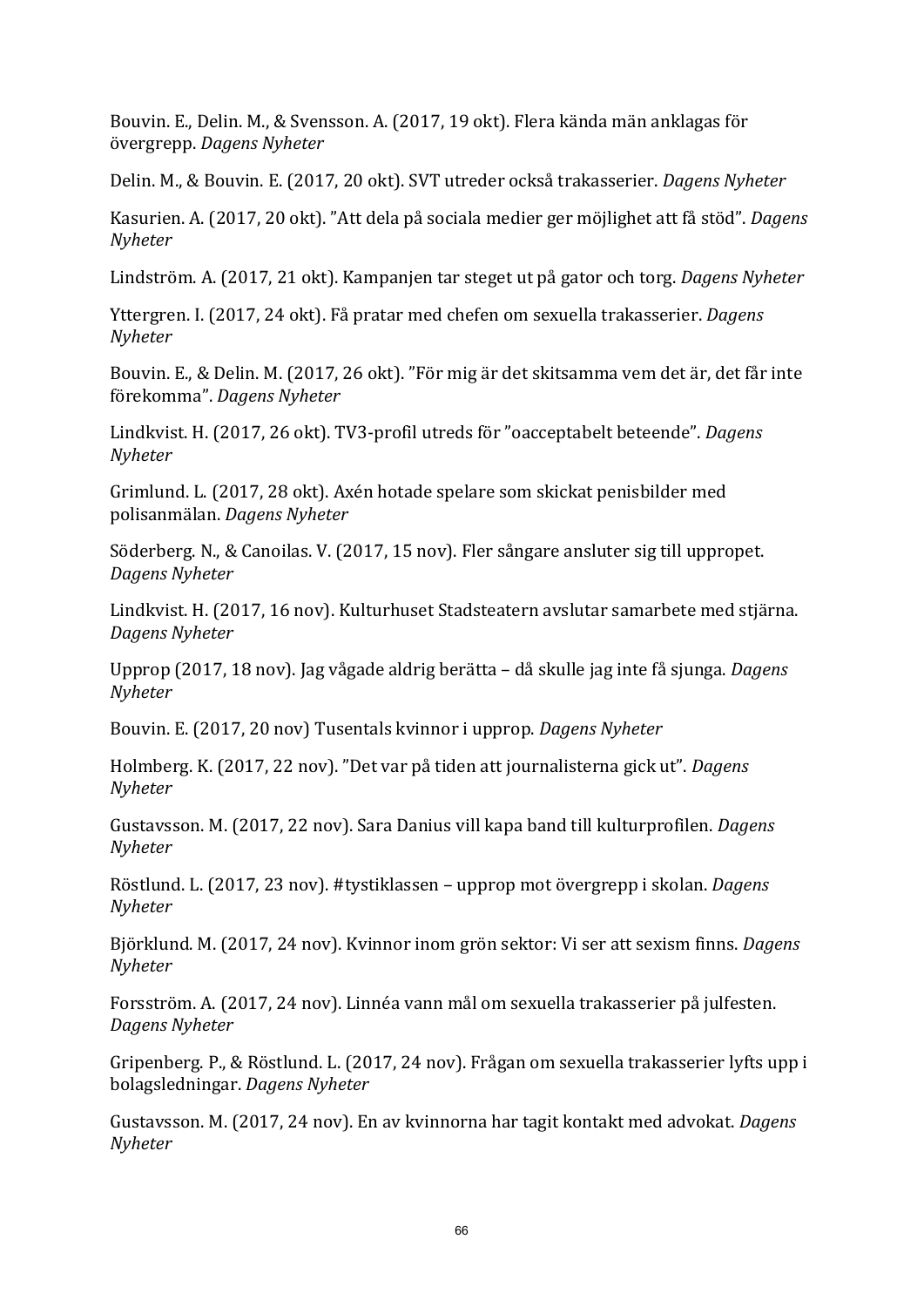Lindkvist. H., & Svahn. C. (2017, 24 nov). Kulturministern vill ta tillbaka kunglig orden. *Dagens Nyheter*

Ritzén. J., & Säll. A. (2017, 24 nov). "Han har missbrukat sin maktposition för att få kontakt med kvinnor". *Dagens Nyheter*

Ritzén. J. (2017, 25 nov). Maktens korridorer fortsätter att skakas om efter uppropet. *Dagens Nyheter*

Tenitsakaja. C. A., Lindkvist. H., & Flores. J. (2018, 7 mars) Martin Timell åtalas för våldtäkt. *Dagens Nyheter*

Björling. T. S. (2018, 11 mars). "Det är inte juridiken som är krånglig, utan människorna". *Dagens Nyheter*

### **Expressen**

Lindstedt. M. (2017, 17 okt) Stina Wolter: jag blev våldtagen. *Expressen* 

Thomsen. D., & Rydberg. N. (2017, 18 okt) Anja Pärson trakasserad "slutade gå ut". *Expressen* 

Rydber. N., & Jönsson. E.(2017, 19 okt) Carola berättar om övergreppet som barn. *Expressen*

Andersson. A., Knutson. M., & Rogsten. E. (2017, 20 okt). Maria, 32, kallades flr "hockeyhora" efter våldtäkten. *Expressen* 

Svensson. N. (2017, 20 okt) Löfven: "Om det som hänt är brottsligt ska det naturligtvis anmälas". *Expressen* 

Nilsson. A., & Oxblod. A. (2017, 21 okt) TV-profilen: Timell visade mig sitt kön. *Expressen* 

Lapidus. A. (2017, 22 okt). Ledningen skyddade stiänrnan. Timellfälldes av kvinnornas sexlarm. *Expressen* 

Malmgren. K., & Yoldas. Atilla. (2017, 22 okt) SVT kans toppa Kronér efter anmälningen. *Expressen* 

Thomsen. D., & Andersson. L. H. (2017, 24 okt) 4 river Timells kontrakt. *Expressen* 

(2017, 25 okt) Virtanen anklagas för sexövergrepp. *Expressen* 

Lindstörm. L. (2017, 26 okt)."EU-parlamentets MeToo-kampanj är skrattretande". *Expressen* 

Lindström. L. (2017, 27 okt).Sexism på gymnasieskola slätades över. *Expressen* 

Nilsson. N., Kristoffersson. D., & Landén. P. (2017, 27 okt). Ex-landslagsstjärnan skickade penisbilder till Axén. *Expressen*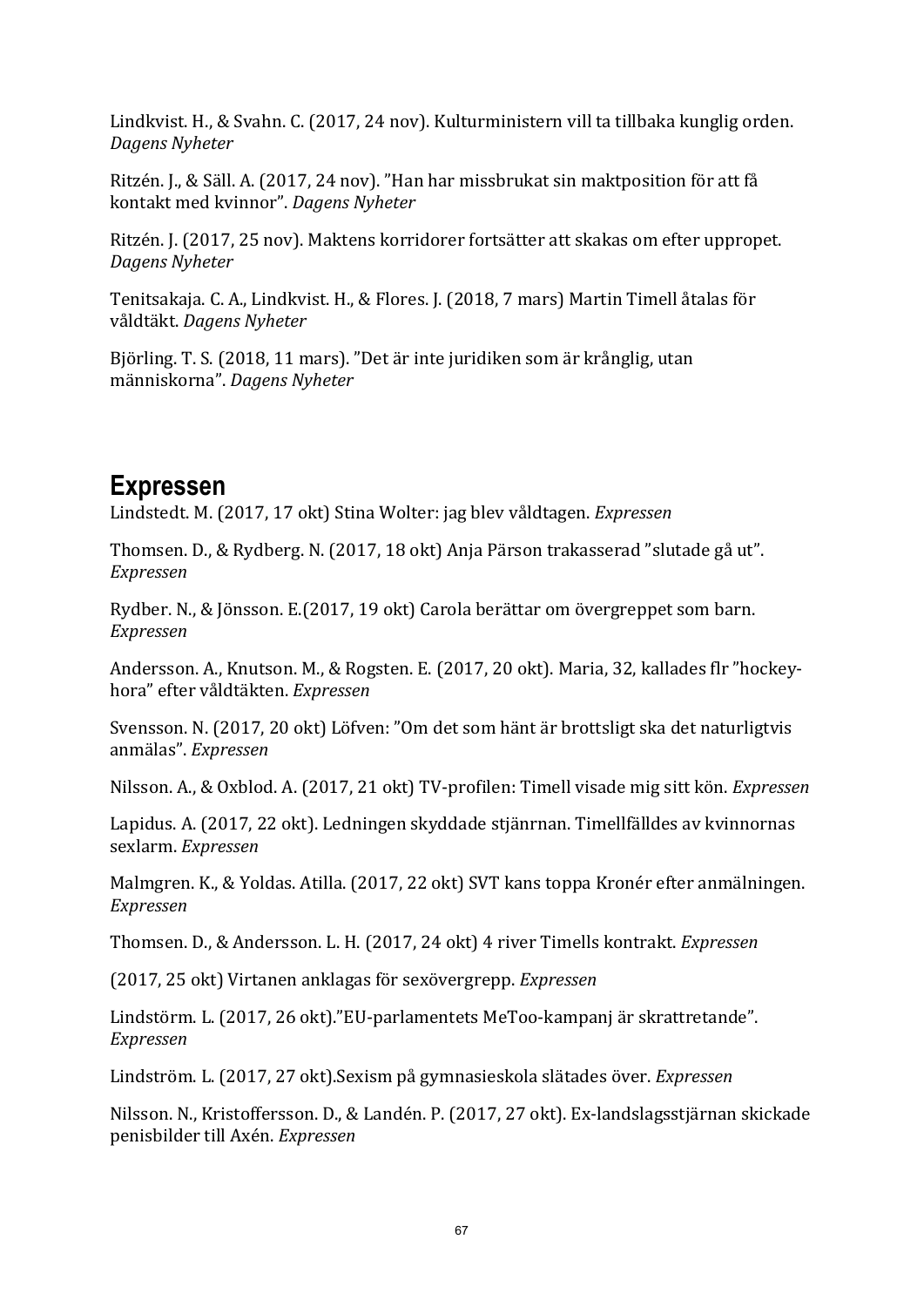Thomsen. D., Andersson. L. H., & Stjernberg. S. M. (2017, 27 okt) 4-cheferna anmäls till DO efter Martin Timell-härvan. *Expressen* 

Bachner. N., & Kristoffersson. D. (2017, 28 okt). Flera tv-sportsprofiler berättar om förföljelse och påhopp. Expressen

Lapidus. A. (2017, 28 okt). Kritik: Sexism på Expressen under tidiga 2000-talet. *Expressen* 

Lindstedt. M. (2017, 29 okt). Strömstedts hårda kritik Mot sonca chefer på 4. *Expressen* 

Omerspahic. M., Knutson. M., Andersson. A., & Häggström. A. (2017, 29 okt). 25 Kvinnor om övergreppen. *Expressen* 

Nilsson. A., & Thomsen. D. (2017, 13 nov). Larmade för sju år sedan – nu hyllar hon teateruppropet. *Expressen* 

Malmgren. K. (2017, 16 nov). Komikern utreds för ofredande – Massi Fritzhävdar våldtäkt. *Expressen*

Abrahamsson. K. (2017, 17 nov). Jenny Hammar: Han stoppade ner handen i mina trosor. *Expressen*

Heimersson. A., Samuelson. F., & Skoglund. K. (2017, 18 nov). Riksdagsmannen höll kniven mot halsen – hotade att döda henne. *Expressen*

Heimersson. A., & Hellberg. M. (2017, 19 nov). "Klappar mig på rumpan och säger duktig flicka". *Expressen* 

Asplind. Å. (2017, 20 nov). Jessica: M-toppen sände nakenbilder på sig själv till mig. *Expressen* 

Rydhagen. M. (2017, 21 nov). Guillou vågar inte krama kvinnliga vänner. *Expressen* 

Bråstedt. M. (2017, 25 nov). SR-uppropet som slutade med Lotta Bromés avsked. *Expressen* 

Hellberg. M. (2017, 25 nov). Svenska kyrkans upprop. *Expressen* 

Julin. A., & Nilsson. M. (2017, 25 nov). V portar Ohly efter anmälan om sexuella trakasserier. *Expressen* 

Mattsson, S. (2017, 25 nov). "Det tog mig en halvtimme att ta reda på vem det var". *Expressen* 

Hellberg. M., & Svanberg. N. (2017, 26 nov). Chefer skylldiga till 25 procent av övergreppen. *Expressen* 

Knutson. M. (2017, 26 nov). Interna bråk på Sveriges radio om Lotta Bromé. *Expressen* 

Holm. G., & Jakobson. H. (2018, 6 mars). Alice Bah Kuhnke: Medierna måste själva stoppa mansdominansen. *Expressen*

Sunnervik. L. (2018, 12 mars). Ingen polisutredning i Hjelmers våldtäktsfall. *Expressen*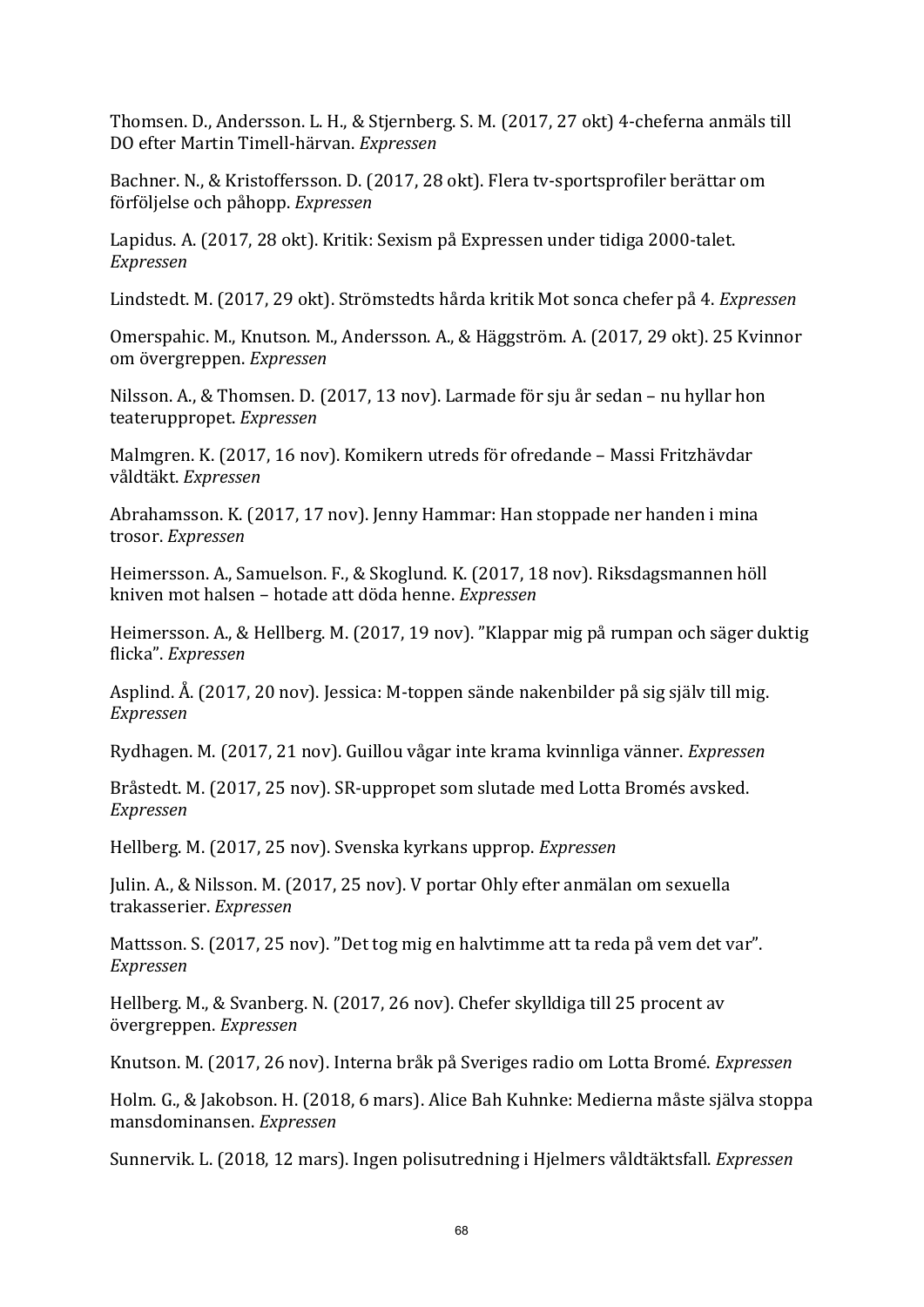Axelsson. J. (2018, 15 mars). Därför berättar Linn, 37, om våldtäkten. *Expressen*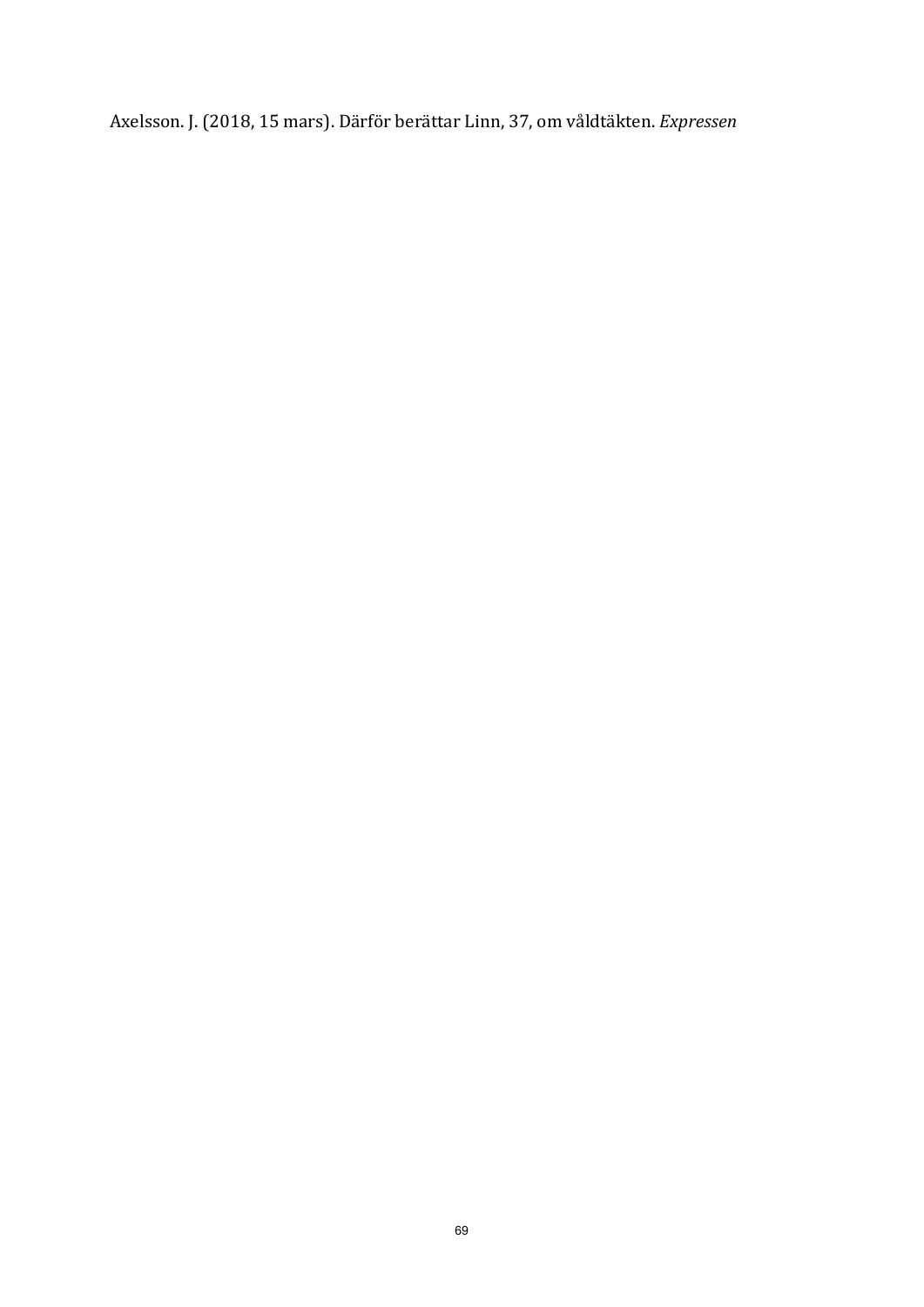# **Bilaga 2: Statistik**

Totalt finns 75 artiklar i analysen. Nedan presenteras hur många artiklar som återfinns inom varje kategori, samt hur många procent dessa utgör av totalen.

**Procent av** 

#### **Rörelsen Metoo**

|    |       | Procent övergripande |
|----|-------|----------------------|
|    |       | kategori             |
| 3  | 4     |                      |
| 0  | 0     |                      |
|    |       |                      |
| 0  | 0     |                      |
|    |       |                      |
|    |       |                      |
| 38 | 51    |                      |
| 24 | 32    |                      |
| 7  | 9     |                      |
|    | Antal | artiklar artiklar    |

#### **Problem och Ansvar**

|                                                     | Antal    |          | Procent av<br>Procent övergripande |
|-----------------------------------------------------|----------|----------|------------------------------------|
| Problembeskrivning                                  | artiklar | artiklar | kategori                           |
| Tystnadskultur                                      | 21       | 28       |                                    |
| Manlighet och                                       | 15       | 20       |                                    |
| Mäns agerande                                       |          |          |                                    |
| Problematisk manlighet                              |          |          |                                    |
| i samhället                                         | 8        | 11       | 53 (*)                             |
| Individuella mäns                                   |          |          |                                    |
| agerande                                            | 7        | 9        | 47 $(*)$                           |
| Bristande stöd och engag-                           |          |          |                                    |
| emang från arbetsgivare                             | 20       | 27       |                                    |
| Problematiska strukturer                            |          |          |                                    |
| och kulturer                                        | 23       | 31       |                                    |
| Enskild förövare                                    | 19       | 25       |                                    |
| Utbrett problem                                     | 25       | 33       |                                    |
| Det individuella                                    |          |          |                                    |
| skuldbeteendet                                      | 6        | 8        |                                    |
| (*) Utav artiklarna om Manlighet och mäns agerande. |          |          |                                    |

#### *Lösningar och ansvar*

| Anmäl                                     | 8 | 11 |             |
|-------------------------------------------|---|----|-------------|
| Män skall ta ansvar                       |   | 9  |             |
| Män som grupp                             | 4 | 5  | $57$ $(**)$ |
| Män som utsatt kvinnor                    | 3 | 4  | 43 $(**)$   |
| Prata om det                              | 9 | 12 |             |
| Prata om det i samhället                  | 3 | 4  | $33$ (***)  |
| Säg ifrån                                 | 3 | 4  | $33$ (***)  |
| Anmäl eller berätta                       |   | 5  | $44$ (***)  |
| (**) Utav artiklarna män skall ta ansvar. |   |    |             |
|                                           |   |    |             |

*(\*\*\*) Utav artiklarna prata om det.*